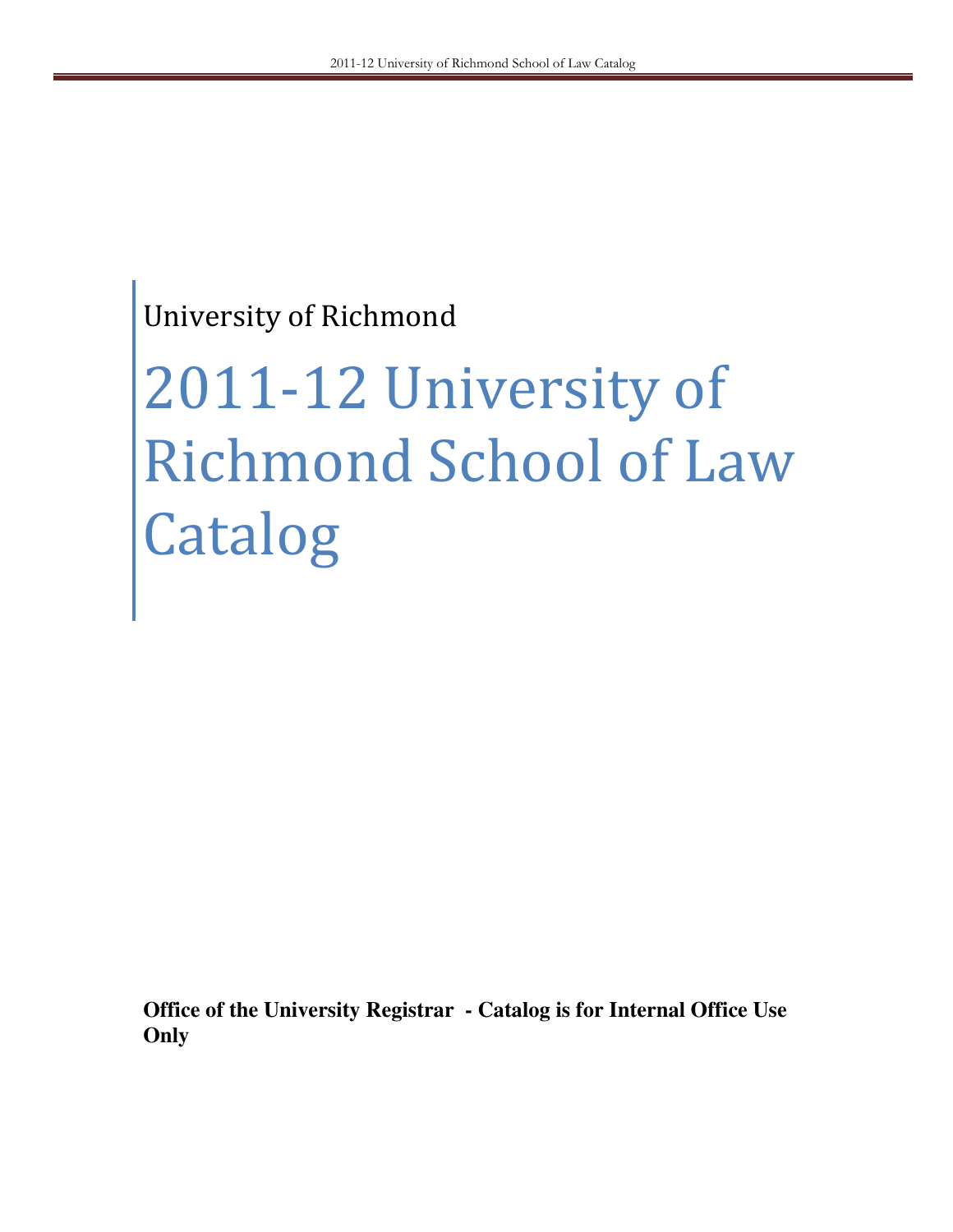#### Disclaimer

The contents of this catalog represent the most current information available at the time of publication. However, during the period of time covered by this catalog, it is reasonable to expect changes to be made with respect to this information without prior notice. The course offerings and requirements of the University of Richmond are under continual examination and revision. Thus, the provisions of this catalog are not to be regarded as an irrevocable contract between the University and the student.

#### Non-Discrimination Policy

The University of Richmond prohibits discrimination and harassment against applicants, students, faculty or staff on the basis of race, religion, national or ethnic origin, age, sex, sexual orientation, gender identity, gender expression, disability, status as a veteran or any classification protected by local, state or federal law. Copies of the complete "Harassment and Discrimination Policy (including Sexual Harassment)" are included in student handbooks, faculty handbooks and in the published guidelines for University of Richmond support staff. Copies are also available at the dean's office of each college and school and the Department of Human Resource Services. For further information, students should contact the dean of their school or residential college; staff should contact the director of Human Resource Services; and faculty should contact the dean of their school. Any inquiries regarding the University's policies in these areas should be directed to the Office of the Vice President for Student Development, University of Richmond, Virginia 23173. Telephone: (804) 289-8032.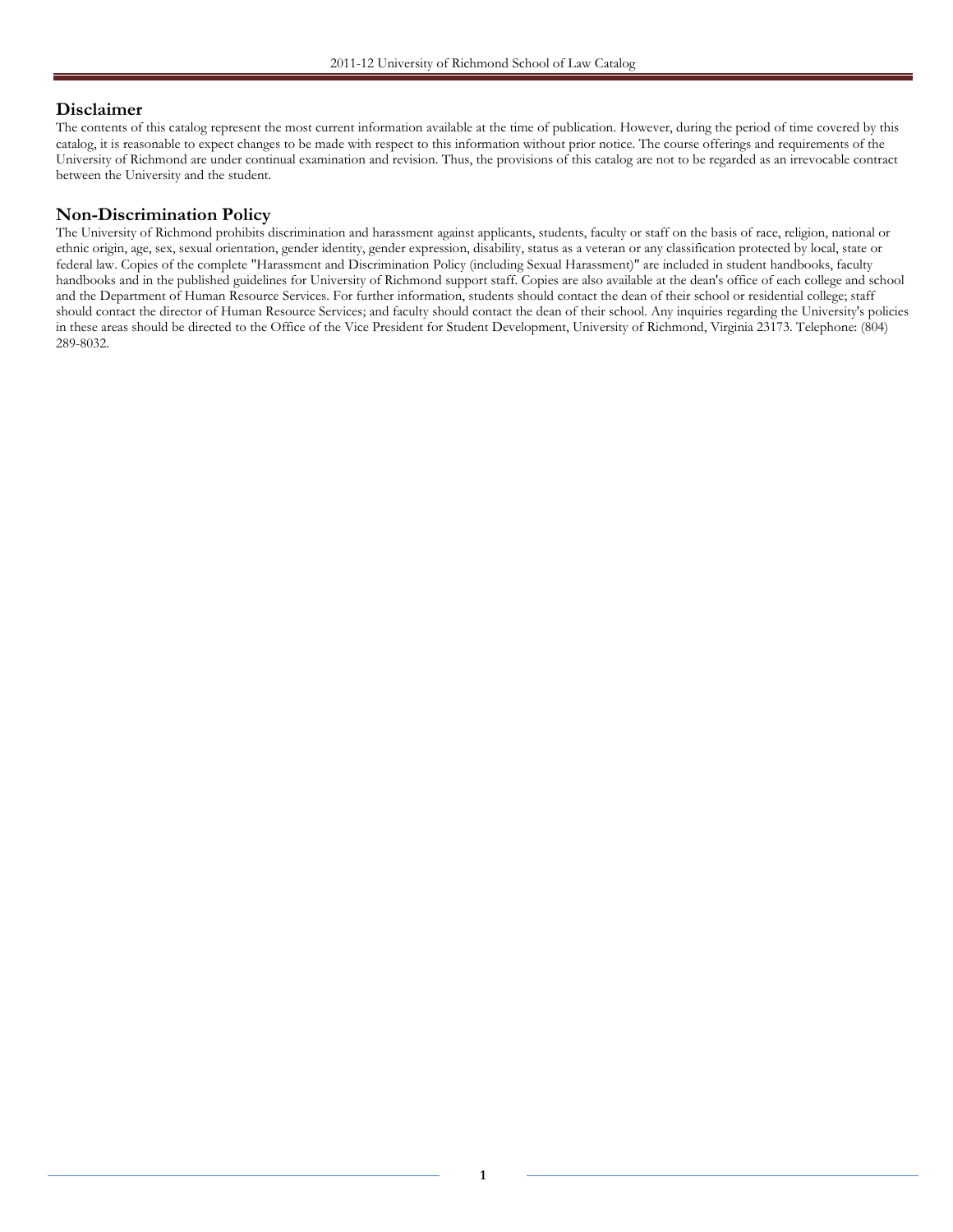# **CONTENTS**

| Academic Calendars                    | 4  |
|---------------------------------------|----|
| University of Richmond School of Law  | 5  |
| Resources and Services                |    |
| Admissions                            | 18 |
| <b>Financial Affairs</b>              | 24 |
| Academic Regulations                  | 34 |
| Confidentiality/Privacy/Right to Know | 40 |
| Student Programs                      | 42 |
| Curriculum                            | 45 |
| Directory                             | 79 |
|                                       |    |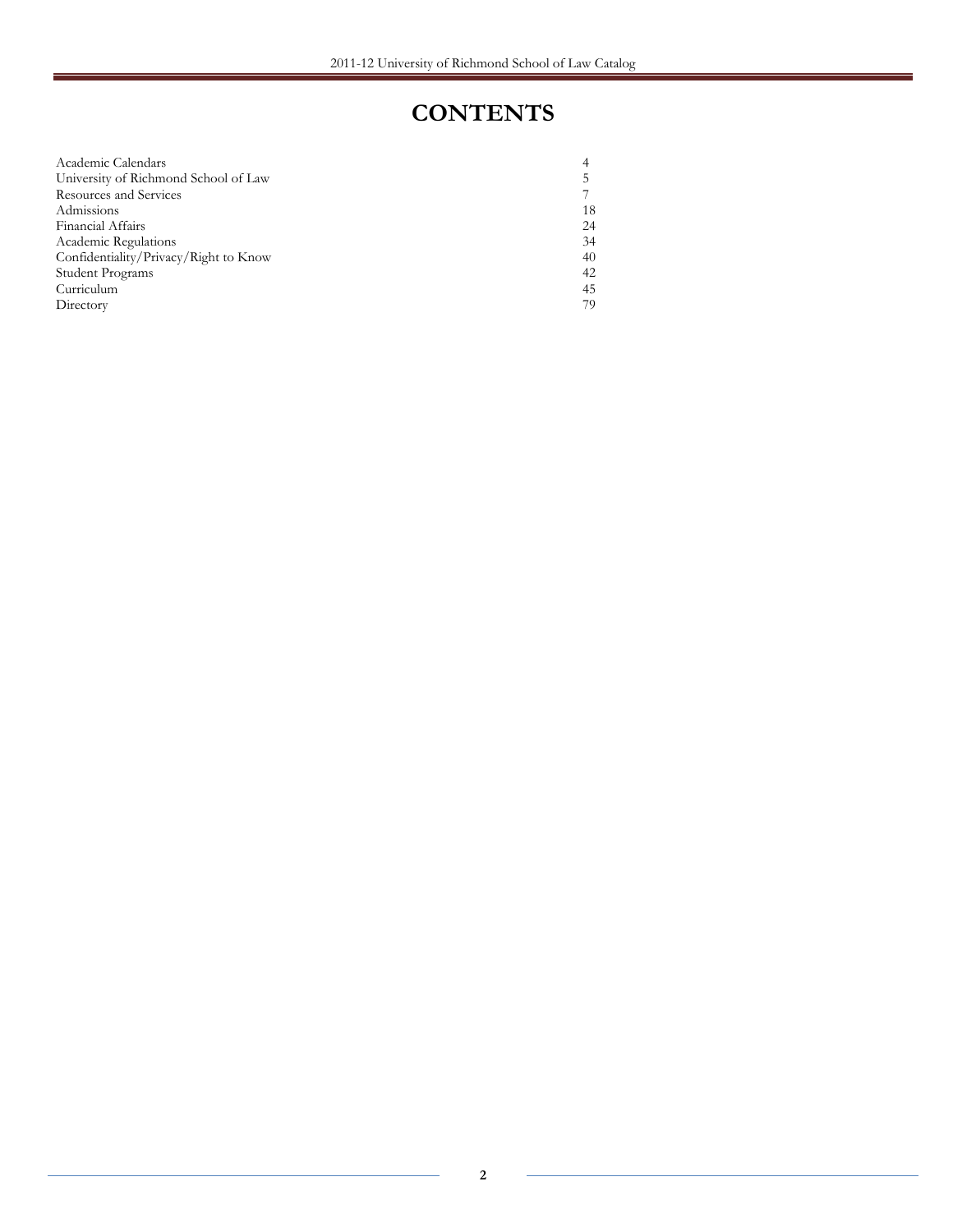#### Academic Calendars 2011-2012

#### Fall Semester 2011

Aug. 22, Mon. Classes begin Sept. 5, Mon. Labor Day (classes meet) Sept. 9, Fri. Last day to file for May/August graduation Nov. 22, Tues. Thanksgiving break begins after classes Nov. 28, Mon. Classes resume Dec. 5-16, Mon.-Fri. Fall term examination period Dec. 16, Fri. Fall term ends Jan. 18, Wed. Fall diploma date

#### Spring Semester 2012

Nov. 8-10, Tues.-Thurs., 2011 Registration Jan. 9, Mon. Classes begin Feb. 3, Fri. Last day to file for January graduation Mar. 2, Fri. Spring break begins after classes Mar. 12, Mon. Classes resume Apr. 23-May 4, Mon.-Fri. Spring term examination period May 4, Fri. Spring term ends May 5, Sat. Spring Commencement May 6, Sun. Baccalaureate Service

Addendum to the University of Richmond Academic Calendars 2011-2012

The list below is intended to familiarize the University community with major religious holidays affecting many throughout the campus. Inclusion on this list does not imply that the day is a University holiday but is provided to alert members of the Richmond community to possible scheduling conflicts. See the Class Attendance and University Holidays sections of the catalog for details.

#### Christian Holidays 2011-2012

| Christmas     | Dec. 25, Sat., 2011 |
|---------------|---------------------|
| Good Friday   | Apr. 6, Fri., 2012  |
| Easter Sunday | Apr. 8, Sun., 2012  |
| Easter Monday | Apr. 9, Mon., 2012  |

| <b>Jewish Holidays</b>                                      | 2011-2012                      |
|-------------------------------------------------------------|--------------------------------|
| Rosh Hashanah                                               | Sept. 29-30, Thurs.-Fri., 2011 |
| Yom Kippur                                                  | Oct. 8, Sat., 2011             |
| Sukkot                                                      | Oct 13-19, Thurs.-Wed., 2011   |
| Shemini Atzeret/Simchat Torah Oct. 20-21, Thurs.-Fri., 2011 |                                |
| Hanukkah **                                                 | Dec. 21-28, Wed.-Wed., 2011    |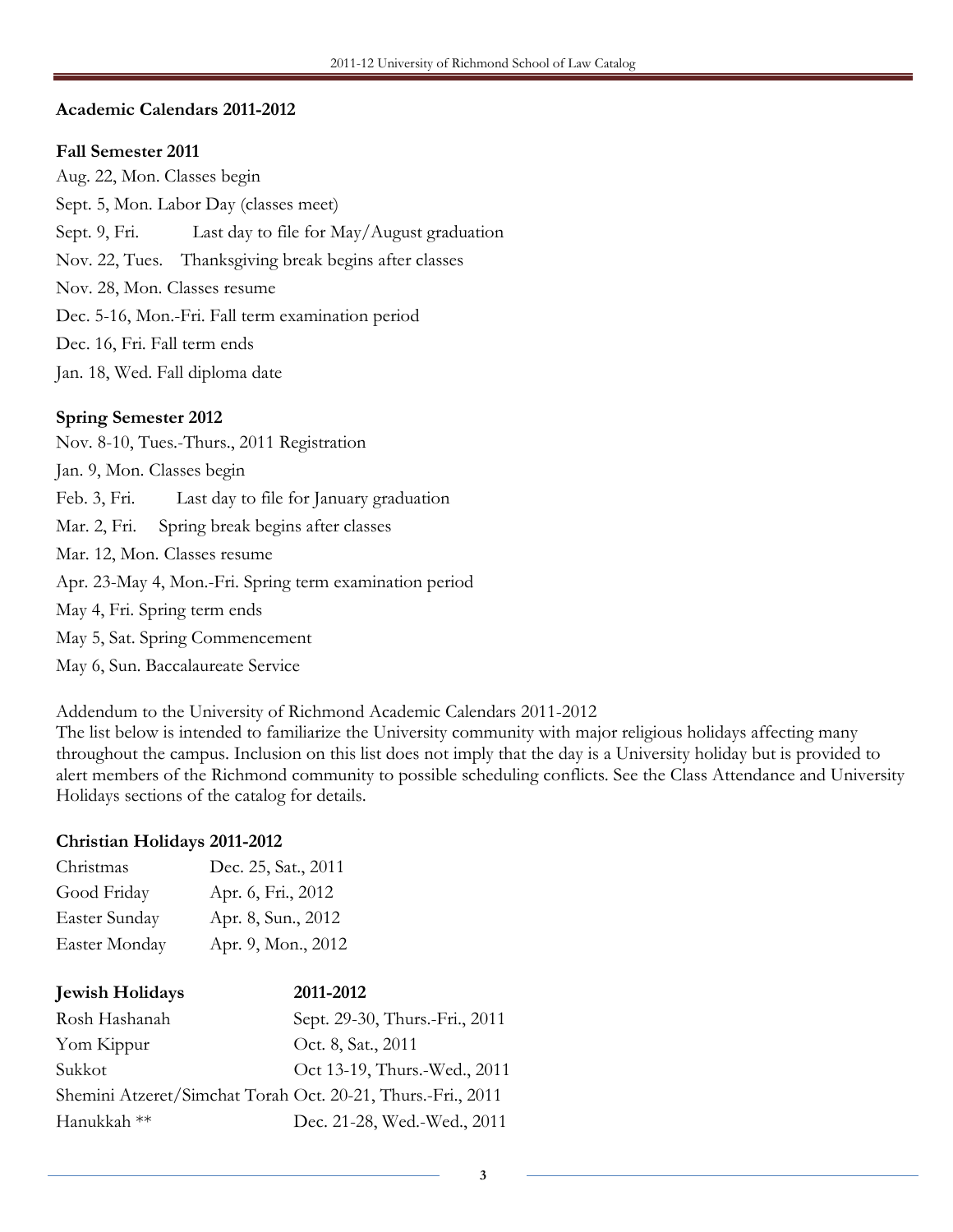| Passover                   | Apr. 7, Sat., 2012         |
|----------------------------|----------------------------|
| Passover (concluding days) | Apr.13-14, Fri.-Sat., 2012 |
| Shavuot                    | May 27, Sun., 2012         |

Jewish holy days, religious festivals, and the weekly Sabbath begin at sunset the preceding evening. On these days, observant Jews do not engage in daily activities or fulfill routine commitments.

Many Jews who do not observe all holy days prefer to celebrate at their synagogue or at home on Rosh Hashanah, Yom Kippur, and the first two evenings of Passover.

\*\*This holiday does not require absence from routine commitments.

#### Islamic Holidays 2010-2012

Eid-al-Adha Nov. 6, Sun., 2011

Islamic New Year Nov. 26, Sat., 2011

All Islamic dates begin at sunset the preceding evening.

The Islamic year is based on the lunar cycle, consisting of 12 months of 29 or 30 days each, totaling 353 or 354 days. Each new month begins at the sighting of a new moon. Actual dates may differ by a day or two from the above dates. In many places, the moon sighting is often determined in advance by astronomical calculations.

# UNIVERSITY OF RICHMOND SCHOOL OF LAW

#### Mission Statement

The mission of the University of Richmond is to sustain a collaborative learning and research community that supports the personal development of its members and the creation of new knowledge. A Richmond education prepares students to live lives of purpose, thoughtful inquiry, and responsible leadership in a global and pluralistic society.

#### Organization and Accreditation

Five academic schools and two coordinate colleges form the University of Richmond, with authority and responsibility vested legally in the Board of Trustees and the president of the University. The several colleges and schools award no degrees individually, but all degrees for work done in any one of them are conferred by the University of Richmond.

The University enrolls approximately 2,900 fulltime undergraduates, 92 percent of whom live on campus; 600 full-time law and graduate students; and 1,300 part-time students.

The University of Richmond is accredited by the Commission on Colleges of the Southern Association of Colleges and Schools to award associate, baccalaureate, masters, and juris doctor degrees. Contact the Commission on Colleges at 1866 Southern Lane, Decatur, Georgia 30033-4097 or call (404) 679-4500 for questions about the accreditation of the University of Richmond. The University also is certified by the Virginia State Board of Education to offer teacher licensure programs. Various departments and divisions have more specialized accreditation. Included in this category are the music program, accredited by the National Association of Schools of Music; the chemistry program, accredited by the American Chemical Society; and the education program, accredited by the Teacher Education Accreditation Council. In addition, the Robins School of Business is accredited by the Association to Advance Collegiate Schools of Business International at the undergraduate and graduate levels, and the T.C. Williams School of Law is accredited by the American Bar Association and the American Association of Law Schools.

Environment and History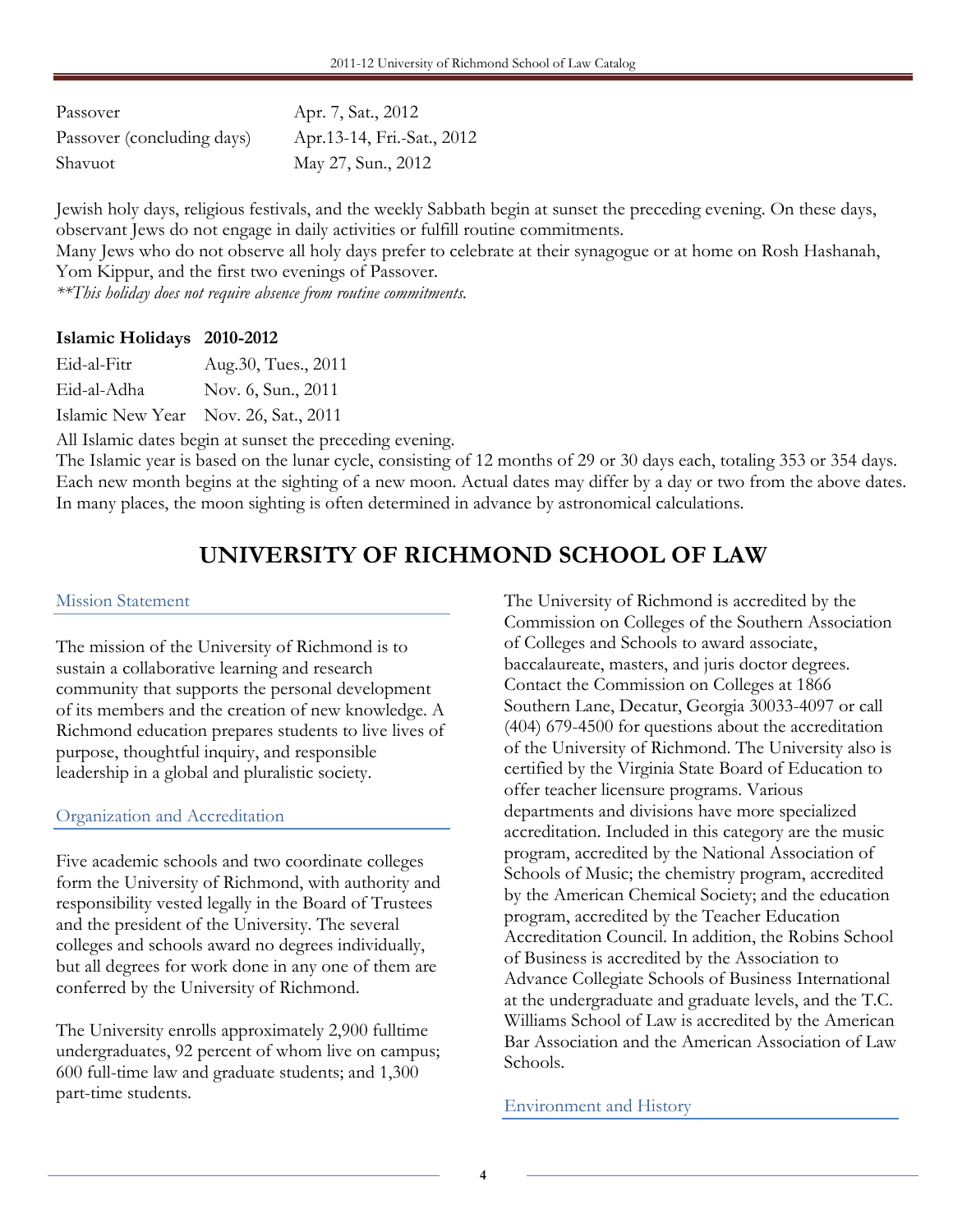The University of Richmond campus consists of about 50 major buildings of Collegiate Gothic architectural style set amid 350 acres of lawns, lake, and woodlands. The beautiful and harmonious setting has been recognized nationally by college guides. Richmond's history began almost two centuries ago with Richmond College, founded in 1830 by Virginia Baptists as a college of liberal arts and sciences for men. Around this nucleus were established the School of Law (1870); Westhampton College, a college of liberal arts and sciences for women (1914); the Graduate School of Arts and Sciences, for advanced study in the liberal arts and sciences (1921); the E. Claiborne Robins School of Business, for undergraduate and graduate study in business (1949); University College, now known as the School of Continuing Studies, for evening, summer, and continuing education (1962); and the Jepson School of Leadership Studies, the first school of leadership studies in the United States (1992). In 1992, the academic missions of Richmond College and Westhampton College were combined in a separate school, the School of Arts and Sciences. Richmond College and Westhampton College are the coordinate colleges for men and women respectively, providing special programming and leadership opportunities in student life.

The law school was established within the college in 1870. In 1890 the family of the late T.C. Williams, who had been a devoted and valued trustee, donated \$25,000 as the nucleus of an endowment for the law school. In recognition of this gift, the school was named the T.C. Williams School of Law. At various times the school has received further generous gifts from members of Mr. Williams' family. A substantial gift came through a bequest from T.C. Williams Jr. who, like his father, was long a trustee of Richmond College, and for 20 years was the chairman of the Executive Committee of the Board of Trustees. The largest gift was received in 1952 by bequest from A.D. Williams, another son of T.C. Williams. In 1976, George E. Allen Jr., Ashby B. Allen, and Wilbur C. Allen provided the initial endowment for the school's first chair, the George E. Allen Chair. For a number of years, this endowment brought to the law school outstanding scholars, lawyers, and judges in a variety of fields, as visiting professors teaching in the annual Allen Chair Seminar. As a result of recent additions to the endowment by members of the Allen family, the

Allen Chair became a full-time position on the law school faculty in 1998. Former Dean Rodney A. Smolla was the first full-time holder of the Allen Chair. Through a \$2 million pledge from Russell C. Williams, L '84, the law school has established its second chair, the Williams Chair. Williams, who practiced law in Richmond in the 1980s and 1990s, and who worked in the Virginia attorney general's office, is vice president of Hanover Shoe Farms in Hanover, Pa., which breeds horses for harness racing. The Williams Professor focuses on fundamental subjects such as torts, contracts, and civil procedure. Carl Tobias is the first full-time holder of the Williams Chair.

The University of Richmond School of Law is an integral part of the University of Richmond. The University Senate, on which sit representatives of all the faculties, provides for intercollegiate cooperation. The degrees in law are conferred by the corporation of the University of Richmond. While possessing a proud tradition, the law school continues to keep pace with the changing methods of legal education in order to prepare its graduates for the practice of law in today's society.

#### Location

The University of Richmond campus consists of 350 acres located about six miles west of the center of the city of Richmond, Va. The law school building, of Collegiate Gothic architecture, was originally opened in 1954 and enlarged in 1972 and 1981. In 1991, the building was significantly expanded, renovated, and refurbished. The law school building provides modern and technically equipped classrooms, seminar rooms, a law library, a courtroom, faculty study and offices, administrative offices, student lounges, and offices for the Law Review, three other journals, and numerous other student organizations.

Richmond, the capital of the Commonwealth of Virginia, is where the Virginia General Assembly holds its annual sessions and the Supreme Court of Virginia sits. The Federal District Court for the Eastern District of Virginia and the United States Court of Appeals for the Fourth Circuit also hold regular terms here. In addition, the State Corporation Commission, the Workers' Compensation Commission, and many federal administrative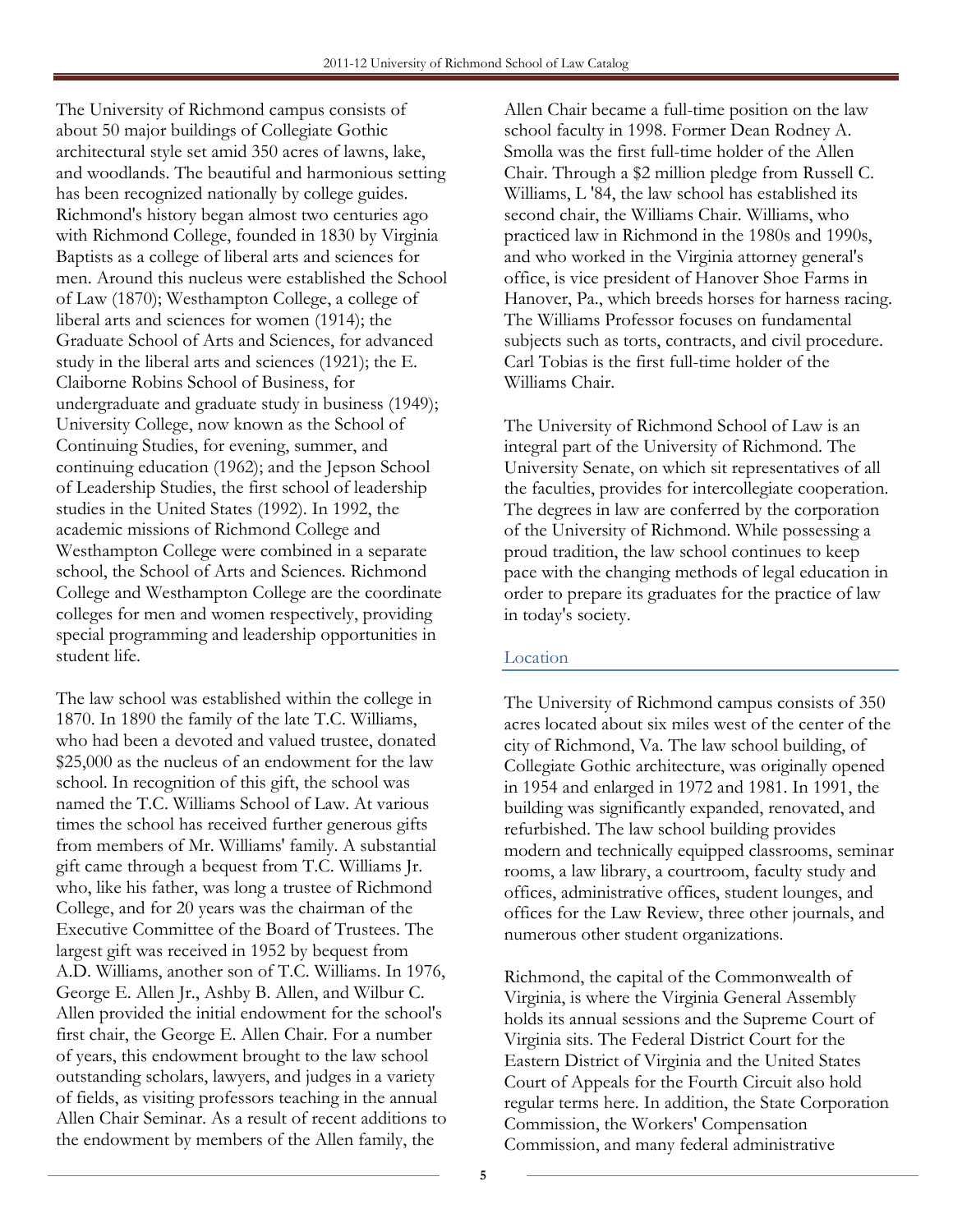agencies hold hearings in the city. Washington, D.C., where the United States Supreme Court sits, is only about a two-hour drive away. Thus, students find, in addition to the formal law school program, unsurpassed opportunities for observation of the legal process at work in various legislative, judicial, and

administrative departments of the local, state, and federal governments.

# RESOURCES AND SERVICES

#### Arts and Cultural Events

The Modlin Center for the Arts presents more than 35 world-class performing arts events as part of the Modlin Great Performances Series, four main-stage productions presented by the University Players and Dancers, and another 22 music performances as part of the Department of Music's annual free concert series. Located throughout campus, University Museums presents more than 20 exhibitions of national and international art and artifacts as well as student work. In addition to arts events, the Jepson School of Leadership Studies, the WILL program, and many academic departments sponsor lecture series.

#### Bookstore

The University Bookstore carries textbooks for all courses scheduled for a given term at the University. A comprehensive selection of reference books and general reading materials is also available. The store offers academically priced software, computer and office supplies, greeting cards, gifts, clothing, and health and beauty aids. Services include faxing and UPS shipping. The bookstore's website is urspidershop.com.

#### Bonner Center for Civic Engagement

The Bonner Center for Civic Engagement (CCE) helps students, faculty, and staff get involved in the Greater Richmond community. The CCE brings together its campus constituents and community members to address social issues in context and to respond to community-identified needs through community-based learning and research, advocacy work, deepened awareness of current events, service, alternative breaks, and city tours. Located in Tyler

Haynes Commons, the CCE works with faculty and students to integrate academic learning with the pressing social issues facing the Richmond region and beyond. The CCE also sponsors educational programming on important local, national, and international issues.

#### Office of Common Ground

Common Ground supports the University's core principles of diversity and inclusion. Offering signature programs such as Safe Zone, the Cultural Advisors, Diversity Roundtable and an annual social justice retreat, Common Ground invites all students to join in the work of building a truly inclusive community.

Through workshops, diversity trainings for student leaders, all-campus programs, private consultation, and resources on numerous issues of difference, the staff of Common Ground is ready and willing to work with any student or group who wishes to explore topics of diversity, community, inclusion, or social justice.

#### Counseling and Psychological Services

CAPS staff members are licensed doctoral-level mental health professionals who help students derive the greatest benefit from the educational opportunities at UR. Services offered include shortterm individual psychotherapy, crisis intervention, outreach, training, consultation, and referral to other on- or off-campus resources as needed. Services are offered from about mid-August to about mid-June and are available to full-time students. Common reasons students come to CAPS include stress, anxiety, depression, relationship concerns, academic difficulties, grief, family concerns, traumatic events,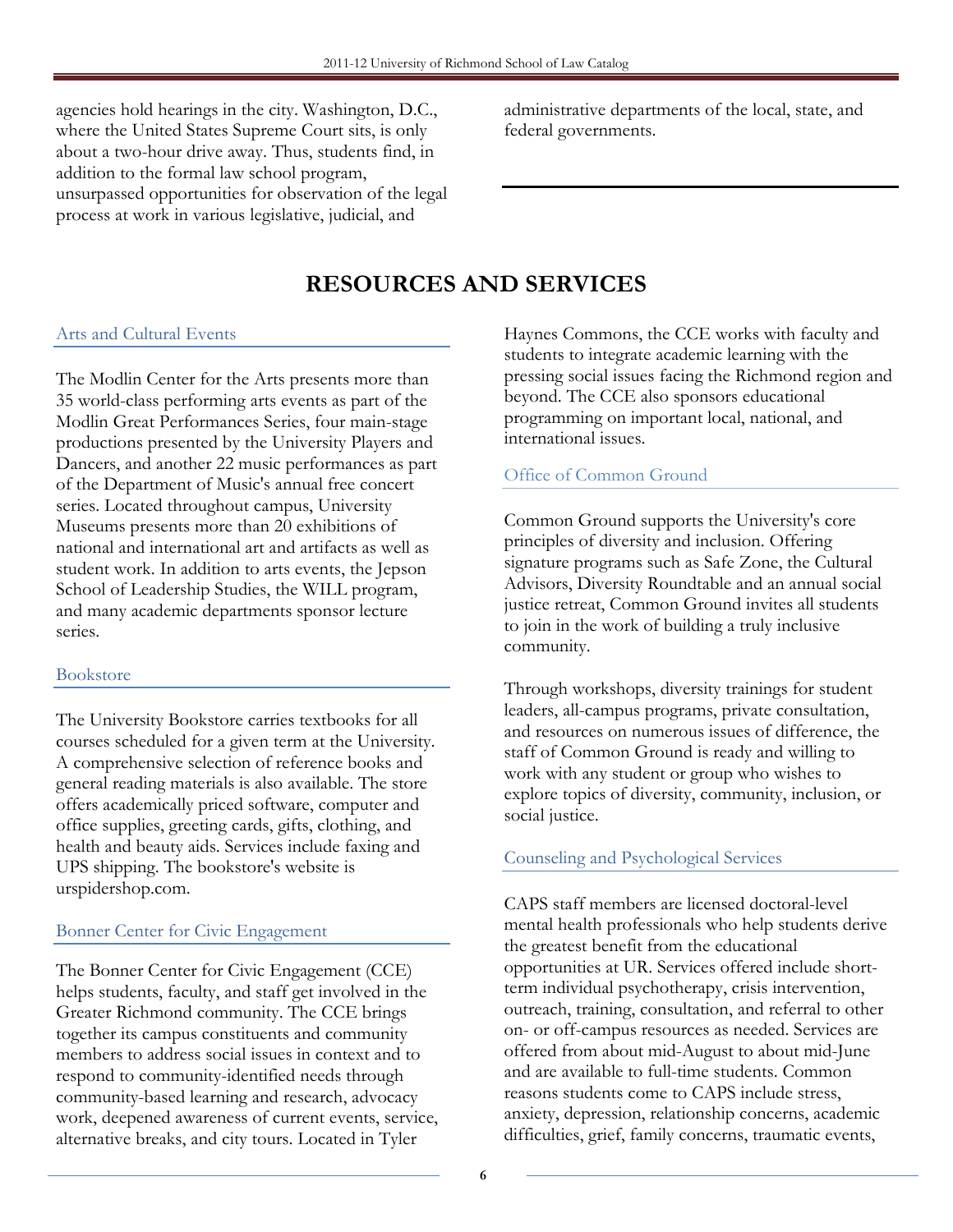eating problems, substance abuse, and sleep disturbance. Appointments can be made by visiting the CAPS office (201 Richmond Hall) Monday through Friday from 8:30 a.m. to 12 noon and 1 to 5 p.m. Confidentiality is assured to the full extent allowed by law. The CAPS website (caps.richmond.edu) has additional information on CAPS services, links to anonymous online screening surveys, and a variety of other mental health information. Phone: (804) 289-8119; FAX: (804) 287- 1227.

# Disability Accommodations

The University seeks to comply with all applicable federal, state, and local laws regarding the rights of individuals with disabilities. To facilitate such compliance, the vice president for student development serves as the University's disability coordinator. The law school's associate dean for student affairs serves as the coordinator's designee for law students. The University does not discriminate on the basis of disability in admission. Therefore, applicants are not required to provide information about their physical condition or disability status prior to admission. Individuals with disabilities are invited to contact the disability coordinator or his designee regarding any accommodations they may require in visiting the campus or upon matriculation. The University provides reasonable adjustments or accommodations in its academic programs as necessary for equal opportunity and participation for qualified students with disabilities.

#### Food Services

University of Richmond Dining Services is a multioperation department consisting of dining locations, snack shops, and retail stores. The E. Bruce Heilman Dining Center is a state-of-the-art facility overlooking Westhampton Lake that serves approximately 3,000 students and guests daily. A retail market is located off the main lobby and the upper level of the facility houses the Department of Food and Auxiliary Services and the campus post office.

The centrally located Tyler Haynes Commons (THC) houses Tyler's Grill, an eat-in or carry-out operation with a dining area that faces Westhampton Lake and

gazebo. The campus smoothie bar, Freshens, and the Cellar, a late-night gathering space, are also located in THC. For late-night studying at Boatwright Library, gourmet coffee, hot drinks, and snacks are available at Eight Fifteen at Boatwright. Sodas, snacks, and grocery items also are available at the Dean's Den, located in the Whitehurst building near the Richmond Dean's office.

#### Meal Plans

Off campus and commuting students have meal plan options including the Spider Flex and the Spider Blue. Both plans offer on-campus convenience, meal discounts, and flexibility. Meal plan information is available on the dining services Website at dining.richmond.edu.

# Hours of Operation and Other Services

You can find something to eat somewhere on campus until 1:00 a.m. every day of the week whenever classes are in session. Dining Services maintains an up-todate schedule of menus and operational hours for all campus locations on its Web page. Meal plans follow the undergraduate academic calendar. Service and hours may be limited during academic breaks and holidays. A wide variety of additional services, including nutrition counseling and meals-to-go, along with catering services, are also available through University dining services. Additional information is available upon request or can be viewed at dining.richmond.edu.

#### Special Dietary Needs

With a registered dietician as a member of the University dining services team, every effort is made to support special dietary needs that are medically based. Medical documentation is required and students with dietary restrictions or special needs are asked to make an appointment to see our nutrition professional. Students will be required to sign an informational release so that their situation can be discussed with their physician or medical professional as needed. In addition, dining services may require that students consult the University's physicians regarding their dietary requests. The University does not have designated facilities to accommodate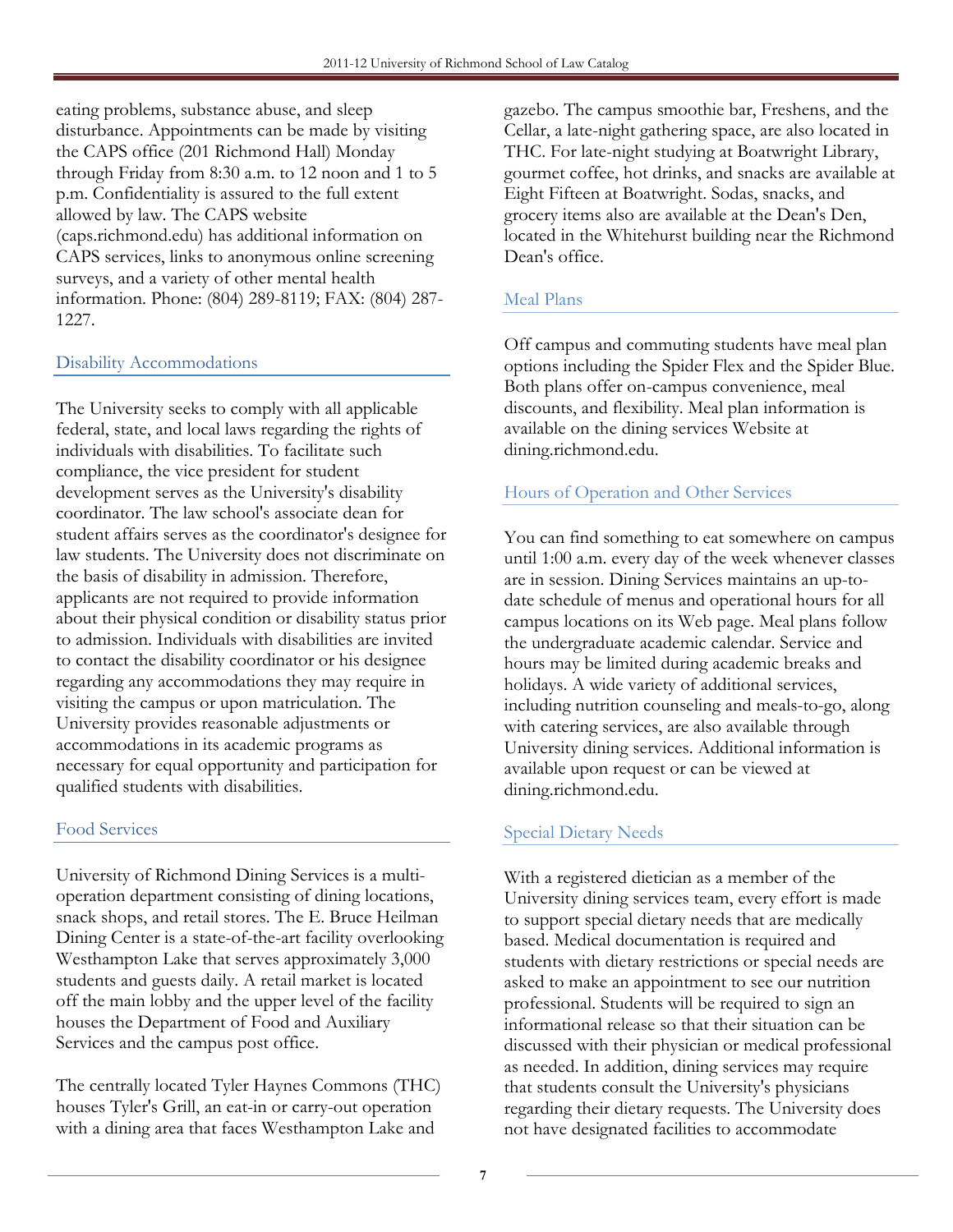religion-based dietary needs on a daily basis. However, we do work closely with the chaplaincy to provide Kosher for Passover selections and carryout meals during Ramadan. Please contact the associate director of dining services if you have questions regarding available services.

# Identification Card/One-Card

Each degree or certificate-seeking student will be issued a picture identification card (One-Card) upon request. This card verifies that the holder is eligible to receive University library and certain other campus privileges. A campus ID is required for check cashing and access to athletic events and serves as your meal card if applicable and library card. Neither the card nor its privileges is transferable. All University students may sign up for the University's Spider Account, a declining balance program which allows students to access previously deposited funds via their University One-Card. The Spider Account allows students the ability to make purchases without carrying cash and can be used by all students at the bookstore, the Student Health Center, and at vending machines around campus. Students will be mailed information for One-Card sign up. Complete information on the One-Card is available at onecard.richmond.edu.

All University students may sign up for the University's SpiderCard Account, a declining balance program which allows students to access previously deposited funds via their University One-Card. The SpiderCard Account allows students the ability to make purchases without carrying cash and can be used at the bookstore, the Student Health Center, most vending machines, for on-campus pizza delivery, in One Card Services for passport photos, for concessions in Robins Stadium/ Robins Center, and all campus dining locations. Students will be mailed information before the fall semester regarding SpiderCard sign up. Complete information on the One-Card is available at onecard.richmond.edu.

Information Services - Library and Computing **Resources** 

Library Resources

The University's libraries are the center of intellectual activities outside the classroom. Boatwright Memorial Library, facing Westhampton Lake, is the University undergraduate library. It includes collections and services for the humanities, social sciences, sciences, and business. The Parsons Music Library is in the Modlin Center for the Arts. The William Taylor Muse Law Library in the School of Law serves the special needs of law students and faculty.

The University libraries' collection (excluding the law library) consists of more than 509,000 books, 17,039 music scores, 96,000 print and online journals, 108,270 bound periodicals, 91,138 microforms, and a federal depository library collection of more than 490,000 items, as well as a wealth of resources in media such as sheet music, DVDs, CDs, audiobooks, and films. Since 1900, the University of Richmond has enjoyed status as a depository for U.S. government publications. Boatwright Memorial Library holds more than 490,000 government documents in print and microform and provides electronic access to thousands more. The Galvin Rare Book Room contains nearly 25,000 rare books, first editions, maps, photographs, and manuscripts. The online catalog (library.richmond.edu) provides access to the collections through the Internet. The libraries participate in local and state consortia as well as national networks to obtain access to databases and to borrow items not held in the University's collections.

The libraries offer group and individual instruction in using these resources effectively. Group instruction is offered in the Boatwright Computer Classroom and other locations. Individual assistance is available in person and online through various means described at library.richmond.edu/help/librarytutorials.htm.

Boatwright Memorial Library offers a mix of study space suitable for individuals working alone or in groups, as well as AV viewing/listening carrels and rooms, and more than 120 computer workstations. Laptop computers are loaned for in-building use and connect to the University's wireless network. A separate wing of Boatwright Memorial Library houses the Virginia Baptist Historical Society, a memorial to the Virginia Baptists who struggled to secure religious liberty in America. The library holds thousands of books, church records, manuscripts, and personal papers related to Virginia Baptist history and heritage.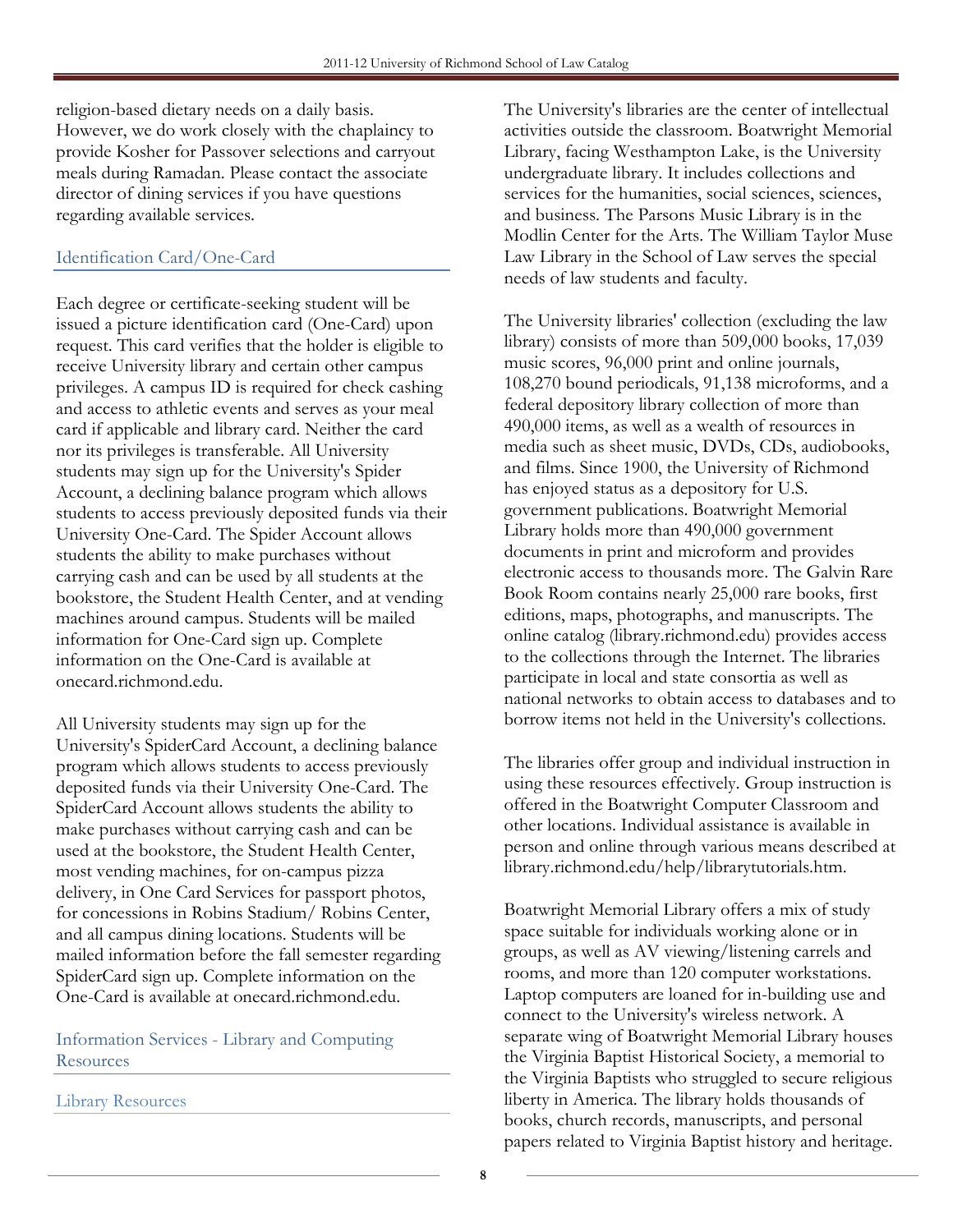The society also manages the University's archives, a large collection of books, photos, and memorabilia related to the University's rich history. The University's libraries are open to the entire campus community.

#### William Taylor Muse Law Library

The William Taylor Muse Law Library (law.richmond.edu/library/index.html), named for a former law school dean, provides students, faculty, attorneys, and other users with access to a substantial collection of Anglo-American and international legal materials. The library holds more than 417,400 bound volumes and microform equivalents. Each student has an individual carrel during his or her three years at the law school, and students can their laptop computers either hard-wired or wirelessly to access the law school's computer network, including online databases.

The library houses a small computer lab with networked computers, laser printers and a scanner. Wireless access is available throughout the entire library and law school building.

The library collection contains all published decisions of the federal and appellate-level state courts; the federal codes and other Congressional materials; access to the codes of all 50 states; Virginia and federal rules and regulations; and the decisions of selected agencies and of principal British and Canadian courts. The briefs and records of cases decided by the Virginia Supreme Court, the U.S. Supreme Court, and the U.S. Fourth Circuit Court of Appeals are available in the law library. The library includes a large treatise collection, including interdisciplinary materials, and its international collection of both basic documents and research materials continues to grow substantially. Users can access library materials through the library's online catalog, which offers author, title, subject, reserve lists, and keyword searching. The online catalog also provides access to the collections at the other University of Richmond libraries.

The library's periodicals collection includes all major law reviews and legal research journals, bar association journals, institute proceedings, and newsletters, as well as necessary print and electronic

indices. The library is a selective depository for U.S. government documents and maintains extensive holdings of the Federal Register, the Congressional Record, Congressional committee materials, and other government publications. The library offers access to computer-assisted legal research systems, including LexisNexis, Westlaw, and Fastcase. All students also have home access to these and other Internet services. An important feature of any law library is the accessibility of materials and services. The library is open 106 hours per week, and also opens twenty-four hours per day during a three-week study and examination period each semester. The library staff is an expert source for students and faculty pursuing research projects and questions. The staff includes eight professional librarians and eleven other staff members who assist students and other users in the use of the law library and its collection. Law librarians teach legal research in the Lawyering Skills course and offer an Advanced Legal Research course for upperlevel students. Librarians provide computer-assisted legal research training for first-year students during the Lawyering Skills course. Advanced training throughout the three years further develops effective searching skills of all students.

#### Law School Computer Program

The University of Richmond initiated a laptop requirement program in 1994 to provide students with the technological expertise necessary to practice law in today's society. The law school was the first law school in the United States to require all entering students to own a laptop as a condition of enrollment. By choosing the University of Richmond as the place to study law, students use computers just like they are used by lawyers in the practice of law, that is as a personal, portable tool to gather, organize, produce, and store the kind of information that is the lifeblood of the modern legal practitioner.

Students entering law school at the University of Richmond must own a laptop, either Windows-based or Mac, with software that fully complies with the technical specifications and requirements necessary to connect effectively with the University network. Students who indicate plans to enter the University of Richmond Law School receive detailed information about satisfying the laptop requirement prior to enrollment. Students use laptops at the University of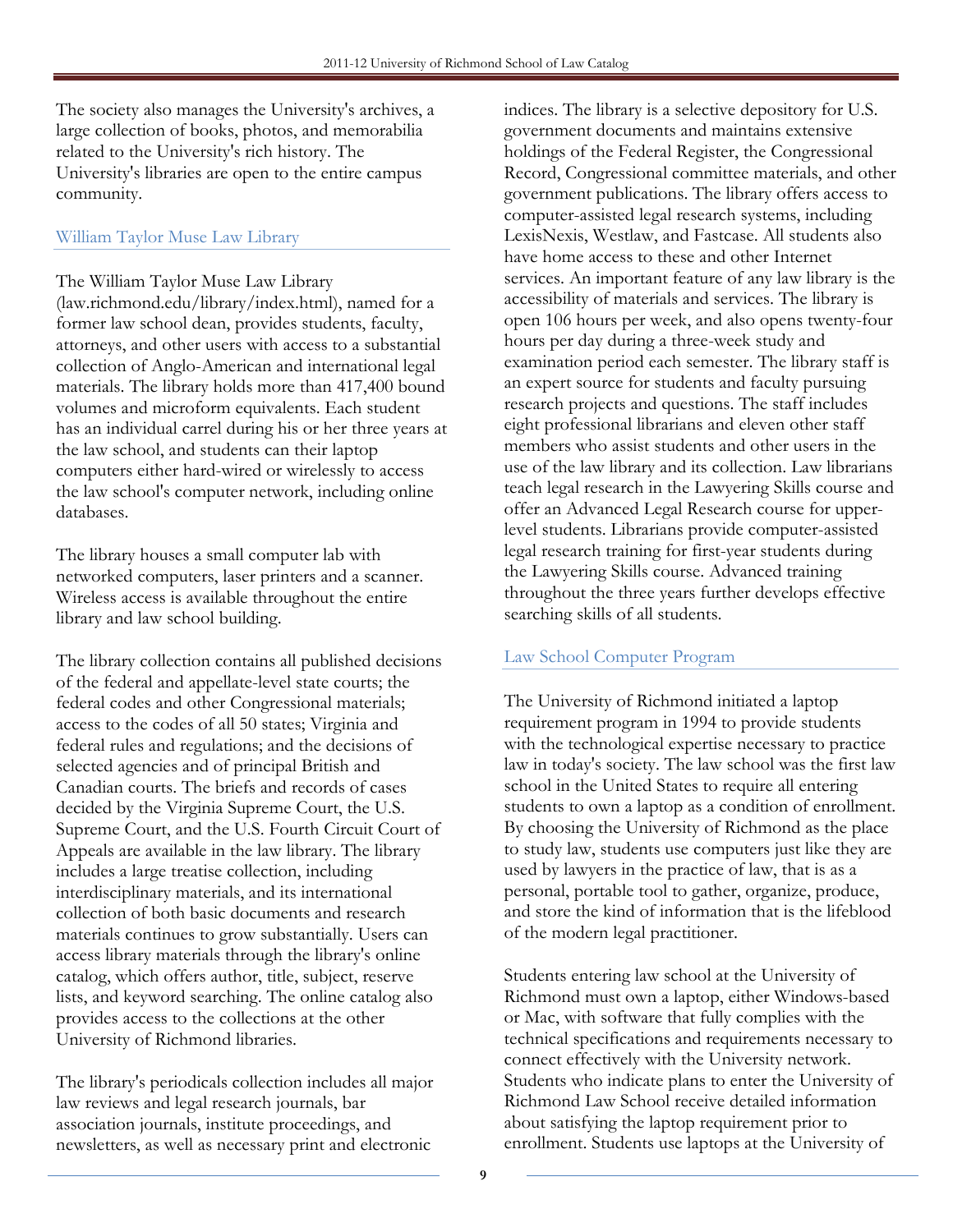Richmond in the classroom and in the library. Wireless access to the Internet and the University network is available throughout the law school building, including the classrooms and the library, and most classrooms also include wired access. Students use laptop computers for Westlaw, LexisNexis, and Fastcase access, e-mail, discussions with professors and fellow classmates, and searching the Internet, as well as many other uses. Students also can access the law school network from home.

The library staff provides extensive training about connectivity and other computer issues during firstyear orientation. Computer professionals offer beginning and review sessions about word processing, e-mail, Internet searching, and other topics throughout the year for students and faculty.

# Computing Facilities

The University of Richmond has a strong commitment to prepare students to work in technology- and information-centered environments. The University provides computers, software, and specialized equipment for student use in labs, public areas, classrooms, and residence hall lounges. All students in the residence halls have their own wired network connections and the entire campus is blanketed with a high-speed wireless network that provides students, faculty, staff, and guests with secure access to a wealth of resources.

The University maintains a robust network infrastructure. A wireless network supports mobile computing in every building on campus, and provides coverage in most outdoor locations and public gathering spaces. Information Services maintains University-owned systems loaded with up-to-date versions of the latest software tools and anti-virus software. All users must have an active University computer account to log into any lab machine. To help ensure the security of the University systems and network, the University requires all users to change the passwords each semester in order to maintain an active account. The Policies for Responsible Computing posted on the Information Services Policies website including the guidelines for the use of University-provided technology resources.

The ground floor of Jepson Hall houses many computing resources, including a general purpose computer lab; five PC classrooms with full multimedia capabilities; and two computer classrooms running Windows, Linux, and Unix designated for use by the math and computer science department. When classes are not in session, the Jepson Hall computer classrooms are open for student use. Jepson Hall is also the location of the Computer Help Desk, a resource that provides assistance with computingrelated issues for the entire campus. A listing of the current hours of operation for all of these resources may be found on the Information Services Website.

The Center for Technology Learning Center (CTLC) is a unique resource located on the third floor of Boatwright Memorial Library. It is devoted to servicing the multimedia needs of students, faculty, and staff. This area offers PC and Mac workstations equipped with high-end Web development, multimedia, animation, 3-D modeling, and audiovideo recording and editing software. Scanners, high quality printers, large-format plotters, digitizers, and digital video and still cameras also are available. In addition, the CTLC contains a photography studio and a small recording studio. The CTLC also supports media production in the Media Resource Center on the second floor of Boatwright Library. Most importantly, the CTLC is staffed by professionals and well-trained student assistants are available to assist students, faculty and staff. Students not only have access to the hardware and software, but also to experts who can help them effectively use the specialized tools.

Technology training for students, faculty, and staff is available in a variety of formats, including books and CDs available in the CTLC and searchable through the Library catalog; online video tutorials; technology training classes offered throughout the school year; and one-on-one training sessions available through appointments at the CTLC. CTLC hours of operation and current technology training classes may be found on the Information Services website is.richmond.edu/training/index.html.

#### Career Services

The Career Services Office of the law school assists all students seeking permanent, summer, or part-time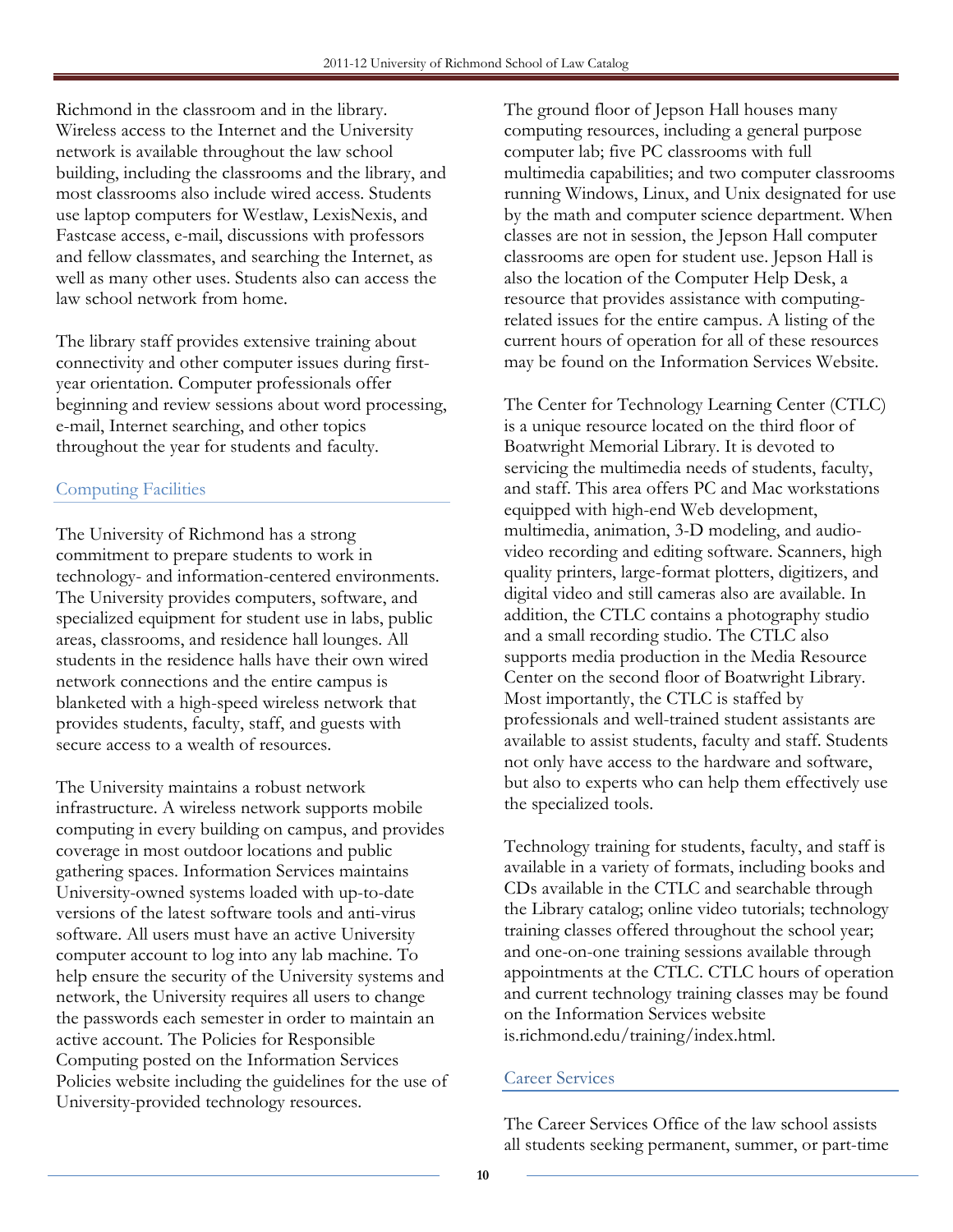employment. Staffed by five staff members, the office provides a wide range of services, including general employment information and career counseling. It also schedules on-campus interviews for recruiters from private firms; federal, state, and local governments; judicial clerkships; corporations; public interest organizations; and the military. Since not all employers are able to interview students on campus, the Career Services Office aids students in applying for these positions by forwarding their resumes to employers. Private practice attracts approximately 60 percent of the students in each graduating class. Those not entering private practice are employed in judicial clerkships; corporations; federal, state, and local governments (including prosecutorial positions); public interest organizations; and the military.

# International Students and Study Abroad

The Office of International Education, located in the International Center, serves all students, undergraduate and graduate, in arts and sciences, business, leadership studies, continuing studies, and law. It offers advising on study abroad opportunities and procedures, and a wide variety of services for international students including orientation, visa, work, and health insurance, as well as cultural and social activities.

# Multicultural Affairs

The mission of the Office of Multicultural Affairs is to support the on-going enrollment and retention of ethno-culturally and social-culturally diverse American students and promote a campus climate that celebrates diversity. Working in collaboration with a variety of other offices and departments campus wide, the Office of Multicultural Affairs develops, implements, and advocates for programs that are designed to enhance the overall personal development and growth of University students.

#### Official University Communications

The University of Richmond uses e-mail as an official means of communication within the University. Examples include notification of financial aid, tuition bills, academic or disciplinary action, instructor feedback, and correspondence from University

offices. Students are required to activate their @richmond.edu e-mail account and to check it regularly. Students are responsible for reading the content of University communications sent to their email account. If students choose to forward their University e-mails to an external e-mail provider, they are responsible for ensuring that the external e-mail account remains active.

# Parking Services

The University of Richmond Parking Services strives to provide adequate, safe and accessible parking for faculty, staff, students and visitors to the University. To achieve this goal, Parking Services requests that all vehicles, including motorcycles and mopeds, be registered. Vehicles may be registered in person at the Parking Services' office or online at oncampus.richmond.edu/administration/police/parki ng. All vehicles on campus must be properly licensed, inspected and insured. Vehicles may be removed from campus if not registered with Parking Services. Parking Rules and Regulations can be found at the Parking Services' Website and a copy of the regulations will accompany all permits.

#### Recreation and Wellness

The mission of the Department of Recreation and Wellness is to enhance the lives of its members by providing quality recreational and educational programs in an environment that promotes healthy lifestyles, academic productivity, and personal growth.

The Weinstein Center for Recreation and Wellness provides a comprehensive facility that includes a twolevel fitness and wellness center, three-court gymnasium with an elevated walking and jogging track, two multipurpose rooms, pool, game room, and racquetball and squash courts, as well as locker room and sauna facilities. Participants have the opportunity to experience a full range of cardio and strength equipment, in addition to a wellness resource center and computer lab. Outdoor playing fields and lighted basketball and sand volleyball courts are available for recreational use. Thirteen tennis courts, a 400-meter track, and cross country trails are also available for recreational use when not scheduled for intramurals, intercollegiate athletics, or special events. The campus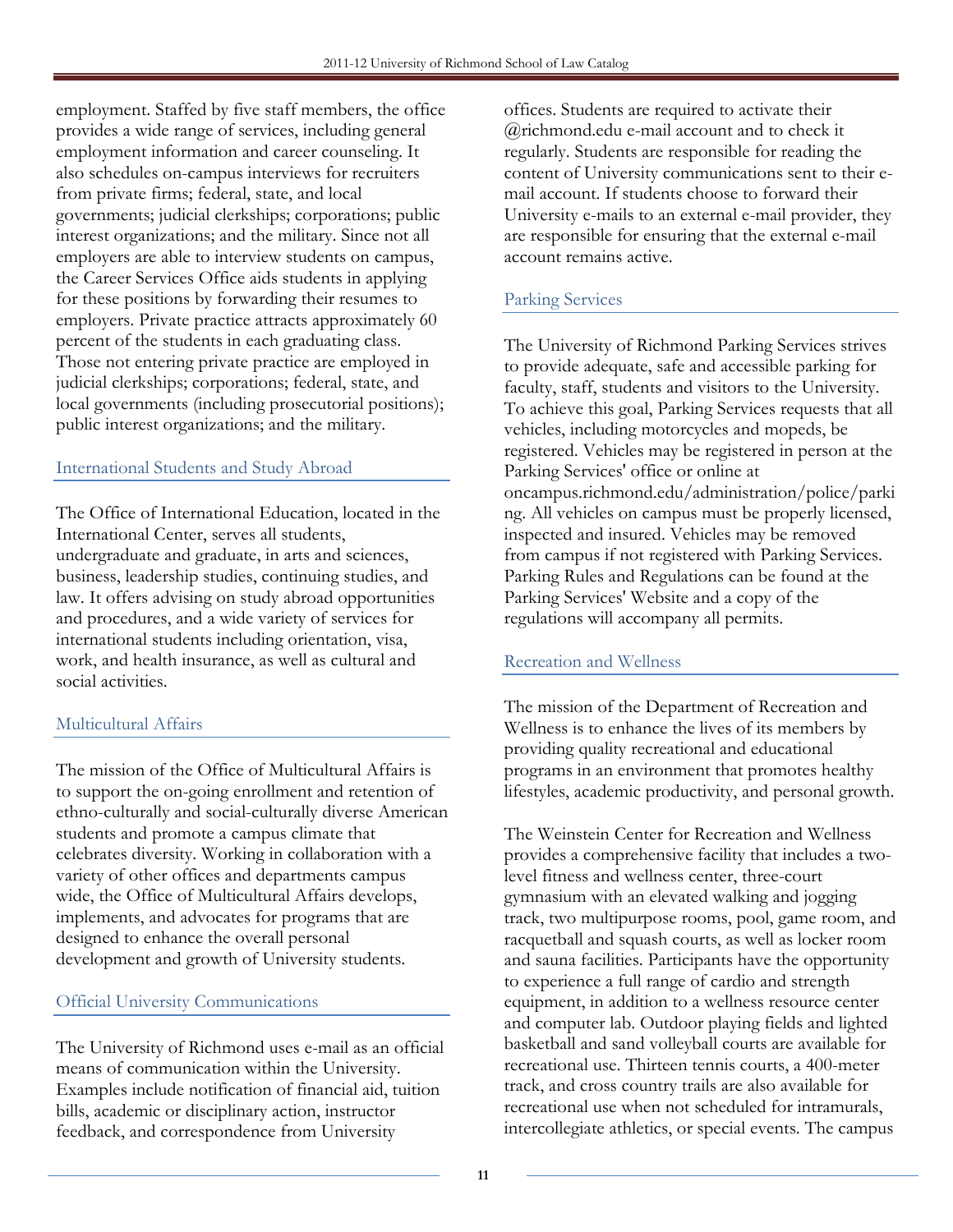recently added an 18 hole disc golf course available for recreational use.

The fitness and wellness program offers group exercise, indoor cycling, and other fitness programs throughout the day. In addition, special screenings, assessments, and services are offered to address health and wellness topics. Services often include massage therapy, personal training, cholesterol screenings, blood pressure checks, and fitness assessments.

The intramural sports program offers a wide range of major and minor sports at a variety of skill levels. More than 25 sport clubs provide student leadership opportunities as well as competitive options for students who are not part of the varsity athletic program. The Natural High and Outdoor Adventure programs offer activities and trips throughout the year, often including whitewater tubing and rafting, camping, skiing, rock climbing and hiking. The Odyssey high ropes course is one component of a much larger and long term departmental goal for developing a comprehensive Outdoor Experiential Education program.

For more information about recreation and wellness programs or the Weinstein Center, please visit recreation.richmond.edu or call Member Services at (804) 289-8361.

#### Spiritual Life

The University is committed to the formation and support of the spiritual needs and growth of all its students, regardless of faith, tradition, practice, or lack thereof. Religious and spiritual life activities and programs that invite, challenge, and support the spiritual maturity and understanding of all members of the university community are coordinated through the Office of the Chaplaincy, which is easily accessible in the E. Carlton Wilton Center for Inter-Religious Campus Ministries.

There are numerous organizations for students of various faiths and traditions, including Buddhist, Christian (Catholic, Orthodox, Protestant, and Ecumenical), Hindu, Jewish, Muslim, and Sikh. Events, dinners, and programs are open to all so that

interfaith understanding and cooperation might be fostered. Regular on-campus worship services and times for religious practice include Zen meditation on Tuesday evenings, Juma'a prayer on Fridays at noon, Shabbat prayer on Friday evenings, Ecumenical Christian worship on Sundays, and Roman Catholic mass on Sundays. Many student groups hold prayer and praise meetings as well. The City of Richmond has over 300 places of worship, each of which welcomes students to participate in their services and practice.

The Office of the Chaplaincy connects with the greater Richmond interfaith and civic community through A More Perfect Union and offers individual support, counseling, and care by appointment with one of the chaplains. Listings of on-campus and local events, houses of worship and holy days may be found on the Office of the Chaplaincy Website chaplaincy.richmond.edu.

#### Student Health Center

The Student Health Center offers a comprehensive program in health education and health maintenance, as well as treatment for illness and injury. The Health Center staff includes board-certified family practice physicians and registered nurses. Services include acute care for illness and injury, general medical care, women's health, men's health, allergy shots, and immunizations. The telephone number is (804) 289- 8064 and FAX is (804) 287-6466. Students and parents are encouraged to visit the Health Center's website for general information and timely messages: healthcenter.richmond.edu and the Health Center can be reached by e-mail at healthcenter@richmond.edu.

Rather than walking in without an appointment, students are encouraged to call and speak with a registered nurse about their concerns through the Dial-A-Nurse system (call 804-289-8700 for the Dial-A-Nurse). After evaluating the history and symptoms of the illness, the nurse will advise the most appropriate treatment. If indicated after the Dial-A-Nurse evaluation, an appointment will be made. Appointments may be made for annual gynecological examinations, doctor-requested follow-up visits, allergy shots, immunizations, and PPD tests by calling (804) 289-8064.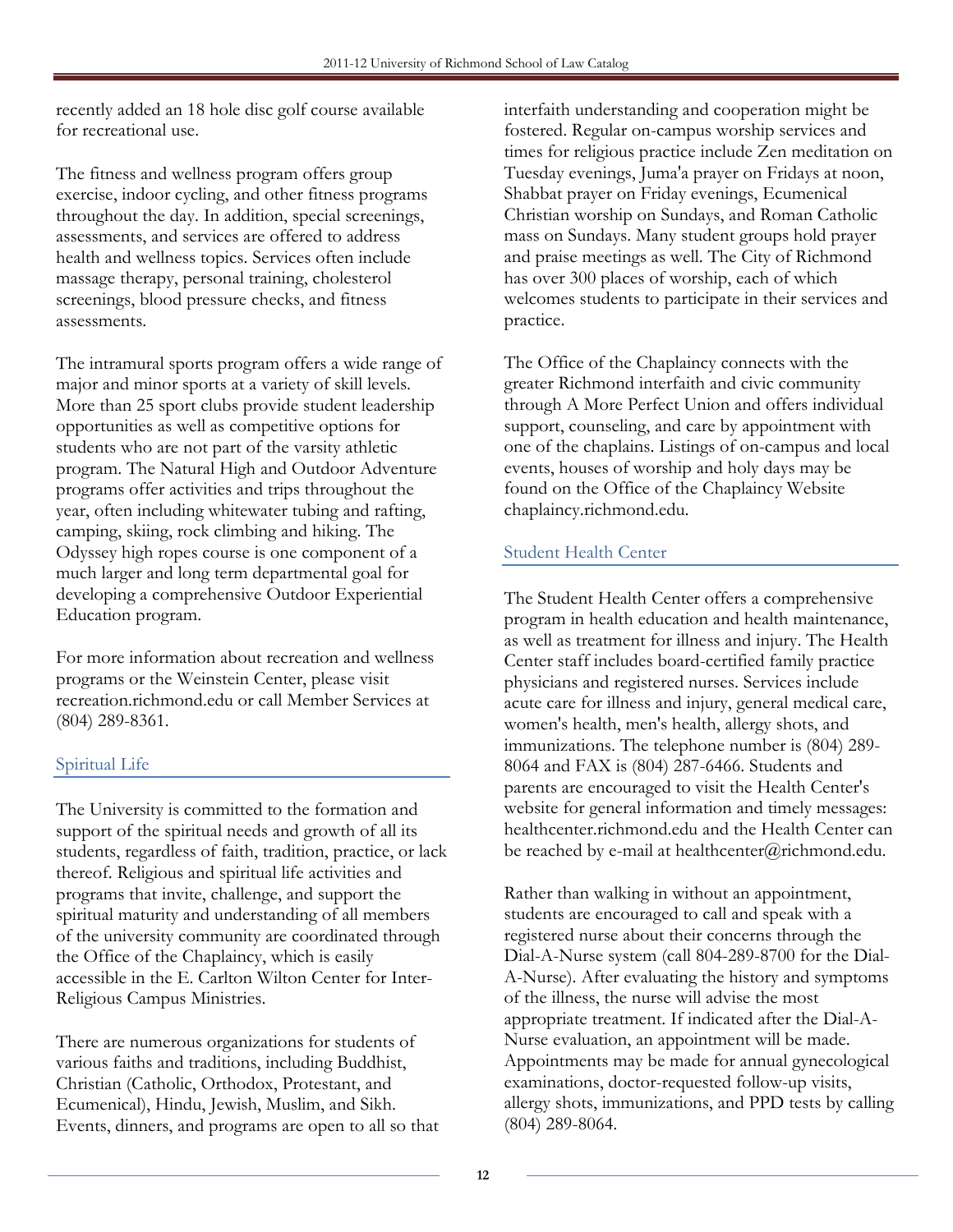All full time students are eligible for the services provided by the Student Health Center. (School of Continuing Studies students are not eligible.) The cost of prescription drugs, some laboratory tests, hospital emergency room treatment, hospitalization, x-rays, and referral off campus for consultation with medical specialists are not covered by any student fees. These costs will be billed separately by the provider.

The Student Health Center does not accept insurance assignments. This means we will not bill a patient's insurance company. Any charges incurred at the time of visit will be billed through student accounts or may be paid by check, cash, or Spider Card. The patient will be provided with a medical encounter form itemizing all charges and containing all necessary information to submit for insurance reimbursement.

Information regarding hours of operation, descriptions of services, details of allergy shot procedure, billing and insurance questions, medical information, community facilities, medical referrals, and helpful links can be found on the Health Center's website.

Virginia law mandates that each student submit an immunization record and tuberculosis screening status prior to enrollment. In compliance with this requirement, the immunization record is included in the health history form provided to entering students and is to be returned to the Student Health Center by July 15th.

All communications between student and Health Center staff are strictly confidential. Information will not be released from the Student Health Center without the patient's prior approval except in an emergency or by court order.

# Student Identification Number

In an effort to better protect the privacy of each member of the University of Richmond community, the University uses randomly generated ID numbers for each student, employee, faculty member, and alumnus. A student will be assigned a University of Richmond ID number as the primary identification for University records when he/she enters the University. This eight-digit number will be printed on

each student's One-Card (unless the student requests it not be printed). This ID number also will be used in conjunction with a confidential PIN for students to register for classes and access their academic records through the Web using the University of Richmond's Student Information System (BannerWeb). A social security number will still be required to be on file with the University to fulfill IRS and federal reporting requirements.

# University Police

The University of Richmond Police Department, a nationally accredited police department, is committed to providing a safe and secure environment for our students, faculty, staff, and visitors. The University of Richmond Police Department provides 24-hour uniformed response to calls for service, provides routine and directed patrol activities, performs vehicular crash investigation, and performs the investigation of criminal offenses. Additionally, all police officers are Red Cross First Responder/CPR certified. Uniformed security officers also assist with building security and other calls for service as needed. All crimes that occur on the campus should be reported to the University Police in person or by calling 911, (804) 289-8911, or (804) 289-8715. More information about the police department, including crime statistics, can be found online at police.richmond.edu.

#### Alcoholic Beverages and Other Drugs

The legal age for the consumption and possession of alcohol is 21 in the Commonwealth of Virginia. Each member of the University community is encouraged to make risk-aware choices regarding the consumption of alcohol or the use of other psychoactive drugs. Members of the campus community who choose to use such drugs are expected to consider the risks of harm to self, others, and the community-at-large. To mitigate the harmful behavior associated with such drugs, the University has established policies to eliminate the use of illicit drugs and to limit the consumption of alcoholic beverages on campus. It is our individual responsibility to understand and abide by the regulations as defined by the University, the Commonwealth of Virginia, and the federal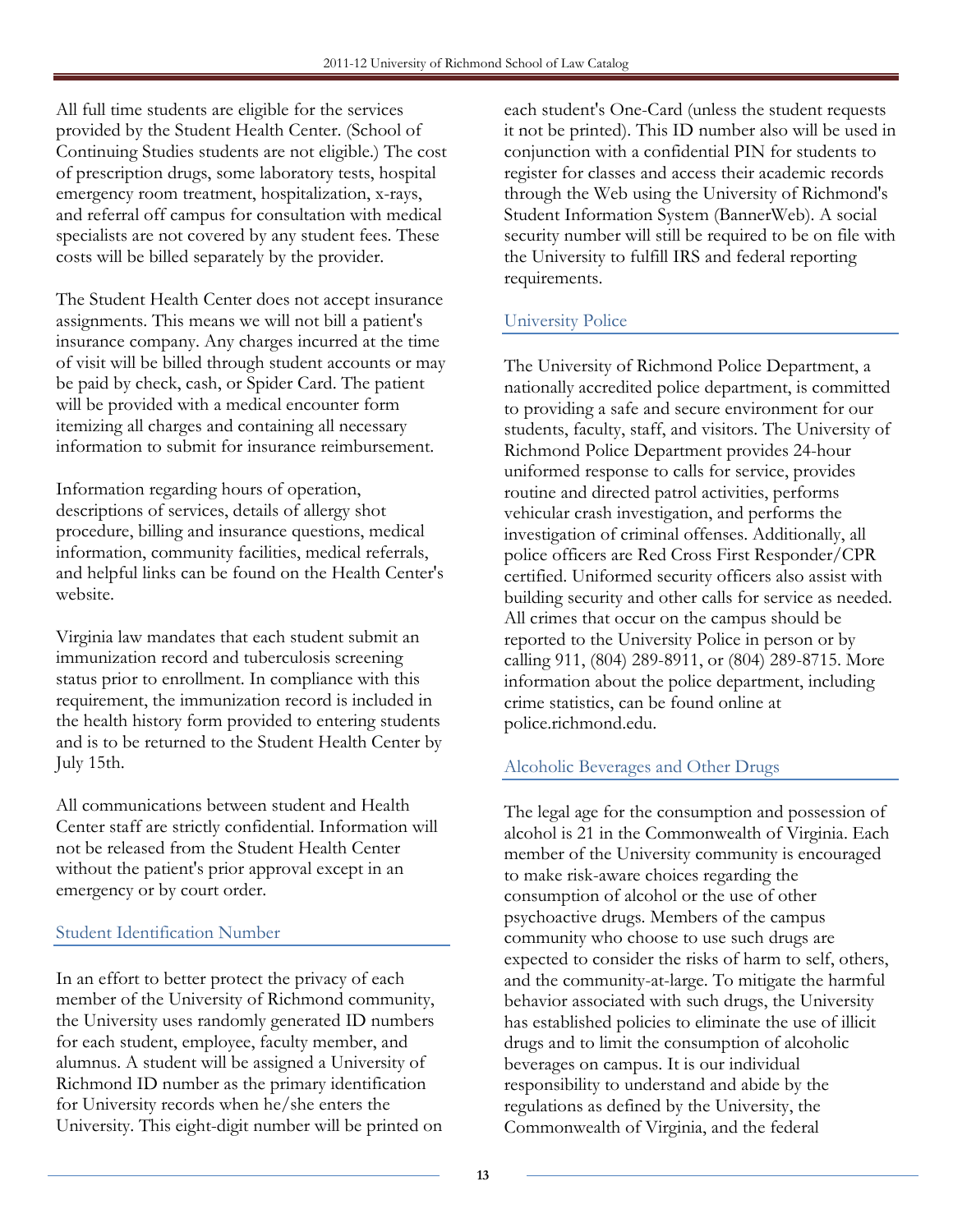government governing the use and distribution of alcohol and other drugs. These regulations apply to all members of the University community and its guests and visitors. Persons who infringe upon the rights of others, break the law, conduct themselves in a disorderly manner, or damage University property are accountable for their actions. Such persons are subject to University disciplinary sanctions (up to and including removal from this community) and/or criminal action. Such harmful behavior is absolutely at variance with the mission of the University. Because the University of Richmond strives to achieve a healthy living and learning environment, the unlawful possession, use, or distribution of illicit drugs and alcohol by students and employees on the University's property, or as a part of its activities, is prohibited.

More information about the University's alcohol and drug policy can be found online at http://studentdevelopment.richmond.edu/common/ PDF/UR\_Alcohol\_Policy.pdf

Jeanne Clery Disclosure of Campus Security Policy and Campus Crime Statistics

University of Richmond is committed to assisting all members of the university community in providing

for their own safety and security. The annual security compliance document is available on the University of Richmond website at police.richmond.edu/reporting/faq.html.

If you would like to receive a copy of the security report which contains this information, you can stop by the University Police Department at Special Programs Building, #31 UR Drive, University of Richmond, VA 23173 or you can request that a copy be mailed to you by calling (804) 289-8722.

The website and booklet contain information regarding campus security and personal safety including topics such as crime prevention, University police law enforcement authority, crime reporting policies, disciplinary procedures, and other matters of importance related to security on campus. They also contain information about crime statistics for the three previous calendar years concerning reported crimes that occurred on campus, in certain offcampus buildings or property owned or controlled by University of Richmond, and on public property within or immediately adjacent to and accessible from the campus.

This information is required by law and is provided by the University of Richmond Police Department.

# ADMISSIONS

While no particular subjects are prerequisite for admission to the University of Richmond School of Law, prospective students are urged to pursue a course of study covering various phases of human experience. The law student must be able to draw from a broad base of knowledge. The following are recommended as desirable pre-law concentrations: English, history, political science, philosophy, sociology, psychology, economics, accounting, and mathematics.

# Admission Process

The law school generally accepts applications only for full-time study. While the majority of entering students begin their studies in the fall, a small number of first-year students matriculate in the preceding summer term. Based upon past experience, the law school expects to consider numerous applicants for

every position available in the entering class. A substantial majority of these applicants will clearly demonstrate the ability to complete our law school program and would qualify for admission by any absolute standard. However, because of the relatively few positions available, the selection process involves a comparison of qualifications.

Admission is based on the law school admission committee's holistic evaluation of the individual's relative promise of success in the study of law at this school and its assessment of the applicant's fitness to become a member of the legal profession. Two important considerations in making this evaluation are undergraduate academic work and the Law School Admission Test score (LSAT) which should be no more than three years old. The committee also considers an applicant's narrative statement, extracurricular activities, recommendations,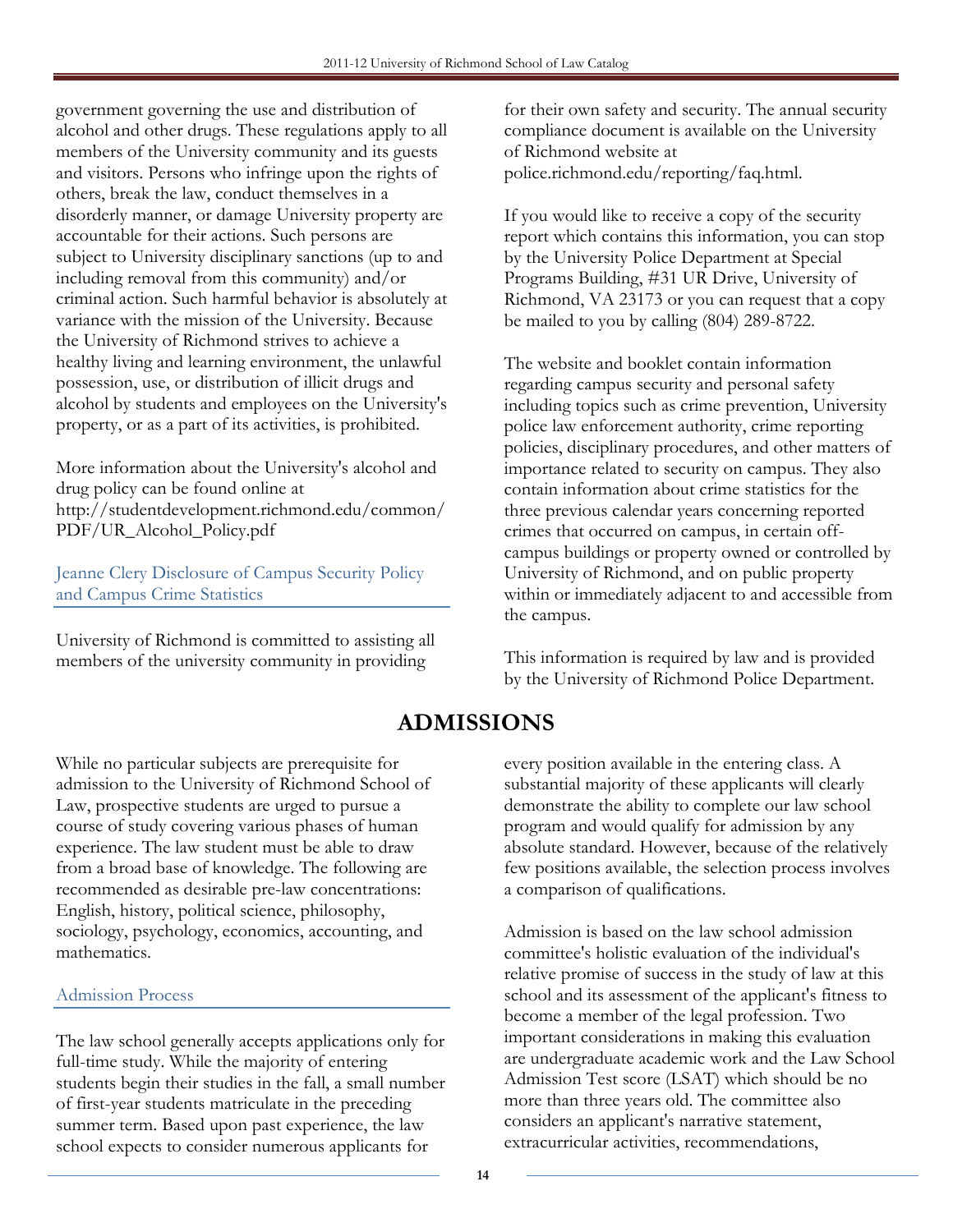employment experience, maturity, motivation, and character.

# Application

Applicants for admission as Juris Doctor (J.D.) candidates must complete the application form and must be at least 18 years of age by the date of matriculation. In addition, they must have an official transcript sent directly from the registrar of an approved college or university showing the date of graduation. Application materials can be obtained on request from the admissions office or by visiting the law school's Website at law.richmond.edu where an application may be completed and submitted electronically. Materials contain an explanation of the admission process and instructions for completion of the application.

As of July 1, 2006, Virginia law requires all public and private two- and four-year institutions of higher education to electronically transmit information about applicants accepted for enrollment at each institution to the state police for comparison to the Virginia Criminal Information Network and National Crime Information Center Convicted Sexual Offender Registry. In compliance with Virginia law, the University of Richmond will submit the requested information for all admitted students to the state police for comparison to the registry. If the University is notified that an admitted student has committed a sex offense, the admitted student is subject to the admission being revoked.

# Summer Entry Program

Under the summer entry program, law school is begun in the summer preceding the usual fall entry. Normally-scheduled coursework in the following five semesters plus another eight-week summer session allows the completion of degree requirements in December of the third year. The bar examination may then be taken the following February. Applicants who wish to be considered for this program should state their interest on the admission application.

# Law Honors Program

Students admitted to the undergraduate program of the University of Richmond and who have a combined (critical reading plus mathematics) S.A.T. score of 1350 or above or an ACT composite score of 30 and above with placement in the top 10 percent of their high school graduating class are considered for admission into the Honors Law Program leading to guaranteed admission to the Law School if they meet certain criteria. They must begin law school studies upon completion of their undergraduate work. Their admission to the law school is conditioned upon achieving a cumulative grade point average at or above the Law School's previous year's entering class by the end of the fall semester of their senior year and meeting the character and fitness standards applicable to all applicants to the law school. To be guaranteed admission to the Law School, an honors law student must also take the LSAT and achieve a score that places the student at or above the median of the previous year's law school entering class.

# Advanced Standing

The law school generally admits with advanced standing several transfer students from other law schools. Such students must have completed the first year of law school with a strong record at a school on the approved list of the American Bar Association.

No advanced standing credit will be given for work completed in another law school unless it was completed with at least the grade of C, or its equivalent, and is compatible with the curriculum of this law school. Generally, no more than 30 hours of advanced standing credit will be accepted.

#### Cooperative Program with MCV/VCU Department of Health Administration

A cooperative program offered by the law school and the Department of Health Administration at Medical College of Virginia, Virginia Commonwealth University (MCV/VCU) enables law students to take preapproved graduate courses offered by the Department of Health Administration.

By so doing, law students can enhance their knowledge of the health care industry. A list of approved courses is maintained by the dean's office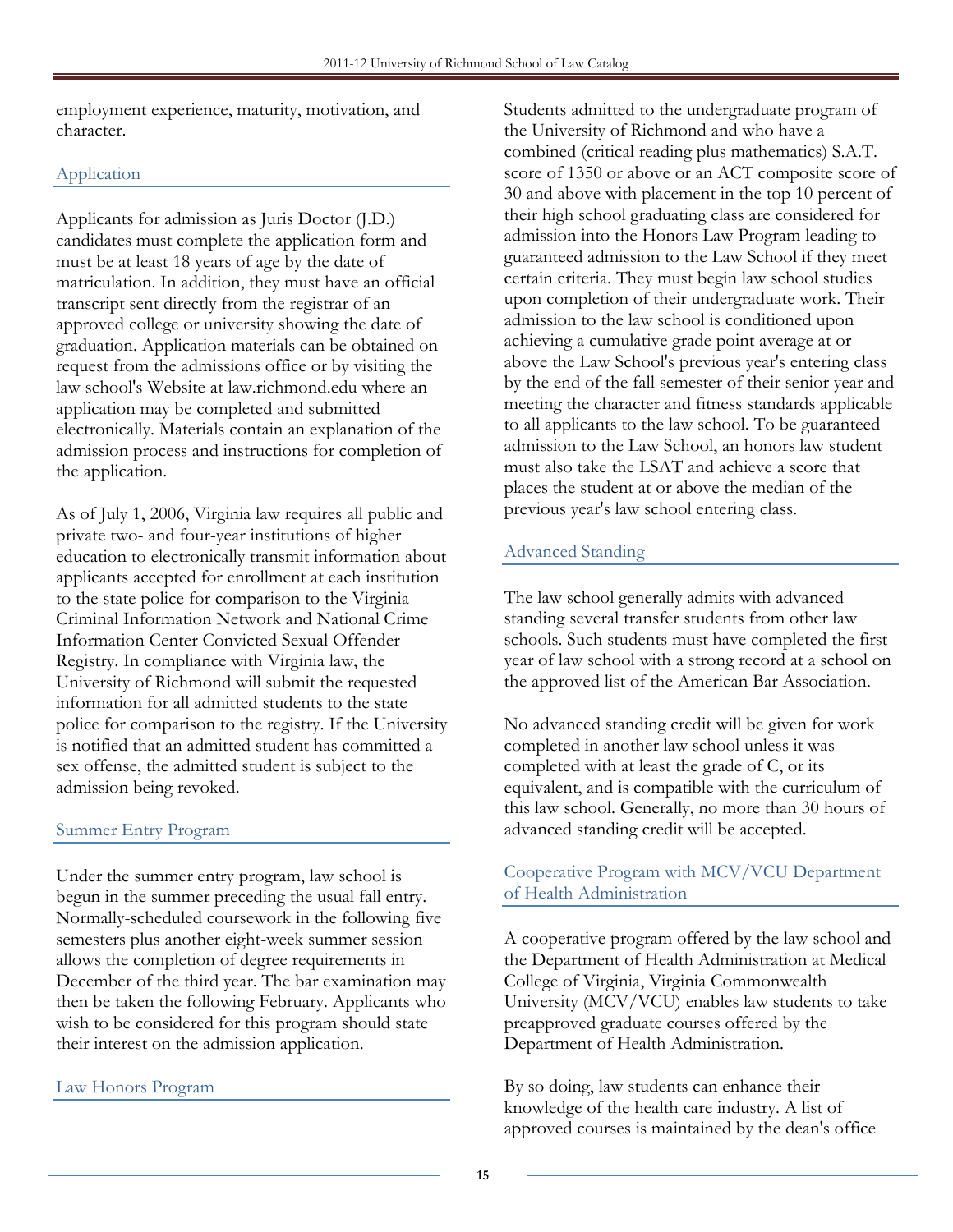and should be consulted before registering at MCV/VCU. These courses are graded at MCV/VCU, but credit for them is accepted at the law school on a pass/fail basis. Generally, no more than 9 hours of graduate level course work can be applied toward the Juris Doctor degree.

# Dual Degree - Law/Health Administration

The delivery of health care services poses some of the most critical social, economic, and moral issues of our time. Lawyers representing individuals or health care providers confront myriad regulatory systems and issues fairly unique to this area. Health care policy makers and administrators are likewise concerned with the effective operation of entities within these regulatory confines and with the utility of these systems.

The dual degree program leads to the award of the Juris Doctor and Master of Health Administration degrees. The program integrates these two professional curricula. Participants are thus provided with the necessary expertise either to represent clients effectively within the health care industry or to function as policy makers or administrators who appreciate fully the legal environment within which they operate. Applicants for this program are required to meet the admission standards of both the law school and the Department of Health Administration. Typically, one semester's worth of dual degree work will be accepted.

For information regarding admission to the Department of Health Administration, contact:

M.H.A. Program Director Department of Health Administration, Virginia Commonwealth University MCV Campus, P.O. Box 203, Richmond, VA 23298.

When this four-year program is successfully completed, the Master of Health Administration degree is awarded by Virginia Commonwealth University, and the J.D. is awarded by the University of Richmond.

## Cooperative Program with the MCV/VCU School of Social Work

The cooperative program offered by the law school and the School of Social Work of Virginia Commonwealth University (VCU) is designed to prepare students for professional practice in areas that can benefit from the knowledge and skills drawn from both fields.

Recent legislation, expanding public concern, and continual alterations and extensions of the concept of the public welfare, have given social workers' efforts in social planning and programs for social change a new importance and priority. Knowledge of the law gives focus to their efforts. At the same time, lawyers seeking better ways to deal with human aspects of legal disputes and minimize social costs are turning to the social worker for guidance and assistance. These conditions have made interdisciplinary cooperation between lawyers and social workers normal procedure in many instances, and the two professions are giving increased attention to the interests they share. The cooperative program allows law students to register for preapproved courses offered by the School of Social Work at VCU which are approved by the law school faculty. A list of these courses is maintained by the dean's office and should be consulted before registering at VCU. These courses are graded at VCU, but credit for them is accepted at the law school on a pass/fail basis. Generally, no more than nine hours of graduate level course work can be applied toward the Juris Doctor degree.

#### Dual Degree - Law/Social Work

The dual degree program is designed to provide its graduates with two degrees--the Juris Doctor and the Master of Social Work--attesting to competency in both law and social work. It is expected that this program will bring together persons sensitive to both the legal and human elements in social and personal dysfunctions.

This program is designed to bring together two fields that call for knowledge and skills directed toward resolving human problems. This effort to integrate education in law and social work will draw on the contributions each can make to practice in both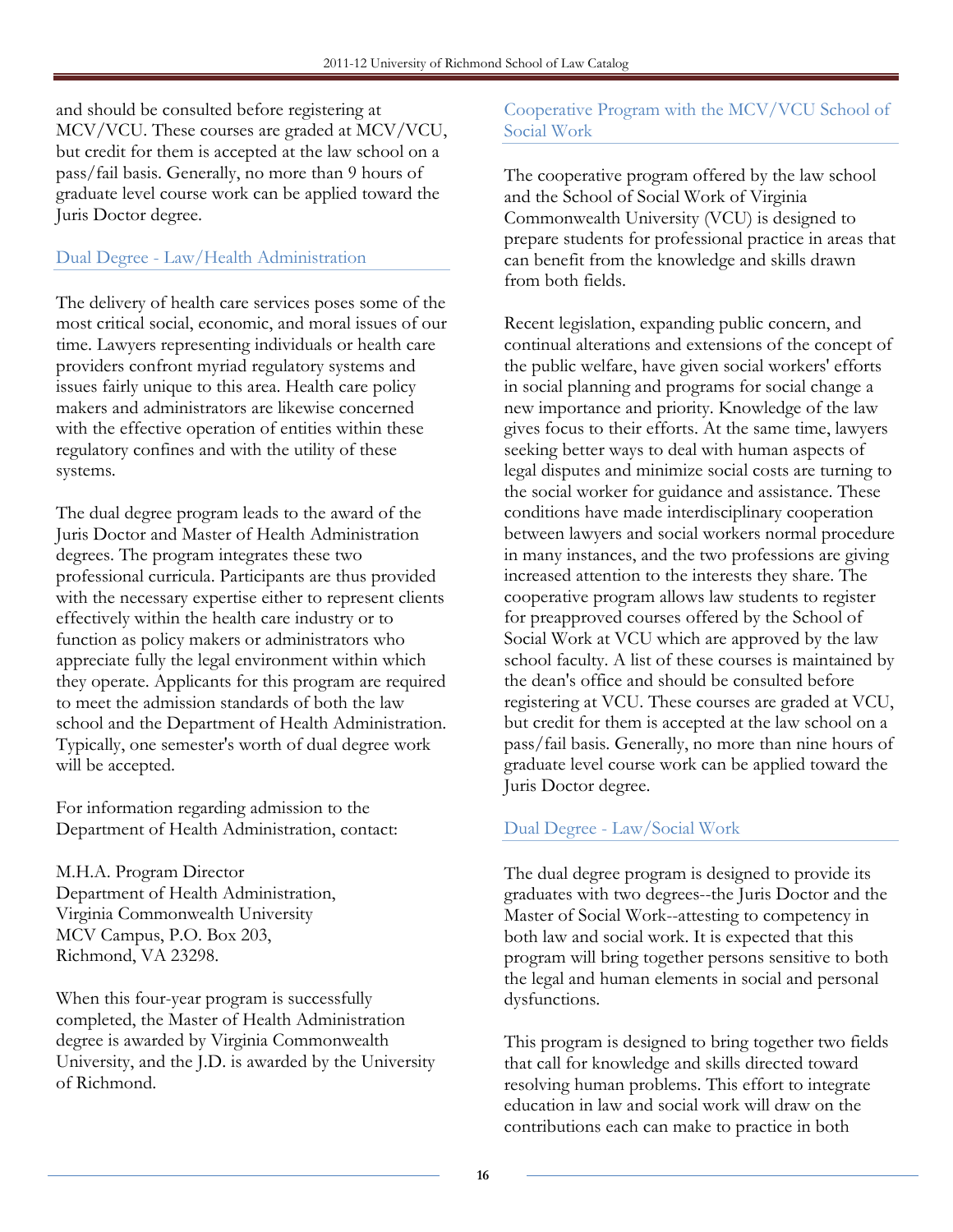fields. A student who is accepted into the dual degree program will be permitted to count one semester's work in the law school toward meeting the graduation requirements in the School of Social Work at VCU, and one semester's work in the VCU School of Social Work toward meeting the graduation requirements of the law school. This will enable participants in the dual degree program to complete the requirements for the J.D. and the M.S.W. in four years. Applicants for this program are required to meet admission standards of both the law school and the VCU School of Social Work. For information on admission to the School of Social Work, contact:

Director of Admissions, School of Social Work, Virginia Commonwealth University, Richmond, VA 23284.

When this four-year program is successfully completed, the Master of Social Work is awarded by Virginia Commonwealth University, and the Juris Doctor is awarded by the University of Richmond.

# Cooperative Program with the VCU Department of Urban Studies and Planning

A cooperative program offered by the law school and the Department of Urban Studies and Planning at Virginia Commonwealth University (VCU) offers law students the opportunity to take preapproved graduate courses offered by the Department of Urban Studies and Planning in order to enhance their understanding of that discipline and its interaction with the law. A list of approved courses is maintained by the dean's office and should be consulted before registering at VCU. These courses are graded at VCU, but credit for them is accepted at the law school on a pass/fail basis. Generally, no more than nine hours of master's level course work can be applied toward the Juris Doctor degree.

# Dual Degree - Law/Urban Studies and Planning

The professions of planning and law address the concerns of social and economic equity through the institutions which help shape the direction of urban change. While lawyers often are concerned with the impact of legislation and judicial decisions on groups

and individuals, planners concentrate on social, economic, and political impacts of land use with the aid of legal strategies to guide community growth and development. The Master of Urban and Regional Planning and Juris Doctor dual degree program integrates these two professional curricula to provide the necessary expertise to apply legal and planning analysis to the resolution of urban and regional policy issues and problems. Some areas of cooperation include the development and enforcement of land use and growth management controls, environmental protection strategies, housing and community development, and numerous health and welfare programs. The dual degree is a four-year program of study designed to equip graduates for a variety of professional positions including staff or legislative committees, government agencies and commissions, private consulting, neighborhood advocacy, directorships of planning and related agencies, and executive or legal aids to elected officials. Applicants for this program are required to meet the admission standards of both the law school and the Department of Urban Studies and Planning at VCU. Typically, one semester's worth of dual degree work will be accepted toward the J.D. degree. For information on admission to the Department of Urban Studies and Planning, contact:

Chair, Department of Urban Studies and Planning, Virginia Commonwealth University, 812 West Franklin Street, Richmond, VA 23284.

When the four-year program is successfully completed, the Master of Urban Studies and Regional Planning degree is awarded by Virginia Commonwealth University and the Juris Doctor is awarded by the University of Richmond.

# Cooperative Program with the VCU Department of Public Administration

The cooperative program offered by the law school and the Department of Public Administration of Virginia Commonwealth University (VCU) offers law students the opportunity to take preapproved graduate courses offered by the Department of Public Administration in order to enhance their understanding of that discipline and its interaction with the law. The program recognizes the role of law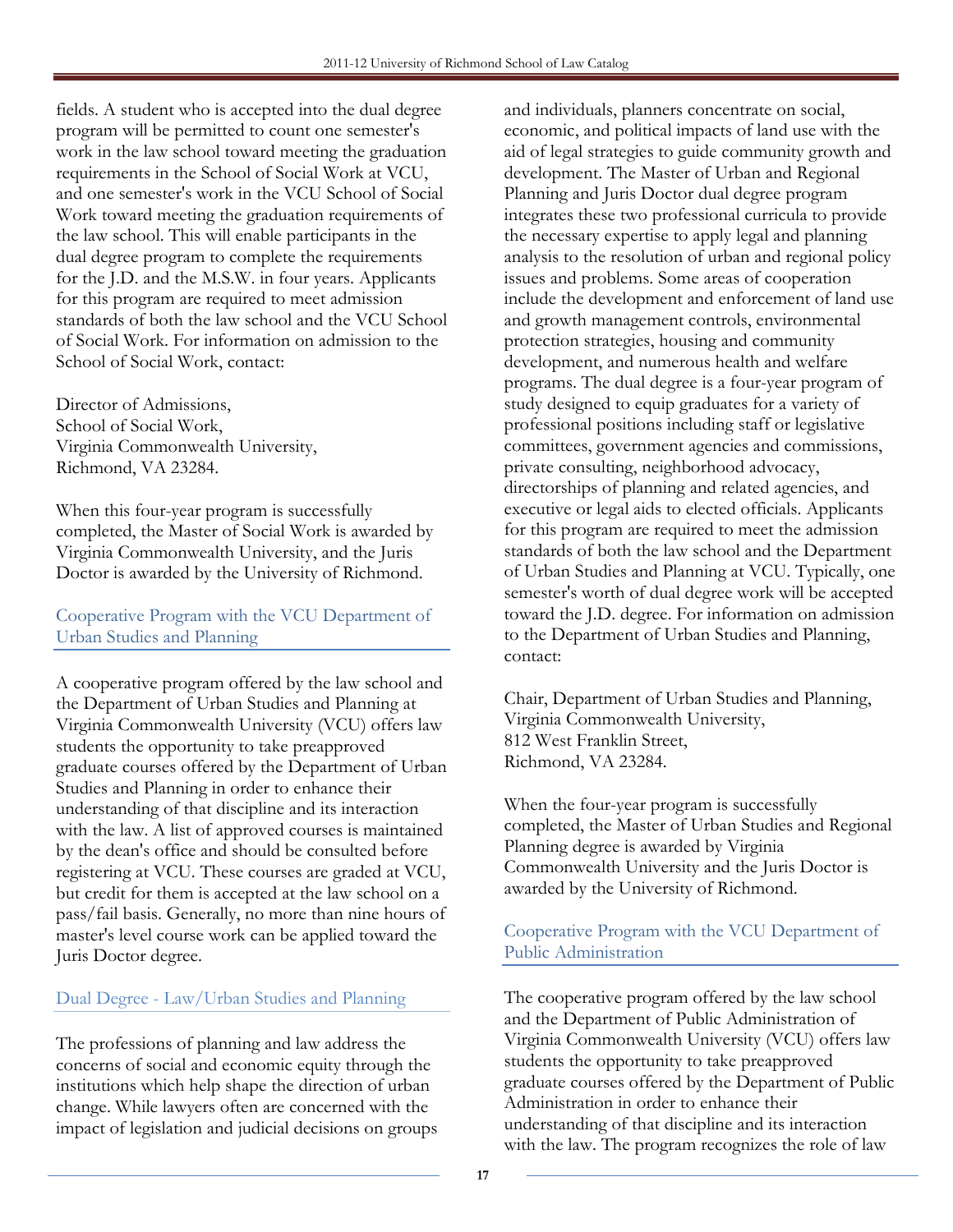in public policy and public affairs. A list of approved courses will be maintained by the dean's office and should be consulted before registering at VCU. These courses are graded at VCU, but credit for them is accepted at the law school on a pass/fail basis. Generally, no more than nine hours of graduate level course work can be applied toward the Juris Doctor degree.

# Dual Degree - Law/Public Administration

The dual degree program is designed to provide its graduates with two degrees--Juris Doctor and Master of Public Administration--attesting to competency in both law and public administration. The program recognizes the role of law in public policy and public affairs, and prepares professionals versed in the values, knowledge, and skills of both fields, to bring an integrated base of competency to the work of government.

A student who is accepted into the dual degree program will be permitted to count one semester's work in the law school toward meeting the master's degree requirements in the Department of Public Administration at VCU and one semester's work in the VCU Department of Public Administration will be counted toward meeting the graduation requirements of the law school. This will enable participants in the dual degree program to complete the requirements for the J.D. and the M.P.A. degrees in four years. Applicants for this program are required to meet admission standards of both the law school and the VCU Department of Public Administration. For information on admission to the Department of Public Administration, contact:

Director, Department of Public Administration, Virginia Commonwealth University, Suite 301, 923 W. Franklin St., Richmond, VA 23284-2028.

When this four-year program is successfully completed, the Master of Public Administration degree is awarded by Virginia Commonwealth University and the Juris Doctor is awarded by the University of Richmond.

# Cooperative Program with the University of Richmond School of Business

A cooperative program with the Richard S. Reynolds Graduate School of the E. Claiborne Robins School of Business enables students to enroll in preapproved courses offered in that school, on a space-available basis. Admission to these courses requires the approval of the graduate program director. Students are thereby able to broaden their backgrounds in areas of business and finance. A list of approved courses is maintained by the dean's office and should be consulted before registration. Credit for these courses will be included in the maximum number of semester hours which may be taken each semester without payment of additional tuition. These courses are graded at the business school, but credit for them is accepted at the law school on a pass/fail basis. Generally, no more than nine hours of graduate-level course work can be applied toward the Juris Doctor degree.

#### Dual Degree - Law/Business Administration

The University offers a dual degree program designed to provide its graduates with two degrees - Juris Doctor and Master of Business Administration. This program reflects the interrelationships between law and business management. Its graduates will be better able to function as managers because of their familiarity with the legal framework within which business must operate. Alternatively, as attorneys, they can better serve the needs of business clients because of their appreciation of the business milieu. Students accepted into this program will be permitted to count 12 semester hours of work in the law school toward satisfaction of the degree requirements of the M.B.A. program and 12 semester hours of work in the M.B.A. program toward satisfaction of the degree requirements of the law school. Accordingly, successful participants will be able to complete the requirements for both degrees in four years. Applicants for this program must meet the admission standards of the law school and the graduate business school. For information on the M.B.A. program, contact:

Director, M.B.A. Program, Richard S. Reynolds Graduate School of Business,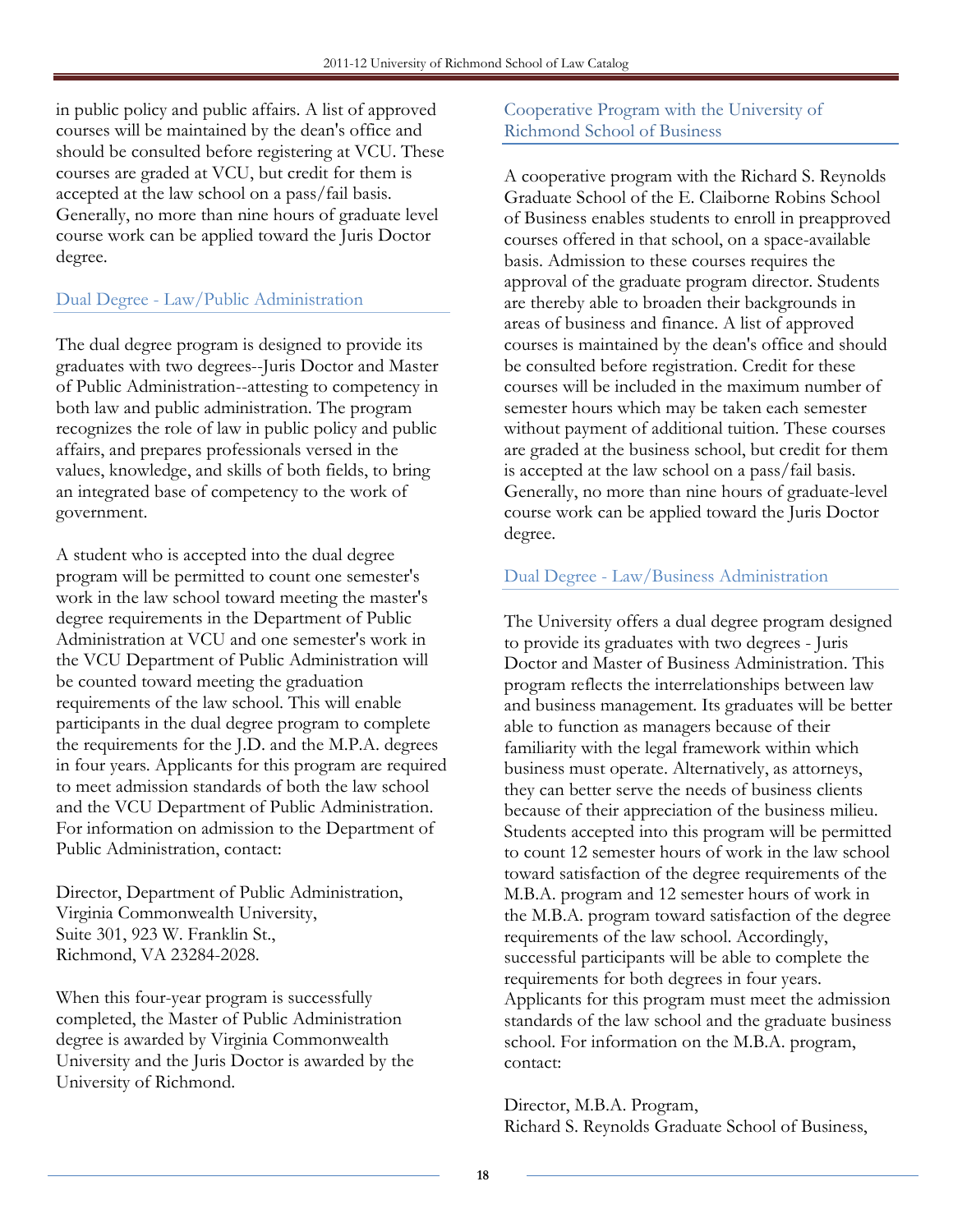E. Claiborne Robins School of Business, University of Richmond, VA 23173.

Individual Dual Degree Programs

In addition to the dual degree programs described here, individually tailored programs can be created to meet special needs and interests of particular students. For example, in the past programs have been

approved in biology and in history. Interested students should contact the law school dean's office.

#### Advising for Dual Degree Programs

Upon admission to dual degree programs, every student will be assigned an advisor in both schools to help plan courses of study that will include all requirements, plus elective courses that will best serve individual student interests.

# FINANCIAL AFFAIRS

| Fees: 2011-12 Schedule                                                                                                                                                                                                                     | Semester | Year    |
|--------------------------------------------------------------------------------------------------------------------------------------------------------------------------------------------------------------------------------------------|----------|---------|
| <b>General Fee</b>                                                                                                                                                                                                                         |          |         |
| 9-19 semester hours inclusive - (summers expected)                                                                                                                                                                                         | \$35,430 |         |
| Housing                                                                                                                                                                                                                                    |          |         |
| (in law residence hall)                                                                                                                                                                                                                    |          | \$4,820 |
| Local telephone service, basic cable television provided in all residential housing (including 100mb wired connections for each bed and<br>wireless available throughout campus) along with unlimited use of residential laundry machines. |          |         |
| <b>Meal Plans</b>                                                                                                                                                                                                                          |          |         |
| Spider 17 (17 meal exchanges/wk with 650 dining dollars per<br>semester)                                                                                                                                                                   | \$2,540  | \$5,080 |
| Spider Unlimited (unlimited meal exchanges with 825 dining dollars<br>per semester)                                                                                                                                                        | \$2,910  | \$5,820 |
| Spider 50 (50 block meals with 835 dining dollars per semester)                                                                                                                                                                            | \$1,445  | \$2,890 |
| Spider Red 350 dining dollars per semester (for Law/MBA and SCS<br>commuter students only)                                                                                                                                                 | \$360    | \$720   |
| All meal plans are based, budgeted, and served within the time frame of the undergraduate calendar schedule. Students in the law<br>residence halls are required to purchase a Spider 17, Spider Unlimited, or Spider 50 meal plan.        |          |         |
| <b>Other Fees</b>                                                                                                                                                                                                                          |          |         |
| Hours over 19 or less than 9 in a semester, per semester hour                                                                                                                                                                              |          | \$1,770 |
| Campus vehicle permit for the year                                                                                                                                                                                                         |          | \$105   |
| Graduation Fee/Academic Regalia (at time of degree application)                                                                                                                                                                            |          | \$75    |
| Registration change, per transaction                                                                                                                                                                                                       |          | \$10    |
| Late payment fees will be assessed up to:                                                                                                                                                                                                  |          | \$70    |

The services of the University physician are available only in the Student Health Center.

Information about a student accident and sickness insurance policy is available at healthcenter.richmond.edu.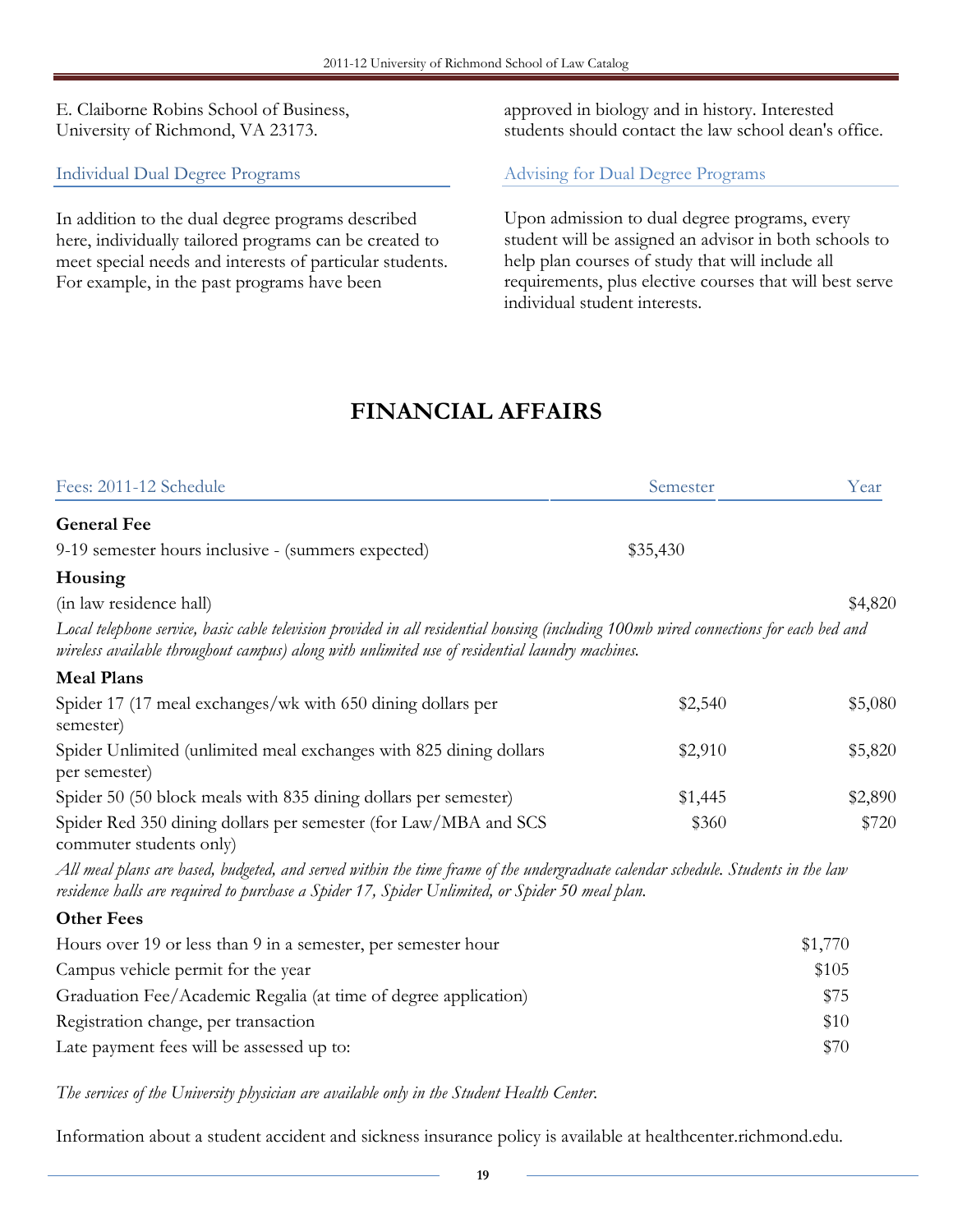#### Notes

- Regardless of the University school in which a course is taken, the student pays the tuition and fees of the school to which he or she has been admitted and which is considered the school of record. Any special fee associated with a particular course, such as a laboratory fee, is charged based on registration in the course.
- The University reserves the right to increase the fees listed herein and the charges for room and board if conditions should make such changes necessary or advisable. The changes will be announced as far in advance as feasible.
- The University is not liable for student's personal property. Students or parents should verify that their homeowner's insurance will cover their personal property on campus.
- Fees and charges will increase for the 2012-13 school year and will be announced as soon as possible.

#### Payments

Inquiries concerning payments should be directed to the Office of the Bursar, phone (804) 289-8147 or toll-free (866) 241-8893, or e-mail bursar@richmond.edu.

Fees are invoiced electronically and are to be paid in advance by the semester. The fall semester payment is due by the first Monday in August, and the spring semester payment is due by the first Monday in December. To avoid incurring a late-payment fee and delays in housing, registration, and other areas, please pay by due date. Satisfactory financial arrangements for room and board must be made before occupancy.

No credit is given for a term's work nor a degree conferred until all charges have been satisfactorily settled. Failure to make satisfactory financial arrangements can result in delay of graduation, denial of registration privileges, removal from classes, and/or the withholding of transcripts. If the University deems it necessary to engage the services of a collection agency or attorney to collect or to settle any dispute in connection with an unpaid balance on a student account, the student will be liable for all collection agency and/or attorney's fees, reasonable expenses, and costs incurred. Accounts referred to a collection agency are reported to a credit bureau(s).

Students receive a monthly e-mail notification to their UR e-mail address with the subject line 'University of Richmond Electronic Invoice/Statement' with a link to QuikPAY. The student's University of Richmond

ID number is used for authentication. Students can also access their account through BannerWeb. Upon

login, students can view their invoice, set up and store bank account or credit card information, set up authorized payers, pay the invoice electronically, and print paper copies.

The student may authorize others to view the invoice as an authorized payer. Each invoice cycle, the student and the authorized payer(s) will receive an email notification that the electronic invoice has been sent with a link to the QuikPAY login page.

e-Check payment is an optional feature. Checking and savings account information from a bank within the United States can be entered at the QuikPAY website and payments will be transferred electronically to the University of Richmond for no fee. You have the option to have the site retain your bank account information or you may enter it each time you make an e-payment.

Authorized payers will only be able to view their own payment and bank information. Each authorized payer is assigned a separate PIN number for added security and privacy.

The University of Richmond accepts MasterCard, Discover, and American Express via QuikPAY. Visa is not currently accepted. A vendor fee of 2.75% (of the amount charged) will be charged to your account for this service. Electronic checks also are accepted at this site.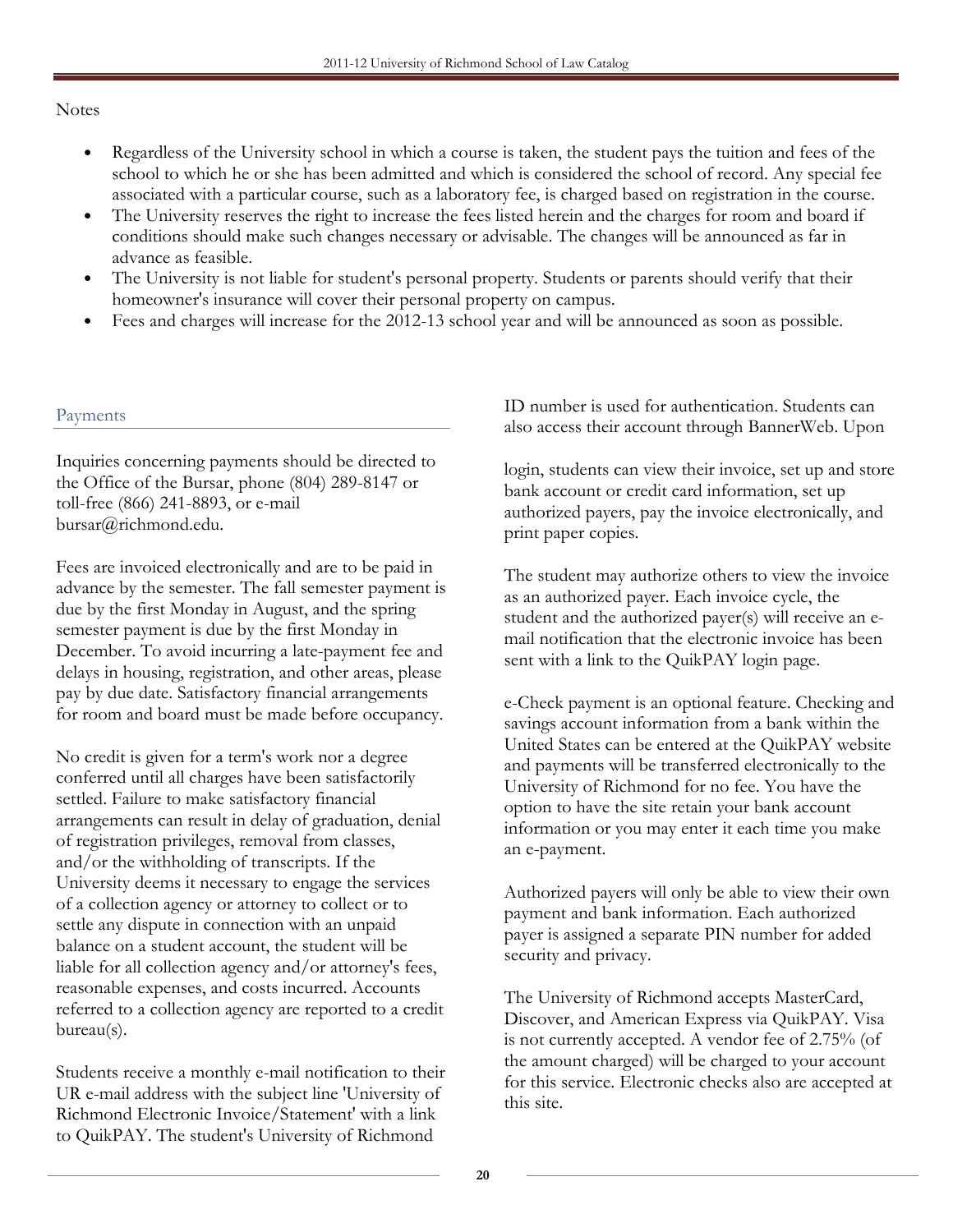Electronic payment is the preferred invoice payment method, but is optional. Payment may be mailed or made in person at the Cashier's Office in Sarah Brunet Hall. To mail a check or money order to the University, please print a copy of the PDF invoice, detach the bottom portion of the statement and mail with the payment (payable to the University of Richmond with your UR ID number printed clearly on the check) to the Bursar's Office:

#### University of Richmond Box R University of Richmond, VA 23173

#### Deferred Payments

In recognition of the substantial interest in deferred payments, the University has arranged to make available the services of Tuition Pay. This firm offers one of several sound alternatives for financing a student's education. Information is mailed to students in April. For more information, call (877) 279-6092, e-mail info@tuitionpay.com or visit tuitionpay.salliemae.com/urich.

Students are urged to complete whatever arrangements they choose early, so that their accounts with the University may be settled in a timely manner.

#### **Deposits**

Upon acceptance for admission to the University of Richmond, and to confirm a student's intention to matriculate, two non refundable seat deposits of \$250.00 each are required on dates specified by the law school. These advance payments will be credited on the first semester account of the student and is not refundable if the student fails to matriculate.

#### Late Payment Fee

A late payment fee will be assessed on any unpaid balance. Students who fail to make satisfactory arrangements for their semester fees by the close of business on the first day of the term will be charged a late payment fee of up to \$70.

#### University of Richmond Refund Policy

General Fee, Room and Board Refund

Students are matriculated by semester. If a student withdraws from classes or is dropped from the University for whatever cause, a refund of fees for a fall or spring semester shall be made in accordance with the University's refund policy, based on the schedule below. This schedule is adapted for summer terms.

#### Tuition Refund

| Withdrawal on or before the first day<br>of class     | $100\%$ less<br>deposits |
|-------------------------------------------------------|--------------------------|
| Withdrawal during the first week of<br>classes        | 85%                      |
| Withdrawal during the second week<br>of classes       | 70%                      |
| Withdrawal during the third week of $50\%$<br>classes |                          |
| Withdrawal during the fourth week of 25%<br>classes   |                          |
| Withdrawal during the fifth week of<br>classes        | $25\%$                   |
| Withdrawal during the sixth week of<br>classes        | $25\%$                   |
| Withdrawal after the sixth week of<br>classes         | None                     |

Students who withdraw from the University and who are receiving any financial assistance may be required to return such assistance per Public Law 668.22 and institutional policy. The University of Richmond complies with all federal regulations governing recipients of federal Title IV funds. Information regarding financial aid refund policies is available from the Financial Aid Office.

Meal plan refunds are pro-rated on a daily basis through the sixth week of classes.

Any special fee associated with a particular course is non-refundable after the first day of class.

#### Appeals Process

The University of Richmond has an appeals process for students and parents who believe individual circumstances warrant exceptions from published policy. A student or parent has six weeks from the time of withdrawal to appeal the University's refund policy.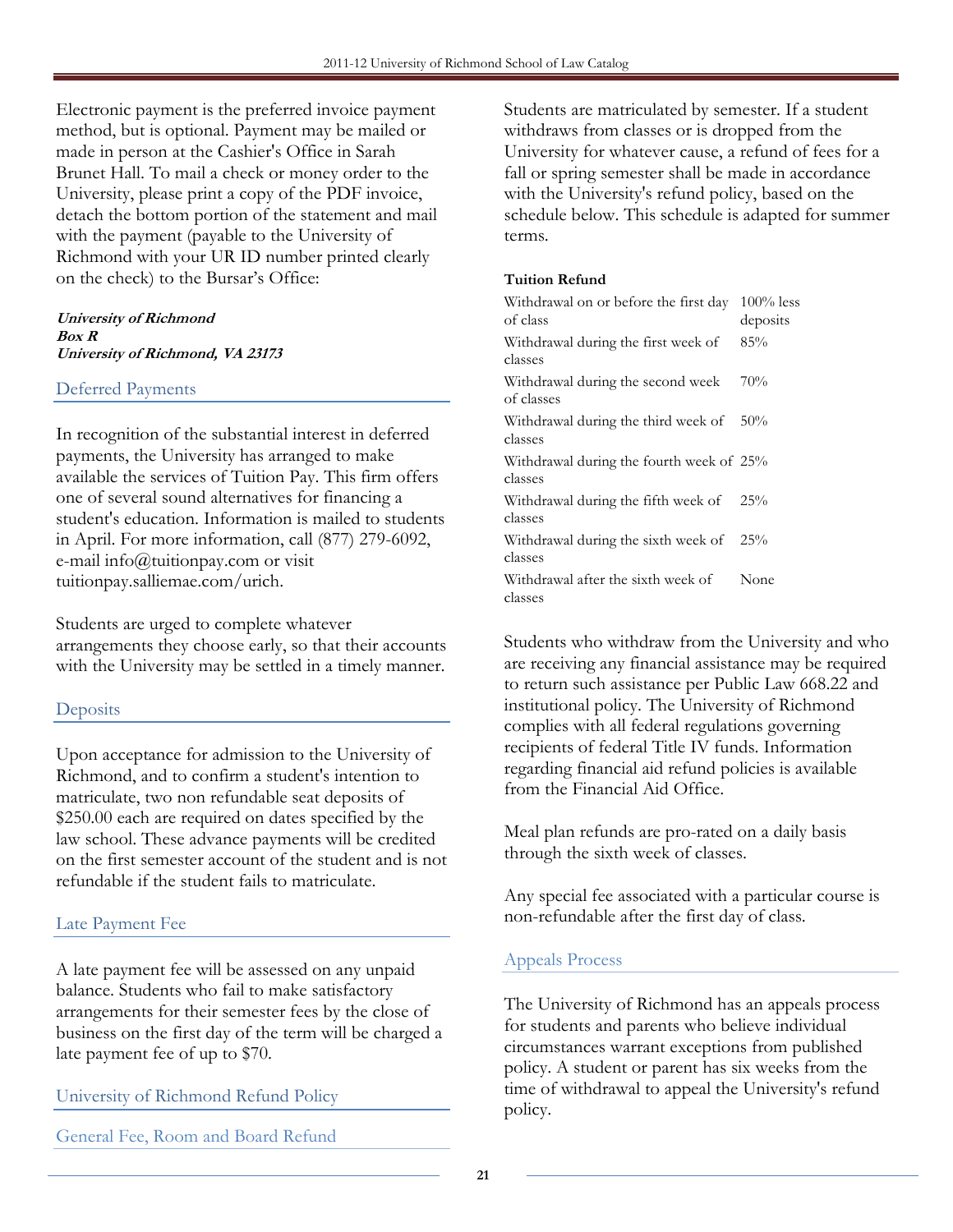All appeals must be in writing and directed to:

Annemarie Weitzel, Bursar Box R University of Richmond, Virginia 23173 or bursar@richmond.edu

#### Tuition Refund Plan

A medical withdrawal insurance plan is available through A.W.G. Dewar Inc., (617) 774-1555, or tuitionrefundplan.com.

#### Room and Board

Rooms in the law residence hall are available to single students upon application to the dean of admissions of the law school, accompanied by check payable to University of Richmond in the amount of \$250. Returning students must apply for a room on or before the preceding May 1; new students must apply for a room upon acceptance by the school. Preference is given to entering students not from the area.

The deposit will be a credit toward other fees if written notice releasing the room is received by July 1. If a student occupies the room, the \$250 room deposit will be credited to his or her account. The rooms are furnished. Each student provides his or her own pillow, bed linens, towels, and blankets. The charge for room covers medical care by the University Student Health Center but does not cover the cost of medicines, expenses at a hospital or the services of any additional physician or nurse. Law students living off-campus are not required to participate in a meal plan. However, if you would like to participate in a meal plan, please contact One Card Services, Room 330 of the Tyler Haynes Commons, for assistance. Students living in the law residence halls are required to purchase a Spider 17, Spider Unlimited, or Spider 50 meal plan.

Meals under all meal plans are served during the days and times stated in the calendar for the undergraduate School of Arts and Sciences, the Jepson School of Leadership Studies, and the undergraduate school of the E. Claiborne Robins School of Business. The ID/meal card is nontransferable. For more information, see dining.richmond.edu.

#### Financial Aid

The University of Richmond offers law students various forms of financial assistance from state, federal, and institutional sources. Financial aid recipients must be enrolled or unconditionally accepted for enrollment at Richmond on at least a half-time basis in a degree program at the University. Grants and scholarships may be awarded on the basis of need and/or merit to entering full-time students. Students who receive them for their first year may receive them in subsequent years as well. It is unlikely that students who do not receive grants or scholarships during their first year will receive them for the second or third year.

# Need/Merit Scholarships

Need and merit scholarships are awarded by the law school to students on the basis of character, leadership, scholastic attainment, and capacity for law study. The John Marshall Scholars Program was established in 1998 as a result of a generous bequest by Joseph Dickerson, a member of the Class of 1932. Scholarships of \$10,000 each are awarded to a number of incoming students each year. In addition, other scholarship aid is awarded. The scholarship is renewed automatically each year provided the recipient ranks in the top third of his or her class. John Marshall Scholars are chosen by a blue-ribbon panel of Virginia Supreme Court justices and prominent alumni and are invited to participate, beginning in their second year, in a specially designed seminar during the course of the academic year. Contact the law school admissions office for more information.

# FAFSA

Students applying for financial aid in the form of grants, loans, and work-study opportunities, must complete the Free Application for Federal Student Aid (FAFSA). Students must be U.S. citizens or permanent residents, enrolled on at least a half-time basis, and making satisfactory academic progress. The deadline is February 25 for prospective students and May 15 for returning students. The FAFSA is available online at fafsa.ed.gov. For more specific information regarding these programs, visit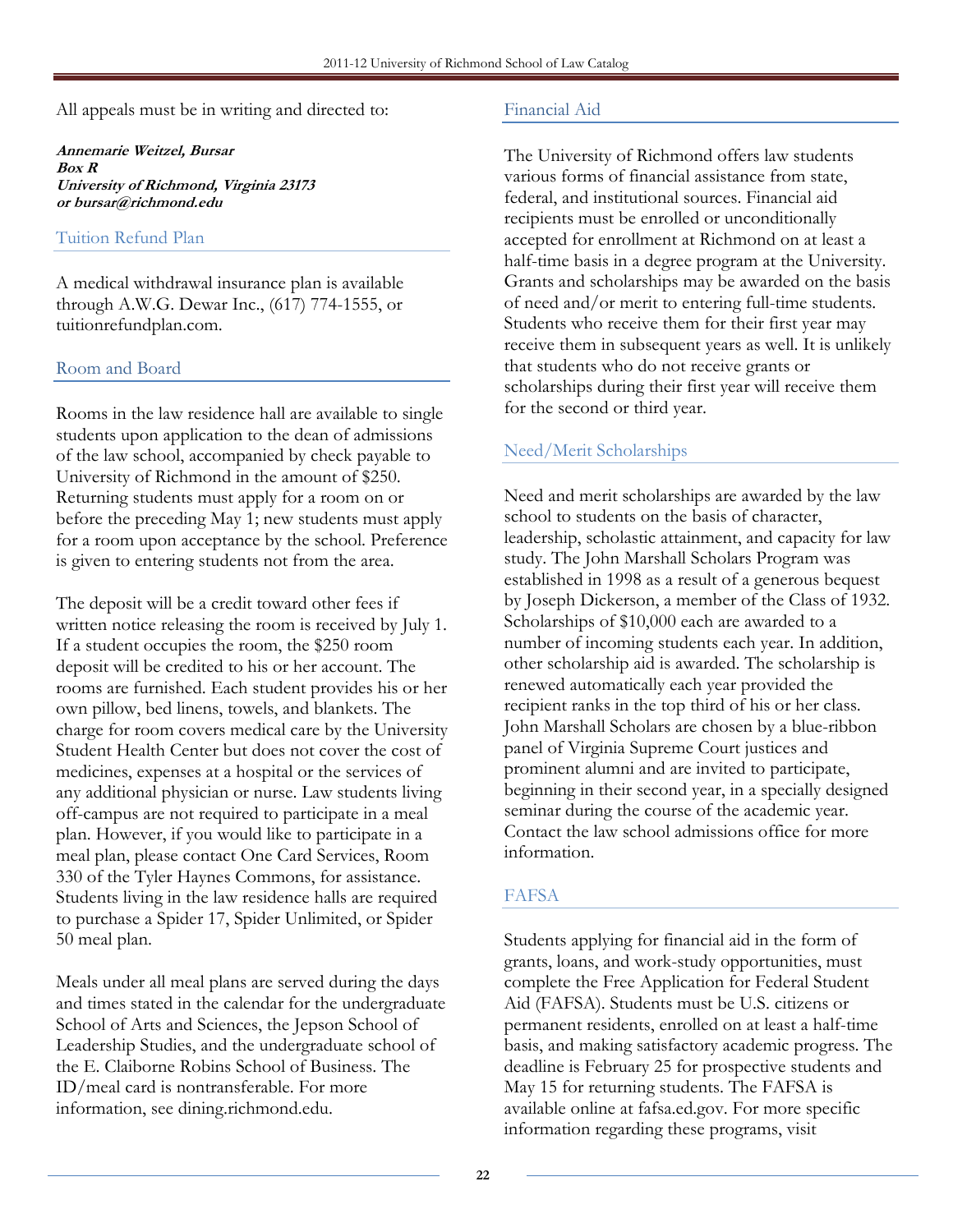financialaid.richmond.edu/law or contact the financial aid office at (804) 289-8438 or at finaid@richmond.edu.

#### Virginia Tuition Assistance Grant

The Virginia Tuition Assistance Grant (VTAG), funded by the Commonwealth of Virginia, provides assistance to full-time law students who are bona fide Virginia residents and who are attending a private college or university in Virginia. Final approval for the grant is made by the State Council of Higher Education. VTAG applications must be received by the Financial Aid Office by the July 31 deadline date. Application information is provided to prospective students by the law school admissions office and also is available from the financial aid office and at financialaid.richmond.edu/forms.

#### Loans

Loans are available to assist students with meeting their educational expenses. Federal Direct Loans are available to students who complete the FAFSA and the Federal Direct Loan application. There are also private, alternative loans available. Visit financialaid.richmond.edu/law/loans or contact the financial aid office for more information.

#### Student Employment

Student employment opportunities are available on campus. Earnings will depend on the wage rate and the number of hours worked. Typically, first year students are discouraged from working. The American Bar Association prohibits law students from working more than 20 hours per week while attending classes. For more information, contact the Student Employment Office at (804) 289-8737 or visit studentjobs.richmond.edu.

#### Veterans Benefits

Students eligible to receive educational benefits under Veterans Readjustments Acts, or other laws for veterans, active service persons, children, spouses of deceased, or disabled veterans, must submit applications to the Veterans Administration (VA) prior to registration at Richmond. Certificates of

eligibility received from the VA must be presented to the Veterans Administration Coordinator in the Office of the University Registrar.

## Satisfactory Academic Progress

To maintain eligibility for consideration for financial aid, students must be making satisfactory academic progress toward their degree. Law students must meet the following minimum standards:

| the Semester | At the End of Hours Earned | <b>Grade Point</b><br>Average |
|--------------|----------------------------|-------------------------------|
|              | 26                         | 2.0                           |
|              | 54                         | 2.10                          |
|              | 86                         | 2.20                          |

Law students are not eligible for financial aid after six semesters of enrollment (including enrollment at schools other than the University of Richmond).

The effect of incomplete coursework, withdrawals, and course repetitions impacts SAP in the following ways:

- Incomplete coursework is not included in GPA or in number of credits earned but is counted as attempted credit.
- Courses from which a student withdraws are not included in GPA or in number of credits earned but are counted as attempted credit.
- Repeated courses are counted only one time as earned credits. However, credits for each course taken, including all repeated courses, are counted as attempted credit. Both grades will be calculated in the cumulative grade point average.

#### Return of Financial Aid when a Student Withdraws

A student who withdraws during a semester may be entitled to a refund of certain charges as outlined in the refund policy (see Financial Affairs section of this catalog). Withdrawal may also affect a student's financial aid eligibility for the semester as outlined in the federal Return of Title IV Program Funds Policy and the Return of Non-Title IV Program Funds Policy.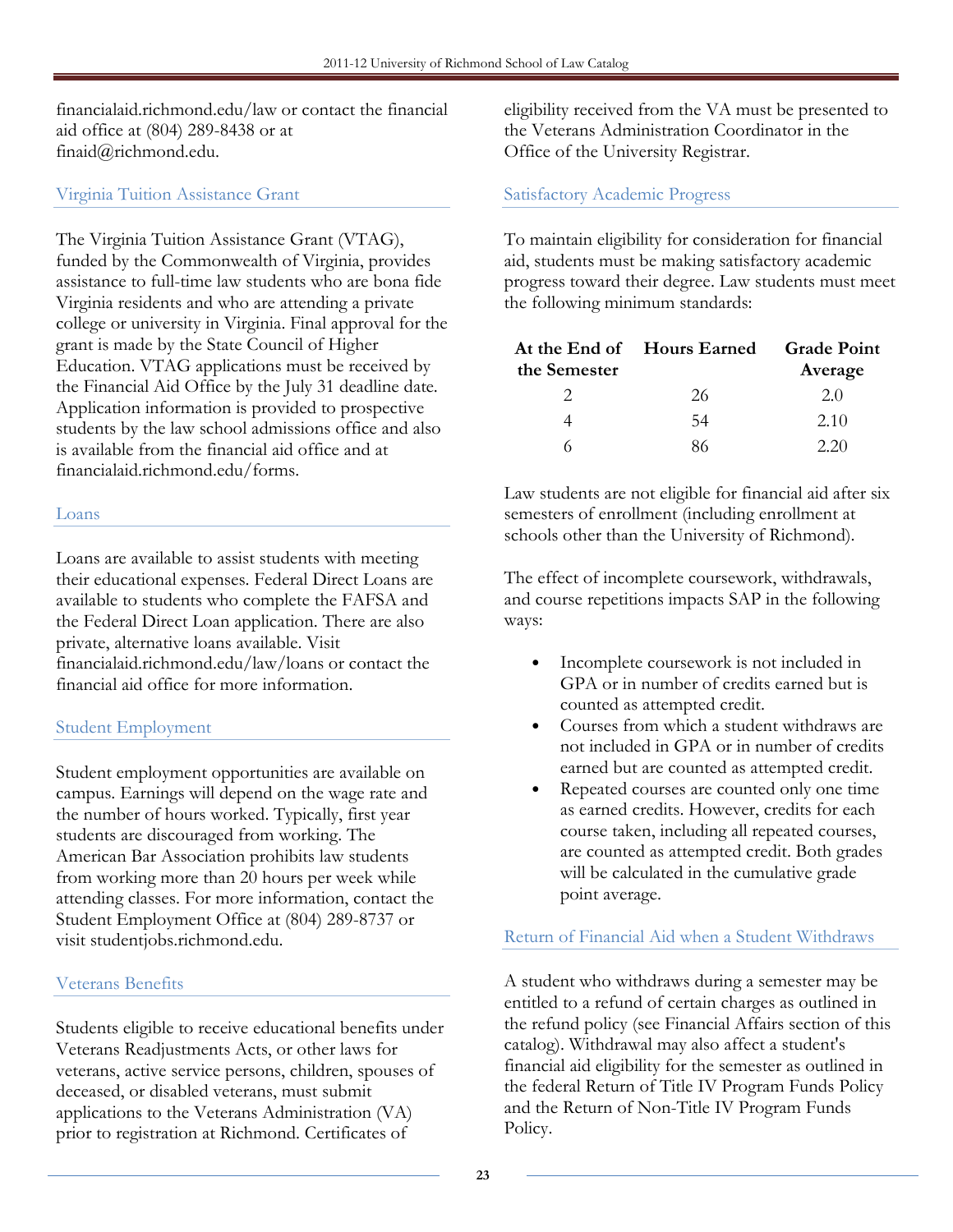## Return of Title IV Program Funds Policy

The 1998 amendments to the Higher Education Act (HEA) of 1965 and subsequent regulations issued by the Department of Education (43 CFR 668.22) establish a policy for the return of Title IV grant and loan funds for a student who withdraws. Title IV grant and loan funds include the following programs: Federal Direct Loans, Federal Pell Grant, Federal Supplemental Educational Opportunity Grant, Academic Competitiveness Grant, National SMART Grant, LEAP funds, Federal Perkins Loan, Federal Work-Study, Federal Stafford Loans, and Federal PLUS Loans.

The amount of Title IV funds the student earns, up to the withdrawal date, is based on a daily proration determined by dividing the total number of calendar days completed by the total number of calendar days in the semester (excluding breaks of five or more consecutive days). Adjustments must only be done up to and including the 60 percent point in time for the semester. After the 60 percent point in time, the student is considered to have earned all of the Title IV funds awarded for that semester.

Unearned Title IV funds must be returned to the Title IV programs. If the amount earned is greater than the amount that has been disbursed, the difference is treated as a late disbursement to the student. Unearned funds, up to the amount of total institutional charges (tuition, room, and board) multiplied by the unearned percentage of funds, are returned to the Title IV programs by the University of Richmond. The student must return any portion of unearned funds not returned by the school. For grants, regulations limit the amount a student must repay to the amount by which the original overpayment amount exceeds 50 percent of the total grant funds received by the student. Title IV loan funds that must be returned by the student are repaid per the loan terms. Unearned Title IV funds are returned to the Title IV programs in the following order: Unsubsidized Federal Stafford Loans, Subsidized Federal Stafford Loans, Unsubsidized Direct Stafford Loans, Subsidized Direct Stafford Loans, Perkins Loans, Federal PLUS Loans, Direct PLUS Loans, Federal Pell Grants for which a return of funds is required, Academic Competitiveness Grants for which a return of funds is required,

National SMART Grants for which a return of funds is required, and Federal Supplemental Educational Opportunity Grants for which a return of funds is required.

#### Return of Non-Title IV Program Funds Policy

Non-Title IV financial aid will be adjusted for a withdrawing student based upon the University's refund policy. Adjustments will be made through the sixth week of classes. The amount to be returned to the non-Title IV financial aid program is the same percentage that will be refunded to the student for tuition and room charges. After the sixth week, the student is considered to have earned all of the non-Title IV aid. Non-Title IV financial aid funds are returned in the following order: institutional grants/scholarships, non-federal loans, agency scholarships.

Students who are receiving financial aid and who are planning to withdraw from the University during a semester are strongly encouraged to meet with a financial aid advisor to review the impact that their withdrawal will have on their institutional charges and on their financial aid for the semester.

#### Scholarships

The University of Richmond is proud of the generous support it has and continues to receive from its donors in support of our financial aid program. Scholarships awarded by the University of Richmond include:

#### The E. Ballard Baker Scholarship

Established by alumni and friends in memory of Judge E. Ballard Baker, an alumnus of Richmond College and the law school, who was a widely respected jurist and the first chief judge of the Court of Appeals of Virginia.

#### The Marilyn L. Barnes Memorial Scholarship

Established in 1999 by Timothy L. Barnes, a member of the Class of 1978, and Jefferson T. Barnes, a member of the Class of 1987, in memory of their mother.

#### Elio J. Nannini/M. Ray Doubles Scholarship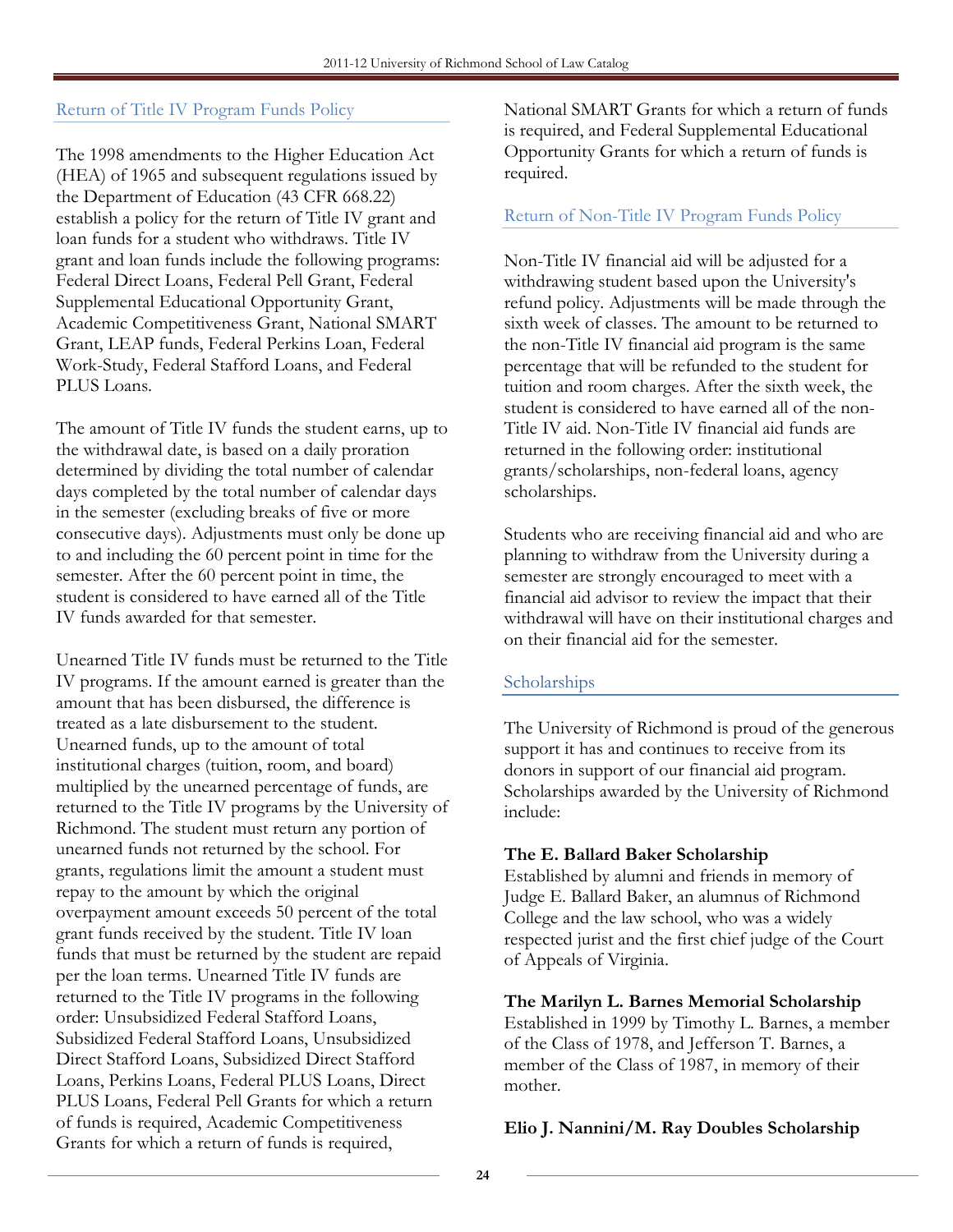Established in 1999 by Elio J. Nannini, a member of the Class of 1940, in honor of his alma mater and in memory of Dean Doubles.

#### The Law School Class of 1972 Scholarship

Established by the members of the Class of 1972.

#### The Mary Russell and James H. Barnett Jr. Memorial Scholarship

Alumni and friends of Mary Russell and James H. Barnett Jr. have funded this scholarship in their memory. Mr. Barnett was a distinguished teacher and scholar who served the law school for nearly half a century.

#### The W. Richard Broaddus Jr. Scholarship

Established as a result of a generous bequest by W. Richard Broaddus Jr., a member of the Class of 1921.

#### The Thomas P. Bryan Jr. Memorial Scholarship

Established by the Windsor Foundation in memory of Thomas P. Bryan Jr., one of its trustees, and a member of the Class of 1947.

#### The Cantor and Cantor Scholarship

Endowed by the Richmond firm of Cantor and Cantor.

#### The Fred A. Crowder Memorial Scholarship

Established by Mrs. Fred A. Crowder and daughters. Mr. Crowder was a member of the Class of 1949.

#### The William S. Cudlipp Jr. Scholarship

Established in 1996 by William S. Cudlipp Jr., a 1931 graduate of the law school and a member of its adjunct faculty for many years.

#### The John N. Dalton Memorial Scholarship

Established by the University's Board of Trustees in memory of their former colleague, John N. Dalton, who served as the governor of Virginia.

#### The Carle E. Davis Scholarship

Established by his friends in honor of Carle E. Davis, a long-time member of the law school faculty, secretary of the University Board of Trustees, alumnus, and prominent attorney.

#### The M. Ray Doubles Scholarship

Established in honor of M. Ray Doubles, former dean and faculty member of the University of Richmond School of Law, who faithfully served the law school as an able administrator and prominent scholar and spent many years as a respected jurist.

#### The Thomas A. Edmonds Scholarship

Established by members of the Alumni Association and others in honor of Thomas A. Edmonds, a former dean of the law school.

#### The William Meade Fletcher and James W. Fletcher Memorial Scholarship

Established by James W. Fletcher in memory of his father, William Meade Fletcher, author of the highly respected treatise on corporate law, Cyclopedia of the Law of Private Corporations.

#### The Barry N. Frank Scholarship

Established by Mrs. Honey H. Frank in honor of her son Barry, a member of the Class of 1977.

#### The Warren B. "Chip" French III Scholarship

Established by the Student Bar Association in memory of Warren B. "Chip" French III, a member of the Class of 1981.

#### Melineze V. Godbee Scholarship

Established in 1987 by the estate of Melineze V. Godbee for the purpose of providing text books for an incoming student.

#### The Ralph M. Goldstein Law Scholarship

Established in 1995 by Ralph M. Goldstein, a 1964 graduate of the law school and his son, Irving B. (Chip) Goldstein, a 1994 graduate of the law school, both of whom practice law in Newport News, Va.

#### The Virgil R. Goode and Mildred E. Goode Scholarship

Established in 1993 through the estate of Mildred E. Goode for students demonstrating financial need.

#### Hancock Family Scholarship

Established in 2000 by members of the Hancock family in appreciation for the educational opportunities given to members of the family during their student days at the University of Richmond.

# The Edward W. Hudgins Memorial Scholarship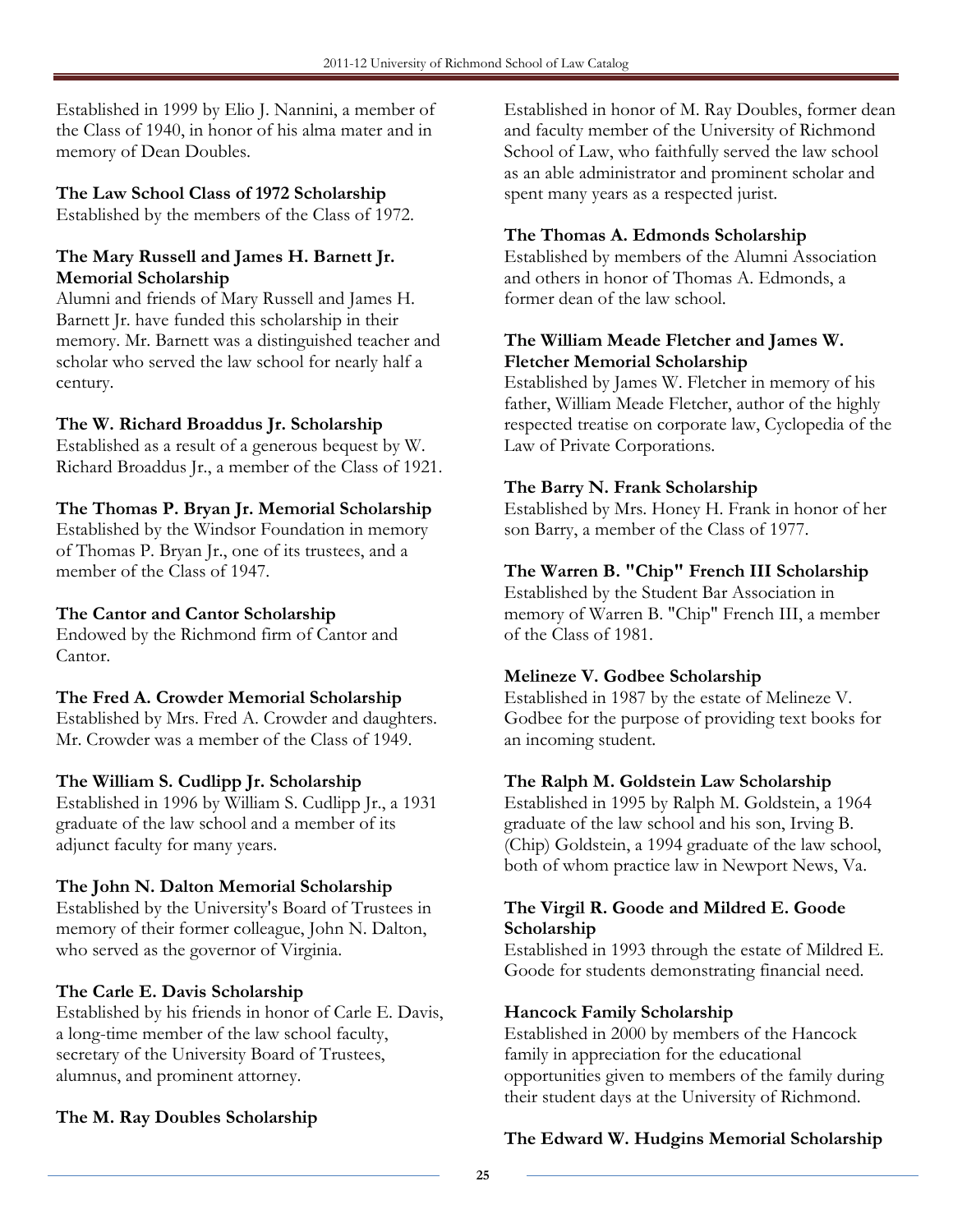Established in 1976 by Edward M. Hudgins in memory of his father, an alumnus of the law school and a trustee of the University of Richmond, who was chief justice of the Supreme Court of Virginia from 1947 to 1958.

# The Jeffries Scholarship

Marshall Jeffries House (L'84) established this scholarship in honor of his late maternal grandparents,

#### The Nina R. Kestin Scholarship

Established by her family, colleagues, and friends in memory of Nina R. "Ricki" Kestin, a respected member of the law school faculty from 1976 to 1989.

# The Harry L. Lantz Scholarship

Established by Harry L. Lantz, a member of the Class of 1943.

# The Law School Class of 1958 Scholarship

Established by members of the Class of 1958.

# The Genworth Financial Company Scholarship

Established in 1972, this scholarship is provided through the benevolence of the then Life Insurance Company of Virginia.

# The Mary Corling McCrea Scholarship

Established by the McCrea Foundation in memory of its benefactor, Mary Corling McCrea.

# The McGuireWoods Scholarship

An annual scholarship award made possible through an endowment given by the Richmond law firm of McGuireWoods LLP.

#### The William T. Muse Memorial Scholarship

Established in memory of William T. Muse, a distinguished member of the law faculty and dean for 24 years.

#### The Elis Olsson Memorial Foundation Scholarship

Established to assist worthy students to obtain their legal education.

# The Thomas P. Parsley Memorial Scholarship

Established by his wife in memory of Thomas P. Parsley, a member of the Class of 1929.

#### The E.R. Patterson Scholarship

Established by E.R. Patterson, founder and former president of Richmond Tire & Rubber Co.

# The Carl R. Pigeon Scholarship

Established in 1997 by Mrs. Gail Pigeon in memory of her husband, Carl, a 1965 graduate of the law school and a former attorney in Hopewell, Va.

#### The Theodora A. Randolph Scholarship

Established by Mrs. Randolph to assist worthy students in the pursuit of their legal education.

#### Richmond Bar Association Young Lawyers Section Scholarship

Established in 1984 to provide financial assistance for pursuit of a law degree at the T.C. Williams School of Law.

# The James D. Rowe Memorial Scholarship

Established by his friends in memory of James D. Rowe, a member of the Class of 1955.

## The Charles E. Schelin Scholarship

Established by Mrs. Charles E. Schelin in memory of her husband, a member of the Class of 1972.

# The J. Westwood Smithers Memorial Scholarship

Established by his family and friends in memory of J. Westwood Smithers, a long-time member of the law school faculty.

#### The Harold F. Snead Memorial Scholarship

Established in memory of Harold F. Snead, the former chief justice of the Supreme Court of Virginia and a member of the Class of 1929.

#### The Beecher E. Stallard Scholarship

Established to honor Beecher E. Stallard, a 1931 graduate of the University of Richmond School of Law and former member of the Virginia House of Delegates.

#### Eugene K. Street Scholarship

Established in 1993 by members of the Class of 1968 in memory of their classmate Eugene K. Street.

# The Sturgill & Sturgill Scholarship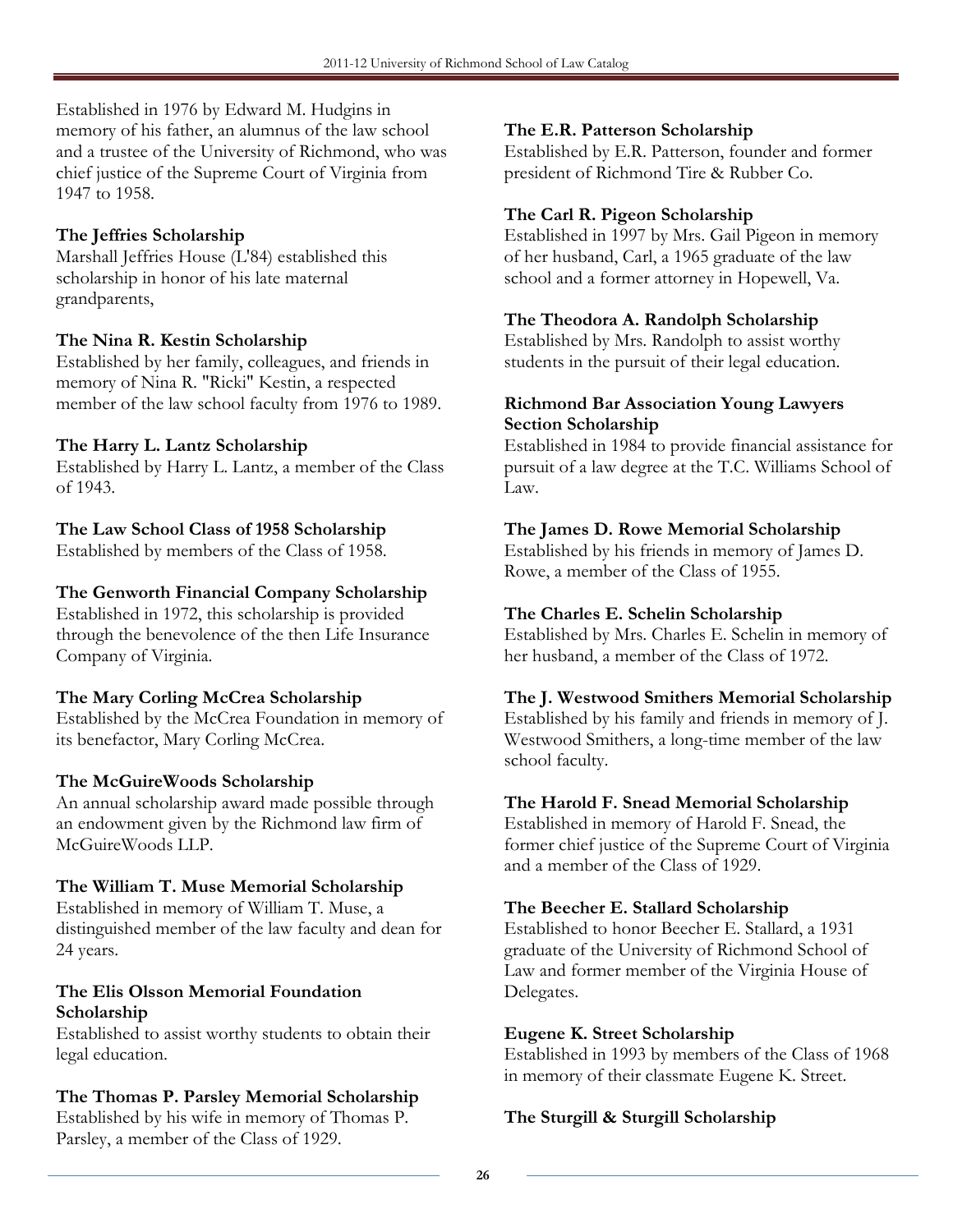Endowed by the firm of Sturgill & Sturgill in Norton, Va. to assist students from southwest Virginia.

#### Jean Morris Tarpley Scholarship

Established by the Class of 1957 and added to throughout the years by many of her admirers, in honor of Jean Morris Tarpley, the law school's former director of admissions.

#### The Elizabeth N. Tompkins Memorial Scholarship

Established by Westhampton College alumnae in memory of Elizabeth N. Tompkins, to be awarded to an entering law student who is a graduate of Westhampton College.

#### The W. Marshall Tuck Scholarship

Established by Peggy Tuck Marr and her children in honor of her husband, and their father, W. Marshall Tuck, a member of the Class of 1967.

#### The Varoutsos Scholarship

Established in 2002 by the Hon. George (R'70, L'73) and Sandra Varoutsos to be given to a deserving student who attended both the University of Richmond for undergraduate work and law school.

#### The Virginia Circuit Court Judges Scholarship

Established by alumni of the law school who serve as Circuit Court judges.

#### The Virginia District Court Judges Scholarship

Established by the law school's alumni who are Virginia District Court judges.

#### The Willard I. Walker Scholarship

Established by students, alumni, and friends in memory of Judge Willard I. Walker, a prominent member of the Richmond bench and an instructor of trial advocacy at the law school.

Established in 2000 by Marjorie Wells in memory of her husband, Archie Wells, a respected Richmond area attorney and a member of the Class of 1950.

#### The A.D. Williams Law Scholarship

Awarded to entering or returning students of unusual ability.

#### The Charles T. Gray Scholarship

Established in 1980, this scholarship provides financial assistance to first, second, or third year law students.

#### The Law School Association Scholarship

Established in 1990, this scholarship provides financial assistance to second or third year law students.

#### The Marks & Harrison Scholarship

Established in 1998, this scholarship provides financial assistance to second or third year law students who are interested in pursuing personal injury practice.

#### Annually Funded Scholarships

Scholarship awards are made from funds annually provided by the following law firms, corporations, groups, and individuals: Robert N. Baldwin, Richmond, Va.; Raymond A. Gill, Woodbridge, NJ; Gillespie Hart, Tazewell, Va.; Hirschler Fleischer, Richmond, Va.; Hunton & Williams, Richmond, Va.; Gadija Isaacs, Alicante, Spain; Law School Association, Richmond, Va.; Michael Marchower, Richmond, Va.; Marks & Harrison, Richmond, Va.; McCaul, Martin, Evans & Cook, Mechanicsville, Va.; F. Byron Parker Sr., Richmond, Va.; Parker, Pollard & Brown, Richmond, Va.; Schettine & Nguyen Firm, Richmond, Va.; Virginia Circuit Court Judges; Ebb H. Williams III (Class of 1964), Martinsville, Va.

#### The Archie O. Wells Scholarship

# ACADEMIC REGULATIONS

#### Grading System and Reports

The following grades with grade point values are in effect at the University:

 $A+ - B+ 3.3 C+ 2.3 D+ 1.3$ A 4.0 B 3.0 C 2.0 D 1.0 A- 3.7 B- 2.7 C- 1.7 D- -- F 0.0 I 0.0 M 0.0 V 0.0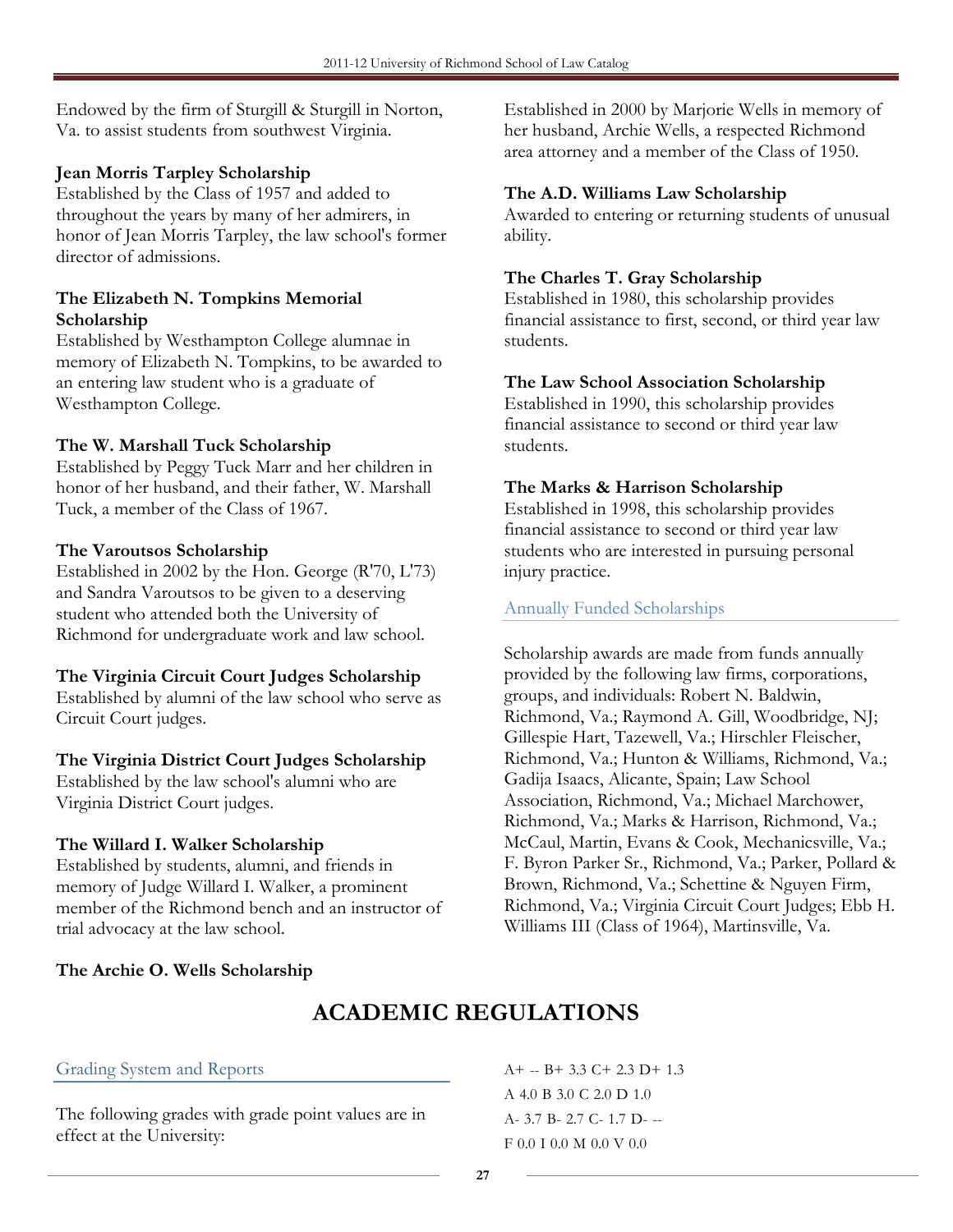Other grades which may be given are P, which shows credit has been earned in a pass/fail course; S and U indicate satisfactory or unsatisfactory performance in a pass/no-credit course; and W, which indicates that the student withdrew from a course without academic penalty. Marks indicating failure, and counted as such in the grade point average, are F, M (withdrew from a course with a failing average), and V (failure because of excessive absences). The X indicates that the grade has not been received from the instructor.

Z shows that the course was audited. A student auditing a course is expected to meet all requirements for the course, except the final examination or papers. No grade or hour credit is earned for audited courses.

I and Y grades mean that coursework has not been completed by the end of the term. The I grade provisionally counts as a failing grade. It is given when the reasons for the incomplete involve student culpability, but the instructor and associate dean determine that an F is not warranted. The work is to be made up by the student's graduation date or at such earlier time as specified by the instructor and associate dean. If the work is not made up during this grace period, the I will be converted to an F. The Y grade, which does not count as a failing grade, is given when the instructor and associate dean determine that the reasons for the incomplete do not warrant an I grade. In any case, it is the student's responsibility to complete the coursework for a course in which an I or Y has been assigned.

Performance in the Clinical Placement Program is evaluated on a pass/fail basis. Performance in the In-House Clinics (Disabilities Law Clinic and the Delinquency Clinic) is evaluated using the letter-grade scale above.

Grades for courses taken under the various cooperative programs are recorded by the law school as a pass if, based on the above grading scale, a grade of C (2.0) or better is earned; otherwise they will be recorded as a failure.

The grade point average is determined by dividing the total number of grade points earned by the total number of academic hours attempted in law school courses that have grades to which grade point values are assigned. Each of these totals is accumulated term

by term. The grade point averages are represented to two significant decimal figures.

If a failed course is repeated, the grade earned in the repeat and the failure are both included in the grade point average. When the final grade for a course in which an I was given is recorded, the occurrence will be shown on the permanent record, and the grade point average will be recomputed to remove the effect of the I and to include the final grade. For purposes of computing grade point averages, the credit hours earned for work recorded on a pass/fail basis are not included in the hours attempted, if a pass is received. The credit hours for any such work recorded as a failure are included in the hours attempted. Consequently the credit hours for work recorded as a pass have no effect on the grade point average, but a failure in such work would adversely affect the grade point average.

Note: A cumulative grade point average of at least 2.20 is required for graduation. Students admitted with advanced standing must consult the associate dean to determine the manner by which their cumulative grade point averages will be calculated for class standing purposes. Students may review their status and progress with the associate dean or in the Office of the University Registrar. Grades are available after the close of each term via the Internet by using BannerWeb (https://bannerweb. richmond.edu). Students will need their student ID and PIN.

Grades are deemed correct unless notification to the contrary is received by the University Registrar within three (3) months after the close of the term specified.

# Registration

Students shall register according to the instructions that are provided for each term. A student will not be permitted to attend class until his or her name has been entered on the official roster of that class by the University Registrar and arrangements satisfactory to the University have been made for that term's fees.

A student may register late, add courses, or opt for audit status in a course through the 10th class day of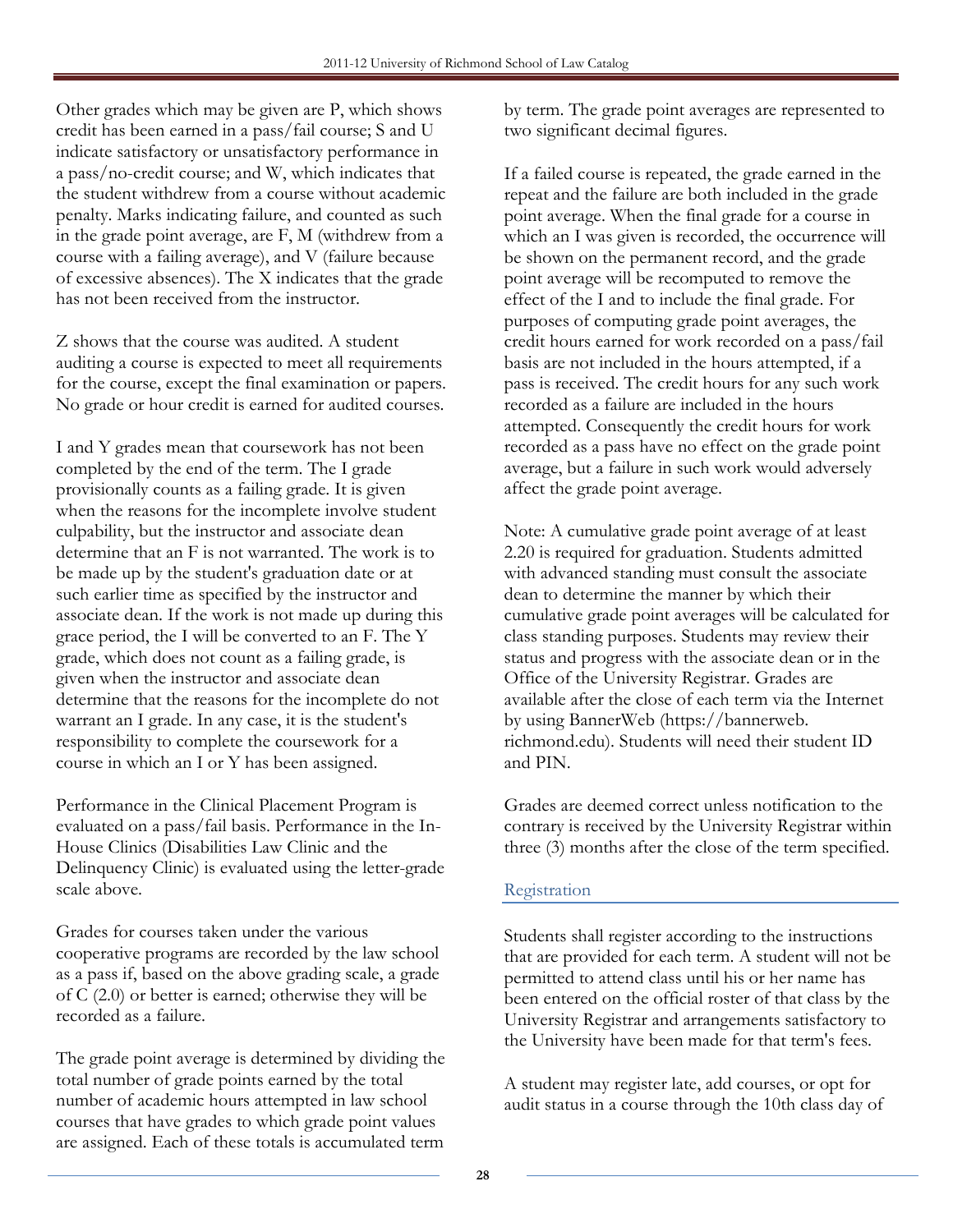the semester provided that the specified approvals are obtained and fees, if any, are paid.

A student may withdraw from courses without academic record through the 15th class day of the semester. Withdrawals after this time will be shown on the academic record, and the student must present an adequate reason, receive the approval of the associate dean, and follow any specified administrative procedures including the payment of fees, if any.

Second- or third-year students may not register for more than 18 semester hours in any semester without special permission of the associate dean.

#### Class Attendance

Each student is expected to attend all meetings of all classes, including lectures, seminars, laboratories, and drills, in which he or she is enrolled. The specific attendance policy in each course, however, is determined by the instructor of the course, subject to the section on University Holidays below. The specific attendance policy for each course will be announced to the students and distributed on the course syllabus at the beginning of the course.

Faculty members will honor an official notification from the appropriate dean that a student is to be excused for participation in a University-sponsored event, such as choral performances off campus, intercollegiate athletic events, or judicial hearings at which the student must be present. A student generally will be held responsible for all work of a class or laboratory missed during an absence. Acceptance of any excuse for an absence, (other than those excused by the appropriate dean in the previous paragraph,) and any provision for makeup, will be at the discretion of the instructor, provided it is consistent with the announced policy for the course and with the University Holiday Schedule below. Missed classes, work, tests, and/or excessive absences with or without good cause may result in a poorer grade, or failure, in a course. (NOTE: Students enrolled in business school or School of Continuing Studies courses must attend at least 75 percent of the class meetings regardless of the reasons for absence to be eligible to receive credit for the course.)

Generally, absences that may be excused by faculty members include accident or illness, death or serious illness of a family member, bona fide religious holiday observance, or participation in other University activities such as field trips. Students should make arrangements with their instructors as far in advance as possible for the make up of any missed work. Students experiencing difficulty in making reasonable arrangements for make-up work may see their dean.

# University Holidays

With the increasing diversity of the University community and the limited flexibility in setting the academic calendar, it is not possible to avoid some religious and secular holidays that are very important to some members of our faculty, staff, and student body. However, the University is very sensitive to the special needs of those who need to observe such holidays and will make accommodations for them to make up the time missed if arrangements are made in advance.

The University is officially closed on New Year's Day, Thanksgiving Day, and Christmas. In addition, some schools are closed for classes on Memorial Day, July 4th, and Labor Day while others hold classes on those days. (See the appropriate academic calendar for specifics.)

Other holidays affecting University community members include Martin Luther King Day, Rosh Hashanah, Yom Kippur, the first two days of Passover, Good Friday, and Easter Sunday. In consideration of their significance, students who observe these holidays will be given an opportunity to make up missed work in both laboratories and lecture courses. If a test or examination is given on the first class day after one of these holidays, it must not cover material introduced in class on that holiday. Faculty and staff should be aware that Jewish and Islamic holidays begin at sunset on the evening before the published date of the holiday.

The University recognizes that there are other holidays, both religious and secular, which are of importance to some individuals and groups on campus. Such occasions include, but are not limited to, Sukkoth, the last two days of Passover, Shavuot, Shemini Atzerat, and Simchat Torah, as well as the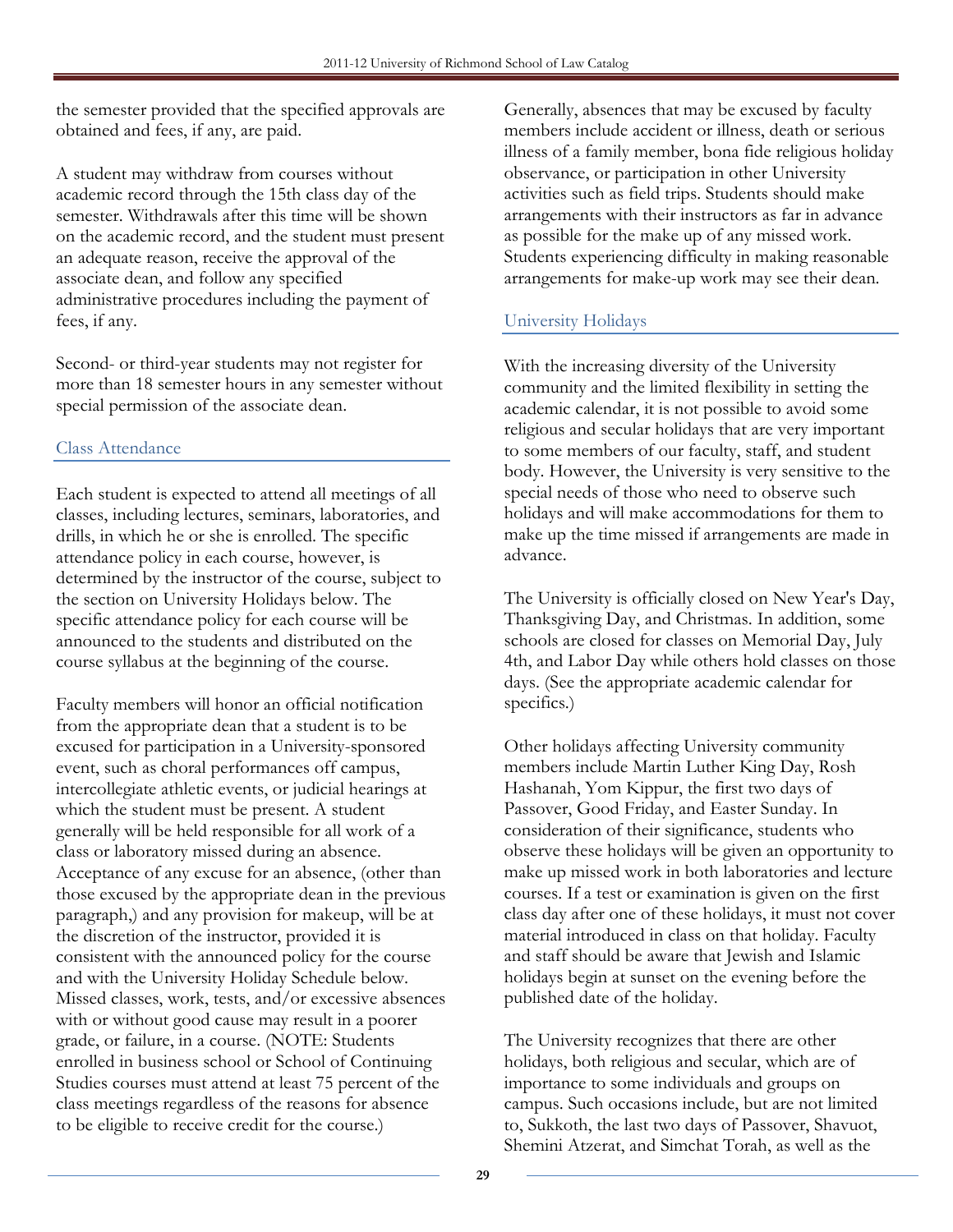Islamic New Year, Ra's al-sana, and the Islamic holidays Eid-al-Fitr and Eid-al-Adha.

Students who wish to observe any such holidays must inform their instructors within the first two weeks of each semester of their intent to observe the holiday, even when the exact date of the holiday will not be known until later, so that alternative arrangements convenient to both the student and instructor can be made at the earliest opportunity. Students who make such arrangements will not be required to attend classes or take examinations on the designated days, and faculty must provide reasonable opportunities for such students to make up missed work and examinations. To facilitate this, faculty will announce and distribute all anticipated test and examination dates on the course syllabus, distributed at the beginning of each semester. Students should be aware that faculty may need to adjust these dates as necessary.

# Auditing Courses

With the approval of the student's academic advisor, dean, and the instructor of the course, a student may register for a course on an audit basis. The regular rate of tuition is charged, and the audit course is counted as a part of the student's semester load. A permission form must be obtained from and returned with appropriate signatures to the Office of the University Registrar by the end of the 10th day of classes. Once the form is submitted to the University Registrar, the decision may not be reversed. An audited course cannot subsequently be taken for credit unless approved by the appropriate dean.

#### Academic Progress

At the end of the second semester (one year) of law study:

- A student who fails to attain a cumulative grade point average of at least 1.85 shall be required to withdraw from the law school
- A student whose cumulative grade point average is at least 1.85 but less than 2.00 shall be required to withdraw from the law school for one year
- At the end of the fourth and each subsequent semester of law study, a student who fails to attain a cumulative grade point average of at least 2.10 shall be required to withdraw from the law school
- A cumulative grade point average of at least a 2.20 is required for graduation.

# **Conditions**

Any student who has failed to attain the requisite cumulative grade point average will be required to withdraw immediately from the law school, even though he or she has enrolled in the next semester's courses (including summer session courses). A student who fails to attain the cumulative grade point average necessary to continue studies in the Law School may petition the Law School Admissions Committee to review the case. The petition must be filed in writing and addressed to the Dean of Admissions not less than sixty days before the beginning of the semester or term in which the student seeks to be readmitted to the Law School.

The point at which a part-time student must attain the requisite grade point average shall be the time at which he or she has completed the substantial equivalent of the second semester of study and the substantial equivalent of the fourth and succeeding semesters of study. Such students will be notified in advance by the associate dean of the times at which the stated cumulative grade point averages must be met.

A student who has been required to withdraw under the 1.85 or 2.00 criteria stated above will not be readmitted to the law school with advanced standing. In the rare event of readmission, it is as an entering first year student with no credit for prior work. Nevertheless, the prior work will continue to be shown on the permanent academic record, but the grade point average will include only the course-work attempted after readmission.

Note: A failed first-year course must be retaken in the semester in which the course is next offered.

Withdrawal from the University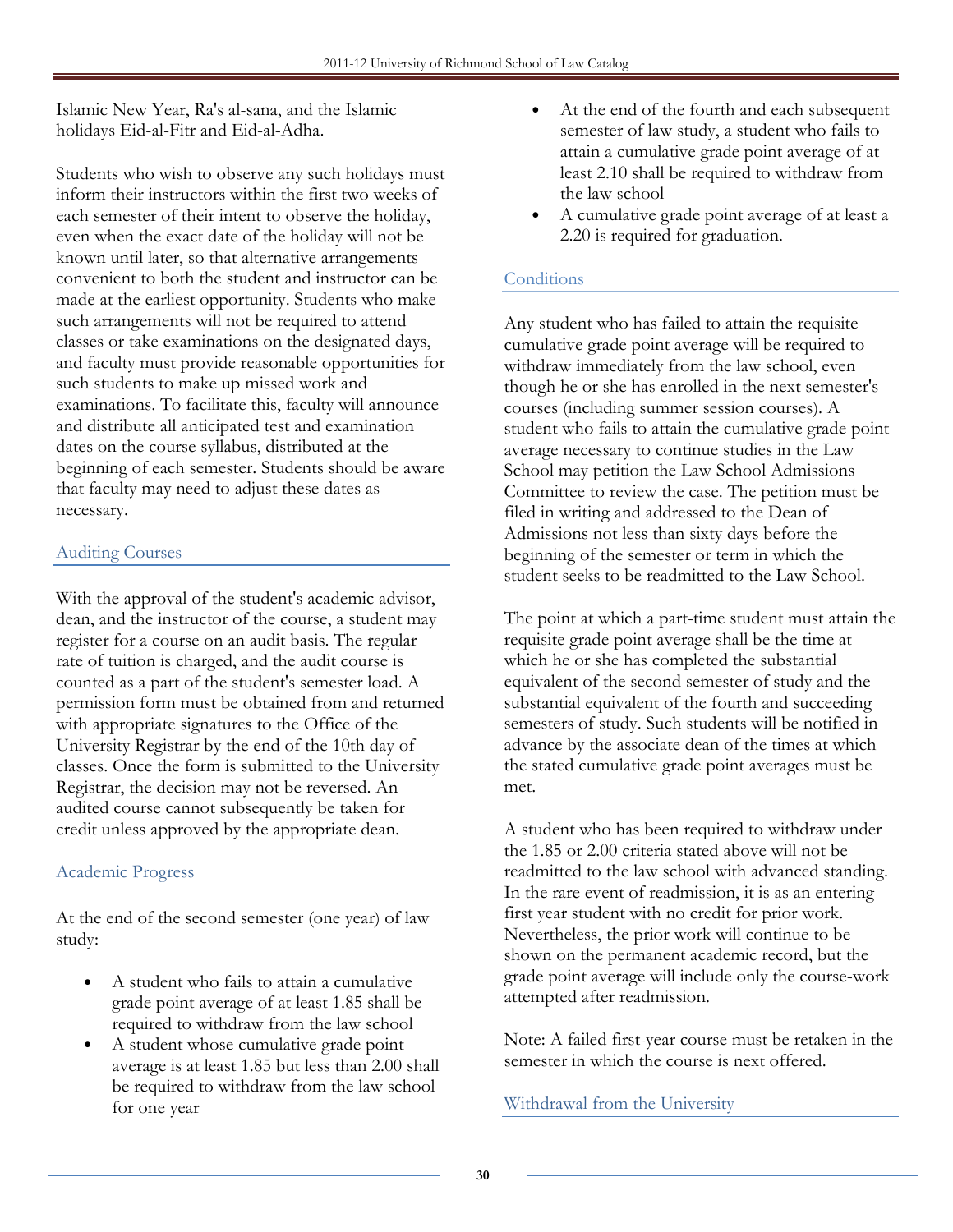Students who plan to withdraw from the University of Richmond must submit an official withdrawal letter to their Dean. The Dean's Office will notify the appropriate offices of the student's withdrawal from the University of Richmond including the actual withdrawal date.

## Examinations

Unless announced otherwise by the instructor, the length of an examination will be one hour for each semester hour of credit carried by the course. A student who finds that he or she will be unavoidably prevented from taking an examination at the time scheduled may receive permission to take the examination at a later date, if such fact is communicated to the dean or associate deans (academic affairs or student affairs) before the time at which the examination is scheduled. Unless excused by the dean or one of the associate deans, a student who fails to take an examination in a course for which he or she has registered will receive a grade of F in that course.

#### Honor System

All students, upon matriculation, become members of the Student Bar Association and agree to abide by and support the law school Honor System. The Honor System is administered by the students through a grievance committee and an honor court in accordance with procedures set forth in the honor court constitution. The Canons of Student Ethics provide that lying, cheating, or stealing under any circumstance relating to one's status as a law student are offenses against the honor system. An individual's status as a member of the Student Bar Association is conditioned upon his or her adherence to the honor system. The resulting atmosphere of personal integrity and trust is highly appropriate to a school preparing individuals for the honorable profession of law.

#### Standards of Conduct

The University of Richmond considers cultivation of self-discipline and resolution of issues through processes of reason to be of primary importance in the educational process and essential to the

development of responsible citizens. All members of the University community are expected to conduct themselves, both within the University and elsewhere, in such a manner as to be a credit to themselves and to the University of Richmond. Moreover, they have a responsibility for complying with local, state, and federal laws, and with all published University policies and regulations. In a community of learning, individual or group conduct that is unlawful, that disrupts or interferes with the educational processes, that causes destruction of property, or otherwise infringes upon the rights of others or of the University itself, cannot be tolerated. The trustees of the University of Richmond have authorized a Policy Statement on Standards of Conduct, Penalties, and Disciplinary Procedures to guide the conduct of students and their guests. This statement sets forth those standards of conduct which the University of Richmond deems essential for fulfilling its educational mission. Any person who violates the standards of conduct and regulations of the University of Richmond shall be subject to disciplinary action and, if need be, legal action. Disciplinary action may range from reprimand/disciplinary warning up to and including dismissal or expulsion from the University. Penalties will be imposed after proper determination has been made in accordance with established disciplinary procedures of the University, with fair procedures observed and with appropriate appeal procedures available, as outlined in the policy statement and any approved revisions thereof.

A copy of this policy statement and/or any officially approved revisions thereof are readily available to each student who matriculates. All members of the University community should familiarize themselves with this policy statement and revisions, and with any other official publications, handbooks, or announcements issued from time to time by the University of Richmond or by individual colleges and schools of the University.

#### Academic Requirements

The Juris Doctor degree requires the successful completion of at least 86 semester hours of acceptable work and a cumulative grade point average of at least 2.20. In addition, students must complete at least six full residence semesters over at least 90 calendar weeks. A full residence semester is defined as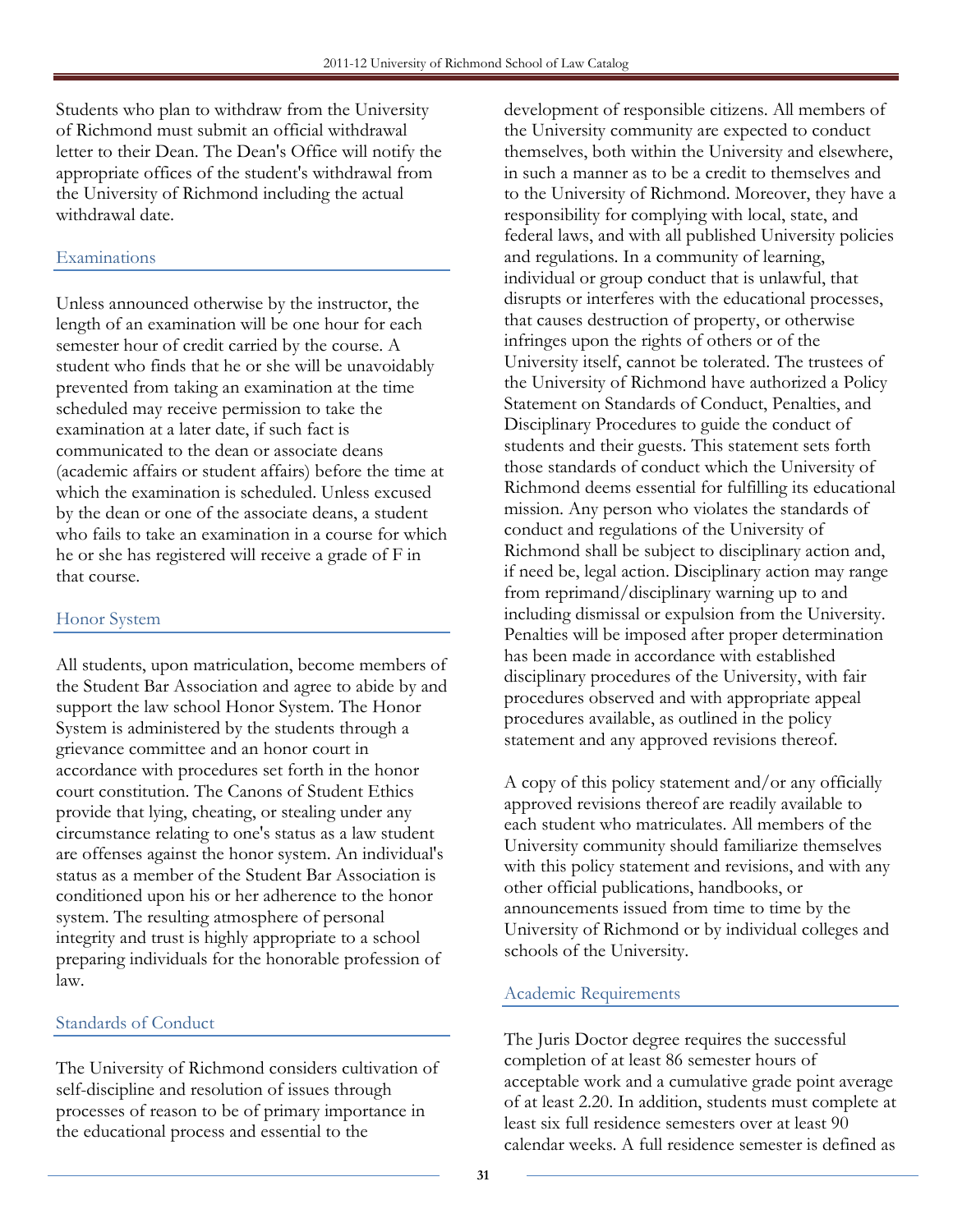a 15-week period in which a student is enrolled for at least 10 semester hours and passes at least nine of those hours. This residence requirement is based on American Bar Association accreditation standards. Students intending to attend summer sessions in order to complete their degree requirements at the end of the fall term of their third year should consult the associate dean to determine if they will have the necessary credit hours and residence semesters by that time.

All academic requirements for the Juris Doctor degree must be completed within five calendar years.

# Transfer Work

Transfer students or students who academically visit another law school (with permission) may apply no more than 30 hours of coursework done at another law school toward satisfaction of the 86 semesterhour requirement. In order for work to transfer, courses must be taken at an institution accredited as degree-granting by a recognized regional accrediting body for higher education and accredited by the American Bar Association at the time the coursework is completed. The coursework must be taken for a grade and, in order for the work to be transferred, a student must receive a C (2.0) or better in each course.

Transfer students will not be ranked within their respective classes. Instead, transfer students will receive a number corresponding to their position in the class if they had been ranked.

#### Changes in Catalog Information

Caution: The course offerings and requirements of the University of Richmond are under continual examination and revision. This catalog is not a contract; it merely presents the offerings and

requirements in effect at the time of publication and in no way guarantees that the offerings and requirements will not change. The University specifically reserves the right to change requirements for any major, minor, and/or program, and to implement them during any particular year.

The student assumes full responsibility for compliance with all academic requirements. Current course offerings may be obtained from the appropriate school or department.

# Graduation Policies

#### Graduation with Honors

At the end of law school study, students who attain in the range of the following cumulative grade point averages are eligible to graduate with the designated honors:

> Cum Laude: 3.40-3.59 Magna Cum Laude: 3.60-3.79 Summa Cum Laude: 3.80-4.0

# Filing of Application

To graduate, a student must file a degree application and comply with the graduation attendance policy. Degree applications must be filed in the Office of the University Registrar by the second Friday in September for an anticipated completion by the coming February for December, spring or summer graduation.

# Encumbrances

The degree will not be conferred unless the student's obligations to the University are satisfactorily resolved. These obligations include financial and administrative matters such as, but not limited to, delinquent payments, parking fines, or overdue library books.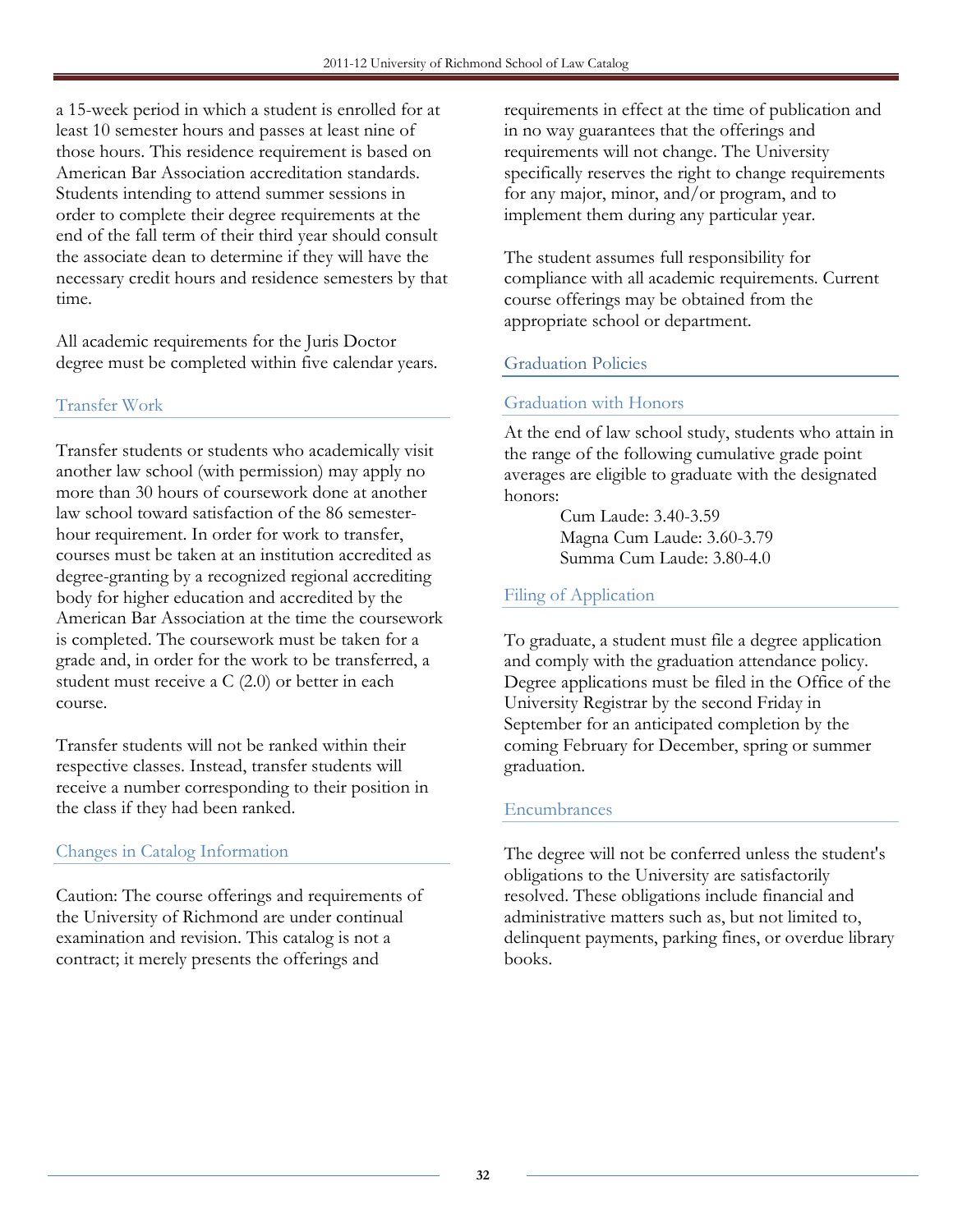# CONFIDENTIALITY/PRIVACY RIGHTS/RIGHT TO KNOW

University of Richmond procedures and the Family Educational Rights and Privacy Act (FERPA) prohibit the unauthorized release of confidential information about individual students. However, directory information is not considered to be confidential and may be published or otherwise released. Directory information includes: name; addresses, including permanent, campus, local (offcampus), e-mail, and campus computer network (IP) address; associated telephone numbers; date and place of birth; school or college; major and/or minor fields of study; degree sought; expected date of completion of degree requirements and graduation; degrees conferred; awards and honors (e.g., dean's list); fullor part-time enrollment status; dates of attendance; previous institutions attended; participation in officially recognized activities and sports; weight and height of members of an athletic team; and photograph. A full list of information considered directory information is available on the Office of the University Registrar's Web page at oncampus.richmond.edu/academics/registrar/policy/ ferpapolicy.html or by contacting the Office of the University Registrar. Students may opt to have their directory information withheld. To exercise this option, the appropriate form must be obtained from the Office of the University Registrar, completed, and returned to that office. Once filed, this form remains in effect until withdrawn by the student in writing to the Office of the University Registrar. For further information, contact the Office of the University Registrar.

#### Rights with Respect to Education Records

The Family Educational Rights and Privacy Act (FERPA) affords students certain rights with respect to their education records. These rights include:

1. Access to Education Records: students have the right to inspect and review their education records within 45 days of the day the University receives a written request for access. Students should submit their request to the Office of the University Registrar and specify the record(s) they wish to inspect. Arrangements will be made for access and the student notified of the time and place where the records may be inspected.

2. Request for Amendment of Education Records: students have the right to request amendment of their education records if they believe the records are inaccurate. They should write the University Registrar, clearly identify the part of the record they want changed, and specify why it is inaccurate. If the University decides not to amend the record as requested by the student, the University will notify the student of the decision and advise the student of his or her right to a hearing regarding the request for amendment. Additional information regarding hearing procedures will be provided to the student when notified of the right to a hearing.

3. Disclosure of Education Records: students have the right to consent to disclosures of personally identifiable information contained in education records, except to the extent that FERPA authorizes disclosure without consent.

 One exception which permits disclosure without consent is disclosure to school officials with legitimate educational interest. A school official is a person employed by the University in an administrative, supervisory, academic or research, or support staff position (including law enforcement unit personnel and health staff); a person or company with whom the University has contracted (such as an attorney, auditor, or collection agent); a person serving on the Board of Trustees; or a student serving on an official committee, such as a disciplinary or grievance committee, or assisting another school official in performing his or her tasks. A school official has a legitimate educational interest if the official needs to review an education record in order to fulfill his or her professional responsibility. Upon request, the University discloses records without consent to officials of another school in which a student seeks or intends to enroll.

Family Policy Compliance Office U.S. Department of Education 400 Maryland Avenue, SW Washington, D.C. 20202-4605

4. Right to File a Complaint: Students have the right to file a complaint with the U.S. Department of Education concerning alleged failures by the University of Richmond to comply with the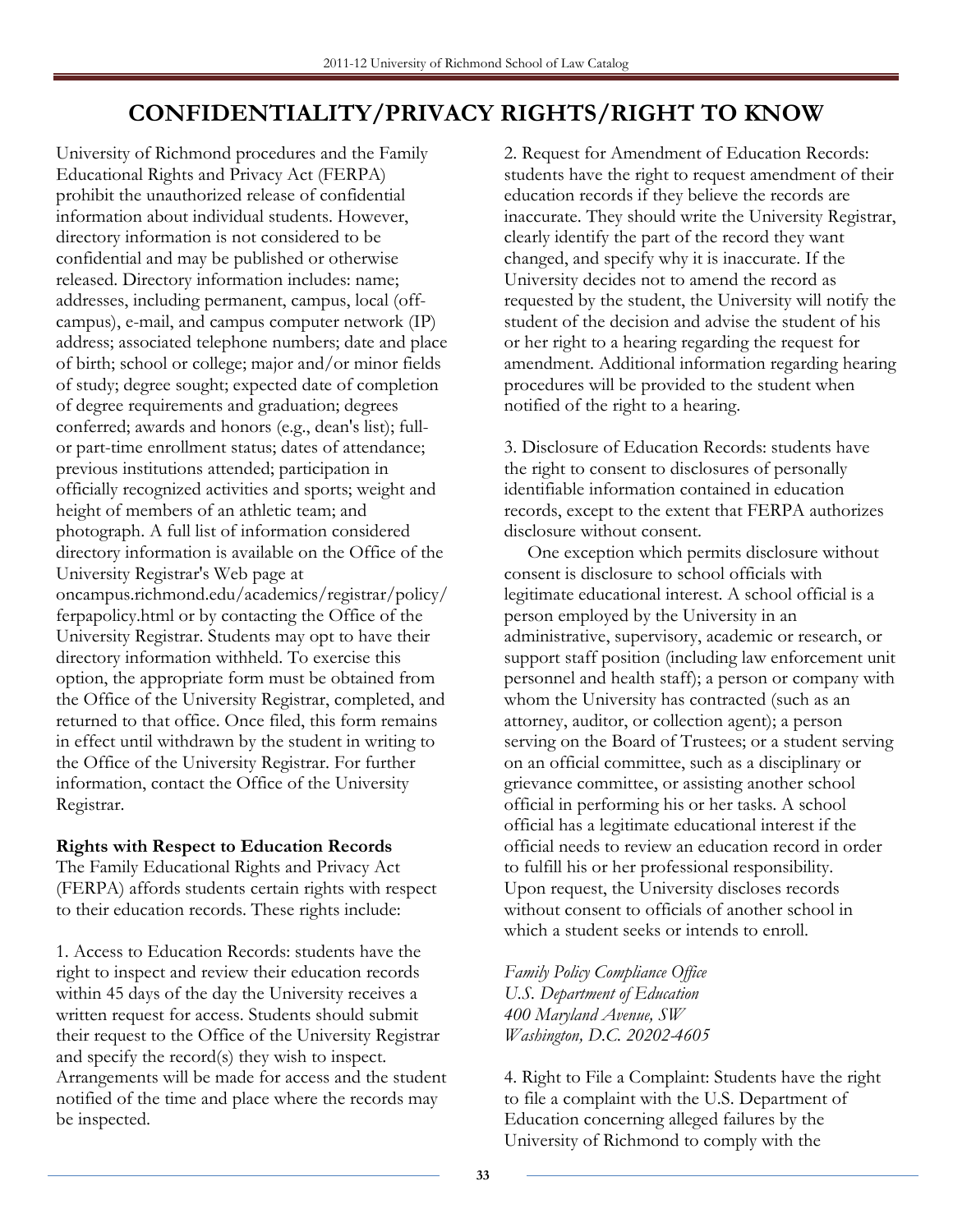requirements of FERPA. The name and address of the office that administers FERPA is:

 The University's complete policy statement can be found on the University Registrar's Web page at: oncampus.richmond.edu/academics/registrar/policy/ ferpapolicy.html.

 NOTE: Because of the access afforded by a University ID, this number is not considered directory information and will not be released without a student's consent except in situations as listed above. Students should treat the University ID as confidential; it should be protected and not carelessly

shared with others. It will be used for a student's entire time at the University of Richmond, so it should always be treated in a confidential manner.

#### Right to Know

In accordance with the Student Right to Know and Campus Security Act, the University of Richmond makes graduation rates available to all current and incoming students. These figures can be found on the University Registrar's website at oir.richmond.edu/StudentRTK.htm.

# STUDENT PROGRAMS

#### Students

The law school is relatively small. Each year's entering class consists of about 160 students, and the entire student body is approximately 470. This size fosters contact between faculty and students and a welcome air of collegiality among all members of the law school community.

#### Student Bar Association

The Student Bar Association is the law school's student government. The Student Bar Association president, vice president, secretary, and treasurer are elected by the entire student body. The Executive Board, the decision making body of the Student Bar Association, is composed of these officers and two representatives from each class in the law school. The Student Bar Association is designed to assist law students in a variety of ways. It sponsors various activities and projects, including first-year orientation, a speaker's program, and other social events throughout the year

#### Advocacy Boards

# Moot Court

The law school provides an extensive moot court program through which students develop their research, brief-writing, and appellate advocacy skills. Students participate in the voluntary Carrico

Competition and Barnett Competition, through which teams of students are selected to represent the school in the National Moot Court Competition and other interschool competitions. Students also may participate in various specialized competitions such as admiralty, patent, and international law. The moot court program is administered by the Moot Court Board, which is composed of second- and third-year students selected on the basis of their performance in the various competitions.

# Trial Advocacy Board

The Trial Advocacy Board was established in 1999 to provide students with an opportunity to gain additional trial experience. A yearly competition is held, from which students go on to compete in other interschool competitions.

# Client Counseling and Negotiation

In addition to possessing advocacy skills, an attorney ought to be able to counsel clients successfully and to negotiate on their behalf. The law school's curriculum offers courses designed to develop both of these skills. To complement these courses, the Client Counseling Board administers voluntary intramural and interschool client counseling and negotiation competitions through which the students are able to practice these essential skills. Among these is the law school's own invitational, interschool competition, the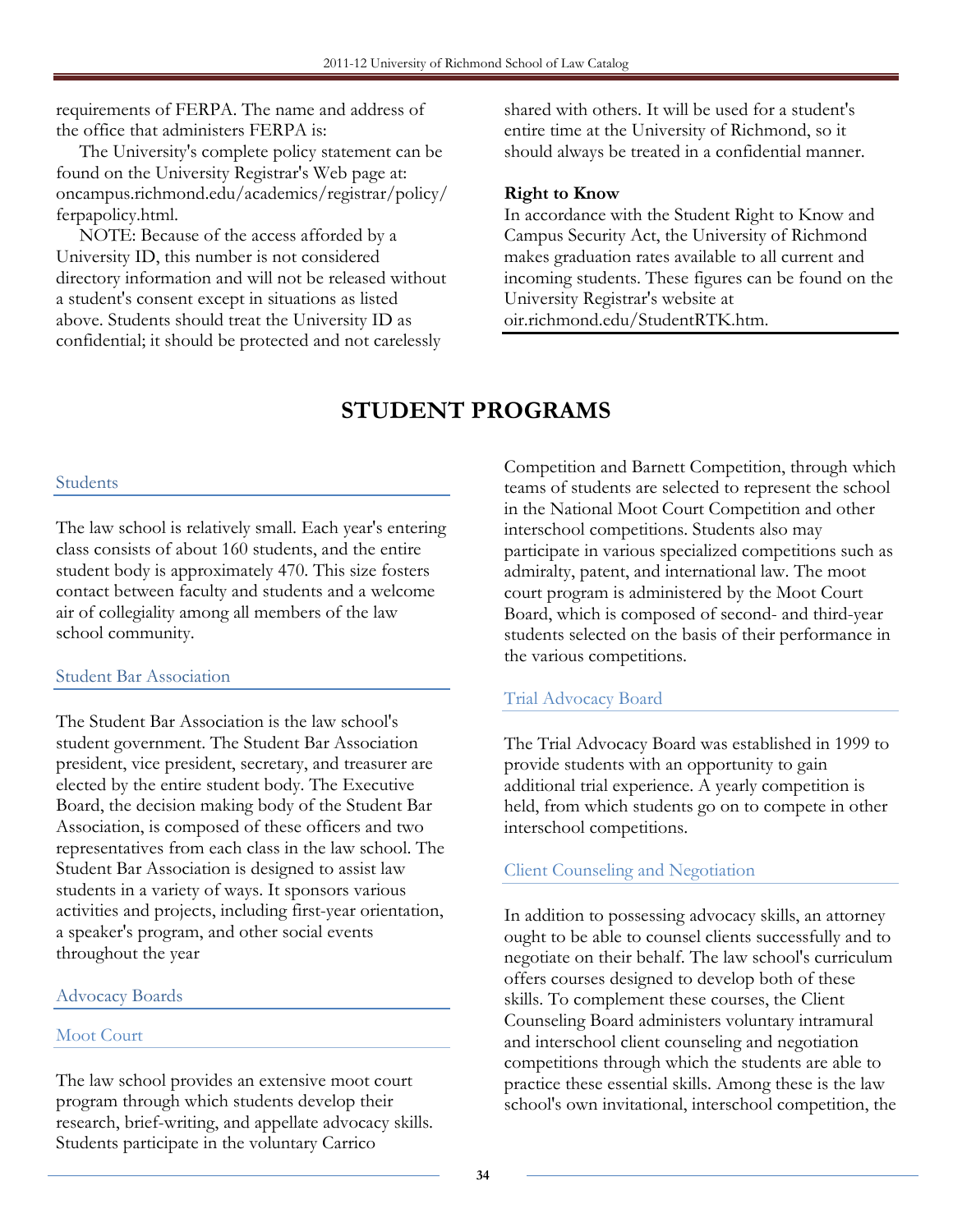Robert R. Merhige Jr. National Environmental Negotiation Competition.

#### Alternative Dispute Resolution (ADR) Society

The ADRS is a student-run organization that promotes the development of arbitration and mediation skills for Richmond Law students and the legal community. Intra-scholastic mediation and arbitration competitions provide a forum for students to develop alternative dispute resolution skills and those advancing to become ADR Board Members may go on to represent the University of Richmond in national and international competitions. The ADRS also hosts annual CLEs to introduce the community to the growing importance of the alternatives to traditional litigation.

#### Law School Journals

#### The University of Richmond Law Review

The University of Richmond Law Review is a legal periodical published four times a year by a student staff under general supervision of a board and a faculty advisor. The Law Review presents the results of scholarly analysis of legal issues. Articles are written by law professors, judges, and practicing lawyers. Notes and comments on recent decisions and statutes are prepared by students. Membership on the Law Review is one of the highest honors attainable by a student. This work affords students valuable training in research, analysis, and writing. In the opinion of many, this experience provides some of the best training the school has to offer.

#### The Richmond Journal of Global Law and Business

The Richmond Journal of Global Law and Business was founded in the fall of 1998. The purpose of the journal is to provide scholarly and practical insight into major legal and business issues affecting our global economy.

The journal is published biannually. The fall issue covers a specific topic that headlines the journal's fall symposium. The spring issue covers a wide array of topics considered significant in the global economy. Past issues have addressed domestic securities

regulation, international intellectual property, and antitrust law as well as many other relevant global business issues.

# The Richmond Journal of Law and the Public Interest

The Richmond Journal of Law and the Public Interest is a student-run interdisciplinary journal dedicated to current and often controversial issues affecting the public. Topics covered in past issues have included bioethics, the environment, the death penalty, and welfare reform. The journal seeks contributions from not only legal scholars, but also from other professionals active in their field of expertise. This interdisciplinary aspect provides readers with different viewpoints on a common topic.

# The Richmond Journal of Law and Technology

The Richmond Journal of Law and Technology is the first law review in the world to be published exclusively online. First published on April 10, 1995, the journal focuses on the impact that computerrelated and other emerging technologies have on the law. The journal is published entirely by students of the University of Richmond School of Law. Publishing online has proved to be tremendously beneficial in allowing the journal to reach a much wider audience than would have been possible using the traditional print medium. Journal articles now reach over 33,000 readers per month in more than 70 countries around the world.

# Other Student Organizations

There are numerous other student organizations at the law school. Two professional legal fraternities, Phi Alpha Delta and Delta Theta Phi, sponsor a variety of programs on subjects of professional interest. The legal fraternities occasionally host certain social events.

In addition, there is a chapter of the American Bar Association (Law Student Division); the American Constitution Society; Animal Law Society; the Asian-Pacific Law Students Association; the Black Law Student Association (BLSA); Children's Health Advocacy Program (CHAP); Christian Law Students Association; Criminal Law and Justice Society; Delta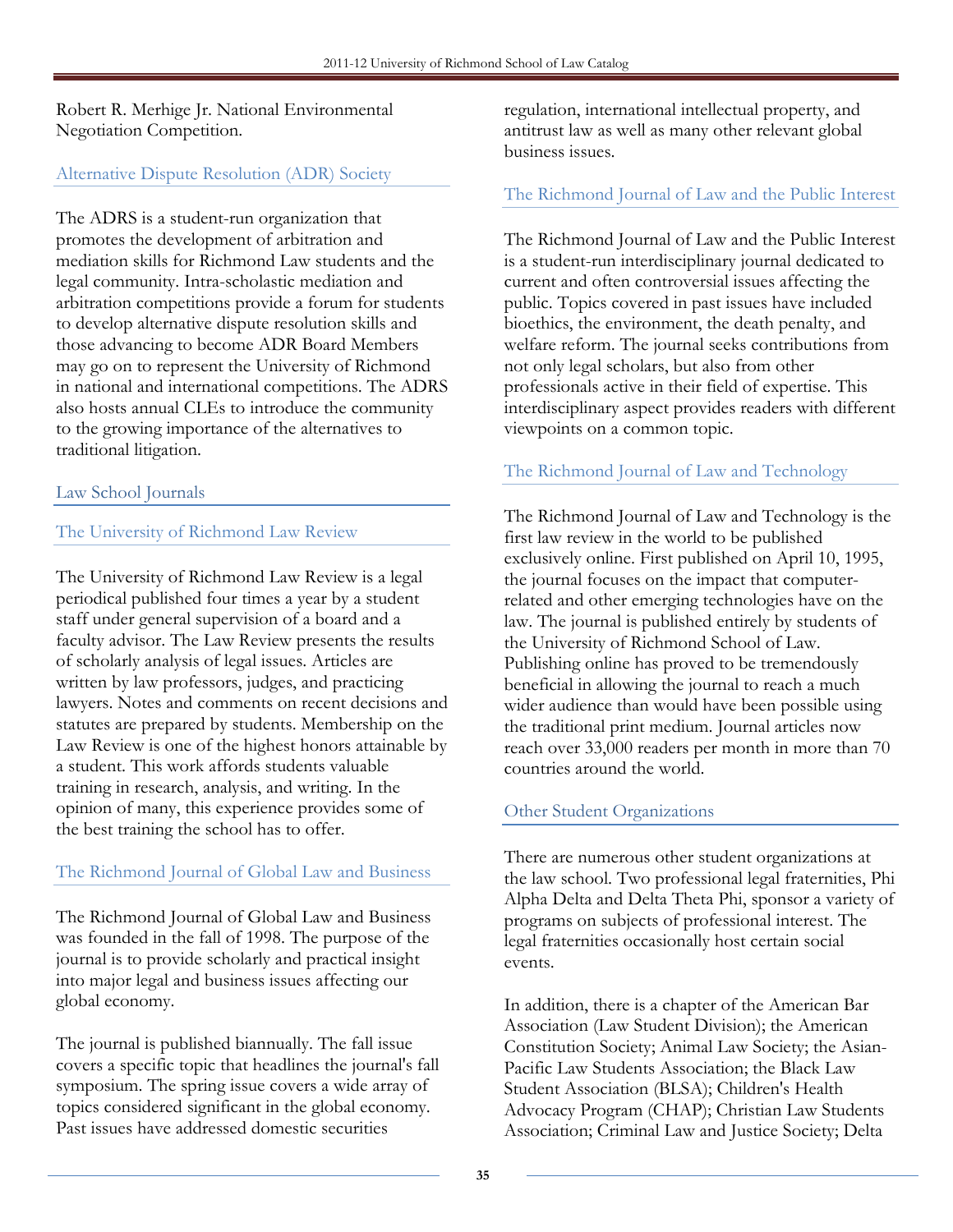Theta Phi; Environmental Law Society; Equality Alliance (of Gay and Lesbian Law Students and Supporters); Family Law Society; Federalist Society for Law and Public Policy Studies; Health Law Forum; Hispanic Community Legal Liaison Association (HCLLA); Honor Council; International Law Students Association; Jewish Law Students Association; Juris Publici; Law and Technology Association; Law Students for Life; Law Students for Reproductive Justice; McNeill Law (Honor) Society; Multi-Cultural Law Students Association; Muslim Law Students Association; Non-Traditional Law Students Association; Phi Delta Phi; Public Interest Law Association; the Rutherford Institute; SPEAK-Be the Voice; Sports and Entertainment Law Society; Street Law Society; Student Intellectual Property Law Association; Virginia Bar Association Law School Council; Veterans and Friends of Veterans Legal Association and the Women Law Students Association.

## Awards

## The American Bankruptcy Institute Medal of

Excellence recognizes a student who has excelled in bankruptcy studies and is interested in pursuing a career in bankruptcy law.

## The Center for Computer-Assisted Legal

Instruction (CALI) awards certificates to the students in each class whom the faculty deem to have received the highest grade.

The William S. Cudlipp Jr. Medal, established in honor of Professor Emeritus William S. Cudlipp Jr., is awarded to the student who has the highest cumulative grade point average at the end of the second year of law school.

The Family Law Award is awarded by the Family Law Section of the Virginia State Bar and the Virginia chapter of the American Academy of Matrimonial Lawyers to a graduating student selected by the faculty.

## Greater Richmond Intellectual Property Law

Association Award is awarded annually to a graduating student who has made an enduring contribution to the study of intellectual property law through activities both in and outside the classroom

and who shows great promise as a future intellectual property practitioner.

The International Academy of Trial Lawyers Student Advocacy Award is awarded annually to the graduating law student who has distinguished himself or herself in the field of trial advocacy.

The Nina R. Kestin Service Award is awarded by the faculty at commencement to a graduate who has made an extraordinary contribution to the school. The prize is named in memory of Professor Nina R. ("Ricki") Kestin, who was a tax professor at the school from 1976 until her untimely death in 1989.

The Charles T. Norman Medal is given annually to the best all-around law graduate as determined by the law faculty.

Order of the Barrister is awarded to students displaying excellence in advocacy, either through participation on Intermural Moot Court teams or a chair of the moot Court Board.

Orrell-Brown Award for Clinical Excellence in the Children's Law Center is awarded by the faculty to the student who has excelled in the skills necessary for direct representation of clients.

Public Interest Law Association Pro Bono

Award is awarded to recognize a graduating student for an extraordinary commitment to public interest work.

The J. Westwood Smithers Medal was established in honor of Professor Emeritus J. Westwood Smithers who retired in 1979 after more than 40 years of service to the University of Richmond Law School. The Smithers Medal honors the member of the graduating class who has the highest cumulative grade point average.

The Virginia Trial Lawyers Association Advocacy Award is a cash prize which is given to a graduating student who has distinguished himself or herself in courses having a significant litigation orientation.

## The T.C. Williams Law School Scholarship

Award is awarded to the graduating student who has made the most significant contribution to overall legal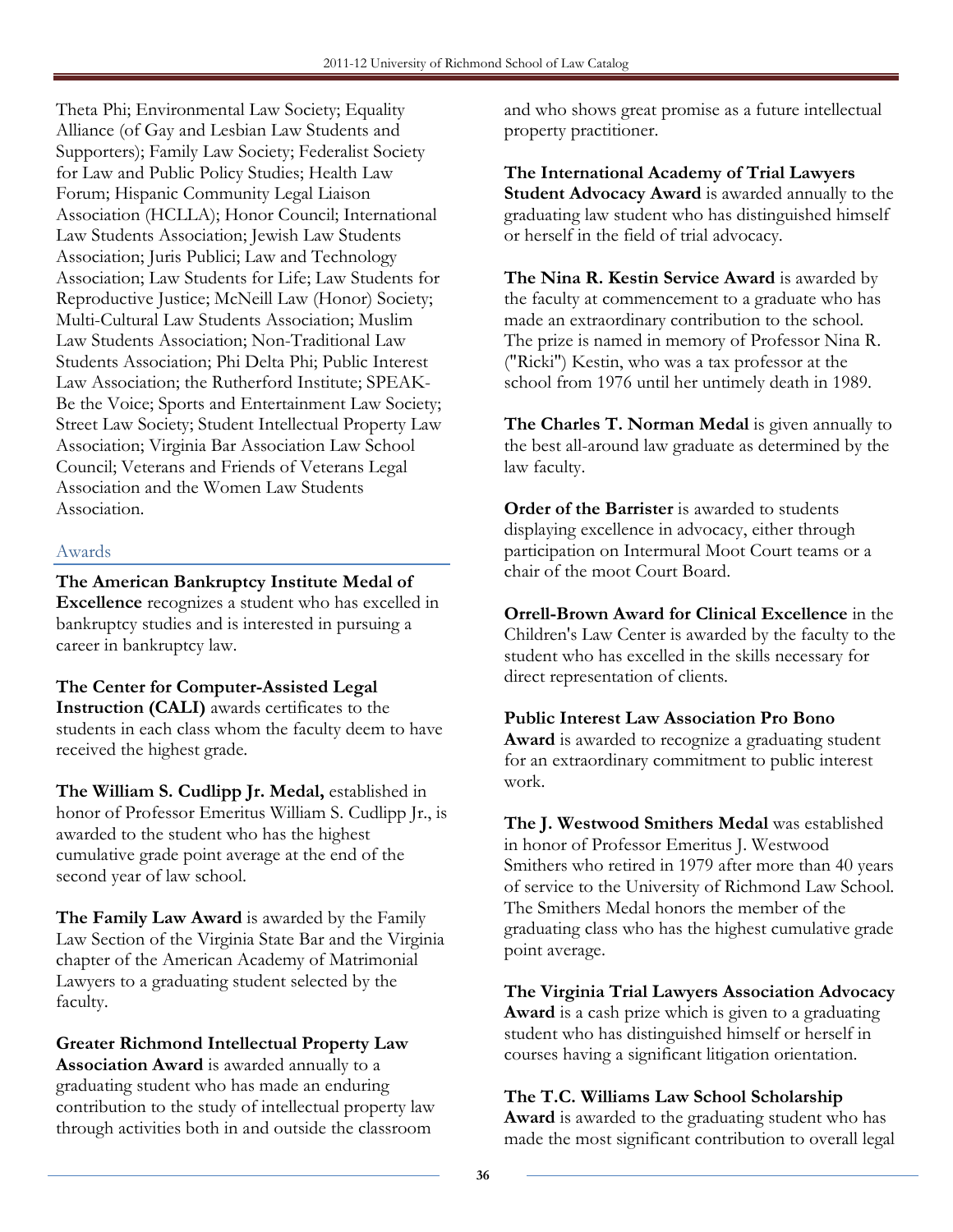scholarship.

## The National Association of Women Lawyers

Award is given by the faculty for academic potential and achievement in the advancement of women in society.

# CURRICULUM

## Method of Instruction

The educational program of the law school is designed to equip its graduates to render the highest quality of legal services, while instilling a sense of professional responsibility. Students are trained in the analysis and solution of legal problems by the application of logical reasoning. The course of study is not designed to teach legal rules, but rather to provide a foundation for the application and analysis of the law and the development of professional skills. The traditional case method of instruction is used in many courses. However, clinical education and courses devoted to various professional skills are increasingly prominent. The full-time faculty is augmented by a number of adjunct faculty members, lawyers, and judges, who offer courses in their areas of expertise. An excellent faculty offers a curriculum that is well balanced in theoretical and practical courses and carefully selected to prepare the graduate for the successful practice of law.

## General Requirements

The 86 semester hours necessary for graduation must include the successful completion of the following courses and requirements:

## First Year Required Courses (27 semester hours)

| LAWR515, Civil                                    | 4 sem. hrs. |
|---------------------------------------------------|-------------|
| Procedure                                         |             |
| LAWR503, Constitutional 4 sem. hrs.               |             |
| Law                                               |             |
| LAWR513, Contracts                                | 4 sem. hrs. |
| LAWR506, Criminal Law 3 sem. hrs.                 |             |
| LAWR517-8, Lawyering 2-2 sem. hrs.<br>Skills I-II |             |
| LAWR516, Property                                 | 4 sem. hrs. |

LAWR514, Torts 4 sem. hrs. LAWR519, Legislation and Regulation 3 sem. hrs.

## Required Upper-Level Courses (6 semester hours)

| LAWR599, Appellate                | 2 sem. hrs. |
|-----------------------------------|-------------|
| Advocacy                          |             |
| LAWR598, Lawyering                | 2 sem. hrs. |
| Skills III                        |             |
| LAWR605, Professional 2 sem. hrs. |             |
| Responsibility                    |             |

**Note:** The required course, Professional Responsibility, and the elective course, Evidence, must be satisfactorily completed by the end of the second year if the student wishes to qualify under the Third-year Practice Rule. Students may obtain a Third-year Practice certificate after they have completed 56 credits and courses in Civil Procedure, Criminal Law, Evidence, and Professional Responsibility. This certificate allows a student to appear in some courts under the supervision of a licensed attorney.

## Additional Requirement: Upper-Level Writing Requirement (ULWR)

During the second or third year of law school, the student must complete satisfactorily a substantial paper which requires in-depth research and rigorous analysis of a specific area of law and evidences a sophisticated knowledge of the law, including larger issues concerning the impact of the law on various parts of society, and future directions the law may take. This requirement may be fulfilled by an independent research paper meeting these goals, a paper prepared for a seminar course designated as approved for this requirement, or by publication of an article in the journal of an American Bar Association accredited law school.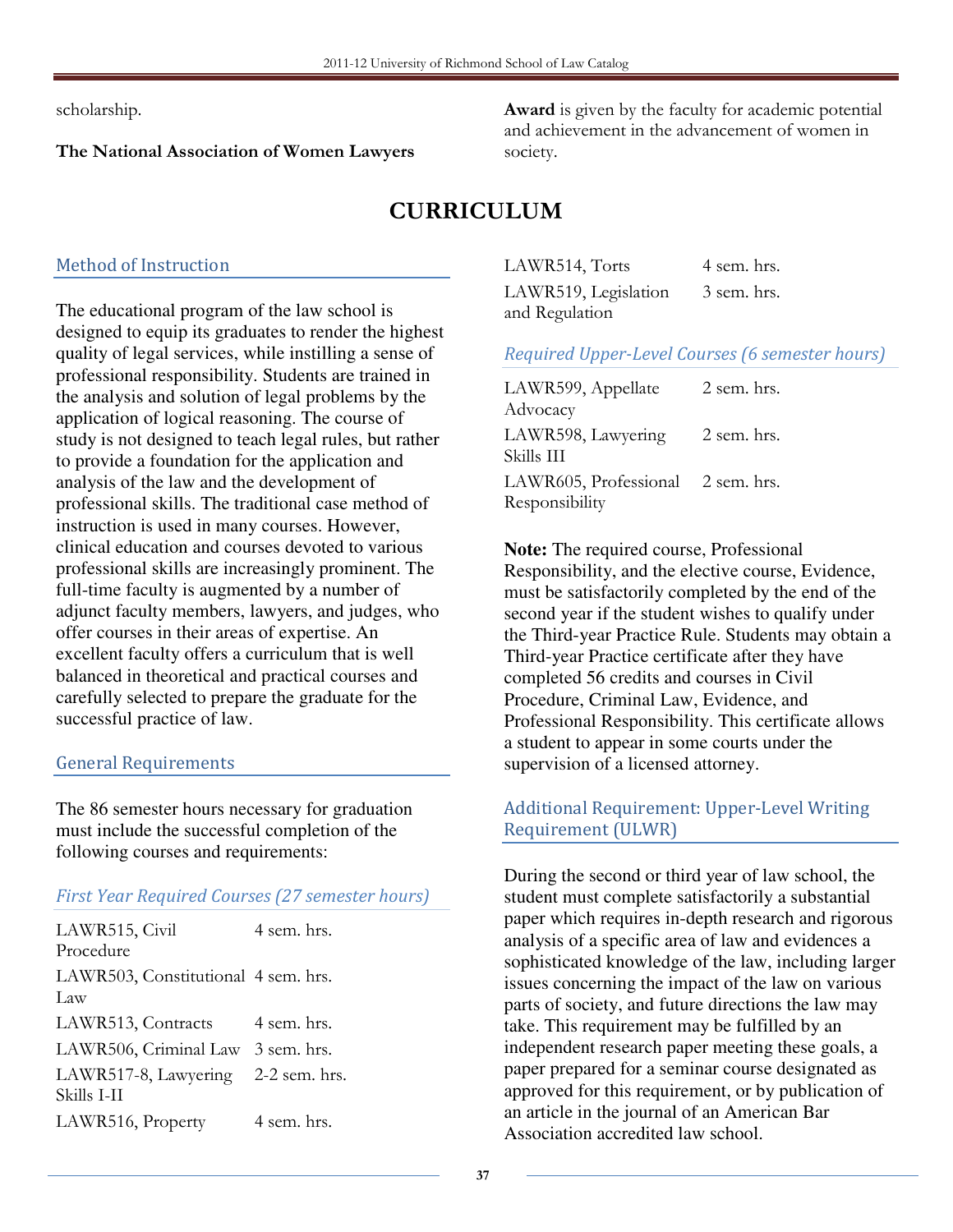The notation "Meets upper-level writing requirement" appears after the description of some of these courses. Other courses will occasionally be structured in a format so as to meet the requirement. The list of courses offered, published each year by the law school, indicates all the courses offered that year through which this requirement can be satisfied.

## Elective Credits

Non-Law School Graduate-Level Coursework and Non Course Work.

Information available in online version of catalog at lawcatalog.richmond.edu or through Dean's Office.

## Courses

## First-Year Courses

The following courses totaling 27 semester hours are prescribed. For the class entering in 2010, there will be the choice of one additional elective course during the spring of their first year. For all subsequent classes the entire first year curriculum will be prescribed.

## LAW R515

## Civil Procedure

Introduction, with emphasis on federal law, to rules governing jurisdiction, venue, service of process, pleadings, joinder, discovery, summary adjudication, trial, judgments, direct and collateral attack on judgments, appellate procedure, and choice of law in civil litigation.

4 Semester Hours

## LAW R503

## Constitutional Law

An introduction to the law of the United States Constitution and to the legal dynamics of constitutional drafting and interpreting. Separation of powers, federalism, economic and social regulation, privileges, and immunities of U.S. citizenship, and the federal civil rights to equal protection and due process are examined from doctrinal and historical perspectives.

4 Semester Hours

LAW R513 **Contracts** 

Basic elements of contract law. Stress on the agreement process, i.e., offer and acceptance, consideration, and substitutes for consideration. Avoidance of contractual obligations, conditions, performance, and breach of contracts are examined, as are discharge of contractual duties and remedies. Third-party beneficiaries, assignments, and illegal contracts may be examined. The Uniform Commercial Code and the Restatement are emphasized throughout. 4 Semester Hours

## LAW R506

Criminal Law

Sources of criminal law; constitutional limitations on power to create and define crimes; elements of crimes; conduct, mental state, causation; specific offenses, including homicides, sex offenses, larceny and other property offenses; defenses of mistakes, infancy, compulsion, intoxication, insanity; attempt; solicitation; conspiracy; accessoryship. 3 Semester Hours

## LAW R517-518

Lawyering Skills I-II

Introduces first-year law students to essential lawyering skills including legal analysis, predictive and persuasive writing, research, counseling, negotiation, and oral advocacy. 2-2 Semester Hours

## LAW R519

Legislation and Regulation

Legislation and Regulation provides an introduction to public lawmaking in the modern administrative state. It examines the way Congress and administrative agencies adopt binding rules of law (statutes and regulations, respectively) and the way implementing institutions--courts and administrative agencies--interpret and apply these laws. It considers, in particular, the justifications for modern regulation, the structure of the modern administrative state, the incentives that influence the behavior of the various actors, and the legal rules that help to structure the relationships among Congress, the agencies, and the courts.

4 Semester Hours

LAW R516 Property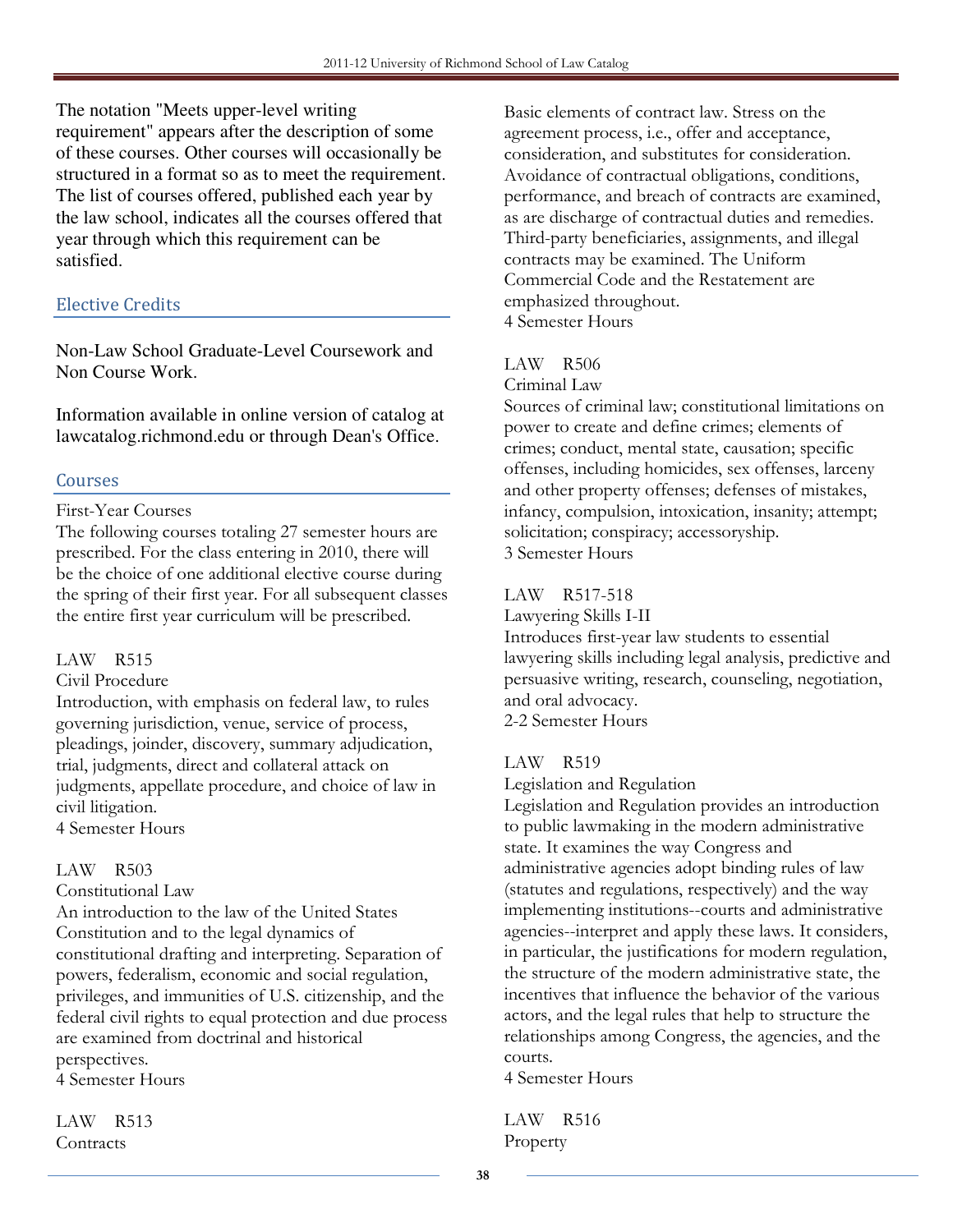Introduction to property laws, with emphasis on the concepts of title and possession of personal and real property; finders and bailments; rights and remedies of the possessor; donative transactions; rights of the bona fide purchaser; historical background of real property law; estates in land; concurrent ownership; conveyancing and future interests after the Statute of Uses; Statute of Frauds; contracts, deeds, and mortgages in the sale of land; recordation and title examination; covenants, easements, and licenses in the use of land.

4 Semester Hours

## LAW R514

#### Torts

Liability for personal injuries and injuries to property. Includes analysis of various intentional tort theories, the concepts of negligence and strict liability, and the privileges and defenses which may apply to actions brought in tort. May include treatment of one or more special or emerging areas such as product liability, misrepresentation, privacy, defamation, misuse of legal procedures, or interference with advantageous relationships.

4 Semester Hours

Required Upper-Level Courses The following upper-level courses totaling six semester hours are prescribed:

LAW R599

Appellate Advocacy Introduces second-year students to essential lawyering skills of trial and appellate advocacy. Lawyering Skills III & Appellate Advocacy must be taken during the second year. Meets Lawyering Skills IV requirement. 2 Semester Hours

LAW R598

Lawyering Skills III Introduces second-year students to essential lawyering skills of trial and appellate advocacy. Lawyering Skills III & Appellate Advocacy must be taken during the second year. 2 Semester Hours

LAW R605 Professional Responsibility Ethical standards of the legal profession, including judicial ethics and unauthorized practice. 2 Semester Hours

## ULWR

In addition to these courses, students must successfully complete a writing requirement. The courses through which this requirement can be satisfied are included in the following list. The notation "Meets upper-level writing requirement" appears after the description of some of these courses. Other courses occasionally will be structured in a format so as to meet the requirement. The list of courses offered, published each year by the law school, indicates all the courses offered that year through which this requirement can be satisfied.

LAW E784 ABA Regional Medication Competition 1 Semester Hours

LAW E607

Administrative Law

The common process by which the law produced by government agencies is produced and challenged. Study of the constitutional limits on bureaucratic power and structure and examination the most important sections of federal and state statutes that impose uniform procedures for the promulgation of regulations and the decision of cases before administrative tribunals. Specific examples from the work of agencies such as environmental protection agencies, industrial and professional licensing boards, labor relations boards, workers' compensation tribunals, and schools. Includes federal and state law. For their grades, students are invited to take a final examination or to produce case notes suitable for law review publication. 3 Semester Hours

LAW E608 Admiralty Law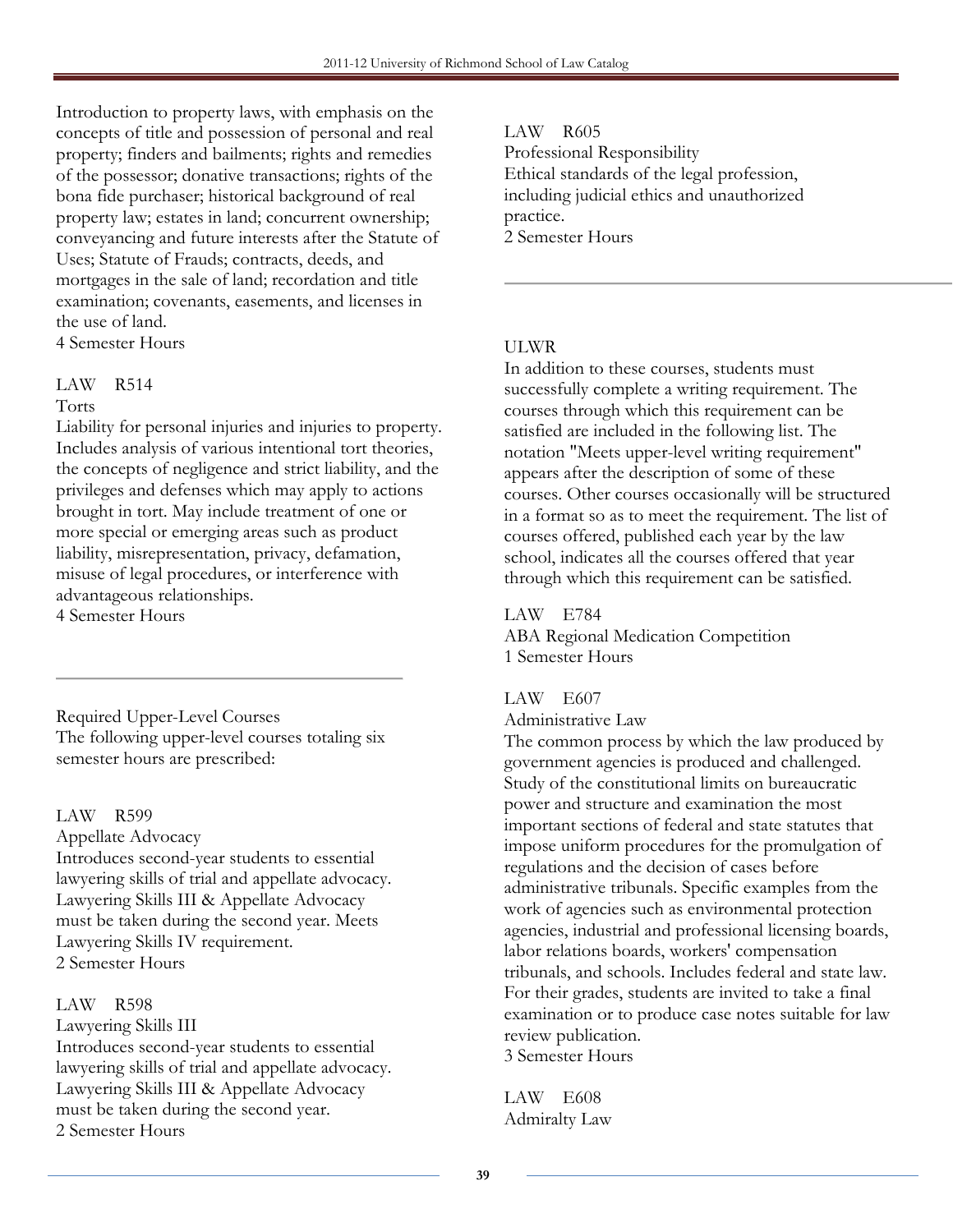Special procedural and substantive laws that regulate waterborne commerce. Designed to present an overview of admiralty law for those anticipating the practice of law where boating and shipping are found, including topics related to civil procedure and federal courts: e.g., jurisdiction, attachment, and immunities; contracts and commercial law: e.g., salvage, insurance, and liability allocation among shippers and carriers; and matters of personal injury and labor law: e.g., workers compensation, unemployment compensation, and wrongful death. Grades are awarded on the basis of an examination, oral or written, a research paper, or a Supreme Court brief for the Judge John R. Brown Admiralty Moot Court Competition.

3 Semester Hours

## LAW E708

ADR in the Workplace

Explores mediation and arbitration in both union and nonunion workplaces. In addition to reading and discussion, students participate in simulations of both processes and also write a post-hearing arbitration brief.

3 Semester Hours

## LAW E773

Advanced Children's Law Clinic With faculty permission, students who have completed either the Delinquency Clinic or the Disability Law Clinic, may enroll for between two and six credits. Advanced students will take leadership roles in clinic cases and complete a significant project over the course of the semester. 6 Semester Hours

## LAW E699K

Selected Topic: Advanced Contract Drafting Builds on the core contract concepts in Contract Drafting by allowing students to delve deeper into the contractual and business issues that transactional lawyers routinely face. Explores representations and warranties, indemnity, and the endgame, specifically focusing on the business issues that support those types of provisions and how they are used to allocate risk in a deal. A focus on ethical issues in transactional practice will be a continuous theme. Ethical issues include conflicts of interest, waiver of conflict, attorney-client privilege, representing multiple parties, negotiation tactics.

## 2 Semester Hours

## LAW E703

## Advanced Family Law Seminar

A medium to explore selected family law issues in greater depth. It is organized to address the needs of students who are seriously considering family law practice, and the pre-requisite course requirement for this Seminar is Family Law 626. Hypothetical clients will be analyzed from courtship through divorce. Various problem-solving exercises may be utilized and family law theory and practice will be explored from the viewpoint of a law firm attempting to give legal advice to its clients. Prominent family law practitioners as guest lecturers will speak on a variety of selected family law issues. This Seminar will focus upon, but not be limited to, Virginia family law. Each student will be required to write a research paper on a family law topic of his or her choice.

2 Semester Hours

Meets upper-level writing requirement

## LAW E748

Advanced Legal Research

Explores legal research strategies and resources more comprehensively and in-depth than what is covered during first year as well as an increased emphasis on electronic resources. Review of primary American legal sources in all types of formats plus extensive coverage of legal research in selected subject areas, such as international law, federal taxation, and labor and employment law. 2 Semester Hours

## LAW E632

Advanced Trial Practice

Refines and builds on the skills covered in Trial Practice or Lawyering Skills by using more complex civil and criminal problems and files developed by the National Institute for Trial Advocacy for training the more experienced trial advocate. Special emphasis will be placed on the development of a case theory and the choosing of an appropriate case theme for the more complex case. Covers use of demonstrative evidence, including photographs, charts, white boards, overheads, videos, and computer simulations. Enrollment limited. While both civil and criminal problems will be used in the class, special emphasis is placed upon civil litigation and trying a complex civil case. Prerequisite: Lawyering Skills III (598).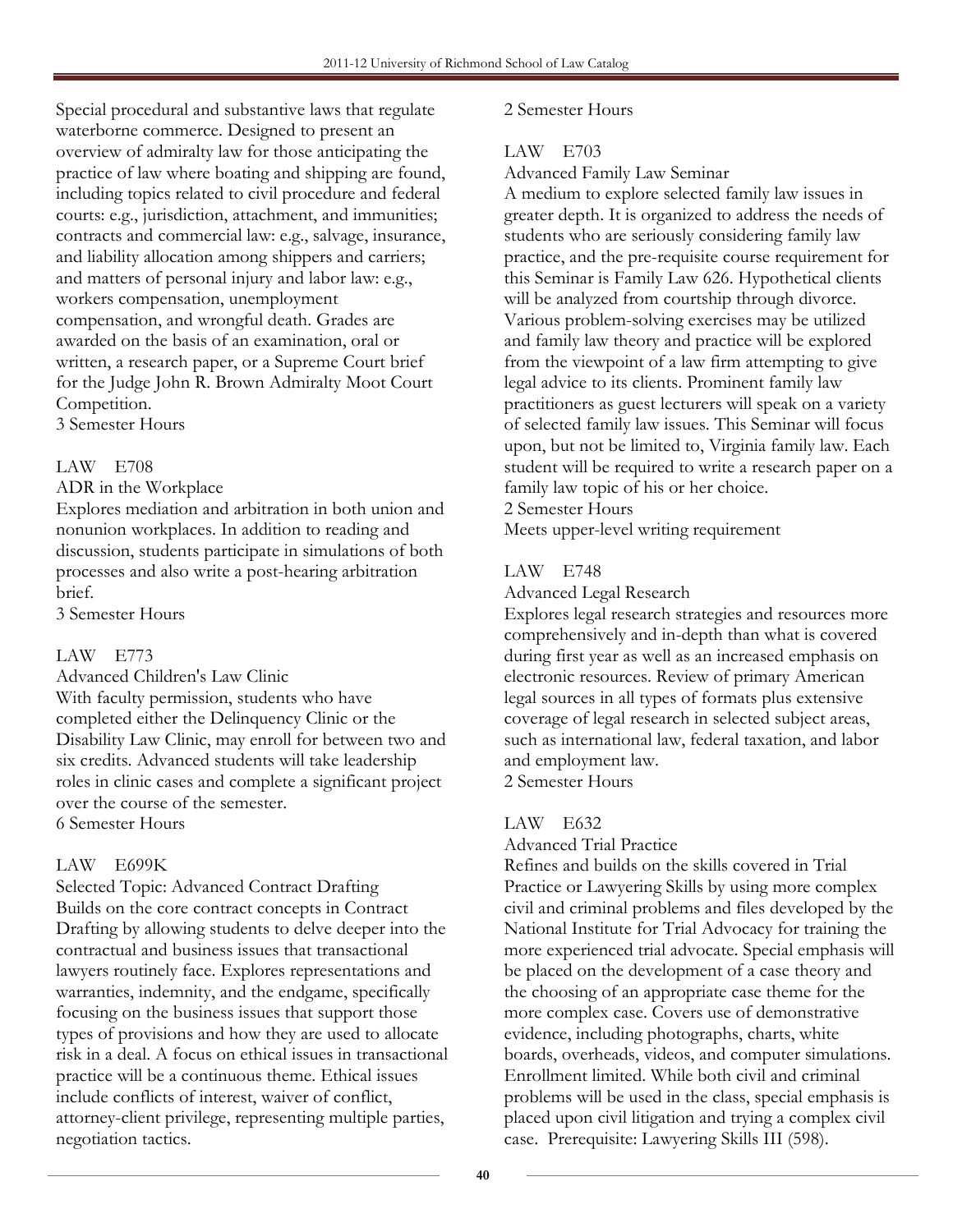## 3 Semester Hours

## LAW E612

Agency and Partnership

Creation of agency relationships; contractual liability of principals (disclosed and undisclosed), agents and third parties; tort liability of principals; fiduciary duties of agents; partnership: creation, rights, and duties of partners, dissolution of partnerships; limited partnerships; limited liability companies (LLCs). 2 Semester Hours

## LAW E610

Alternate Dispute Resolution

An exploration of the process of mediation as an alternative to litigation. Topics will include mediation history and theory, general conflict resolution techniques, specific mediation techniques, including identifying interests, reframing, building successes, dealing with emotions, caucusing, brainstorming, evaluating options and consequences, and reality testing. Skills in theses techniques will be developed through role-play. Other topics will include the role of mediators in drafting agreements, forms of agreements and mediator ethics. In addition, the role of attorneys as advocates and advocacy techniques will be covered. This course meets the requirements for certification as a mediator in Virginia. Limited to sixteen students.

2 Semester Hours

## LAW E709

## Animal Law

Exploration of this emerging field of law with an emphasis on the latest cases, legislation and legal theory behind it. Areas of study include anti-cruelty; dogfighting; cockfighting; standing; wills and trusts benefitting animals; factory farming; The Endangered Species Act; non-economic damages for harm done to companion animals; and litigation over the treatment and welfare of animals. Classes will incorporate real world contributions from many of those people directly affected by animal law, including veterinarians, prosecutors, activists and lawyers. 2 Semester Hours

## LAW E613

## Antitrust

Control of private economic power in the United States, focusing on the law regarding monopolies,

mergers, and restrictive business practices as regulated by the Sherman and Clayton acts. Some attention to other federal antitrust legislation such as the Federal Trade Commission Act and state antitrust enforcement. 3 Semester Hours

## LAW E704

Bankruptcy and Creditors' Rights

Explores what happens when a business or consumer defaults on debts. While most of the classes will deal with the Bankruptcy Code, we will also cover Virginia creditors rights law.

3 Semester Hours

## LAW E717

#### **Bioethics**

Seminar with primary focus on bioethical legal issues that confront society today. Among topics to be considered: distinctions, if any, between ethical and legal issues; philosophical models for analyzing bioethical issues, including deontological models (rules and rights), theological models (utilitarian, economic), and models of care; informed consent and autonomy versus utility debate; genetic engineering; shortages of organ supply; termination of life support; quality- of-life issues; beginning care and infants; cost issues, including how much to treat; and the cost of technology versus other societal values. 2 Semester Hours

Meets upper-level writing requirement

## LAW E668

#### Business Planning

Study of the role of the lawyer in business formation and financing; choice of business entity; choice of jurisdiction in which to organize; LLC operating agreements; selected issues under federal securities law; equity-based compensation; intellectual property protection; the venture capital industry; and preferred stock investments (including dividend and liquidation preferences, conversion, redemption, anti-dilution protection, voting rights agreements, and investor rights agreements). Requires students to perform nine written homework assignments and prepare three major written assignments consisting of memoranda and deal documents. For the homework and major assignments, we will operate as a notional law firm (students acting as associates and Professor Fisher as a partner), representing a start-up high technology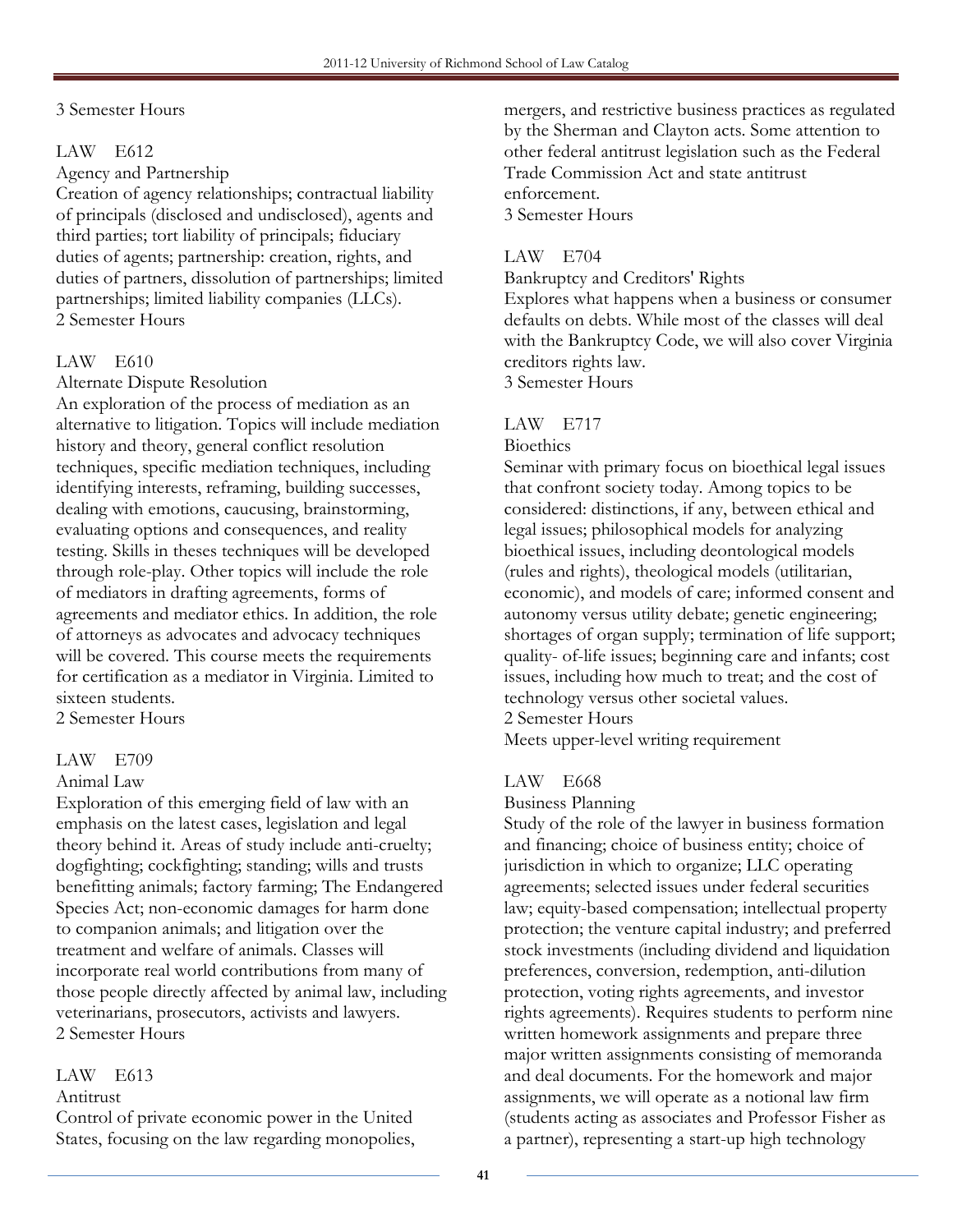business. Focuses on a practical understanding of the law and extreme precision when working with complicated deal documents. Prerequisite: Corporations (LAWE602) 3 Semester Hours

## LAW E736

Capital Murder Litigation

Important issues arising in the trial of death penalty cases, including constitutional and statutory challenges, punishable offenses, mitigation, and jury selection.

2 Semester Hours

## LAW E713

Child Support Law

Provides substantive background in federal and state child support law; judicial establishment, modification, and enforcement of child support obligations; interstate matters, including the Uniform Interstate Family Support Act and the Uniform Parentage Act; current trends such as same-sex marriage, prisoner re-entry, military issues, and changes to the Bankruptcy Act; and the role of attorneys for the Virginia Division of Child Support Enforcement.

2 Semester Hours

## LAW E616

Children and the Law

Analysis of the legal relationships among children, families, and the state. Focus on how the law balances the rights and interests of children, their parents and caregivers, and the state under both the federal constitution and state law. Topics include the status, rights, and obligations of parents and children, and abuse and neglect of children, including the termination of parental rights. We will consider important and complex questions, for example, the appropriate balance between family autonomy and state regulation, and the effects of race, class, and gender on the legal rules in this area. 3 Semester Hours

LAW E631

Civil Litigation

Prepares students to (1) interview the client, (2) conduct informal fact investigation, (3) choose the proper forum, (4) draft, file and serve a complaint, (5) respond to a complaint with an answer or motion to

dismiss, (6) seek or resist discovery, whether informally or through motion practice, (7) evaluate opportunities for summary judgment, (8) obtain postjudgment judicial relief in the trial court, (9) evaluate the prospects of reversal through appeal, and (10) collect money owed on judgments Also includes the law of preclusion, the law of remedies, and basic choice of law rules. The course strongly emphasizes the practical over the theoretical, and breadth of knowledge over depth of knowledge. 3 Semester Hours

## LAW E686

Civil Rights Litigation

If a cop frisks you when he shouldn't, can you collect damages from him? If a public school requires prayer before every class, what can you do stop the constitutional violation? If you call 911 and the dispatcher fails to dispatch an officer, have your rights been violated? These and many other questions are addressed in this class, the ultimate goal of which is to provide students with the knowledge necessary to enforce constitutional rights through litigation. Includes (1) several commonly-litigated constitutional rights (such as abuse by a police or corrections officer), (2) the types of defendants that can be sued, (3) the common defenses, and (4) the nature and scope of the available remedies. Also provides the opportunity to assess the underlying causes of official misconduct, the limits of litigation as a civil rights enforcement tool, and whether alternate means of enforcement might be preferable. 2-3 Semester Hours

## LAW E750

Civil Placement Program

Placements are available with non profit lawyers as well as local, state, and federal government lawyers working on civil law matters. Opportunities are offered in the areas of litigation, public policy, legislative advocacy, and regulatory law. Two-hour classroom component required. Graded pass/fail. See director of Clinical Placement Program for more details.

5-7 Semester Hours

LAW E793 Client Counseling Competition 1-2 Semester Hours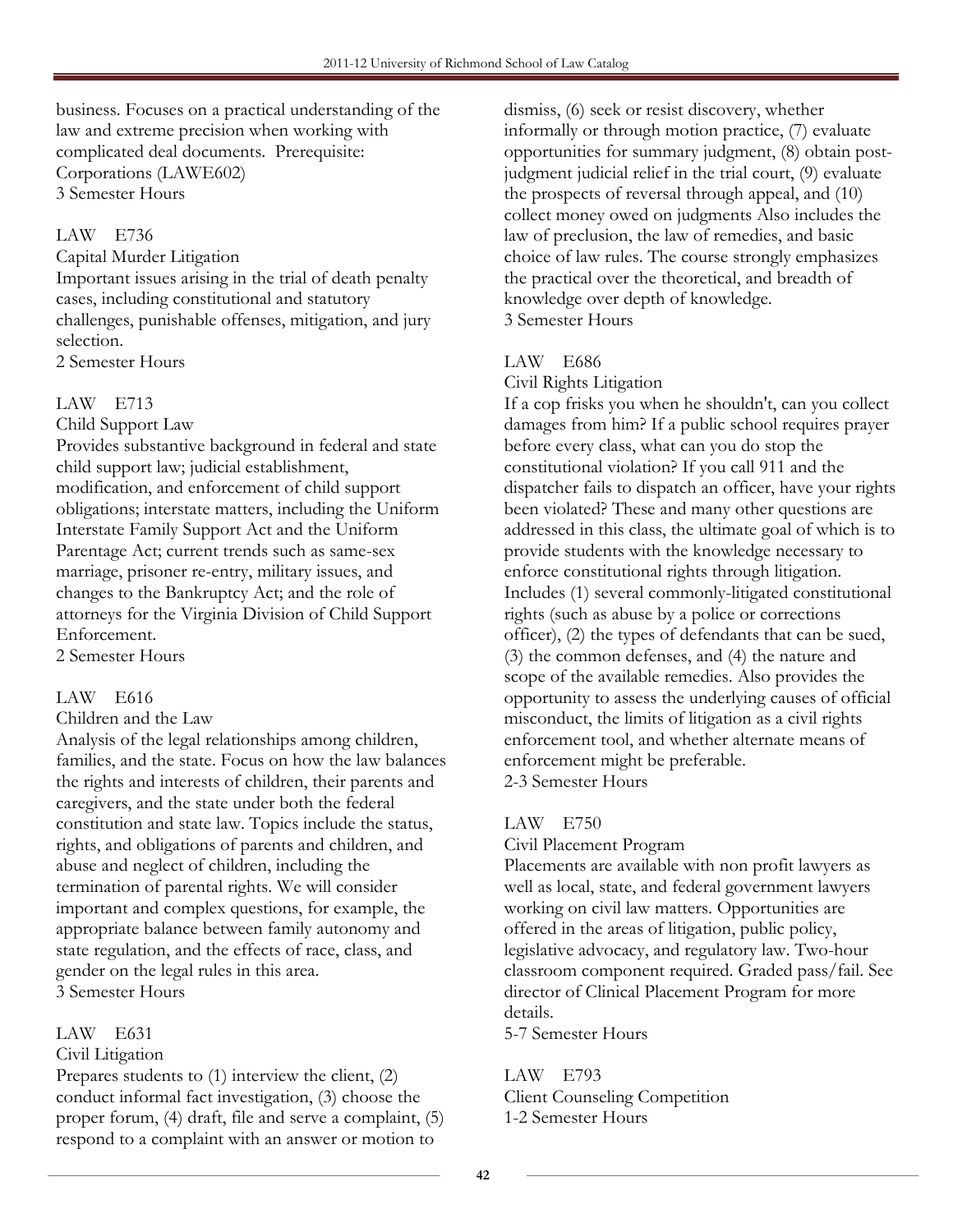## LAW E723

Collaborative Law

Provides history and development of the collaborative practice model. Will discuss principles of collaborative practice and its different steps, the legal implications of required and recommended practice, and the difference between interest-based and positional negotiation strategies. In addition, students will practice skills necessary for effective collaborative practice. Will also explore ethical issues involved.

2 Semester Hours

## LAW E618

Commercial Paper and Payment Systems Law relating to negotiable instruments, bank deposits and collections, and electronic money transfers, with emphasis on Articles 3, 4, and 4A of the Uniform Commercial Code, the Expedited Funds Availability Act, and Regulation CC. 3 Semester Hours

## LAW E630

Comparative Employment Law

Focuses on the link between employment law and business in the main industrialized market economies, in the light of the latest developments. Lectures will address human resource management, flexibility, flexsecurity, redundancies, employment protection, outsourcing, transfer of undertakings, collective bargaining, and strikes, providing the students with the methodological tools to find their way about in the complexity of the labor and employment issues in domestic and international business. 3 Semester Hours

## LAW E714

## Comparative Law

Introduces and compares several legal traditions, including the civil law, Islamic law and the legal systems of China and Japan. Emphasizing on the civil law tradition, examines shared legal roots in archaic/chtonic and Roman law and their distinct evolution in England, on the continent, and in Asia. Focusing on German law (contracts, tort, property and criminal law), introduces civil law methodology and logic as well as procedure. The final grade will mainly be based on a paper, which the student presents in class.

3 Semester Hours

## LAW E694

Comparative Public Law of the U.S. and U.K. (Offered only in the Cambridge University Program.) Examines and compares underlying principles of constitutional and administrative law in the U.S. and the U.K. 2 Semester Hours

## LAW E766

Complex Litigation

Study of civil litigation of claims that arise not as isolated events but, instead, as part of a larger aggregate. Introduces students to a world in which many disputes emerge out of widespread courses of conduct and the resulting litigation does not fit within the one-on-one, single-plaintiff-versus-singledefendant model that characterizes much doctrine studied in the beginning phases of legal education. Topics include claim and issue preclusion, consolidation, class certification, coordination of parallel proceedings, and settlement review and design. Final exam. 3 Semester Hours

## LAW E759

Computer Law

Explores specific problems encountered in "cyberspace" in such areas as personal jurisdiction and choice of law, regulatory jurisdiction and effectiveness, intellectual property, commercial transactions, digital defamation, and freedom of speech and privacy.

2-3 Semester Hours

May meet upper-level writing requirement at instructor's option.

## LAW E621

Conflict of Laws

Explores the law which applies to parties and transactions involving two or more states, or two or more nations. Emphasis on the variety of choice of law methodologies employed by American courts, including both traditional and modern approaches to choice of law. Also addresses such other issues raised by interstate and international transactions as recognition and enforcement of foreign judgments, long-arm jurisdiction, and constitutional limitations on choice of law decisions. Throughout the course, an attempt will be made to offer a comparative look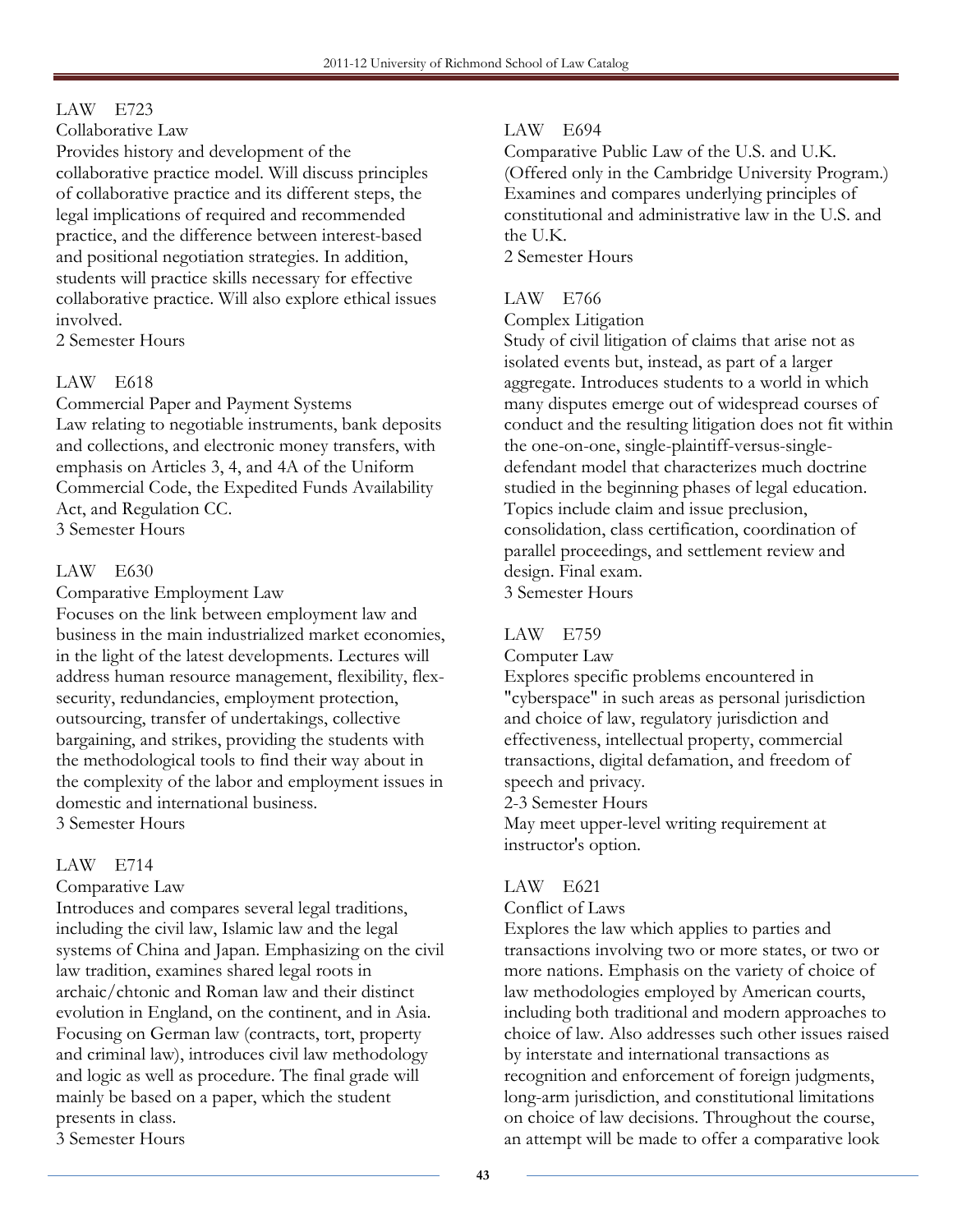at the way judicial systems of other nations deal with these issues. Assessment: The grade in this course will be based on one final examination, as well as class participation. 3 Semester Hours

## LAW E698

Constitutional and Statutory Law of Public Employment

Examination of statutory and constitutional employment rights of public employees in federal, state, and local government. Concentration on legal framework for union organization and collective bargaining rights of public employees. Comparative analysis of various approaches to government employee rights, including analysis of relevant public policy issues.

2-3 Semester Hours

Meets upper-level writing requirement.

## LAW E617

#### Construction Law

Issues peculiar to construction projects from the perspective of the various participants, including developer, contractor, architect and lender and on dispute avoidance and resolution techniques. Includes negotiation and drafting of construction-related contracts.

2 Semester Hours

## LAW E679

## Contract Drafting

In this Law Skills IV pilot course, Application of contract law principles to the drafting of contracts through weekly written exercises, drafting assignments, and negotiations. Techniques to draft clear and accurate contracts and to effectively review contracts drafted by others. Several exercises will include ethical considerations in contract drafting. Meets Lawyering Skills IV requirement. 2 Semester Hours

## LAW E788

## Copyright Law

A detailed examination of the law that protects literary, musical, artistic, and other works of authorship, with particular attention to the 1976 federal copyright statute, as amended. Topics include requirements for and scope of copyright protection, ownership and duration of copyright, copyright rights and remedies, fair use, interaction of copyright and digital technologies, the liability of third parties for the copyright infringement of others, and the tension between copyright and other areas of the law, such as free speech, patent, and contract law. 3 Semester Hours

## LAW E699A

Selected Topic: Core Commercial Law Concepts Explores the core concepts involved in (1) sales and leases of goods,(2) notes, checks, and electronic forms of payment, (3) credit transactions involving letters of credit and (4) credit transactions involving collateral other than real property. Emphasize principles rather than specific rules.

2-3 Semester Hours

## LAW E689

Corporate Finance

Topics covered include an analysis of corporate financial statements; security pricing; and other investment topics. No preliminary ability in finance is assumed and basic skills such as the time value of money are introduced. Microsoft Excel is utilized for most calculations. Prerequisite: Corporations (602) 2-3 Semester Hours

## LAW E699B

Selected Topic: Corporate Fraud & Litigation Litigation-oriented course focusing on analytical and drafting skills within the context of a complex corporate fraud case. Analysis of an actual corporate fraud lawsuit through the lens of various substantive and procedural rules, including pleading requirements, causation, damages, class certification, discovery, and settlement. Focuses on application of legal rules and legal strategy, rather than simply legal doctrine, although doctrines from the federal securities laws, state corporate law, civil procedure, federal jurisdiction, and other areas of the law will be discussed. Requirements also include drafting a complaint and motion to dismiss. Grading will be based on weekly drafting assignments, as well as the drafting of the complaint and motion to dismiss. 2-3 Semester Hours

## LAW E721

Corporate Governance

An overview of corporate governance today and the frauds that prompted the Sarbanes-Oxley Act of 2002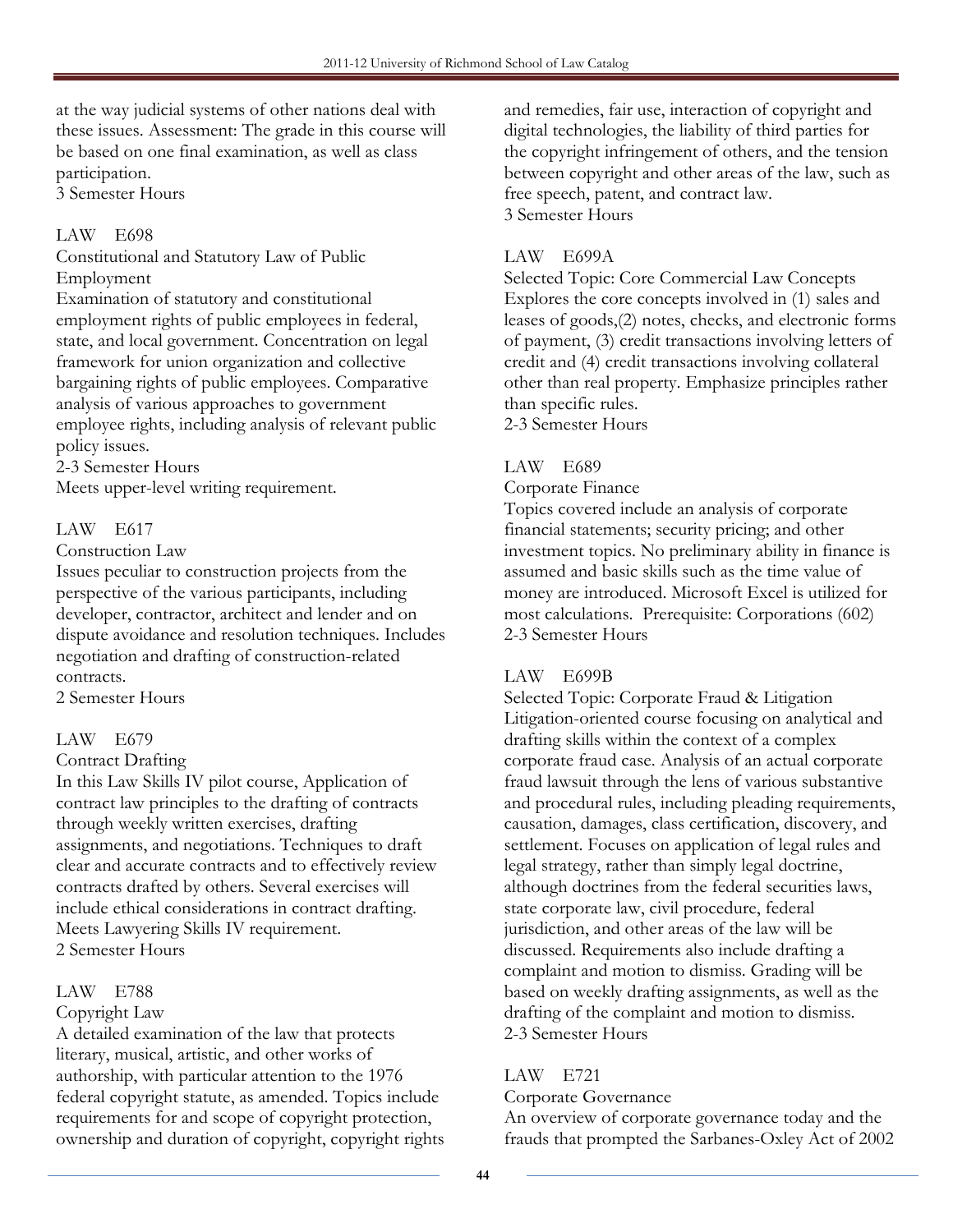("SOX"), particularly WorldCom and Enron. Includes most of the major SOX reforms and related changes in stock exchange listing standards. Also treats selected topics such as CEO pay, activist investors (such as hedge funds), investments by sovereign foreign wealth funds, and the role of attorneys in corporate governance today. In addition, considers what the recent credit crisis tells us about corporate governance and addresses the increasing role of government as a direct investor in corporations and as a newly empowered regulator of decisions that boards of directors and CEOs used to make by themselves. Each student must prepare a paper, putting it through two drafts and producing a final that meets all upper level writing requirement criteria. Students take no exam. Prerequisite: Corporations (602)

2-3 Semester Hours

Meets upper-level writing requirement

## LAW E623

Corporate Taxation

Introduction to the taxation of corporations and their shareholders, from formation of the corporation to liquidation. Builds on knowledge and skills acquired in the Federal Income Taxation course by examining the tax consequences of corporate events such as formation, capital contributions, distributions, redemptions, stock dividends, and liquidations. In addition, considers substance versus form questions in structuring corporate transactions, choice of business entity issues, the debt/equity distinction, tax shelters, and Congressional and administrative responses to taxpayer behavior. Class discussion focuses on problems designed to develop and test step-by-step understanding of corporate tax fundamentals. There is an examination at the end of the course. Prerequisite: Federal Income Taxation (LAWE600)

2-3 Semester Hours

## LAW E602

## Corporations

Focuses on the law governing corporations, as well as the law of agency, partnerships, and limited liability companies. Discussion will include the choice of business form, distribution of power between mergers and owners, fiduciary duties of managers, shareholder voting, and the special problems of close corporations.

## 4 Semester Hours

## LAW E624

Creditors' Rights

A study of the collection of money judgments, with an emphasis on remedies available under state law. Topics include collection procedures and defenses, relief measures for debtors, statutory liens and suretyship.

3 Semester Hours

## LAW E751

Criminal Placement Program

Placements with state and federal prosecutors and public defenders. Students must have completed the requirements for third year practice certification for all placements, except the Capital Defender's Office, which handles death penalty cases. Two-hour classroom component required. Graded pass/fail. See director of Clinical Placement Program for more details.

5-7 Semester Hours

## LAW E603

Criminal Procedure

Examines constitutional law in the criminal context, focusing on the Fourth, Fifth, Sixth, and Fourteenth Amendments. Topics explored include the selective incorporation doctrine, the exclusionary rule, the Fourth Amendment's protection against unreasonable searches and seizures, the Sixth Amendment right to counsel, and the Fifth and Sixth Amendment's application in the area of confessions and interrogation. 3 Semester Hours

## LAW E625

Criminal Process

Federal and Virginia procedures at various stages of a criminal prosecution, including bail, preliminary hearings, indictments, discovery, speedy trial, double jeopardy, plea bargaining, jury selection, venue, and jurisdiction.

3 Semester Hours

## LAW E753

Delinquency Clinic

Students advocate on behalf of children appearing before area juvenile courts. In the majority of cases, students serve as defense counsel for youth accused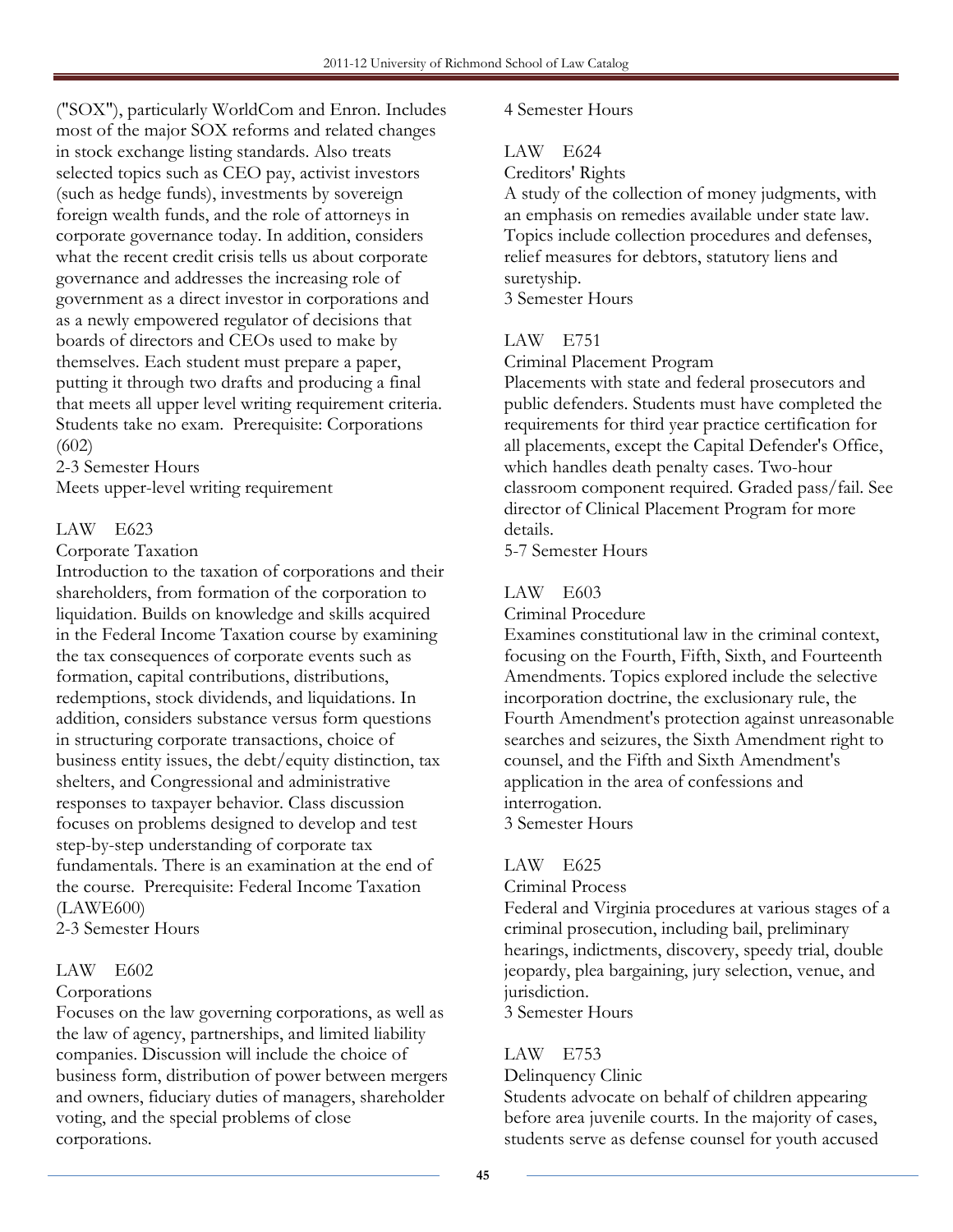of delinquency (criminal) offenses. Students are also occasionally assigned to work on other cases which involve children's issues such as abuse and neglect or custody.

6 Semester Hours

## LAW E755

## Disability Law Clinic

The clinic represents children with mental disabilities and their families. Law students advocate for children and parents seeking appropriate special education and community-based services mandated by both federal and state law. Students also may represent youth with mental disabilities who are incarcerated or institutionalized. They sometimes serve as guardians ad litem for children with mental health needs in the justice system.

6 Semester Hours

## LAW E785

Domestic Violence Seminar

Explores the dynamics of domestic violence, its impact on families, and how our justice system responds to protect and punish those involved. Topics surveyed include mandatory arrest policies, victimless prosecutions, civil protective orders, and community-based services for domestic violence offenders.

2 Semester Hours

Meets upper-level writing requirement

## LAW E627

## Education Law

Legal issues surrounding education in grades K through 12, including compulsory schooling, use of tax credits and other means of financing education, religion in the schools, textbook review, freedom of expression issues, due process and discipline, and competency role in education. 2 Semester Hours

## LAW E626

## Election Law

Seminar that will examine laws regulating the political process. Topics will include voting rights, reapportionment, the role of political parties and campaign finance. 2 Semester Hours Meets upper-level writing requirement

## LAW E628

Employment Discrimination Law

Study of federal laws prohibiting workplace discrimination on the basis of race, color, sex, religion, national origin, age, and disability. The primary focus of the course will be on the theories of discrimination that have evolved under the various antidiscrimination laws. Also focuses on specific issues relating to particular types of discrimination such as sexual harassment, sexual orientation discrimination, retaliation and reasonable accommodation of religion and disability. Analyzes the policy underlying the laws and whether the laws are effectively achieving the statutory goal of eliminating workplace discrimination. Discusses the effective use of the federal rules of civil procedure in employment litigation. The grade will be based on a final examination and class participation. 3 Semester Hours

## LAW E629

#### Employment Law

Analysis of statutory and common law regulation of the employment relationship, including employer testing and information gathering, wage and hour regulation, OSHA, workers compensation, wrongful discharge and other common law actions challenging discharge, unemployment compensation, and ERISA. Consideration of what role the law should play in various aspects of the employment relationship. 3 Semester Hours

## LAW E666

## Energy Law

Focus on the laws and policies that govern the exploitation of energy resources and the production and distribution of electricity. Includes an introduction to the structure of energy law, and in particular its unique hybrid of three types of laws: (1) natural resources laws (laws regulating individual energy resources such as coal and oil); (2) public utility laws; and (3) environmental laws. Also focuses on the laws and policies that affect resources most important to the Mid-Atlantic region, particularly the laws governing coal, natural gas, and electricity. Further study of electricity restructuring (deregulation) and the ongoing Virginia and federal experience with it (including innovative use of market mechanisms) and global climate change and its relationship to energy industries. Course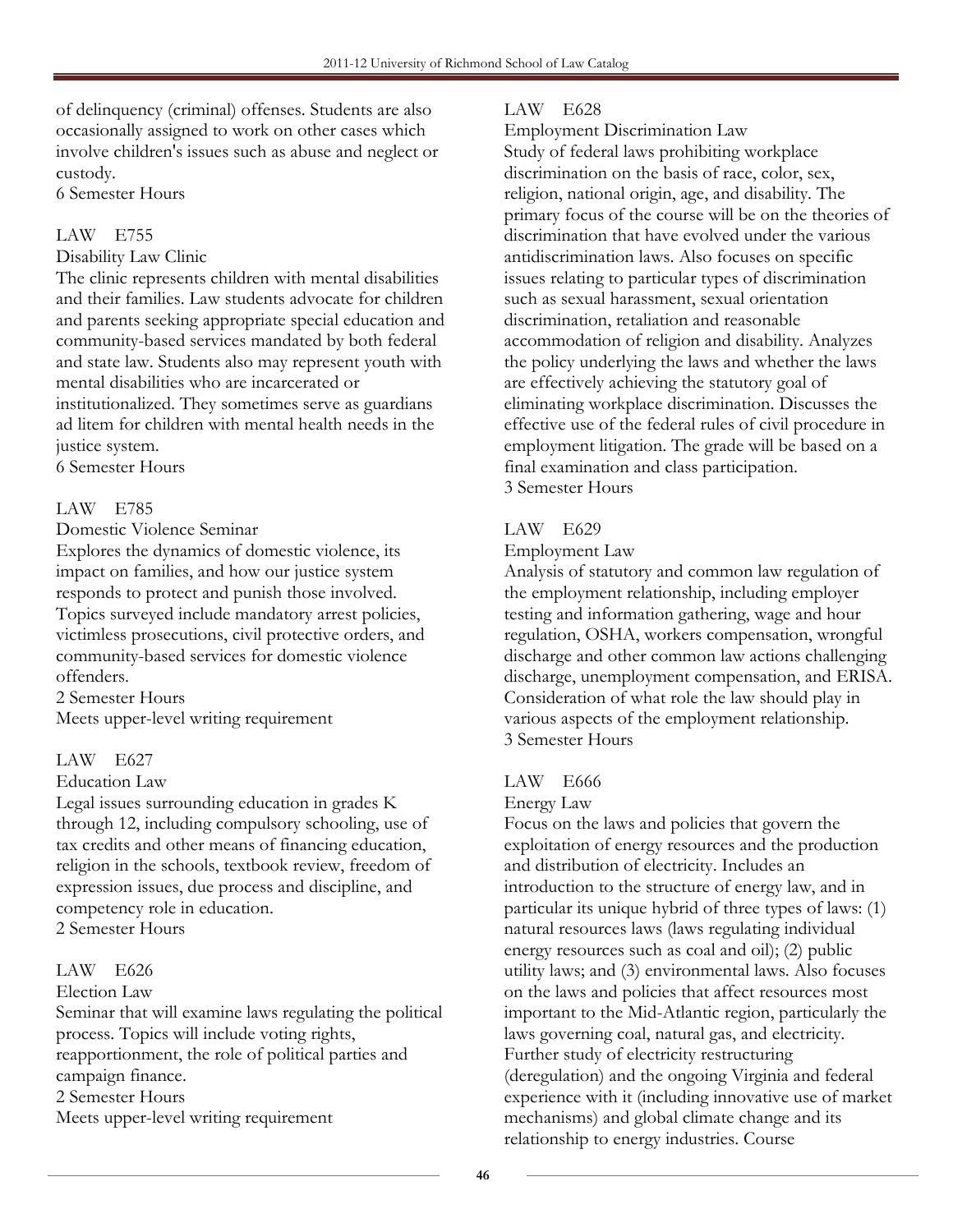Requirements: Class discussion, possible in-class simulations and exercises, and either a final paper or a final examination at the end of the semester. 2 Semester Hours

## LAW E699C

Selected Topic: Environmental and Energy Law in China

Studies the effectiveness of China's political, legal and social structure in implementing environmental and energy laws. China continues to struggle with poor air and water quality, and it is the world's largest greenhouse gas emitter, with its emissions increasing rapidly with the country's economic growth and rising energy demand. To address these issues, environmental laws that China has enacted over the past thirty years are being strengthened, and new regulations and standards are being issued. This course looks beyond the words of statutes and regulations to evaluate a process that appears more like ongoing policy experimentation. Course requirements will include a research paper and class discussion. It is not necessary to have a working command of Mandarin Chinese to take this course: all course documents (including research sources) will be in English or translated from the Chinese. 2 Semester Hours Meets upper-level writing requirement

## LAW E700

Entertainment Law Issues of law and policy affecting the entertainment industry. Prerequisite: Copyright Law (788) or Intellectual Property (641) 2 Semester Hours

## LAW E620

## Environmental Law

Looks at current issues in environmental law through the lenses of ecology, politics, economics, and ethics. Will confront issues such as how law regulates private economic activity, how it allocates scarce resources, and how it weighs the interests of future generations. It will examine the interaction of Congress, federal agencies, the states, and the courts in developing and implementing environmental law, and it will explore the diverse and conflicting perspectives of your potential future clients (environmental groups, government agencies, and businesses). Focuses on the major federal environmental laws, including the

National Environmental Policy Act, the Clean Water Act, the Clean Air Act, the Endangered Species Act, and CERCLA, the "Superfund" (toxic waste) statute. 3 Semester Hours

## LAW E660

## Environmental Lawyering

In-depth exposure to the practice of environmental law through case-studies, simulations, and practice problems. Practice in client counseling, regulatory interpretation, drafting, negotiation, enforcement actions, litigation settlement, and legal ethics in environmental law. Class sessions will be devoted to simulations and discussions of written assignments. Case studies and problems are drawn primarily from the areas of air pollution control, endangered species, and hazardous waste regulation, with more limited coverage of other fields of environmental law. Grading will be based on writing assignments and inclass presentations, due throughout the semester. There is no final exam. Meets Lawyering Skills IV requirement. Prerequisite: Environmental Law (LAWE 620) 3 Semester Hours

## LAW E633

Estate and Gift Taxation

The nature of the estate, gift, and generation-skipping transfer taxes and deal with issues that arise in connection with these taxes, such as valuing assets, calculating the tax, determining when a gift is made, qualifying for the gift tax annual exclusion, and determining which assets are included in the decedent's gross estate. Emphasis will be on general concepts and not on technical details. Prerequisite: Federal Income Taxation (600). 2 Semester Hours

## LAW E634

## Estate Planning

Examines a variety of estate planning topics, with an emphasis on those estate planning techniques that are most frequently used in practice. Topics include drafting wills and trust agreements for the benefit of spouses and family members to take advantage of federal gift and estate tax credits and deductions; special valuation rules, specialized trust arrangements, and buy-sell agreements. Prerequisite: Estate and Gift Taxation (633).

2 Semester Hours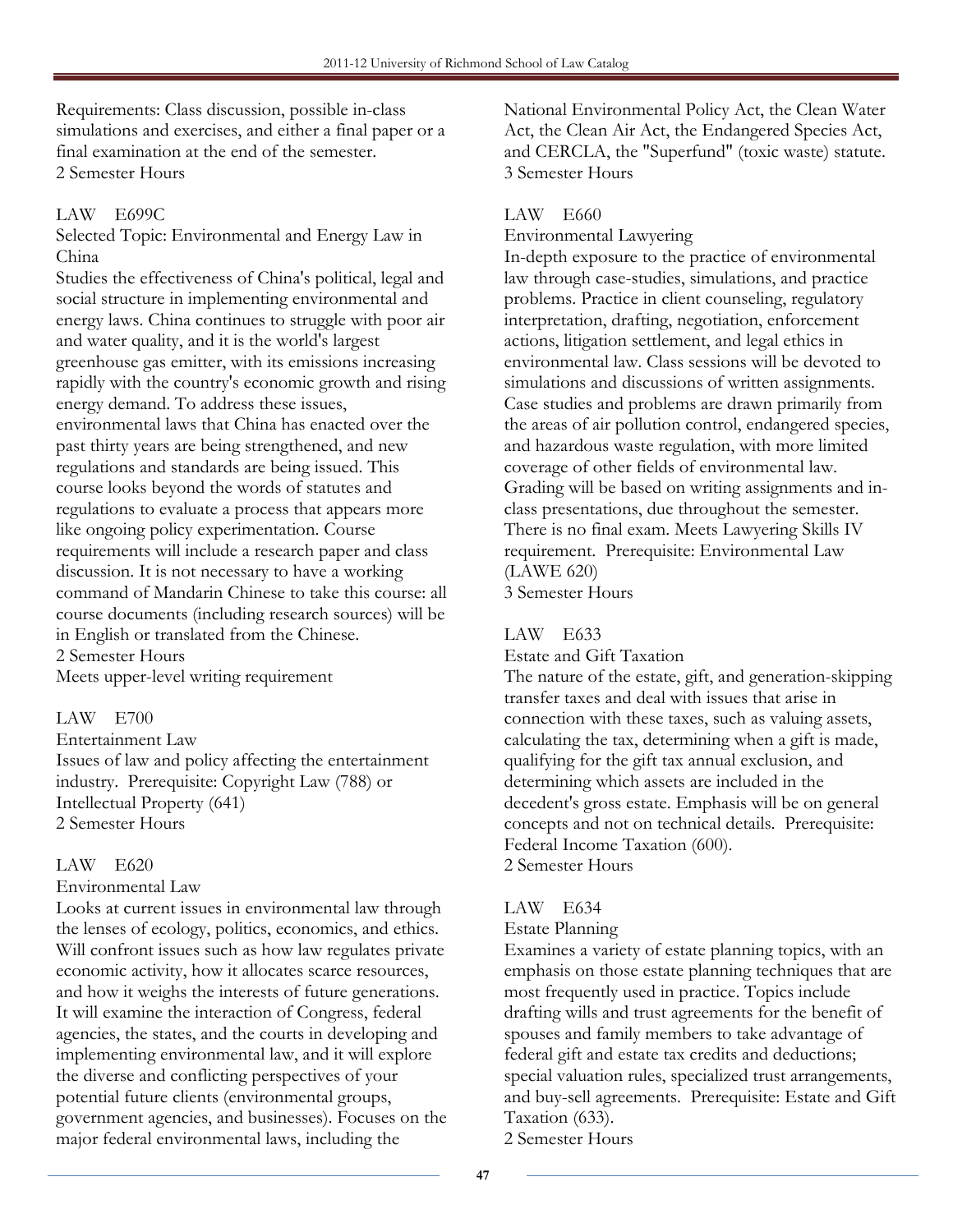## LAW E724

Ethics and Family Law

Delineates the ethical responsibilities of lawyers in family law cases. Issues related to the lawyer-client relationships: communication and confidentiality; conflicts of interests; controlling the case; ethical tactics; ethical negotiations; mediation; and other ethical duties of the family law practitioner are surveyed. Designed to encourage the study and elevate the standards of those who practice family law. There will be case studies and examples of issues that are presented to the practicing family lawyer on a day-to-day basis. The course will combine theory and practice as it relates to helping to guide the practicing lawyer through the maze of ethical issues that are constantly arising in the family law practice. This course is required for those students seeking the Certificate of Concentration in Family Law. Prerequisite: Family Law (707). 2 Semester Hours

## LAW E699D

Selected Topic: Ethics in Civil Litigation Reviews some of the major ethical considerations that confront civil litigators, including ethical considerations surrounding the discovery process, ethical pleading principles, joint defense agreements, inadvertent disclosures, how to resolve disputes with clients regarding trial tactics, communicating with clients effectively, and setting and collecting fees. Examines these and similar questions by studying case opinions, selected secondary materials, applicable ABA Model Rules of Professional responsibility, and participating in weekly discussion. 2 Semester Hours

## LAW E599

#### Evidence

An introduction to the Federal Rules of Evidence. Concepts addressed include relevance, categorical rules of exclusion, character evidence, competency and credibility of witnesses, hearsay and its exceptions, privileges, authentication, and scientific evidence. May also address judicial notice and civil and criminal presumptions. 4 Semester Hours

LAW E707 Family Law

Examines the legal rules governing family relationships and the policies and principles underlying them. Focuses on the following topics: who can marry; the rights, duties, and obligations of marriage; the state's interest in marriage; the dissolution of marriage; property distribution upon dissolution; the arrangements between divorced parents regarding the custody, support and visitation of children; and various jurisdictional issues relating to marriage, divorce, and custody. A central inquiry of the course will explore what a "family" is, and how the definition of "family" varies according to context, reflecting social values and policy goals. Also pays special attention to policy-based and theoretical questions about families, including how race, gender, and class affect the law's regulation of families, as well as the regulation of nontraditional families. Course materials will cut across multiple legal disciplines, such as constitutional law, criminal law, and contracts. 3 Semester Hours

## LAW E788

#### Family Law Clinic

Working under the supervision of the clinic director, students will represent low-income clients in the City of Richmond on family law-related matters in a multidisciplinary collaboration with faculty-supervised graduate students from Virginia Commonwealth University's School of Social Work and Department of Psychology. This is a two-semester clinic. Students will enroll for four credits in the fall semester and continue for three credits in the spring semester. 6 Semester Hours

## LAW E636

## Federal Courts

Explores the federal courts in detail, paying special attention to the scope of their constitutional and statutory powers. Building on concepts of Constitutional Law and Civil Procedure, addresses topics such as the federal courts' power to declare constitutional meaning, Congress' power to control federal jurisdiction, the relationship between federal and state courts, and the current scope of federal jurisdiction (including topics such as justiciability, federal question jurisdiction, and state sovereign immunity). Also introduces students to federal law pertaining to civil rights and habeas corpus actions, both of which are frequently litigated in federal courts.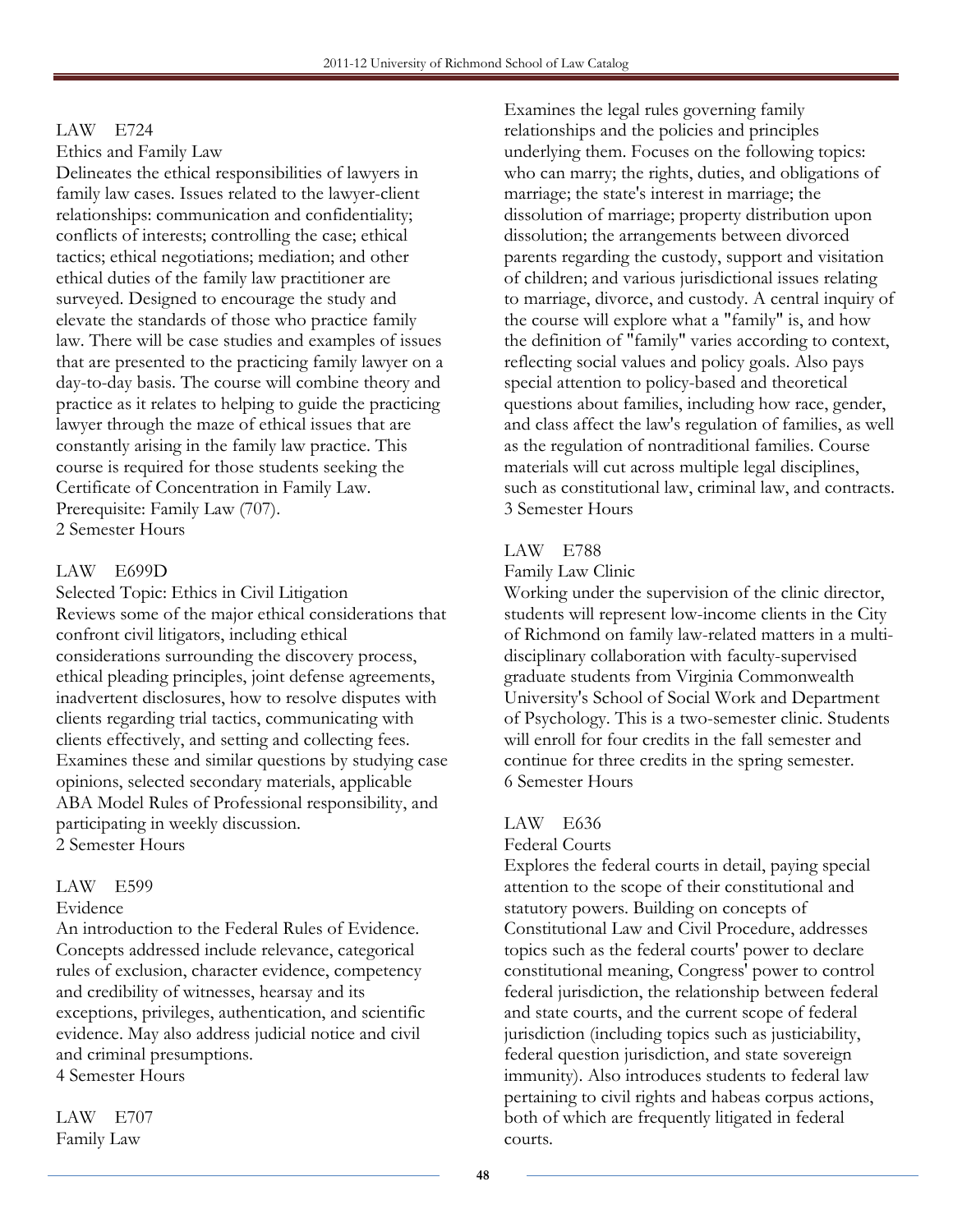## 3 Semester Hours

## LAW E600

Federal Income Taxation

Introduces students to the principles and policies of federal income taxation. Provides a framework for recognizing and dealing with tax issues and with taxrelated strategies or transactions encountered in other legal practice specialties, including a basic understanding of the major theoretical and structural issues posed by an income tax, and the policy considerations involved in resolving those issues; a basic knowledge of the individual income tax treatment of various types of business and personal transactions and events (including taxation of compensation and fringe benefits, the taxation of various types of investment vehicles, debt-financed property transactions, installment sales, issues related to capitalization and cost recovery, timing issues, and selected issues regarding taxation of the family); the skills necessary to apply a complex statute; an understanding of the planning function provided by tax lawyers; the technical grounding necessary for further tax study or research. 4 Semester Hours

## LAW E699E

Selected Topic: Federal Role in Education Examination of some of the current law and policy debates that are shaping education in the United States, emphasizing issues of equity, access and equal opportunity in education, particularly issues of class, race, sex and school choice. Focuses on education within the elementary and secondary education system. Also includes a historical perspective necessary to inform our understanding of the current issues. Class participation constitutes a significant part (40 percent) of each student's grade. Students are required to take an examination. 2 Semester Hours

## LAW E701

## Feminist Legal Theory

Seminar investigating variety of feminist approaches to law and the study of legal culture. Will explore such contemporary topics as the debate about the meaning of equality; the comparison of liberal, radical and cultural strands of feminist thought; and the intersections between gender subordination and subordination based on race, ethnicity, and sexual

orientation. Most readings drawn from books and law review articles, with less emphasis on cases and legal doctrine. Open to all students--men and women--who have an interest in legal theory or sexual equality-even if no prior courses in women's studies, jurisprudence, or gender-based discrimination.

#### 2-3 Semester Hours

Meets upper-level writing requirement

## LAW E676

First Amendment Law

Examines American constitutional law pertaining to religion, speech, and the media, including the law pertaining to aid for sectarian schools, prayer in public schools, conscientious objection, censorship, association, and access to trials and state secrets. 3 Semester Hours

## LAW E699F

Selected Topic: Future of Equality Explores America's historical, political and legal debates over the meaning and extent of the equality ideal. Study of the history, the drafting debates over the Declaration, Constitution and post-civil war amendments, and the entire range of Supreme Court jurisprudence dealing with equality issues from pre-Civil War through the present day. Also explores the ambivalence over how equality is defined says about us as a nation (recognizing that many nations do not place the equality principle in a central position in their legal or political framework) and how the evolution of legal doctrine in the area might suggest future applications of the 14th Amendment. 3 Semester Hours

## LAW E680

## Health Care Regulation

Focuses on the federal and state laws and regulations applicable to the health care industry, with a particular focus on the regulation of health care providers. Topics covered include: laws regulating referral relationships between health care providers (e.g., the federal anti-kickback statute, the federal Ethics in Patient Referrals Act and the Virginia Practitioner Self-Referral Act); the federal False Claims Act and the false claims provisions of the Social Security Act; application of the antitrust laws to health care providers; licensure of health care providers; and, state certificate of need laws. 2 Semester Hours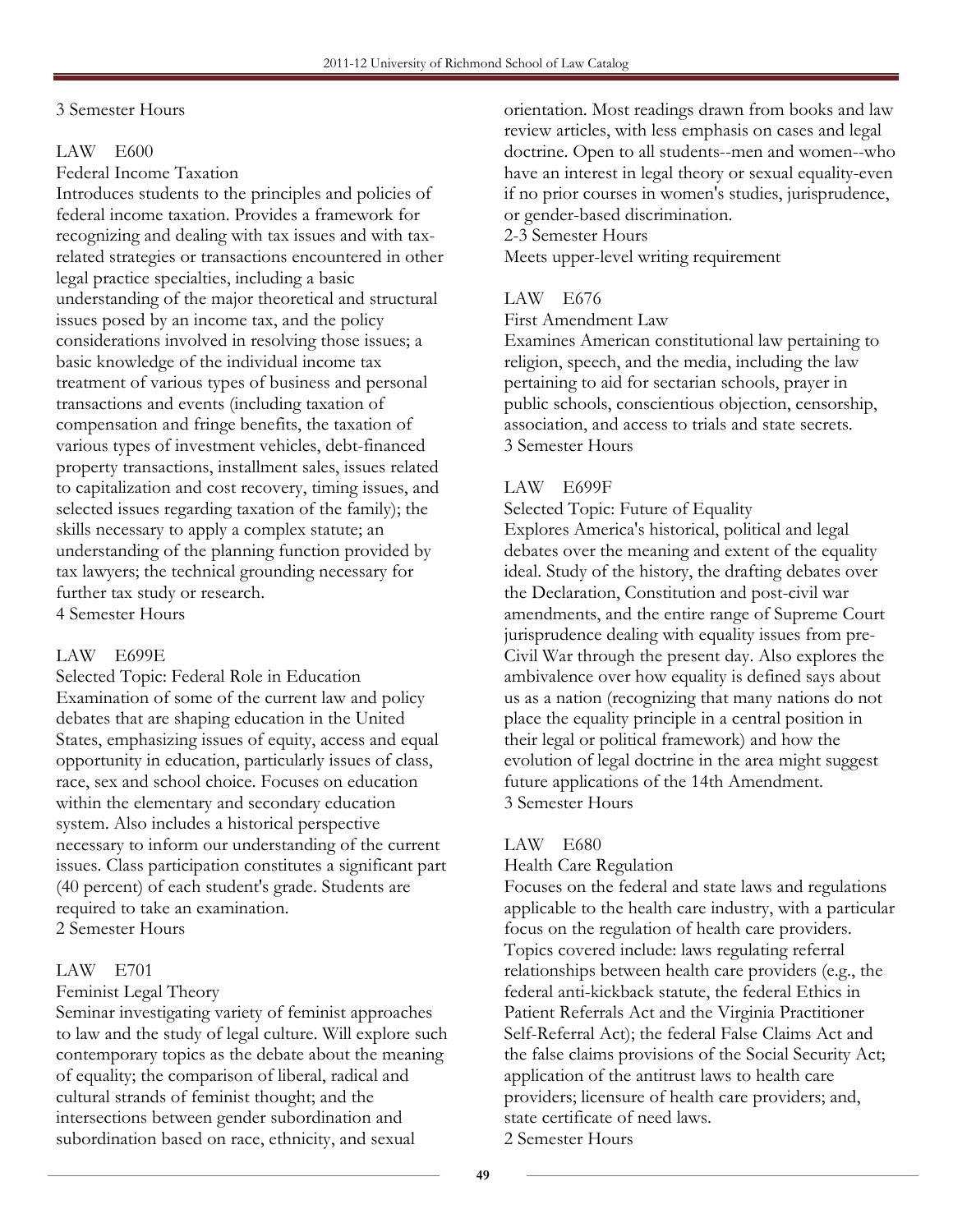## LAW E667

Human Rights Seminar

A general introduction to international human rights. Issues covered include nature of concept of human rights; origin and development of the International Bill of Rights; thematic procedures available for protection of human rights in the United Nations; standards and methods for international fact finding on human rights; cultural relativity in human rights law; implementation of the International Covenants on Social, Economic and Cultural Rights in the United States; the Inter-American Human Rights Process; and the ability of the United States to impact human rights in Third-World countries 3 Semester Hours

Meets upper-level writing requirement

## LAW E758

Immigration Law

Explores the statutory and policy aspects and underpinnings of immigration law, including immigrant and nonimmigrant classifications, admission and exclusion issues, immigration compliance and immigration reform. 2 Semester Hours

## LAW E775

In-house Counsel Program

Placements are available with both national and international corporations. The placements are only offered during the spring semester. Two-hour classroom component required. Graded pass/fail. See Clinical Placement Program director for more details. 5-7 Semester Hours

## LAW E699H

Selected Topic: Information Privacy and Law Examines the laws, regulations, and norms governing the use of information about people. Study of information privacy law drawn from tort law, state and federal legislation, and the Constitution. Topics include privacy and the media, workplace privacy, medical and genetic privacy, privacy and online transactions, and personal records and information. 3 Semester Hours

LAW E640 Insurance Law

Analysis and resolution of insurance coverage disputes, involving insurance of the person life and health insurance), property insurance (i.e. homeowners and commercial property insurance) and liability insurance (i.e. automobile insurance, and commercial general liability insurance). Analysis of the formation, operation, and termination of the insurance contract; the insurable interest requirement; insurers' limitation of risk; waiver and estoppel defenses; coverage and exclusion to coverage; insurers and insureds obligations when loss occurs; and government regulation and control of the insurance industry. Taught in both a lecture-discussion and Socratic mode, with a three-hour essay examination at the course conclusion.

3 Semester Hours

## LAW E789

Intellectual Property Competition 1 Semester Hours

## LAW E641

Intellectual Property Fundamentals Survey of intellectual property law, including copyright, trademark, patent and other subject matters. Serves as the foundation course for the specialist who wishes to pursue the Intellectual Property certificate, but also a good choice for the generalist who simply wants to learn the basics of intellectual property law. 3 Semester Hours

## LAW E655

Intellectual Property Law and Policy Seminar Examines the legal and public policy considerations regarding intellectual property protection in various fields and industries. In particular, explores whether intellectual property protection and enforcement is beneficial and necessary for the creation, development, and commercialization of different ideas, expressions, and other intangibles. 2 Semester Hours Meets upper-level writing requirement

## LAW E790

Intellectual Property and Transactional Law Clinic Students represent for-profit and not-for-profit organizations, as well as artists, authors and inventors from a variety of backgrounds. Students will help business startup clients by engaging in business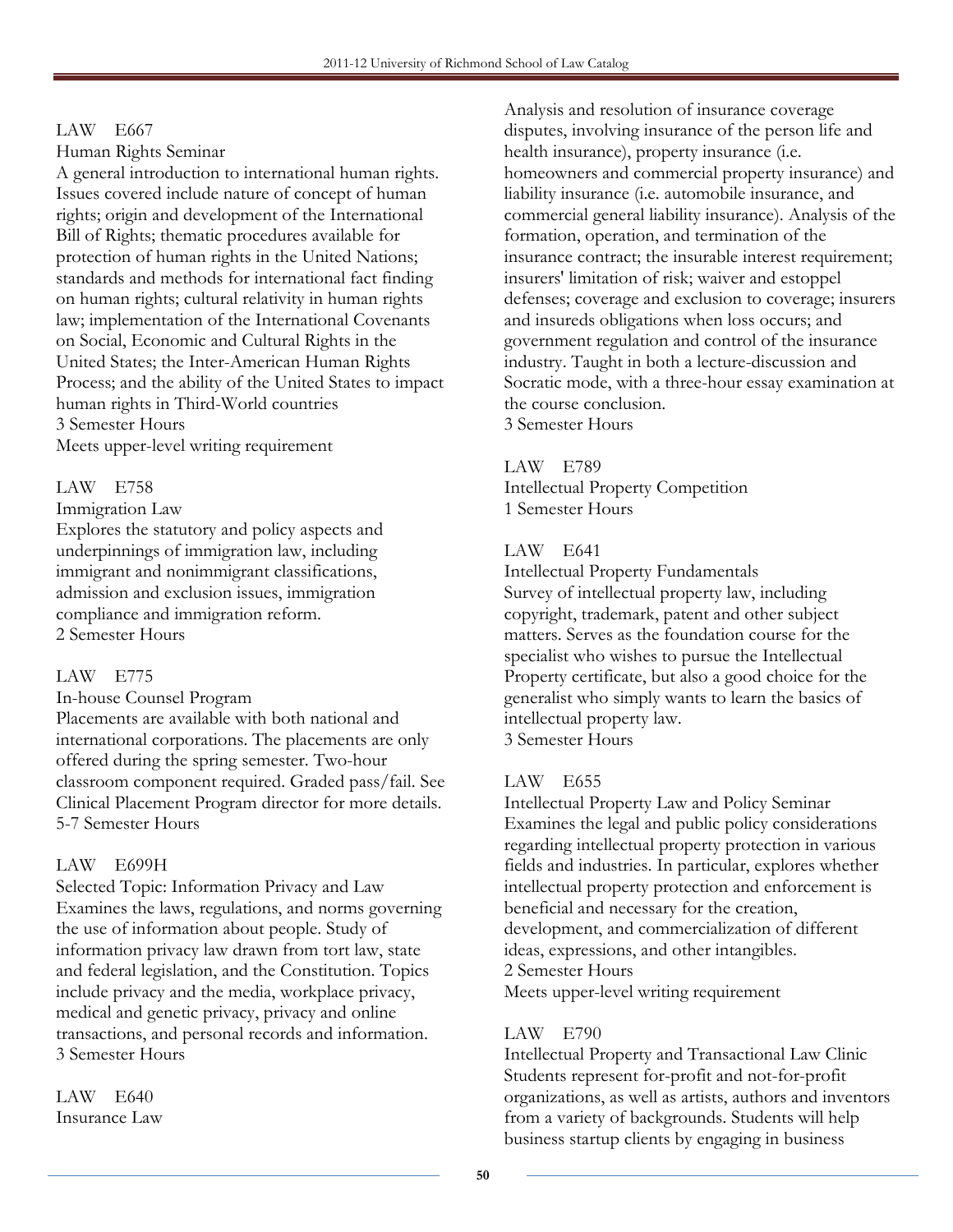formation counseling and by preparing and filing charter documents. Students provide legal services to established clients, such as negotiating and drafting contracts, providing corporate legal services and analysis, and facilitating strategic decision-making. Students help clients acquire and license a variety of intellectual property rights. 6 Semester Hours

## LAW E776

Intellectual Property Litigation

Examines federal and state intellectual property causes of action, defenses, and remedies. Mechanisms for enforcing and challenging rights in patents, copyrights, trademarks, and trade secrets are discussed. Pretrial considerations, pleadings, and discovery are considered, as well as trial, appeal and alternative dispute resolution. Prerequisite: Intellectual Property Fundamentals (641) 2 Semester Hours

## LAW E756

International Business Practice

Experience in dealing with typical international legal problems and challenges facing Virginia businesses. Students are called upon to identify legal issues, research appropriate and applicable laws, develop legal strategies and present their findings to a Virginia business client. Law student teams work with MBA student teams from a participating business school to prepare international business plans to introduce client-firms' products or services into selected foreign markets. The teams prepare comprehensive written reports and make formal oral presentations of their strategies and the legal issues they have identified to senior management of the clients. Assessment: (Grade allocation percentages are subject to change depending on project-type). The course is being offered on a graded basis, and the grade will be comprised of the following components: Final Written Report 40%, Final Oral Presentation 20%, Class Attendance, Participation Time Sheets, etc. 15%, Document Drafting Exercise 25%. 4 Semester Hours

## LAW E642

International Business Transactions Problems in international trade and investment; regulation of international trade by national governments and international agencies. Emphasis on lawyer's role in counseling firms engaged in international activities. 3 Semester Hours

## LAW E757

International Commercial Arbitration Overview of entire international commercial arbitration process including: history of its development; legal bases for arbitral jurisdiction; judicial enforcement of arbitration agreements; the leading arbitral institutions throughout the world; the applicable substantive and procedural laws; and enforcement of final arbitral decisions (called "Awards") in national courts. Also covers the basics of drafting arbitration agreements and the various stages of arbitration proceedings from the filing of a Request for Arbitration all the way through enforcement of the arbitral Award. 2 Semester Hours

## LAW E729

International Environmental Law

Explores how the international community has managed and mismanaged global environmental problems since the watershed UN Conference on Environment and Development in 1992. Involves a mix of readings, discussions, and simulations in various fields of international environmental law, with a particular focus on climate change, biodiversity, and international regulation of toxic hazards. Crosscutting themes include North/South disputes, the precautionary principle, liability as a compliance mechanism, and the involvement of non-state actors in creating and implementing international environmental law. The major assignment for the course will be a seminar research paper. 2 Semester Hours Meets Upper Level Writing Requirement

## LAW E722

International Intellectual Property

Aspects of both public and private international law, as well as efforts to harmonize intellectual property over multiple countries and comparative aspects, considering basic differences in approaches to intellectual property in both national and international systems. Will cover all major international IP regimes (WIPO, WTO, the EU), as well as the major areas of intellectual property law (patent, copyright, trademark, and trade secret). Will also touch on the interaction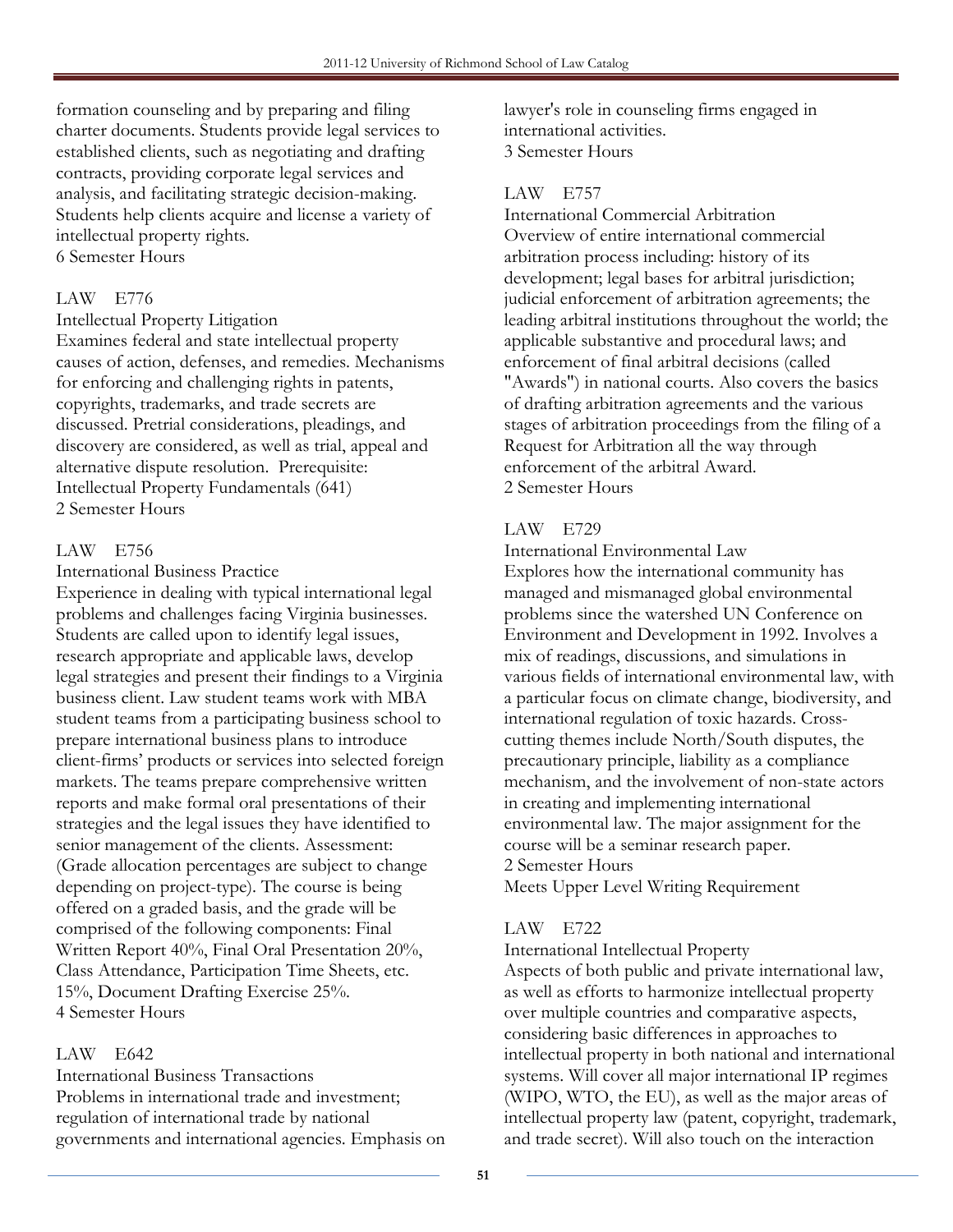between trade policy and IP law. Other topics may include areas of current interest, such as compulsory licensing of patented medication, protection of traditional knowledge of indigenous peoples, or issues related to the World Wide Web. Prerequisite: Intellectual Property Fundamentals (641) or at least two of the following: Patent Law (744), Copyright Law (788), or Trademark Law (710). 2-3 Semester Hours Meets upper-level writing requirement

## LAW E643

International Law

Basic principles, including sources of international law, settlement of international disputes, responsibilities and immunities of sovereign states, human rights, and the machinery of international law and justice.

3 Semester Hours

## LAW E670

Interviewing and Counseling

In-depth analysis of pretrial lawyering skills using interdisciplinary materials. Explores interpersonal relationships, focusing on role of attorney in relation to client, the legal system (including other attorneys), and society. Classroom discussion and development of own skills through weekly audio- and video-taped simulations. Enrollment limited. 2 Semester Hours

## LAW E653

Islam, Law and Society

Focus on basic elements of Islamic jurisprudence as articulated by basic Islamic texts. In presenting and discussing these elements, attention drawn to the rich diversity of interpretations of these elements and their corollaries that have been generated throughout the ages. Some interpretations as embodied in presentday legal systems will be critically evaluated in light of certain concepts with which students are familiar. 2 Semester Hours

Meets upper-level writing requirement

## LAW E764

John Marshall Scholars Seminar A seminar on various legal topics for the John Marshall Scholars. 1 Semester Hours

LAW E799 Journal of Global Law and Business 1 Semester Hours

LAW E800 Journal of Law and Public Interest 1 Semester Hours

LAW E797 Journal of Law and Technology 1 Semester Hours

## LAW E752

Judicial Placement Program

Placements are offered in the chambers of both state and federal judges. Students assume the role of a law clerk. Opportunities are available at both the trial and appellate levels. Two-hour classroom component required. Graded pass/fail. See director of Clinical Placement Program for more details. 5-7 Semester Hours

## LAW E590

Jurisprudence

Intensive study of selected schools of legal philosophy, including attention to analytical jurisprudence and positive law, theories of justice, and sociological jurisprudence.

2 Semester Hours

Meets upper-level writing requirement

## LAW E644

Labor Law

Analysis of origin and scope of National Labor Relations Act and role of the National Labor Relations Board and the courts in interpreting the statute. Focus on right of employees to organize unions, choice of bargaining representative, strikes and picketing, and negotiation and enforcement of collective bargaining agreement. 3 Semester Hours

## LAW E777

Labor Law in a Global Economy

Designed to focus on the global economy and will cover labor and employment issues related to such topics as to why jobs are being relocated to foreign countries and how this affects the work force in the United States. Topics of discussion include how changes in trade policies, transportation, and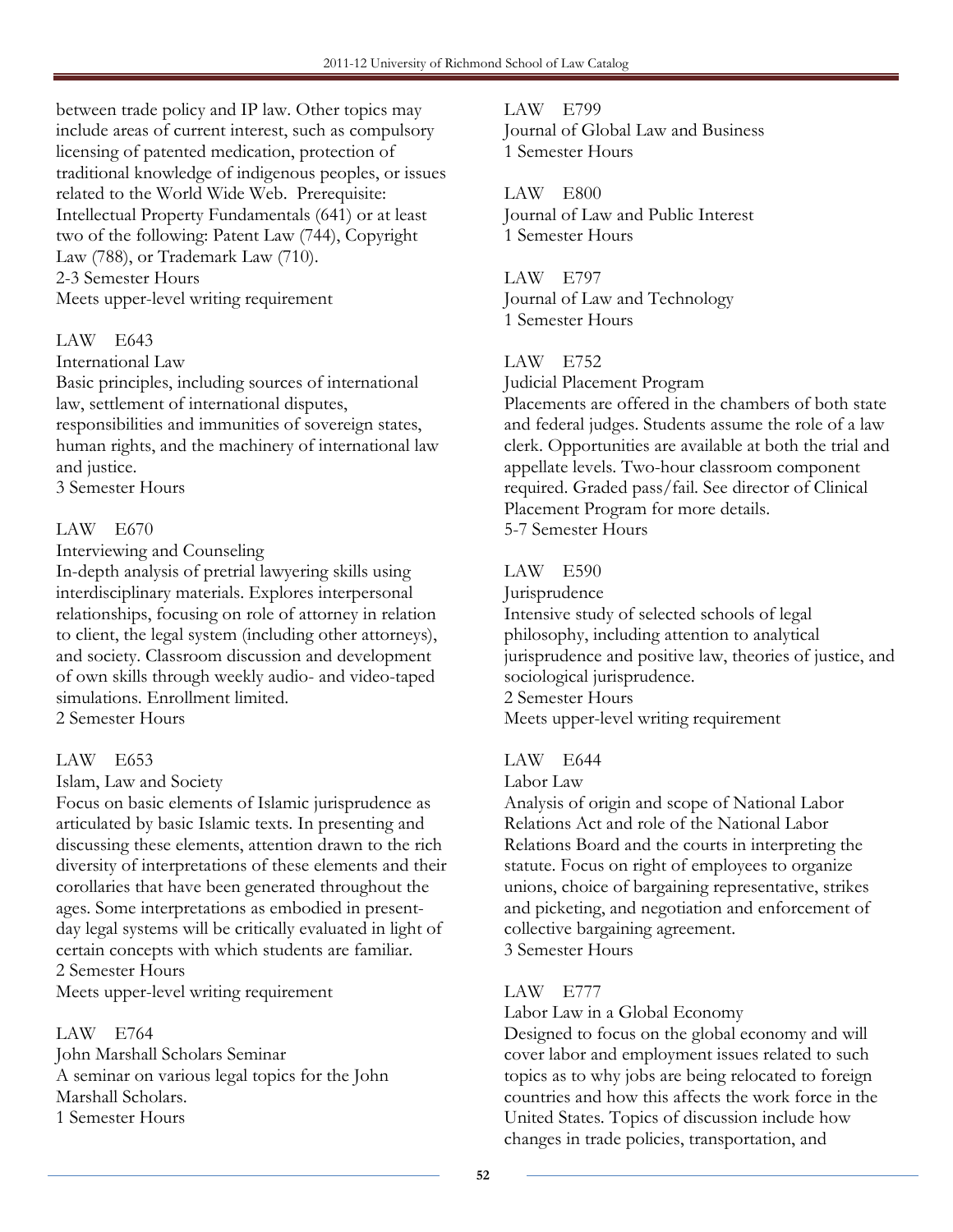communication have made it possible for American and foreign corporations to do business anywhere in the world; current laws pertaining to shutdown and plant relocations and whether these are adequate; the effect of plan shutdowns on communities and what further actions should be taken to mitigate effects; the effects of NAFTA on U.S. employees and employers and what to expect if present trends continue; and recent developments concerning China and Mexico. 3 Semester Hours Meets upper-level writing requirement

## LAW E645

Land Use Planning Government control of use of land and eminent domain. Zoning, subdivision control, and urban redevelopment and planning. 2-3 Semester Hours

## LAW E749

#### Law and Economics

Introduces students to economic analysis of law--an approach which, significantly, more and more courts and administrative agencies have adopted to resolve legal issues in recent years. Previous exposure to subject of economics is not required. Students will undertake a close and critical study of selected economic theories and principles that inform the legal rules governing, for example, bargaining, allocation of risk, strategic behavior, and property rights. Focus on areas of substantive law such as contracts, torts, antitrust, and intellectual property, where economic analysis currently plays a prominent role in policy and in practice.

3 Semester Hours

## LAW E699G

Selected Topic: Law of Global Warming Covers the rapidly growing body of judicial, regulatory, and international law on control of greenhouse gases in the U.S. and around the world. Takes an intensive, comparative look at legal developments and the effectiveness of various policy instruments in state, regional, national, and international forums where this evolving body of law is being made.

2 Semester Hours

Meets upper-level writing requirement

#### Law of the European Union

(Offered only in Cambridge Summer Program). Surveys institutions of the EU and examines substantive principles of EU law and their integration into the legal systems of member countries. 2 Semester Hours

## LAW E682

#### Law of War

Contemporary law of armed conflict, surveying briefly jus ad bello, i.e., theories of aggression, just war & reprisal. Emphasizes jus in bello, including certain rules of engagement (targeting and neutrality), the rights of captured persons and civilians, and institutions for national and international management. Grades will be awarded by reference to either a term paper or several shorter essays. 2 Semester Hours

## LAW E648

Law Office Management

Focuses on many of the practical, nonlegal aspects of law practice to include information on financial management, administration, technology, insurance, marketing, and issues related to the firm owners including compensation and agreements. Guest presenters will be experts in their particular fields who will share practical experiences in their respective areas.

1 Semester Hours

LAW E794 Law Review 1-2 Semester Hours

## LAW E592

Legal History

Explores the history of the common law and the development of Anglo-American legal institutions. Focuses on the evolution of the jury system and the distinction between law and equity. 3 Semester Hours

## LAW E712

Legal History Seminar

Focuses on microhistory as a technique for exploring the role of law in society. A microhistory is a case study of a particular incident that sheds light on broader issues of race, class, gender, economics, and power. Explores the various ways that legal historians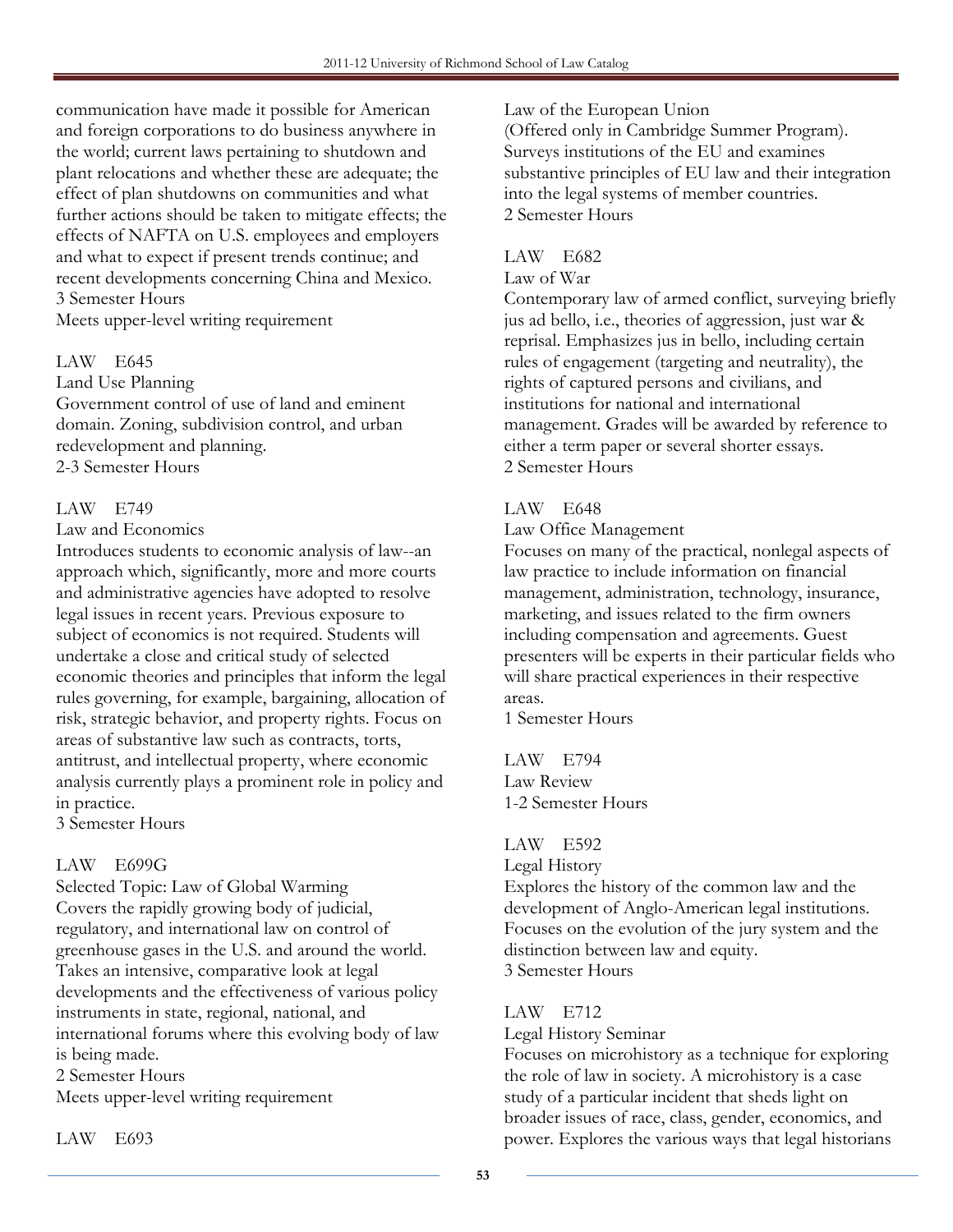use case studies to enlarge our understanding of the past.

2 Semester Hours Meets upper-level writing requirement

## LAW E728

## Legislation

Overview of statutory interpretation and creation of public policy through legislation. Topics include procedures of statute creation, role of interest groups, various competing models or theories of the legislative process. In addition, consideration of doctrines and theories of interpreting statutes, including rules, presumptions, and canons of interpretation.

3 Semester Hours

## LAW E662

## Legislative Advocacy

Provides students the opportunity to develop the practical knowledge base and skills to be able to represent clients and themselves in legislative and regulatory processes. The context for classes will be Virginia state government. Classes will consist of a combination of lectures by the professor and guests as well as participatory exercises such as role plays. Skills to be taught within the public policy context will include listening, negotiation, legislative drafting, lobbying and testifying before committees. Grades will be based on class participation and written work, including weekly entries in a journal, to be kept throughout the semester. 3 Semester Hours

## LAW E673

Licensing and Technology Transfer Will help equip students to manage creatively the impact of intellectual property on personal, business, and public life through contracting. Cases and problems illustrate processes involved in negotiating and formalizing domestic and international licenses in patents, trademarks, copyrights, and trade secrets. Consideration given to issues associated with UCITA, software, music and multimedia licensing, as well as valuing, selling, and monetizing intellectual property assets.

2 Semester Hours

LAW E652 Local Government Law

Focuses on legal issues in local government law with a practical approach. Covers a variety of topics that are relevant to local government law, except for education law and environmental law. Thorough research skills and the ability to identify and analyze legal issues are critical requirements in this course. 2 Semester Hours

## LAW E699I

Selected Topic: Marriage, Money and the Law Explores legal and public policy considerations surrounding the economic relationship between spouses and between couples and the state. Topics will include the disparate treatment of married couples, unmarried couples, and singles; marriage promotion initiatives; the economic consequences of childbearing, childrearing, and household labor; marital contracts; control over property during marriage; divorce; and spousal inheritance protections. While the course explores a specific area of the law, special attention also will be given to the craft of writing. Accordingly, seminar meetings will combine policy discussions with group critiques of participants' work. The grade for the class will be based on students' writing, an oral presentation, class participation, and constructive feedback on classmates' work. 3 Semester Hours

## LAW E762

Medical Malpractice

Liability of physician for injuries arising out of the physician patient relationship. Includes coverage of standard of care, causation, informed consent, intentional torts, and recoverable damages. 2 Semester Hours

## LAW E705

Mergers and Acquisitions

Focuses on the law governing corporate mergers, acquisitions, recapitalizations, and proxy contests. Discussion will include transaction structure, purchase agreements, stockholder litigation, and relevant state and federal laws, with a primary focus on fiduciary duties in the context of buying and selling a business. 2-3 Semester Hours

LAW E685 Muslim Family Law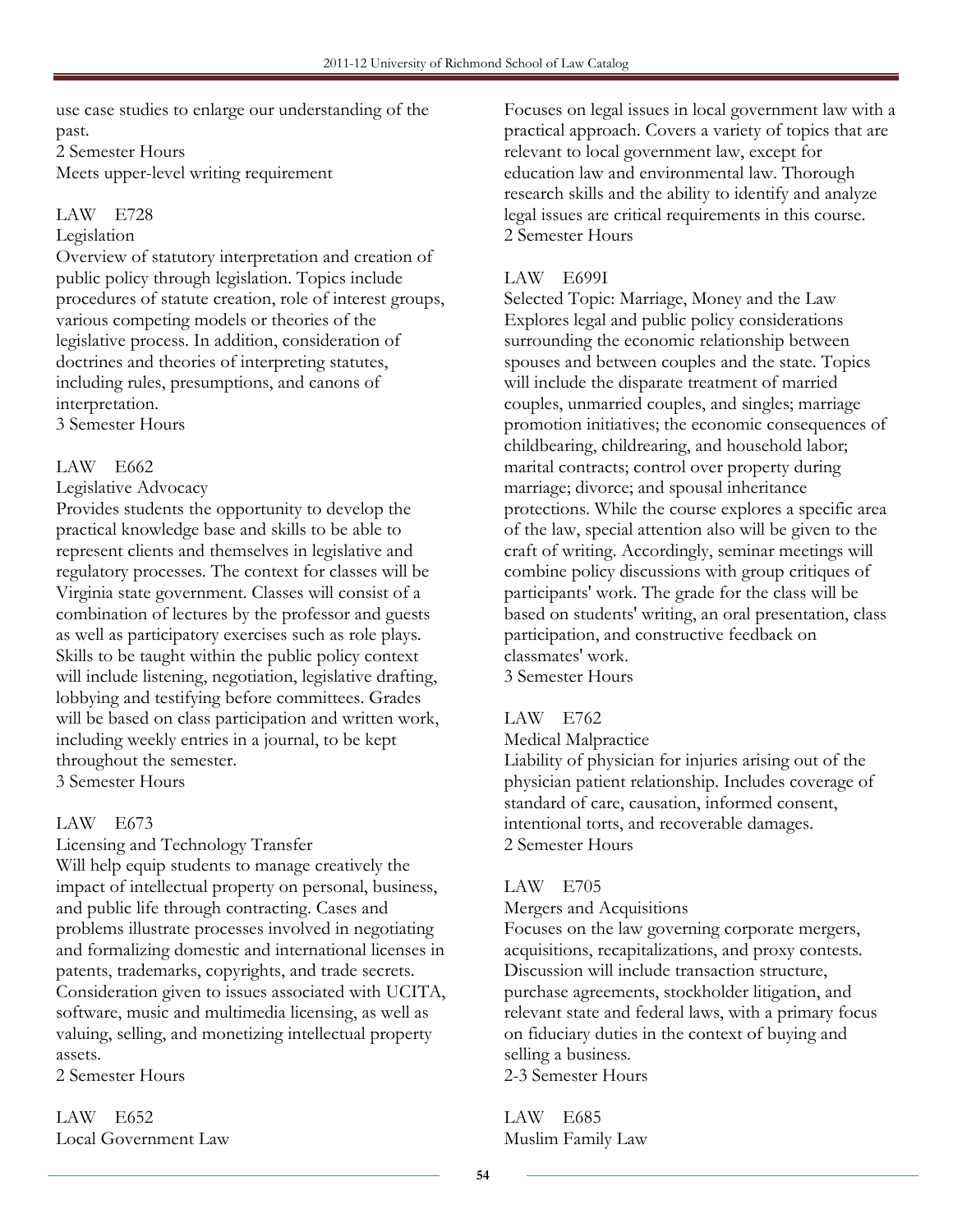Will study two types of material: (a) the Islamic jurisprudential foundation of family law, and (b) actual personal status laws (family laws) in select Muslim countries. In both cases, the discussion will be aimed at understanding both the religious principles and cultural influences that play a role in the formation of the codes. The discussion will raise and address important related current issues, such as honor killings, right to work, right to political participation and rape laws. Students will be encouraged to develop comparative perspective on family laws among the Muslim states and with respect to the United States.

2 Semester Hours

Meets upper-level writing requirement

#### LAW E684

Narrative Design and the Law What makes a legal essay into a page turner? What makes an oral presentation riveting? What does knowing how to tell a good story have to do with being a good lawyer? How can you write so that your personal voice shines through your legal prose? How can visuals clinch or undermine an argument? In this non-traditional seminar we look at the relationship between principles of literary composition and the narrative structure of legal argument. Weekly exercises are designed to develop participants' analytical as well as creative talents. Topics include: legal writing as an art, op-ed writing, screenwriting, visual persuasion and the law, writing from the body, drawing from the right side of the brain, and oral storytelling. The seminar is designed for students of all backgrounds who are interested in becoming better writers and thinkers. 3 Semester Hours

## LAW E672

#### Negotiation

Introduction to the theory and practice of negotiations. Game theory, economic model bargaining, social-psychological theories and the problem-solving negotiation theory are each studied. Explores the different negotiation styles, techniques of preparation and information gathering, persuasion and the process of exchange in bargaining. Both dispute resolution and transactional negotiations are reviewed.

2 Semester Hours

## LAW E795 Negotiation Competition 1-2 Semester Hours

#### LAW E771

#### Nonprofit Organizations

Examines the nature, formation, governance and operation of nonprofit organizations. Topics include the law governing nonprofits; the skills necessary to create, operate, and advocate for nonprofit organizations; determining the legal form of the organization; tax exempt status; fundraising (charitable giving, solicitations, legal regulation of such activities); duties and responsibilities of the board of directors; liability of nonprofit organizations; and ethical issues for nonprofits. The class is designed for both law students and business students. Guest speakers from area nonprofits will supplement the readings and discussion. Readings will include case studies, as well as cases and articles from legal and business sources. A field trip to a nonprofit organization may be taken. Class project involves a case study of a nonprofit, advising the nonprofit organization on legal and business issues and where appropriate, assisting the nonprofit in organizing, establishing organizational and operational documents, filing for tax exempt status, and/or creating operational policies. The final grade will be based on class participation, written responses to case studies, and the students' work on the class projects. 3 Semester Hours

## LAW E744

#### Patent Law

Covers fundamental doctrines of patent law and is designed to serve as a basic course for those who wish to specialize in this field, as well as to provide a general background for a corporate or business practice. Topics will include eligible subject matter for patenting; conditions for patentability, including utility, novelty, non-obviousness, enablement, best mode, definiteness, and adequate written description; patent infringement; defenses; and remedies. Will study statutory aspects of patent law, as well as judicial interpretation by the Supreme Court and the Federal Circuit Court. Further, course will consider justifications for the patent monopoly. An engineering or science background is not required to take the course. 3 Semester Hours

55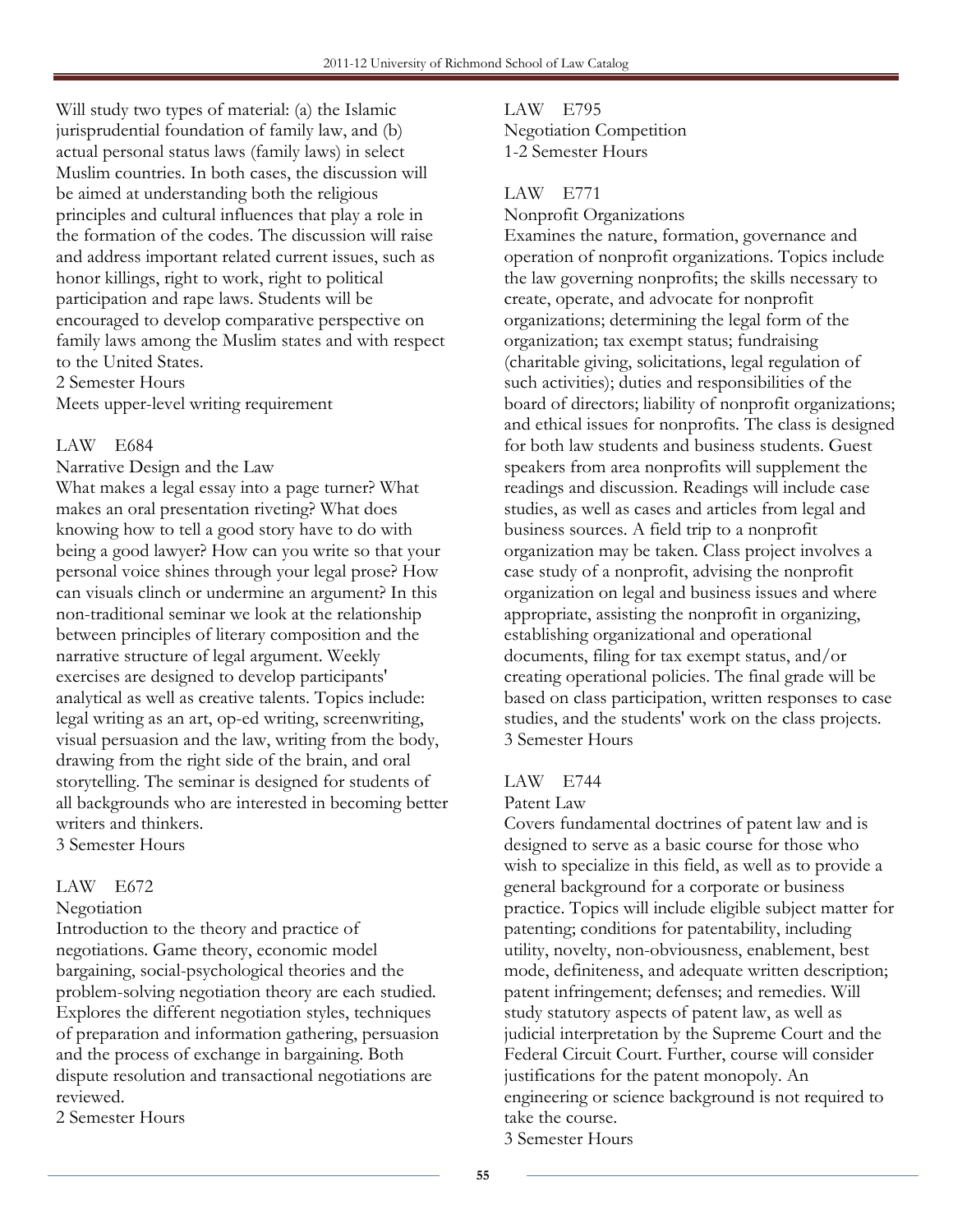## LAW E787

Patent Preparation and Prosecution Explores the art of drafting a patent application and the subsequent prosecution of the application through the Patent and Trademark Office (PTO). Will include some necessary detail with respect to PTO Rules, but will also cover the strategy and reasoning behind various drafting techniques. Directed to students who plan to become patent practitioners as well as those who are simply interested in the process. 2 Semester Hours

## LAW E654

Products Liability Law

Analyzes the affirmative cause of action for personal injuries caused by defective products, applicable defenses, and other relevant theoretical, policy and practical issues. Emphasis is on strict liability in tort under Section 402A of the Restatement of Torts and national developments; however, relevant Virginia developments will be assessed. 2-3 Semester Hours

## LAW E765

Race, Religion and the Law

Focuses on the intersection of race and religion, and their impact on the law as expressed in American judicial decisions. To facilitate this inquiry, the course furnishes historical background regarding the evolution of the concept of race in western societies, especially Europe and the United States. Also addresses how religious traditions, notably Christianity, have impacted the understanding of race. 3 Semester Hours

Meets upper-level writing requirement

## LAW E611

Real Estate Transfers and Finance Surveys modern real estate transactions, such as condominiums, cooperatives, sales and leasebacks, leasehold mortgages, FHA and VA financing, tax consequences, title insurance, construction loan agreements, and shopping center leases. 2-3 Semester Hours

LAW E656 Remedies

Putting legal theory into the practical context of its ultimate remedy for the client, covers primarily equitable remedies Covers the equitable remedies of bills of peace, receiverships, injunctions to enforce contracts, injunctions to prevent torts, constructive trusts to prevent unjust enrichment, restitution, equitable defenses, contempt of court, etc and a broad range of general legal topics, including the remedies available for breach of contract, commission of torts, waste and nuisance to property, civil procedure (injunctions and contempt of court), etc. Looks at the broad areas of the law from the point of view of the remedy available to the litigant. Method of Assessment: The students argue each of the cases, and then there is class discussion. At the end of the course, each student will be required to write a 1,000 word essay on some topic of equity, and there will also be an examination. 3 Semester Hours

LAW E796

#### Research

Independent research on approved selected topics. Topic must be approved in writing prior to registration by the associate dean and by the instructor under whose supervision the research is conducted. Limit of three semester hours total for independent research projects.

1-3 Semester Hours

Meets upper-level writing requirement if taken for 2 or 3 sem. hrs.

## LAW E780

Research Assistant

Students may assist professors on the full-time faculty in their scholarly research efforts, either for pay (under the University Work Study Program), or for academic credit, though not for both at the same time. Students may earn up to four hours of academic credit toward their degree requirements by serving as unpaid research assistants. The credit hours may be pass/fail or graded, at the option of the student, and with the permission of the professor. Graded credit hours require a written work product by the student that will enable the professor to determine an appropriate grade. To receive academic credit, the student must work an average of four hours per week throughout the semester, for each hour of academic credit earned. Registration is with permission of the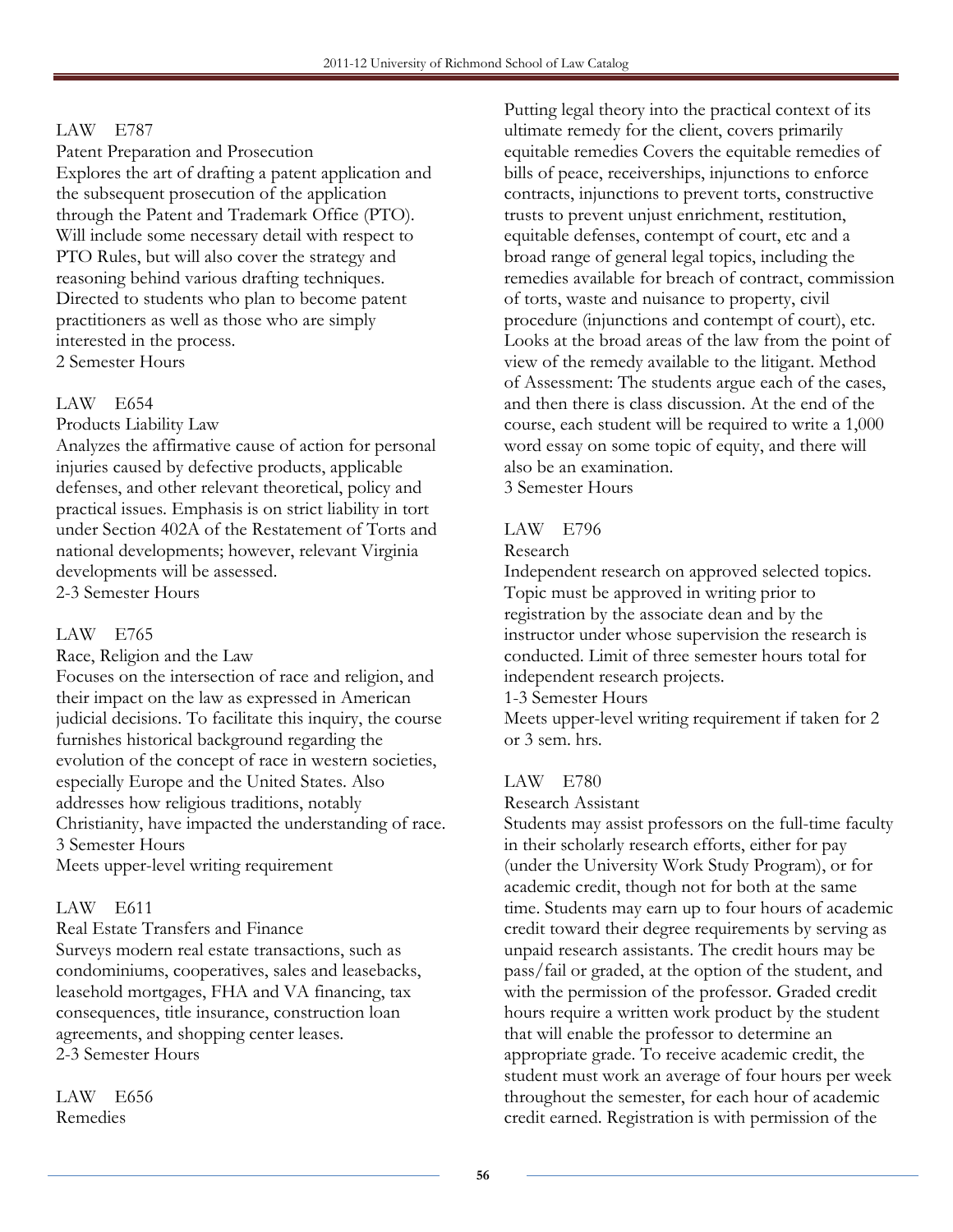professor and the dean's office. Limit of four semester hours total. 1-4 Semester Hours

## LAW E706

Role of Lawyer in Mediation

Covers the role of the lawyer in mediation. Designed to provide students with skills necessary to effectively represent their client in the mediation process. Will explore differences between interest-based and positional negotiation. Stages of the mediation process and the role of the mediator will be reviewed. Additional areas that will be addressed include the attorney's ethical obligation to inform clients about dispute resolution options, factors that should be considered in assessing whether a case is appropriate for mediation, preparing for mediation, collaborative problem-solving, and effective strategies in representing clients in the mediation process. Students will engage in a series of mock mediations to develop their advocacy skills and will be introduced to various applications of mediation by the courts, state agencies and private entities. 2 Semester Hours

## LAW E675

Sales and Leases

Articles 2 (Sales) and 2A (Leases) of the Uniform Commercial Code, including the structure and methodology of the Uniform Commercial Code, as it is reflected in Articles 2 and 2A, and the Code's relationship to, similarities with, and differences from the general law of contract, property and tort. 3 Semester Hours

## LAW E657

Scientific Evidence

Technical and legal aspects of scientific aids in the trial of civil and criminal cases. Scientific experts participate as guest lecturers. 2 Semester Hours

## LAW E677

Secured Transactions

An introduction to the law governing contractually created interests in personal property used to secure payment or performance of obligations. Study of the creation, perfection, priority and enforcement of security interests in personal property under Article 9 of the Uniform Commercial Code. Also includes an

examination of relevant provisions of the Bankruptcy Code and some other state and federal statutes that affect security interests. 3 Semester Hours

## LAW E658

Securities Regulation

Discussion of the theory of disclosure, examination of information that is important to investors ("material" in securities lingo), and investments that fall within the definition of a "security" under federal law. Considers, mandatory disclosure by public companies; antifraud statutes (some of which apply only to public companies and some to both public and private companies); Rule 10b-5 (complete with some insider trading law); the law governing public offerings of securities; the exemptions that permit a company to sell securities outside the elaborate registration process that governs public offerings; and the rules governing re-sales. Focuses exclusively on federal law and its variety (statutes, rules and regulations, court rulings, SEC staff bulletins, no action letters, comment letters, etc.). Also considers selected aspects of enforcement of the securities laws by the SEC, the federal criminal authorities, and private lawsuits. Attendance will be both recorded and required. Prerequisite: Corporations (LAWE 602)

3 Semester Hours

## LAW E769

Selected Issues in European Union Law Seminar presenting overview of the law of the European Union. Covers both aspects of EU Law: the institutional or "constitutional" aspects and substantive law. In the first portion the roles of the EU's four principal institutions are considered, as are their relations to the governments of the member states and the lawmaking process. This portion provides insights into issues of federalism as understood in this country. The second aspect covered, the substantive law of the EU covers topics including competition, intellectual property, workers' rights, and the monetary union. Topics covered are those thought to be of most relevance to U.S. interests doing business within the EU. 2-3 Semester Hours

Meets upper-level writing requirement

LAW E719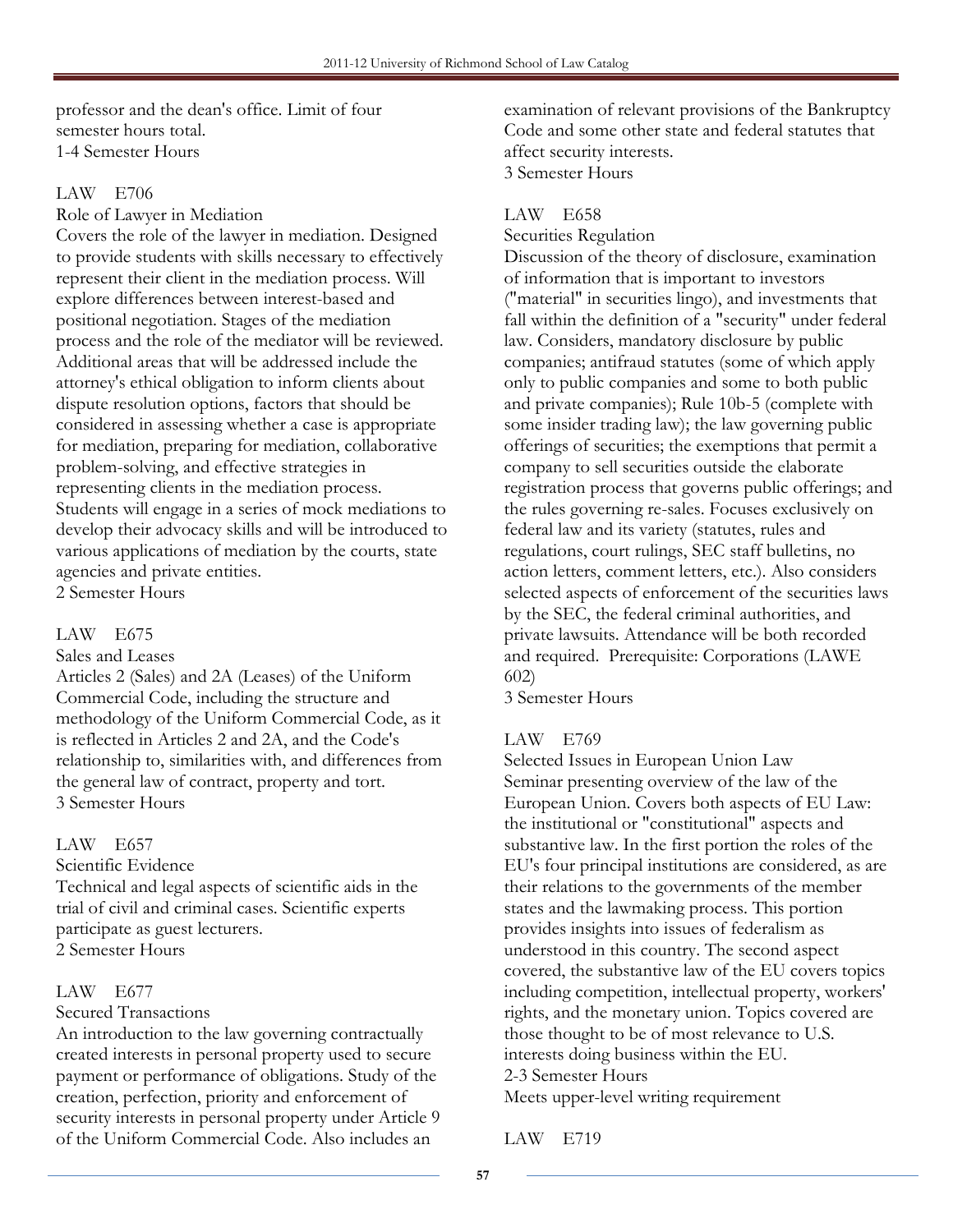Selected Issues in Public International Law (Offered only in Cambridge.) Consideration of various discrete issues of public international law, including statehood, boundaries, the law of war, jurisdiction and state responsibility, and their relation to municipal law.

2 Semester Hours

## LAW E699

#### Selected Topics

The law school generally offers one course which may be offered only one time. These courses are in an area of special interest to a faculty member. Details are provided in the registration materials. Depending on this particular offering, this course may meet the upper-level writing requirement.

2-3 Semester Hours

## LAW E740

Sexual Orientation and the Law

Seminar examines legal rights of lesbians and gay men. Explores concept of sexual orientation and legal system's regulation of life experiences of lesbians and gay men, including sexuality, expressions of identity, public and private employment, same-sex relationships, and parenting.

2 Semester Hours

Meets upper-level writing requirement

## LAW E690

## Sports and the Law

A survey course addressing legal issues presented by both professional and amateur sports in a variety of settings. Examines such issues as the legal concept of amateurism, the organization of amateur sports associations, and eligibility for participation as an amateur, especially in the context of intercollegiate athletics Also focuses on gender and disability discrimination issues, the organization of professional sports with the power of the commissioner and the organization of leagues. The application of antitrust law to amateur and professional sports will also be examined, along with issues presented by the representation of professional athletes and the enforcement of sports contracts. Criminal and tort liability issues presented by sports participation will also be discussed, along with workers compensation and drug testing issues. 2 Semester Hours

## LAW E699J

Selected Topic: Supreme Court Practice and Decision Making

Examines the Supreme Court as an institution and the nature of judicial review as an institutional practice. In addition to traditional doctrinal materials, draws on a mix of historical, biographical, and journalistic materials. Topics to be studied include the Court's agenda-setting process, the deliberative and opinionwriting process, the roles of law clerks and the Supreme Court bar, and institutional challenges for the future.

2 Semester Hours

## LAW E779

Summer Abroad Placement Program

Placements are available with law firms/chambers; government related agencies and organizations, such as the House of Commons and Crown Prosecution Services; law societies; citizens' advice bureaus; royal courts; property management and development firms, financial institutions; and the legal departments of media and entertainment firms. Two-hour weekly classroom component required. Graded pass/fail. See director of Clinical Placement Program for more details.

4 Semester Hours

## LAW E635

Taxation of Non Corporate Entities

Nature and formation of a partnership; taxation of partnership income; transactions between related parties; termination of partnership; sale of partnership interest; distribution by partnership; special basis adjustment; and distribution to retiring or deceased partners. Also includes treatment of pass-through entities. Prerequisite: Federal Income Taxation (600). 2-3 Semester Hours

## LAW E674

#### Tax Policy Seminar

Designed for students generally interested in public policy issues as well as for those specializing in tax. Focuses on the policies and structures of a well designed tax system; examines the goals, politics, and history of tax reform; and provides an overview of the central policy issues raised by income-based and consumption-based tax systems.

## 2 Semester Hours

Meets upper-level writing requirement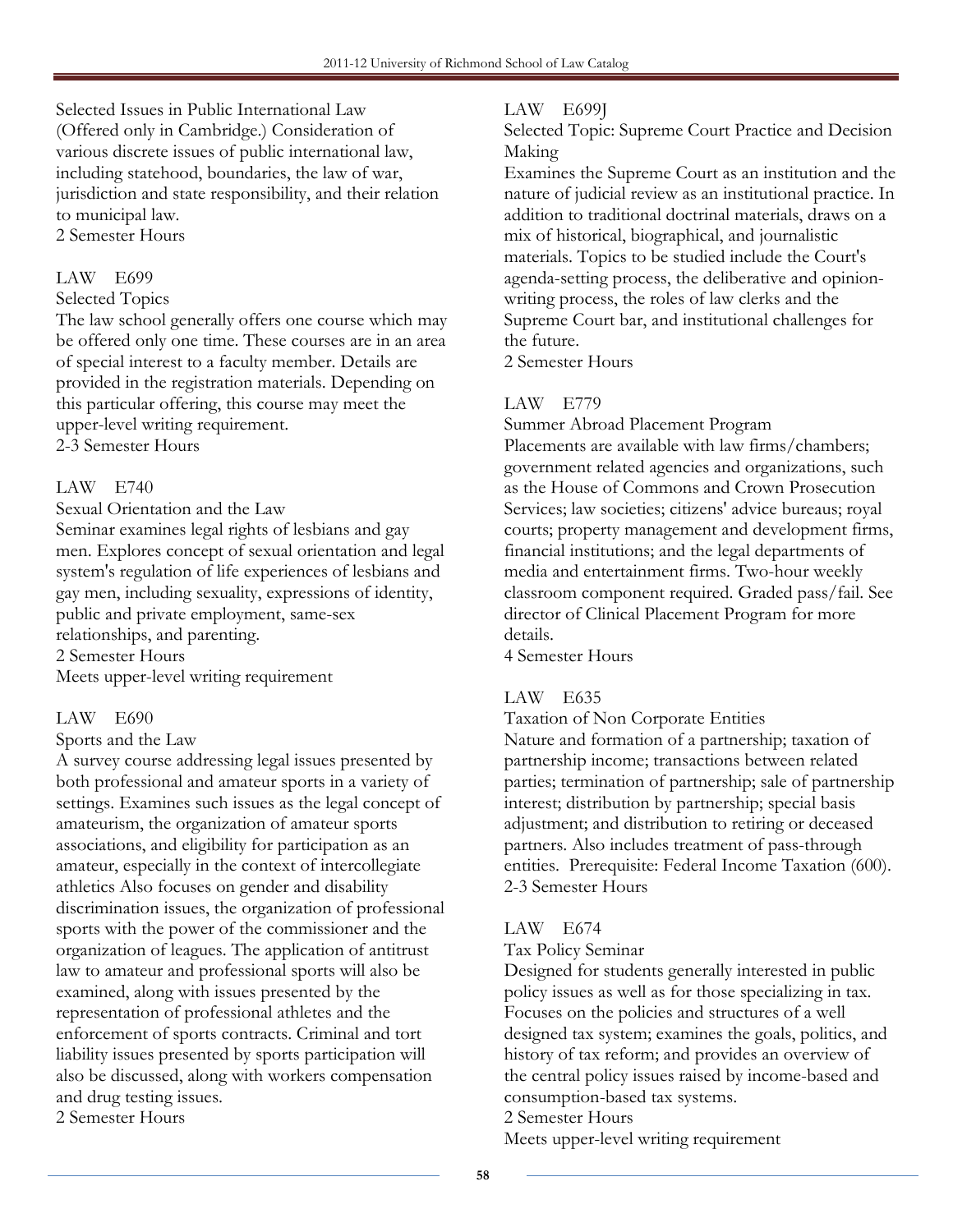#### LAW E768

Trademark and Unfair Competition Law Will cover federal and common-law trademark law, trade secrets, and unfair competition. Within the unfair competition section, topics will include interference with contractual relations, trade libel, unfair competition under the Lanham Act, publicity rights, and consumer protection. Will also examine public policies and economic considerations underlying these rules that govern competition within the marketplace. In addition to these basic topics, will cover areas of current interest, such as the application of traditional principles to non traditional media, i.e. the Internet.

3 Semester Hours

## LAW E710

Trademark, Copyright, and Trade Secrets Practice Will focus on developing and refining practical skills, including conducting intellectual property audits, filing domestic and Madrid Protocol applications with the U.S. Patent and Trademark Office, trademark examination rules and procedures, conducting opposition proceedings, copyright filings, franchising issues, developing and implementing trade secrets policies and programs for businesses, licensing, and ethics.

2 Semester Hours

LAW E798 Trial Advocacy Competition 1-2 Semester Hours

LAW E792 Trial or Court Competition 1-2 Semester Hours

## LAW E664

Virginia Procedure

Specialized course in Virginia civil procedure which covers the subject of procedure from the point of view of practice in the Virginia state courts. Covers every aspect of procedure from self-help, subject matter jurisdiction, active jurisdiction, service of process, venue, parties, pleading, discovery, pre-trial motions, motions at trial, post-verdict motions, judgments, costs, and appeals Taught by lecture and discussion.

3 Semester Hours

## LAW E687

White Collar Crime

Study of what are generally considered to be business or organizational crimes. Topics to be explored may include: mail and wire fraud, conspiracy, public corruption, perjury (including false statements and false claims liability), money laundering, federal sentencing guidelines, the Racketeer Influenced and Corrupt Organizations Act, grand jury practice and internal investigations.

3 Semester Hours

## LAW E606

Wills and Trusts

Considers the transmission of property when an owner dies: laws of intestate distribution that are applied where there is no will; the use of wills , including rules of execution, change and interpretation; and the intention and use of trusts, with emphasis on the role of trusts in estate planning. 3 Semester Hours

## LAW E774

Wrongful Conviction Clinic

With supervision from the director of the Institute of Actual Innocence, students will screen, investigate and, when possible, help prepare cases for postconviction litigation under Virginia's Writs of Actual Innocence. Litigation work is only possible when a case has matured to that level. Students will work in teams. The cases selected for investigation and litigation are those where there is substantial evidence of innocence. Prerequisite: First priority for enrollment goes to students who have completed the Wrongful Conviction Seminar (770). Students who have not completed the seminar must obtain approval to enroll in the clinic. Prerequisite: First priority for enrollment goes to students who have completed the Wrongful Conviction Seminar (770). Students who have not completed the seminar must obtain approval to enroll in the clinic. 2 Semester Hours

## LAW E770

Wrongful Conviction Seminar

A topical introductory course addressing the causes of wrongful convictions. The readings are multidisciplinary and heavily drawn from law review articles. Class participation is an important piece. The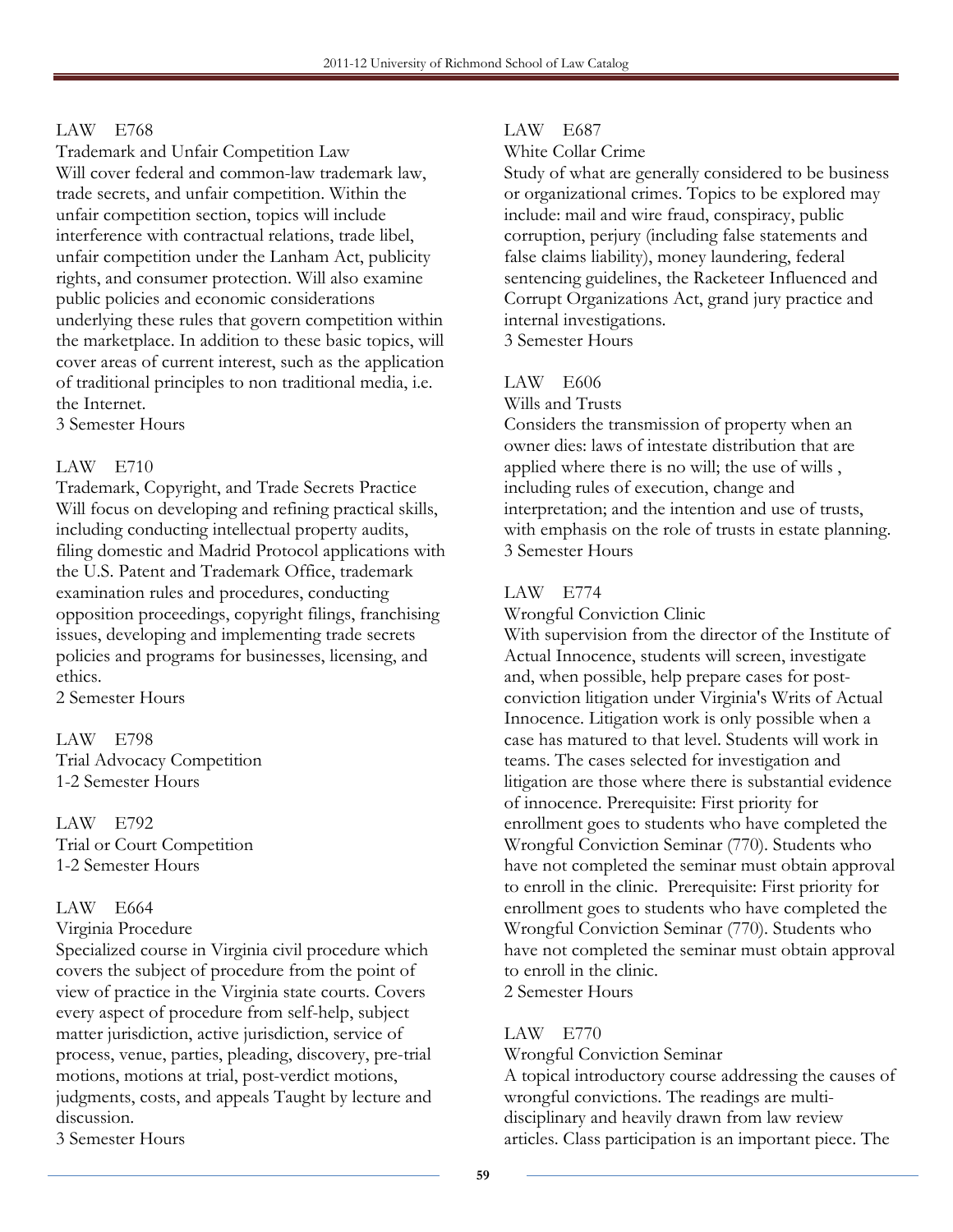class has several guest speakers who address public policy issues in the area of wrongful convictions. Those who take this course have priority for the spring clinic, but students not planning on the clinic are also encouraged to enroll. There is no final exam. 2 Semester Hours

## Clinical Programs

The law school provides a comprehensive, integrated clinical education program, combining simulation, clinical placements, and law school-operated ("inhouse") live client representation clinics.

## National Center for Family Law Clinics

The law school offers four clinics that are part of the National Center for Family Law. These clinics allow students to represent real clients under the supervision of law school faculty members. Three clinics are located at the law school and are part of the Children's Law Center of the University of Richmond (CLCUR). The Children's Law Center has its own facilities with videotape capability, student carrels, an interview room, and a class/conference room. The fourth clinic is the Family Law Clinic. These clinics are described below.

The Disability Law Clinic represents youths with mental disabilities. Law students represent children and parents seeking appropriate special education and community-based services mandated by both federal and state law. Students may also represent youth with mental disabilities who are incarcerated or institutionalized and may also act as guardians-adlitem for children with mental health needs in the justice system.

In the Delinquency Clinic, students advocate on behalf of children appearing before area juvenile courts. In the majority of cases, students serve as defense counsel for youth accused of delinquency (criminal) offenses. Students are also occasionally assigned to work on other cases which involve children's issues such as abuse and neglect or custody. Meets upper-level writing requirement

LAW E772 Youth Advocacy Clinic 2-6 Semester Hours

# CLINICAL PROGRAMS

With faculty permission, students who have completed either the Delinquency Clinic or the Disability Law Clinic may enroll in the Advanced Children's Law Clinic for between two and six credits. Advanced students take leadership roles in clinic cases and complete a significant project over the course of the semester.

The multidisciplinary Family Law Clinic is housed at UR-Downtown. Located near the state and federal courts, this unique clinic, which includes social work and psychology students and faculty from Virginia Commonwealth University, works with low-income families in the City of Richmond. Areas of representation include abuse and neglect, divorce, custody, child in need of supervision/services (CHINS), public benefits, housing, and domestic violence. The Clinic is a full-year course for second and third year law students. Students participate in all aspects of legal representation, including in and outof-court advocacy, client interviewing, drafting and filing court documents, and legal writing and research. The clinic also involves simulation activities. Students need to complete Family Law before participating in the clinic.

## Institute for Actual Innocence

The Institute for Actual Innocence has two academic components. The first is a fall, three credit-hour seminar that examines the causes of wrongful conviction. The seminar delves into eyewitness misidentification, junk science, unreliable snitches, inadequate indigent defense, and other subjects. The upper-level writing requirement can be fulfilled in the seminar. The Wrongful Conviction Clinic is offered in the spring semester. Students must have successfully completed the fall wrongful conviction course before enrolling in the clinic component. Participation in the clinic allows students to identify and reinvestigate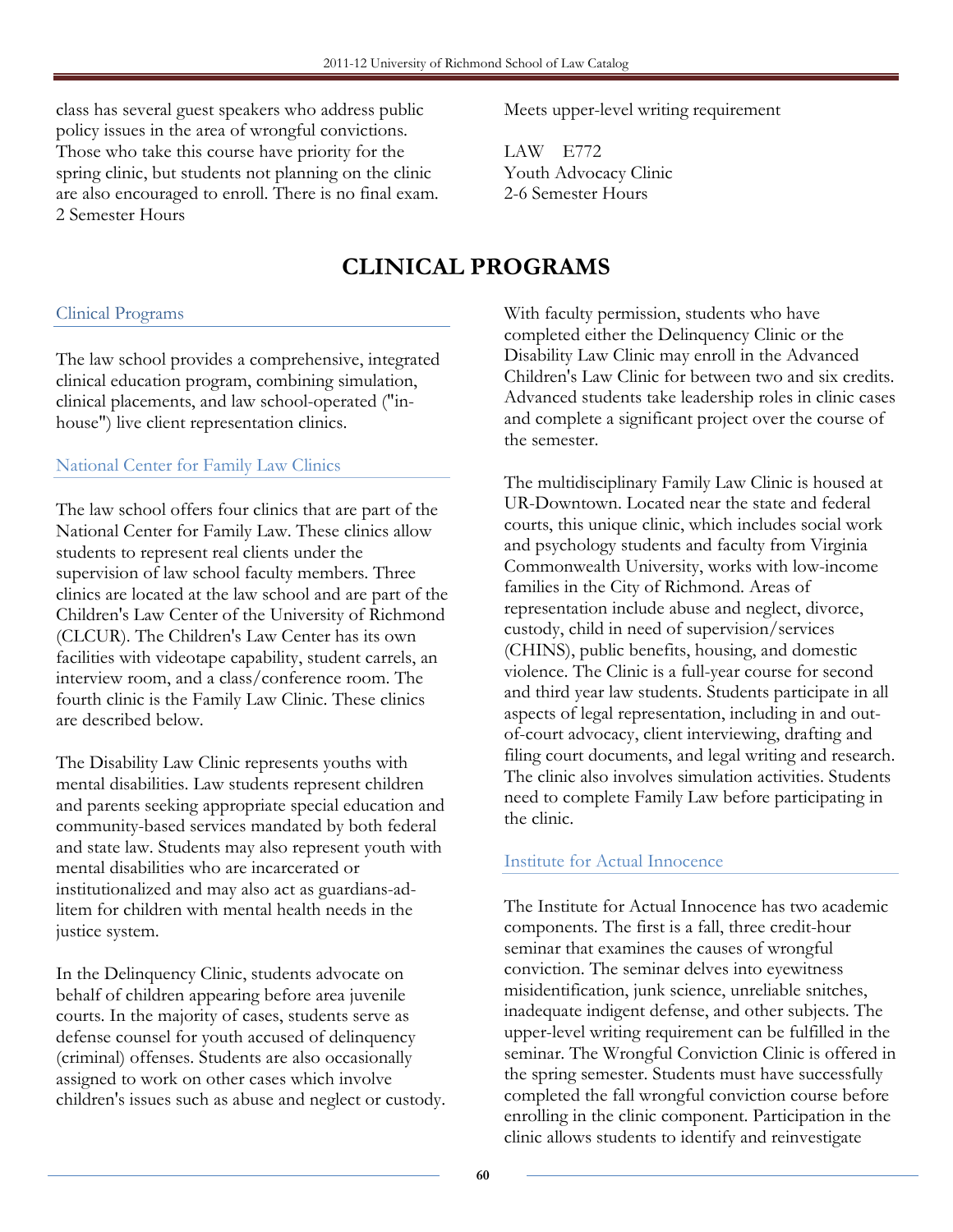select cases from Virginia which have credible evidence of innocence. This process can lead to postconviction litigation with direct student involvement. The clinic employs a term-based, dynamic approach which allows students to experience many of the challenges found in the practice of law.

## Intellectual Property and Transactional Law Clinic

Members of the Intellectual Property and Transactional Law clinic work and study in an environment representing for-profit and not-forprofit organizations, as well as artists, authors and inventors from a variety of backgrounds. We help start businesses by engaging in business formation counseling and by preparing the filing charter documents. We also provide legal services to established clients, such as negotiating and drafting contracts, providing corporate legal services and analysis and facilitating strategic decision-making. Clinic clients often need assistance acquiring and licensing a variety of intellectual property rights.

Students actively represent real clients under the supervision of the Clinic Director. Clinic members will devote an average of 24 hours a week to clinic activities. Completing the Clinic requirements provides six hours of letter-graded credit. There is no prerequisite to enroll as a member of the Intellectual Property and Transactional Law Clinic. Students who have previously completed a semester in the Clinic may apply for a second semester with advanced standing.

The in-house clinics enrich the academic life of participants by allowing them to represent clients from initial client interview through resolution of the client's problem, whether that involves drafting a document, problem solving, settling a dispute, or litigating a lawsuit. As part of the law school's integrated skills program, the in-house clinics build upon and reinforce work done in the simulationbased courses as well as in traditional coursework. In addition to advanced skills training, the clinical setting provides students with opportunities to apply these skills in real-life situations. The in-house clinics also allow law students to question some of the assumptions and deficiencies in the practice of law generally, as well as in the specific context of various substantive law areas. Finally, the in-house clinics

focus on issues of professionalism and professional responsibility in preparing students to become members of the bar. Letter grades are awarded for the in-house clinics. The number of credit hours awarded depends on the particular clinic.

The credit hours earned are not included in the number of hours of non-law work which can be counted toward meeting the 86 hours required for graduation. However, no more than a total of 12 credit hours in the Clinical Placement Program (see below) and the in-house clinics may be applied toward the J.D. degree requirements (see Academic Regulations section.)

## Clinical Placement Program

The Clinical Placement Program (CPP) offers students the opportunity to integrate legal theory with practice. Selected students are assigned to a law office or judge's chambers, which becomes the classroom. Here, students experience the practice of law, combining substantive and procedural knowledge with skills development.

The student's work is as varied as the placements. Some will serve as student law clerks while others will represent clients and handle "real" cases. During the semester, students grapple with issues of role assumption and personal and professional responsibility. They also learn firsthand about the legal system and the social, economic, and political forces which impact it. Issues involving access to justice, bias, and other societal concerns challenge student thinking. Throughout the semester, students are encouraged to take charge of their own learning experiences and to utilize critical thinking skills in evaluating performance.

The CPP is divided into five sections: civil, criminal, judicial, litigation, and in-house counsel (spring only). Students work under the supervision of experienced judges and lawyers as well as the CPP director and faculty. The civil section offers placements with government and public interest agencies. The criminal section is composed of state and federal defense and prosecutorial placements. The judicial section includes placements with state and federal judges. Opportunities are available at both the trial and appellate levels. The litigation section includes trial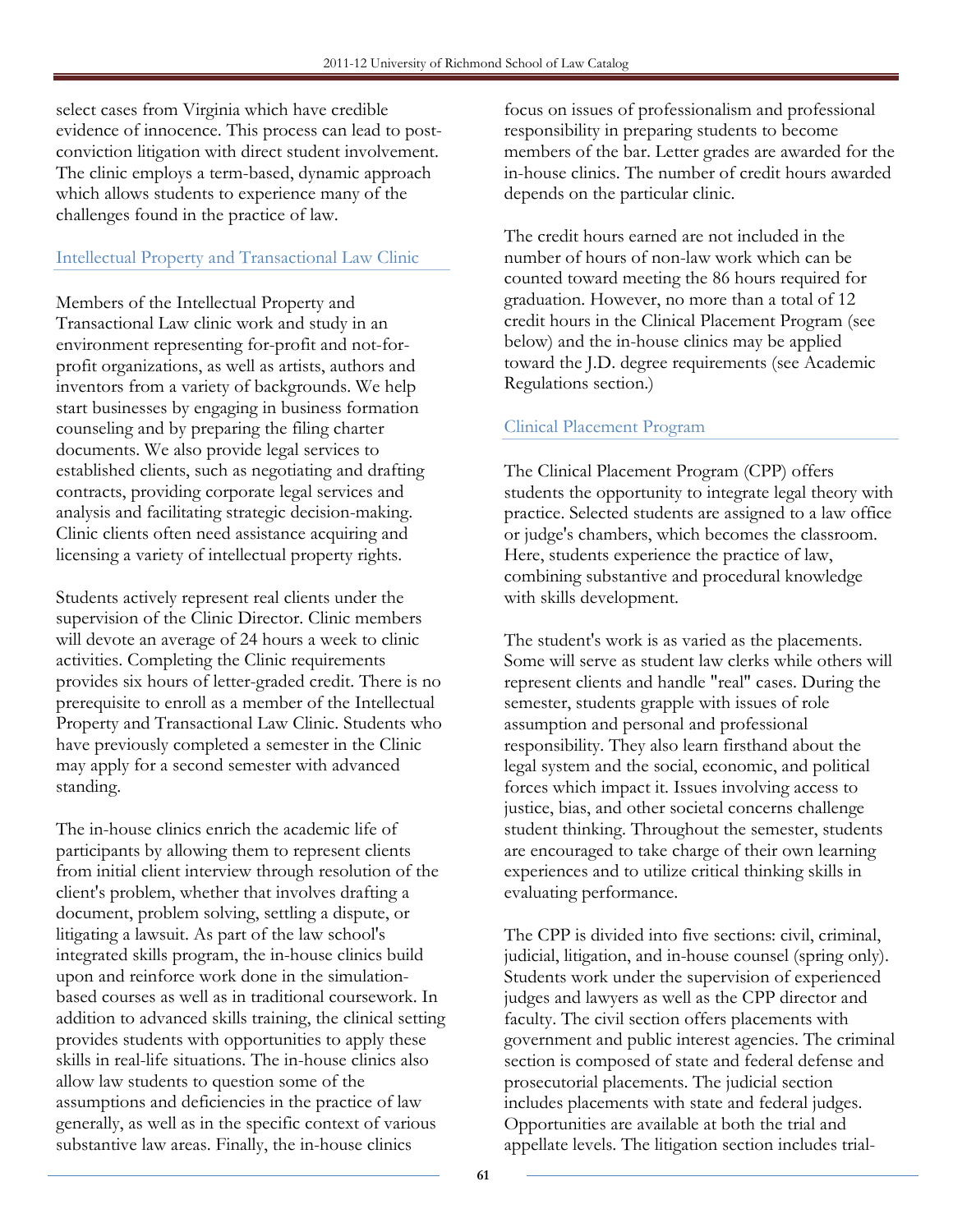related placements in all three areas. The in-house counsel section offers placements with both national and international corporations.

Third-year practice certification is required for all criminal placements and selected civil placements. Some judicial placements require completion of a course in evidence. Successful completion of the CPP requires meeting all placement requirements , working 16, 20, or 24 hours a week at the placement for five, six or seven pass-fail credits, respectively; active of work weekly at the field placement, depending on credit hours; active participation in a weekly seminar; weekly reflective journal entries, time sheets and biweekly meetings between the student and clinical professor.

The credit hours earned are not included in the number of hours of non-law work which can be counted toward meeting the 86 hours required for graduation. However, no more than a total of 12 credit hours in the Clinical Placement Program and the in-house clinics (see above) may be applied toward the J.D. degree requirements (see Academic Regulations section.)

## Certificate of Concentration in Family Law

The National Center for Family Law offers law students at the University of Richmond the opportunity to earn a Certificate of Concentration in Family Law to be awarded at graduation along with the J.D. diploma. Transcripts will also reflect completion of the concentration program.

Earning the Certificate of Concentration in Family Law is similar to completing a major as an undergraduate. A student must take a basic Family Law course and a certain number of credits from other Family Law-related courses. Students seeking the Certificate of Concentration in Family Law will meet their upper-level writing requirement by writing on a family law-related subject.

Certificates will be awarded only to those who achieve a grade point average of at least 3.0 in all family law concentration classes taken. Students whose GPA is 3.5 or higher in concentration courses will earn the certificate "with distinction."

## Requirements

## Total Family Law Credits Required

Each student must take a total of 24 credits from family law concentration courses or those identified as related.

## Required Courses

Each student must take the following courses:

| LAWE707, Family Law 3 sem. hrs.     |               |
|-------------------------------------|---------------|
| LAWE724, Ethical Issues 2 sem. hrs. |               |
| in Family Law                       |               |
| An approved clinic*                 | 5-7 sem. hrs. |
| An upper-level writing              | 2 sem. hrs.   |
| requirement**                       |               |

## Target Courses

Each student must take at least one of the following courses: LAWE610, Alternative Dispute Resolution 2 sem. hrs. LAWE672, Negotiations 2 sem. hrs. LAWE670, Interviewing & Counseling 2 sem. hrs. LAWE706, Role of Lawyer in Mediation 2 sem. hrs.

## Family Law Concentration Classes

Students may count any of the following toward completion of the concentration requirements except as otherwise indicated:

| LAWE707, Family Law                                             | 3 sem. hrs. (Required)                                        |
|-----------------------------------------------------------------|---------------------------------------------------------------|
| LAWE703, Advanced<br>Family Law Seminar                         | 2 sem. hrs. (Satisfies<br>upper-level writing<br>requirement) |
| LAWE724, Ethical Issues 2 sem. hrs. (Required)<br>in Family Law |                                                               |
| LAWE685, Muslim<br>Family Law                                   | 3 sem. hrs.                                                   |
| LAWE616, Children and<br>the Law                                | 3 sem. hrs.                                                   |
| LAWE627, Education<br>Law                                       | 2 sem. hrs.                                                   |
| LAWE713, Child Support 2 sem. hrs.<br>& Enforcement             |                                                               |
| LAWE785, Domestic<br>Violence Seminar                           | 2 sem. hrs. (Satisfies<br>upper-level writing                 |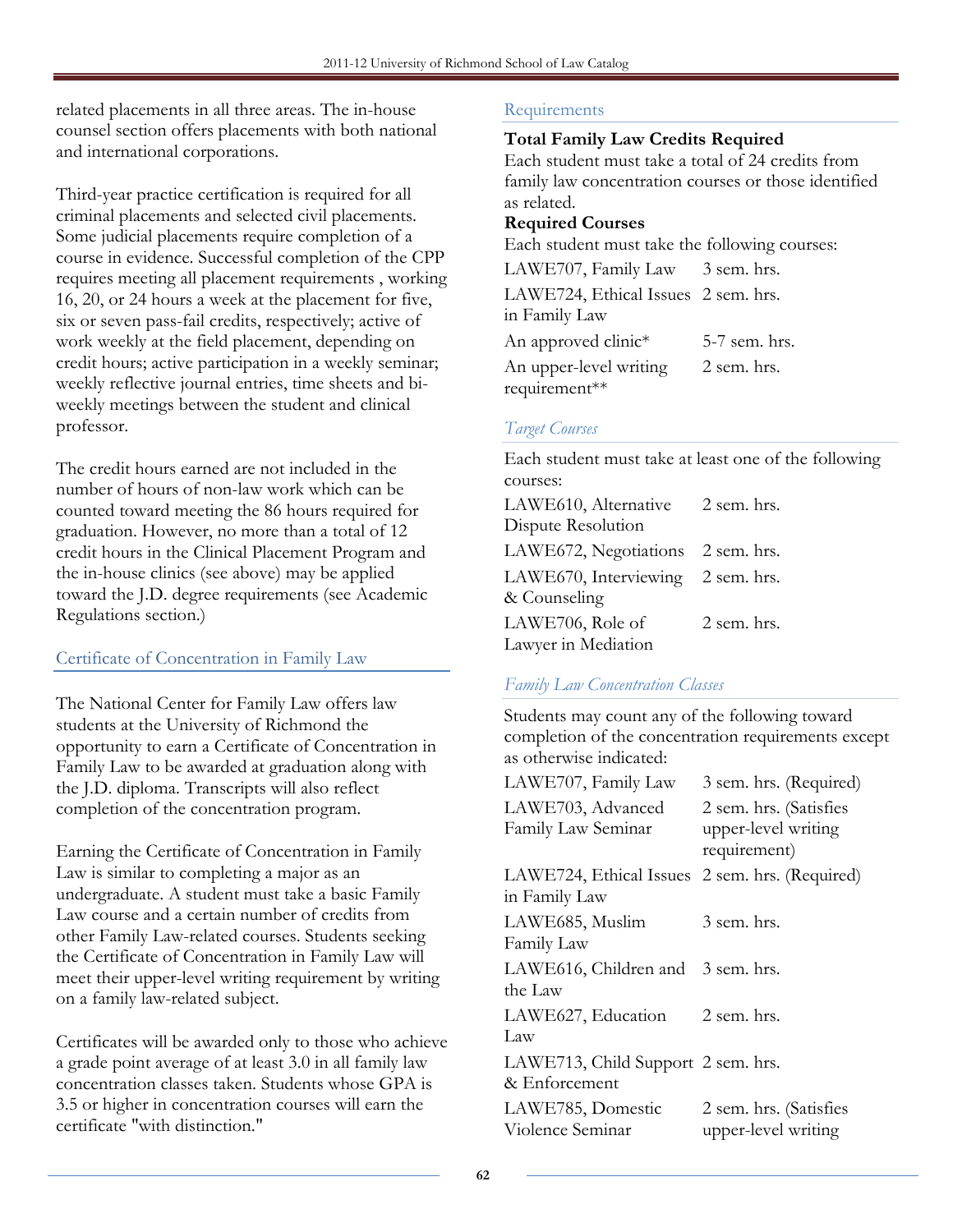|                                     | requirement)            |
|-------------------------------------|-------------------------|
| LAWE740, Sexual                     | 2 sem. hrs.             |
| Orientation and the Law             |                         |
| LAWE634, Estate                     | 2 sem. hrs.             |
| Planning                            |                         |
| LAWE606, Wills and                  | 4 sem. hrs.             |
| Trusts                              |                         |
| LAWE633, Estate and                 | 2 sem. hrs.             |
| Gift Tax                            |                         |
| LAWE717, Bioethics                  | 2 sem. hrs.             |
| LAWE600, Federal                    | 4 sem. hrs.             |
| Income Taxation                     |                         |
| LAWE699, Marriage,                  | 3 sem. hrs.             |
| Money, and the Law                  |                         |
| LAWE723, Collaborative              | 2 sem. hrs.             |
| Law                                 |                         |
| LAWE778, Family Law                 | 6 sem. hrs.             |
| Clinic                              |                         |
| LAWE755, Disability Law 6 sem. hrs. |                         |
| Clinic                              |                         |
| LAWE753, Delinquency                | 6 sem. hrs.             |
| Clinic                              |                         |
| LAWE773, Advanced                   | 2-6 sem. hrs.           |
| Children's Law Clinic               |                         |
| Clinical Placement                  | 5-7 sem. hrs. (Selected |
| Program                             | approved placements     |
|                                     | only)                   |

Credit for independent studies, research assistance, family law moot court competitions, and courses taught outside the University of Richmond School of Law may be approved as sufficiently related to family law by the director of the National Center for Family Law in consultation with the associate dean for academic affairs.

\*Students can apply no more than 7 clinic credits toward meeting the requirements for the Certificate of Concentration. (Only 12 clinic credits may be credited toward the 86 needed for graduation)

\*\*All concentration students must complete their upper-level writing requirement on a family lawrelated topic. The topic for any paper submitted to satisfy the family law upper-level writing requirement must be approved by the director of the National Center for Family Law in consultation with the

associate dean of academic affairs and must satisfy the standards applicable for the upper-level writing requirement as set forth in the Student Handbook. This paper must be written in conjunction with either an upper-level writing seminar or an independent research project of at least 2 credits.

## Certificate of Concentration in Intellectual Property

The Intellectual Property Institute offers Richmond Law students the opportunity to obtain a Certificate in Intellectual Property ("IP") in the course of earning the J.D. degree.

Earning the IP Certificate is similar to completing a major as an undergraduate student. The student must (1) take the Intellectual Property Fundamentals course and a certain number of additional credits from a designated group of other IP-related courses, (2) write his or her upper-level writing requirement on an IPrelated subject, and (3) achieve a minimum grade point average in the Certificate courses. Students who satisfy the requirements receive the IP Certificate at graduation and Intellectual Property is recorded as a concentration on their academic transcript.

## Requirements

Required Course - Intellectual Property Fundamentals (LAWE 641): This three-credit course will serve as an introduction to the core subject matters within the field of IP and therefore must be taken in order to earn the Certificate.

Fifteen Total IP Credits: Each Certificate student must take a total of fifteen credits from the IP curriculum. These credits can come from three sources. First, as already discussed, three of the credits must come from the Intellectual Property Fundamentals course. Second, each student must take at least eight credits from the following "Core" IP courses (and may count more than eight credits from "Core" courses if he or she wishes).

## Core IP Courses

Computer Law (LAWE759) Copyright Law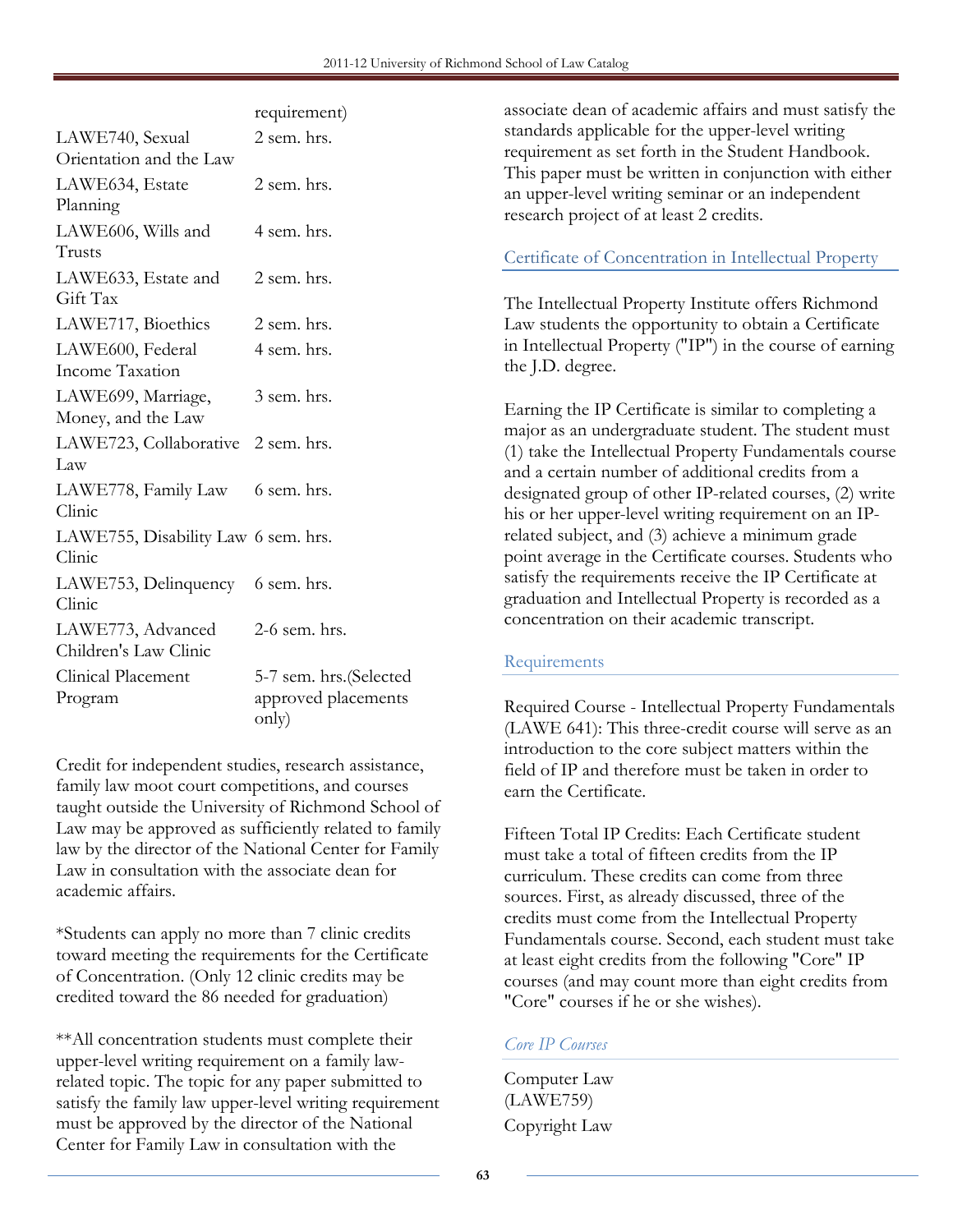(LAWE788) Entertainment Law

(LAWE700) Information Privacy Law (LAWE699) Intellectual Property and Transactional Clinic (LAWE790) Intellectual Property Litigation (LAWE776) Intellectual Property Law and Policy (LAWE655) International Intellectual Property (LAWE722) Licensing and Technology Transfer (LAWE673) Patent Law (LAWE744) Patent Preparation and Prosecution (LAWE787) Trademark, Copyright, and Trade Secrets Practice (LAWE710) Trademark and Unfair

Competition (LAWE768)

Finally, up to four credits from other sources may be counted toward the total of fifteen. This includes credits from the following "Satellite" courses.

## Satellite Intellectual Property Courses

Administrative Law (LAWE607) Antitrust (LAWE613) Bioethics (LAWE717) First Amendment Law (LAWE676) Law and Economics (LAWE749)

Narrative Design, Visual Persuasion and the Law (LAWE684) Remedies (LAWE656) Scientific Evidence (LAWE657) Sports and the Law (LAWE690)

The four credits from other sources can also include credits from Independent Studies, Research Assistance, clinical placements, IP moot court competitions, and courses taught outside of the University of Richmond School of Law but all such credits must be approved as sufficiently IP-related by the Director of the IP Institute, in consultation with the Associate Dean for Academic Affairs.

Upper-Level Writing Requirement: Each Certificate student must satisfy his or her upper-level writing requirement by writing on an IP-related topic. "IPrelated" means that the paper either was written for a Core course within the IP curriculum or has been approved as IP-related by the Director of the IP Institute and the instructor, if any. Students should seek such approval as early as possible in the paperwriting process. Students should also keep in mind that the paper must not only be IP-related, but must also meet the generally applicable standards for the upper-level writing requirement as set forth in the Student Handbook.

Grade Point Average: Certificates will be awarded only to those students who achieve a grade point average of at least 3.0 in the Core courses (including Intellectual Property Fundamentals). Students whose average is 3.5 or higher in those courses will earn the certificate "with distinction."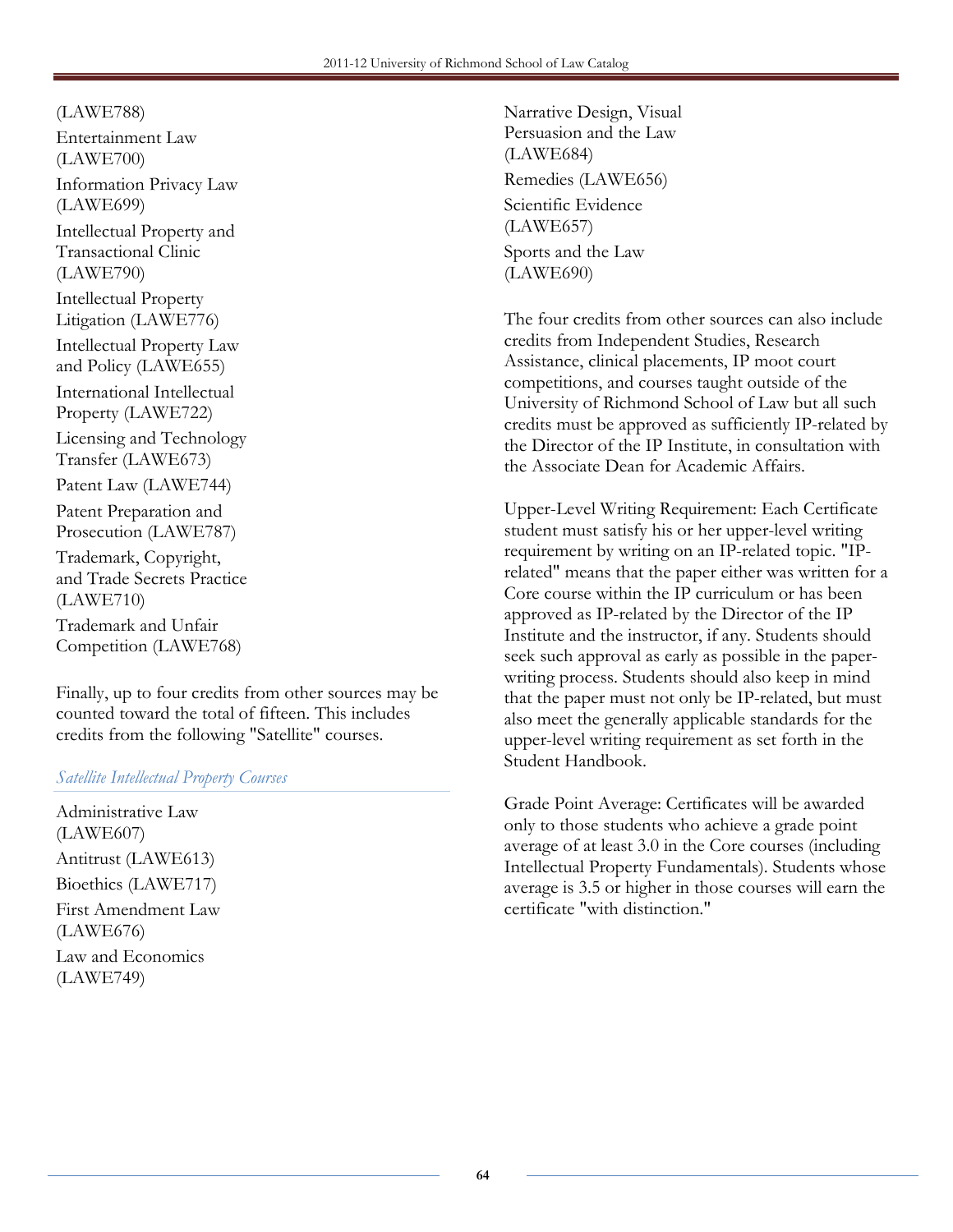# DIRECTORY

#### Board of Trustees

Edward L. Ayers, Richmond, Virginia R. Lewis Boggs, Richmond, Virginia Alan W. Breed, Greenwich, Connecticut Kevin M. Cox, Summit, New Jersey Timothy W. Finchem, Ponte Vedra Beach, Florida Roger L. Gregory, Richmond, Virginia Melanie L. Healey, Cincinnati, Ohio Susan M. Humphreville, Los Angeles, California Richard S. Johnson, Richmond, Virginia Allen B. King, Richmond, Virginia Charles A. Ledsinger,Jr., Bethesda, Maryland Daniel J. Ludeman, St. Louis, Missouri Janice R. Moore, Springfield, Virginia Paul B. Queally, New Canaan, Connecticut Guy A. Ross, Key West, Florida Patricia L. Rowland, Glen Ellyn, Illinois Michael E. Szymanczyk, Richmond, Virginia Robert S. Ukrop, Richmond, Virginia Allison P. Weinstein, Richmond, Virginia

## Trustees Emeriti

Waldo M. Abbot, Greenwich, Connecticut Lewis T. Booker, Richmond, Virginia Austin Brockenbrough III, Richmond, Virginia Dale P. Brown, Cincinnati, Ohio Robert L. Burrus, Jr., Richmond, Virginia Martha A. Carpenter, Charlottesville, Virginia Richard E. Connors, Ridgefield, Connecticut Otis D. Coston, Jr., McLean, Virginia John R. Davis, Jr., Glen Allen, Virginia F. Amanda DeBusk, Potomac, Maryland Ed Eskandarian, Boston, Massachusetts Floyd D. Gottwald, Jr., Richmond, Virginia John D. Gottwald, Richmond, Virginia Robert S. Jepson, Jr., Savannah, Georgia Robert C. King, Sr., Richmond, Virginia Stephen J. Kneeley, Malvern, Pennsylvania Thomas C. Leggett, South Boston, Virginia Stephen M. Lessing, New York, New York Lawrence C. Marsh, New York, New York Stanley F. Pauley, Richmond, Virginia Dennis A. Pryor, Manakin-Sabot, Virginia Susan G. Quisenberry, Richmond, Virginia David P. Reynolds, Richmond, Virginia Robert E. Rigsby, Richmond, Virginia Claire M. Rosenbaum, Richmond, Virginia

Gilbert M. Rosenthal, Richmond, Virginia H. Norman Schwarzkopf, Tampa, Florida Richard L. Sharp, Richmond, Virginia Jeremiah J. Sheehan, Vero Beach, Florida Frederick P. Stamp, Jr., Wheeling, West Virginia Nelson L. St. Clair, Williamsburg, Virginia Henry F. Stern, Sr., Richmond, Virginia Charles W. Sweet, Jr., Barrington, Illinois Fred T. Tattersall, Vero Beach, Florida George W. Wellde, Jr., New York, New York Elaine J. Yeatts, Richmond, Virginia

University Counsel Shannon E. Sinclair, Richmond, Virginia

## Administration

#### The University

Edward L. Ayers, President Stephen Allred, *Vice President and Provost* Stephen D. Bisese, *Vice President, Student Development* Ann Lloyd Breeden, Secretary to the Board of Trustees Thomas C. Gutenberger, Vice President, Advancement Rev. Craig T. Kocher, Chaplain to the University Carolyn R. Martin, Executive Assistant to the President James D. Miller, Director of Athletics Kathryn J. Monday, *Vice President*, Information Services Hossein Sadid, *Vice President*, Business and Finance Lorraine G. Schuyler, Chief of Staff Shannon E. Sinclair, General Counsel Anne E. Tessier, Vice President, Enrollment Management

## University Deans

Nancy Bagranoff, Dean, Robins School of Business Joseph R. Boehman, Dean, Richmond College Uliana F. Gabara, Dean, International Education Juliette L. Landphair, Dean, Westhampton College James L. Narduzzi, Dean, School of Continuing Studies Sandra J. Peart, Dean, Jepson School of Leadership Studies Wendy Collins Perdue, Dean, Richmond School of Law Kathleen Skerrett, Dean, School of Arts and Sciences Gill Villanueva, Assistant Vice President and Dean of Admission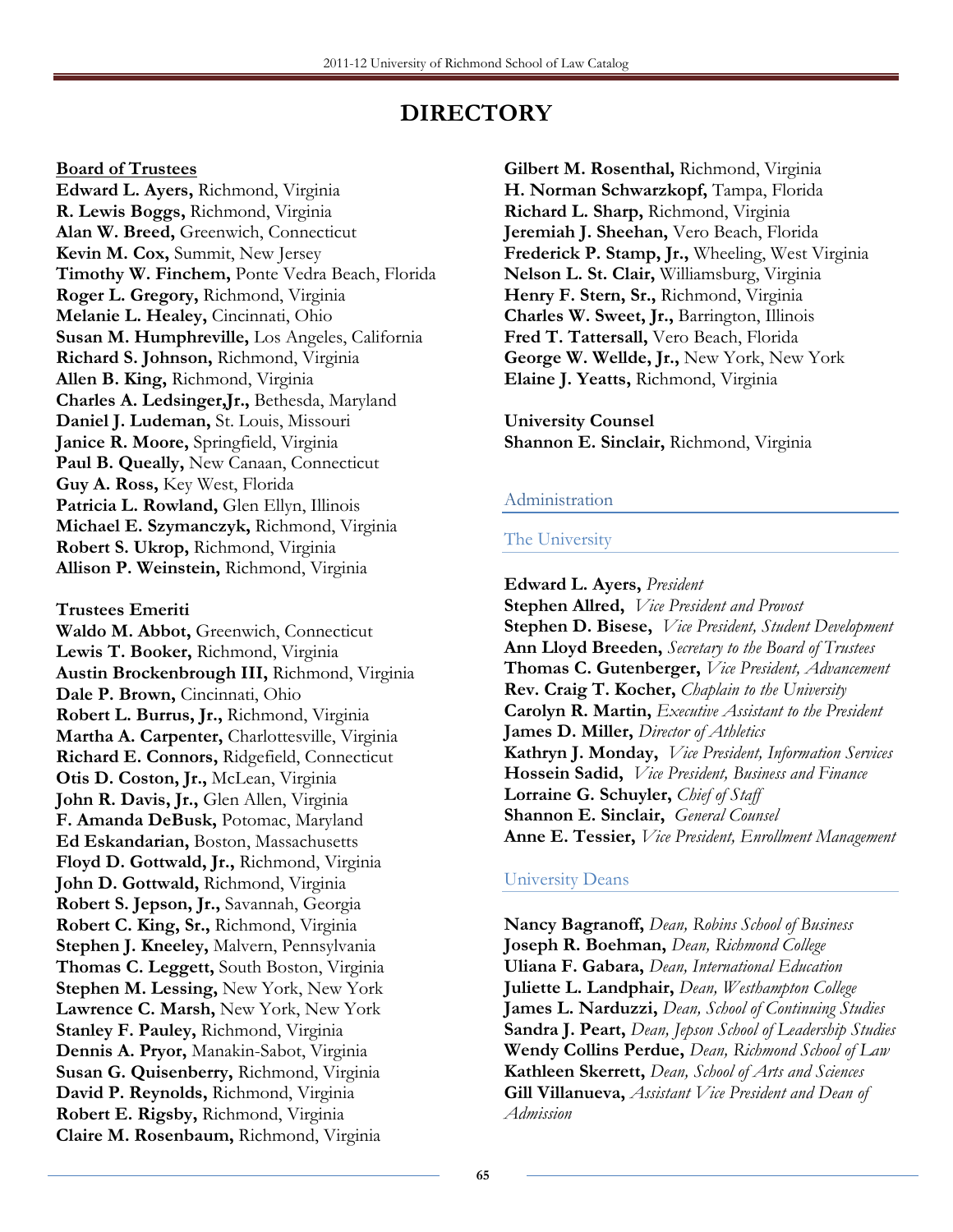Susan D. Breeden, University Registrar James R. Rettig, University Librarian

## Law School

Wendy Collins Perdue, J.D., Dean Professor of Law W. Clark Williams Jr., J.D., Associate Dean Kristine Henderson, J.D., Associate Dean Michelle L. Rahman, Associate Dean for Admissions Timothy L. Coggins, J.D., M.S.L.S., Associate Dean for Law Library M. Denise Melton Carl, J.D., Associate Dean for

Faculty

Career Services

The year given designates the year of appointment.

Allred, Stephen, *Vice President and Provost*; 2008, B.A., M.P.A. (University of North Carolina, Chapel Hill), J.D. (Catholic University of America), Ed.D. (University of Pennsylvania)

Bacigal, Margaret I., Clinical Professor of Law and Administrative Director of the Clinical Placement Program; 1990. B.A. (Mary Baldwin College), J.D. (University of Richmond)

Bacigal, Ronald J., Professor of Law; 1971. B.S. (Concord College), LL.B. (Washington and Lee University)

Bartges, Kelley H., Clinical Professor of Law and Director of the Delinquency Clinic; 1994. B.A. (Converse College), M.Ed. (Clemson University), J.D. (University of Richmond)

Bryson, W. Hamilton, Blackstone Professor of Law; 1973. B.A. (Hampden-Sydney College), LL.B. (Harvard University), LL.M. (University of Virginia), Ph.D. (Cambridge University)

Casey, Tara, Director of Pro Bono Services; 2007. B.A. (University of Virginia), J.D. (Washington University)

Chambers, Henry L. Jr., Professor of Law; 2004. B.A. (University of Virginia), J.D. (University of Virginia)

Coggins, Timothy L., Associate Dean for Library and Information Services, and Professor of Law; 1997. B.A. (North Carolina Wesleyan), M.S. (Simmons College), J.D. (North Carolina Central University)

Cotropia, Christopher A., Associate Professor of Law; 2006. B.S. (Northwestern University), J.D. (University of Texas)

Douglass, John G., Dean and Professor of Law; 1996. B.A. (Dartmouth College), J.D. (Harvard University)

Eisen, Joel B., Professor of Law; 1993. B.S. (Massachusetts Institute of Technology), J.D. (Stanford University)

Eisen, Tamar Schwartz, Assistant Professor of Lawyering Skills and Director of Lawyering Skills I and II; 2005. B.A. (Brandeis University), J.D. (Stanford University)

Epstein, David G., George E. Allen Chair in Law 2010, B.A. (University of Texas), LL.B. (University of Texas School of Law, LL.M. (Harvard University)

Erickson, Jessica M., Assistant Professor of Law; 2007. B.A. (Amherst College), J.D. (Harvard University)

Fisher, William O., Assistant Professor of Law; 2008. A.B. (Harvard University), J.D., (Yale University), M.P.P. (Harvard University)

Frisch, David J., Professor of Law; 2000. B.S. (University of Pennsylvania), J.D. (University of Miami), LL.M. (Yale University)

Gibson, James, Associate Professor of Law and Director of the Intellectual Property Institute; 2004. B.A. (Yale University), J.D. (University of Virginia)

Heen, Mary L., Professor of Law; 1992. B.A. (Yale University), M.A.T. (Harvard University), J.D. (University of California at Berkeley), LL.M. (New York University)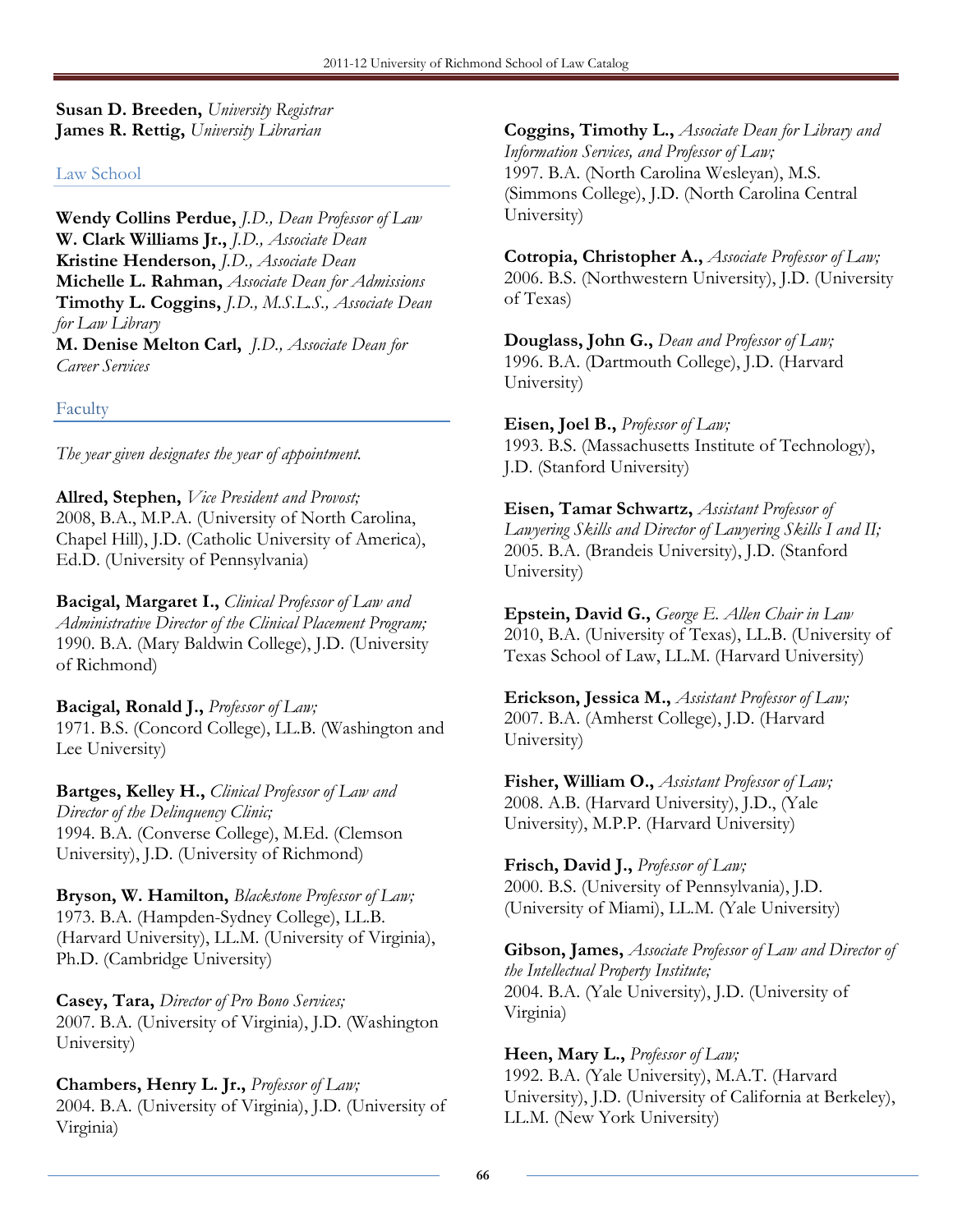## al-Hibri, Azizah Y., Professor of Law;

1992. B.A. (American University of Beirut), M.A. (Wayne State University), Ph.D., J.D. (University of Pennsylvania)

Hodges, Ann C., Professor of Law; 1988. B.S. (University of North Carolina at Chapel Hill), M.A. (University of Illinois), J.D. (Northwestern

Holloway, Melanie, Executive Director of the Intellectual Property Institute; 2007. B.A. (Radford University), J.D. (University of Richmond)

Jones, John P., Professor of Law;

University)

1982. B.A. (Marquette University), J.D. (University of San Diego), LL.M. (Yale University)

Lain, Corinna B., Professor of Law; 2002. B.A. (The College of William and Mary), J.D. (University of Virginia)

Lopez, Alberto B., Professor of Law; 2011. B.S. (Rose-Hulman Insttute of Technology), M.S. (University of Notre Dame), J.D. (Indiana University School of Law-Indianapolis), J.S.M. and J.S.D. (Stanford Law School)

Margolin, Dale, Assistant Clinical Professor of Law and Director of the Family Law Clinic; 2008. B.A. (Stanford University), J.D. (Columbia University)

McConnell, Julie E., Assistant Clinical Professor and Director of Delinquency Clinic; 2011. B.A.( Agnes Scott Women's College), J.D. (University of Richmond)

Motro, Shari, Associate Professor of Law; 2005. B.A. (Yale University), J.D. (New York University)

Murphy, Daniel T., Professor of Law and Director, International Studies; 1976. B.A., J.D. (Villanova University), LL.M. (Columbia University)

Osenga, Kristen Jakobsen, Assistant Professor of Law; 2006. B.S.E. (University of Iowa), M.S. (Southern

Illinois University), J.D. (University of Illinois at Urbana-Champaign)

Pagan, John R., University Professor of Law; 1997. A.B. (The College of William and Mary), M.Litt. (Oxford University), J.D. (Harvard University), D.Phil. (Oxford University)

Perdue, Wendy Collins, Dean and Professor of Law; 2011. B.A. (Wellesley College), J.D. (Duke University)

Preis, John F., Assistant Professor of Law; 2008. B.S. (Cornell University), J.D. (Vanderbilt University)

Reeves, Emmeline Paulette, Associate Professor for Academic Support; 2000. B.A., J.D. (University of Virginia)

Robinson, Kimberly J., Associate Professor; 2010, B.A. (University of Virginia), J.D. (Harvard University Law School)

Sachs, Noah M., Assistant Professor of Law and Director of Robert R. Merhige, Jr. Center for Environmental Studies; 2006. B.A. (Brown University), M.P.A. (Princeton University), J.D. (Stanford University)

Stubbs, Jonathan K., Professor of Law; 1989. B.A. (Haverford College), B.A. (Oxford University), J.D. (Yale University), LL.M. (Harvard University)

Swisher, Peter N., Professor of Law; 1974. B.A. (Amherst College), M.A. (Stanford University), J.D. (University of California, Hastings)

Tate, Mary K., Director of the Richmond Institute for Actual Innocence; 2005. B.A. (University of Kansas), J.D. (University of Virginia)

Tobias, Carl W., Williams Professor of Law; 2003. B.A. (Duke University), LL.B. (University of Virginia)

Volenik, Adrienne, Clinical Professor of Law and Director, Disabilities Law Clinic; 1996. B.A. (Marietta College), J.D. (University of Maryland)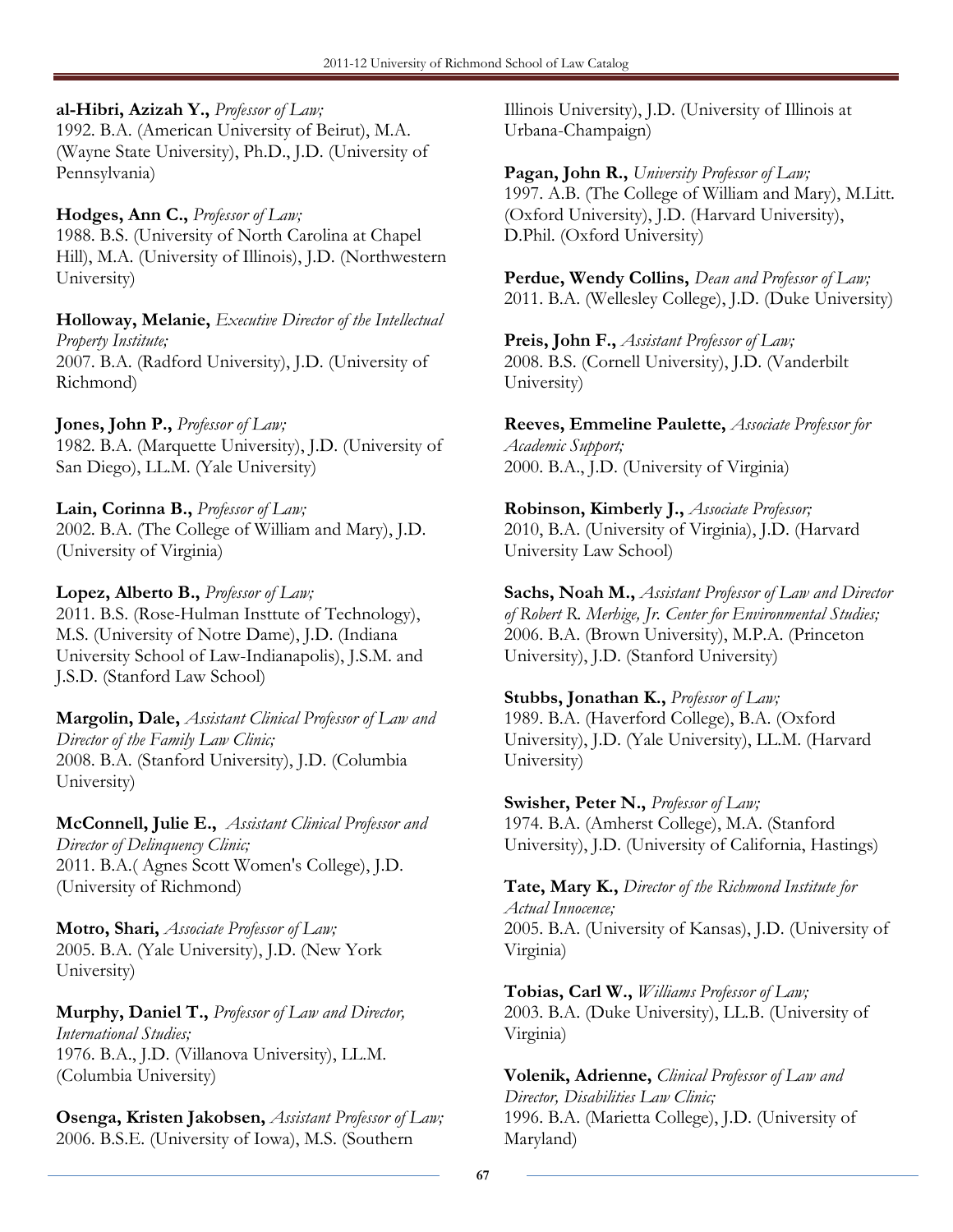Williams, W. Clark Jr., Associate Dean for Academic Affairs and Professor of Law; 1979. B.A. (Brown University), J.D. (Vanderbilt University)

Faculty Emeriti

Berryhill, W. Wade, Professor of Law; 1976. B.S. (Arkansas State University), J.D. (University of Arkansas), LL.M. (Columbia University)

Davis, Carle E., C.P.A., Professor of Law, Emeritus; 1958-1988. B.A. (Concord College), LL.B. (University of Richmond)

Johnson, J. Rodney, C.L.U., Professor of Law; 1970. B.A., J.D. (The College of William and Mary), LL.M. (New York University)

Moenssens, André A., Professor of Law, Emeritus; 1973-1995. J.D. (Chicago-Kent College of Law), LL.M. (Northwestern University)

Law Librarians

Birch, Paul M., Computer Services Librarian; 1989. B.A., M.A., J.D. (University of Wisconsin)

Coggins, Timothy L., Associate Dean for Library and Information Services and Professor of Law; 1997. B.A. (North Carolina Wesleyan), M.S. (Simmons College), J.D. (North Carolina Central University)

Corriell, Suzanne, Head Reference/Research Services Librarian;

2007. A.B. (Mount Holyoke College), J.D. (University of Iowa), M.A.L.I.S. (University of Iowa School of Library and Information Science)

Hamilton, Heather, Reference/Research Services Librarian;

2010. B.A. (University of Cincinnati), M.L.S. (Drexel University), J.D. (William and Mary Law School)

Janto, Joyce Manna, Deputy Director of Law Library; 1982. B.S. (Clarion State College), M.L.S. (University of Pittsburgh), J.D. (University of Richmond)

**O'Connor, Amy, Technical Services/Digital Resources** Librarian 2010. B.A. (Virginia Commonwealth University), M.L.I.S. (University of South Florida)

Wambold, Sally H., Technical Services Librarian; 1980. B.A. (Old Dominion University), M.S.L.S. (University of North Carolina at Chapel Hill)

Zwirner, Gail, Head, Access Services; 1998. B.A. (Juniata College), M.S.L.S. (The Catholic University of America)

## Adjunct Faculty

Aaron, Hugh E., Adjunct Associate Professor of Law; 1999. B.S. (Christopher Newport College), M.H.A. (Medical College of Virginia/Virginia Commonwealth University), J.D. (University of Richmond)

Adams, John, Adjunct Assistant Professor of Law; 2009. B.A. (Virginia Military Institute), J.D. (University of Virginia School of Law)

Aghdami, Farhad, Adjunct Assistant Professor of Law; 2006. B.A. (University of Virginia), J.D. (Wake Forest University), LL.M. (Georgetown University)

Allen, Hon. Michael, Adjunct Professor of Law; 2005. B.A. (East Carolina University), J.D. (University of Richmond)

Bacon, Tessie, Adjunct Assistant Professor of Law; 2011. B.S. (University of Virginia), J.D. (University of Richmond)

Barnes, Edward, Adjunct Assistant Professor of Law; 2008. B.A. (East Carolina University), J.D. (University of Richmond)

Benjamin-Pearson, Victoria, Adjunct Assistant Professor of Law; 2007. B.A. (North Carolina Central University), J.D. (University of Virginia)

Bennardo, Kevin, Adjunct Assistant Professor of Law; 2011. B.A. (University of Miami), J.D. (The Ohio State University Moritz College of Law)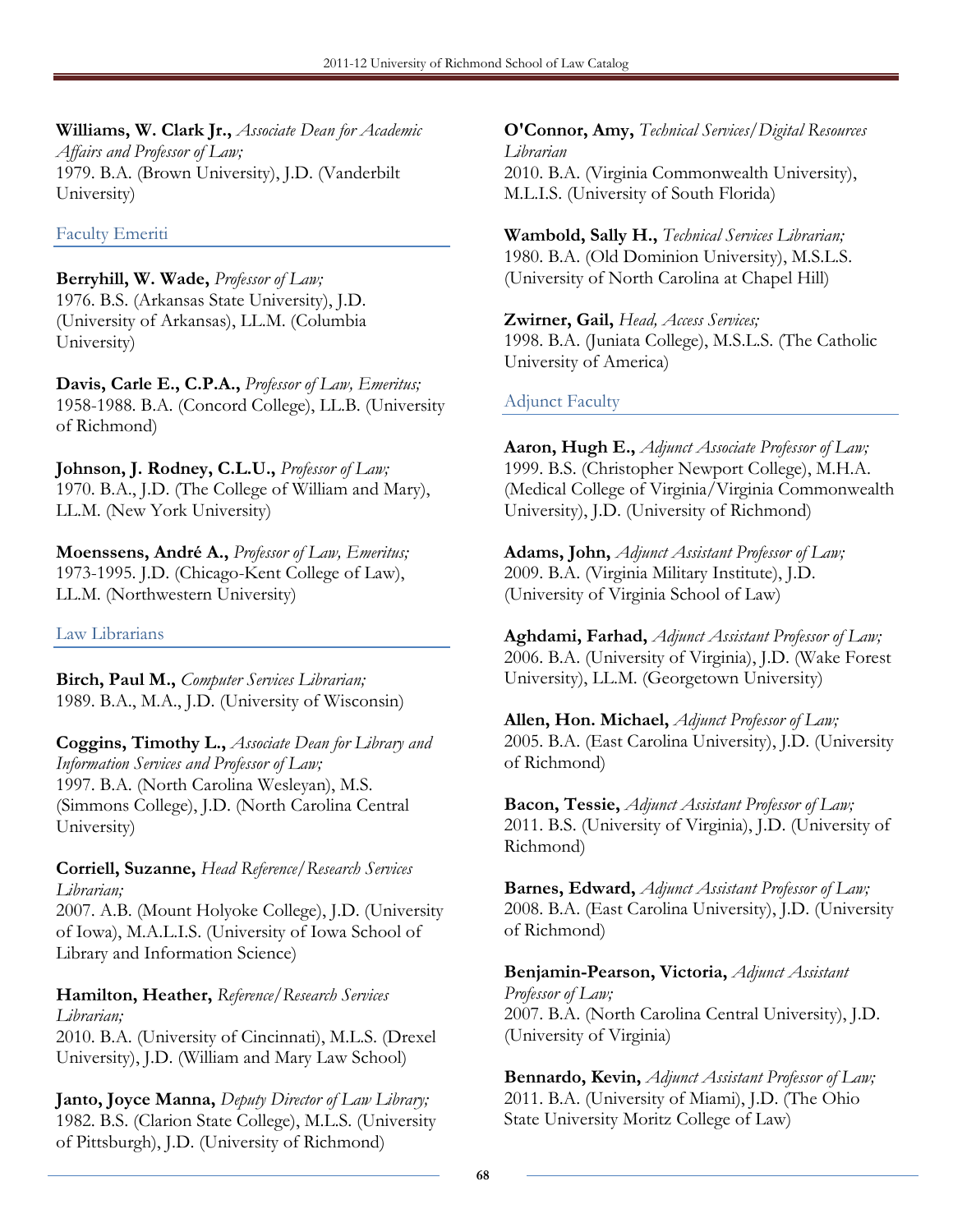Best, Robert, Adjunct Assistant Professor of Law; 2009. B.A. (Southern Methodist University), J.D. (University of Houston Law Center), LL.M. (U.S. Army Judge Advocate General's School)

Betts, Edward J., Adjunct Assistant Professor of Law; 2005. A.B. (Colgate University), J.D. (University of Richmond), LL.M. (Harvard University)

Beverly, Michael, Adjunct Assistant Professor of Law; 2005. B.A. (University of North Carolina at Chapel Hill), J.D. (University of Virginia)

Bondurant, Thomas O. Jr., Adjunct Associate Professor of Law; 2003. B.A., J.D. (University of Richmond)

Brand, Claudia, Adjunct Assistant Professor of Law; 2006. German Law (Johana Wolfgang Goethe Universitact), J.D. (University of Richmond)

Brice, Hon. Lynn S., Adjunct Professor of Law; 2003. B.A. (State University of New York at Buffalo), M.S.W. (Virginia Commonwealth University), J.D (University of Richmond)

Burks, Ann, Adjunct Assistant Professor of Law; 2008. B.A. (University of North Carolina), J.D. (University of Richmond), MA. (Florida State University)

Burtch, Jack W. Jr., Adjunct Professor of Law; 1994. B.A. (Wesleyan University), J.D. (Vanderbilt University)

Bursheim, Craig, Adjunct Assistant Professor of Law; 2008. B.S. (Florida International University), J.D. (University of Richmond)

Byrne, Sean, Adjunct Associate Professor of Law; 2000. B.A., J.D. (University of Richmond)

Cardwell, Claire G., Adjunct Professor of Law; 1992. B.A. (University of Virginia), J.D. (University of Richmond)

Chiffolo, Michael P., Adjunct Assistant Professor of Law;

2004. B.A. (State University of New York College at Brockport), J.D. (University of Richmond)

Collins, Christopher J., Adjunct Professor of Law; 1997. B.A. (George Mason University), J.D. (The College of William and Mary)

Cook, Nancy D., Adjunct Associate Professor of Law; 2001. B.S. (University of Alabama), J.D. (University of Richmond)

Cosby, James C., Adjunct Professor of Law; 1995. B.A. (Virginia Military Institute), J.D. (University of Richmond)

Cunningham, Alexandra B., Adjunct Assistant Professor of Law; 2004. B.A. (University of Virginia), J.D. (Emory University)

Darrell, Eden, Adjunct Assistant Professor of Law; 2011. B.S. (College of Charleston), J.D. (University of Richmond)

Davis, Ashley, Adjunct Assistant Professor of Law; 2008. B.A. (College of William and Mary), J.D. (University of North Carolina), PhD. (University of Pittsburgh)

Decker, Marla Graff, Adjunct Professor of Law; 1996. B.A. (Gettysburg College), J.D. (University of Richmond)

Deskevich, Duane, Adjunct Assistant Professor of Law; 2008. B.A. (The American University), J.D. (University of Richmond)

Dinkin, William J., Adjunct Associate Professor of Law; 2000. B.A. (University of Virginia), J.D. (University of Richmond)

Ellis, Morna, Adjunct Assistant Professor of Law; 2007. M.Ed. (Virginia Commonwealth University), J.D. (University of Richmond)

Erard, Andrea S., Adjunct Associate Professor of Law; 2002. B.A. (Mary Washington College), J.D. (University of Richmond)

Faraci, Stephen M. Sr., Adjunct Assistant Professor of Law; 2008. B.A. (University of Rochester), J.D. (University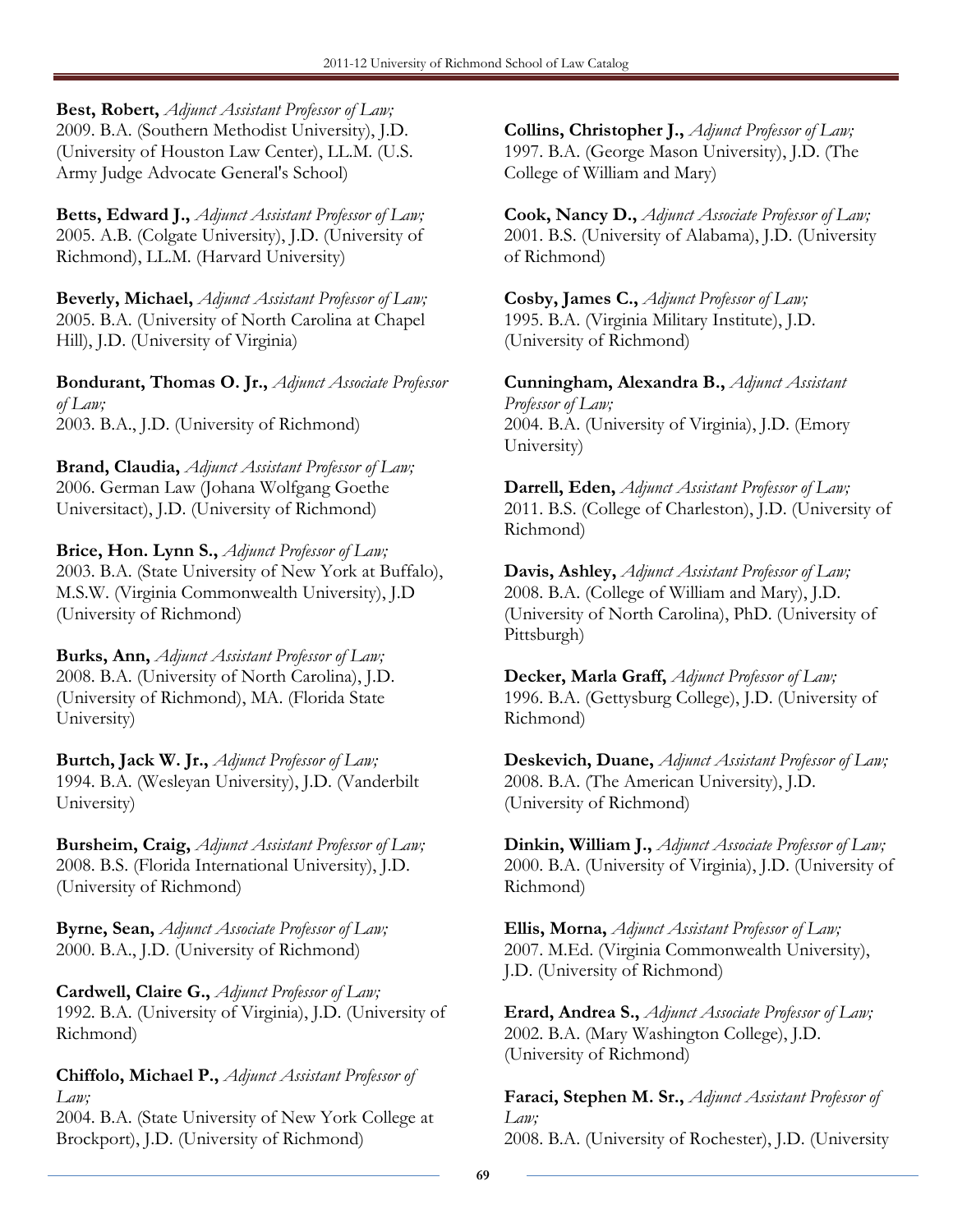of Richmond)

Fidlow, Bennett J., Adjunct Assistant Professor of Law; 2006. B.F.A. (Carnegie-Mellon University), M.F.A. (Columbia University), J.D. (Hastings College)

Fisher, Hayden D., Adjunct Assistant Professor of Law; 2006. B.A. (Virginia Military Institute), J.D. (Washington and Lee University)

Ford, Jacqueline, Adjunct Assistant Professor of Law; 2008. B.A. (Hobart William Smith College), J.D. (University of Richmond)

Geary, Matthew P., Adjunct Assistant Professor of Law; 2006. B.S. (Mary Washington College), J.D. (University of Richmond)

Gerson, Frederick R., Adjunct Assistant Professor of Law; 2006. B.A. (John Hopkins University), J.D. (The College of William and Mary)

Gibney, John, Adjunct Assistant Professor of Law; 2005. B.A. (The College of William and Mary), J.D. (University of Virginia)

Gill, Michael, Adjunct Assistant Professor of Law; 2009. B.A. (Texas Christian University), J.D. (University of Virginia)

Gill, Paul, Adjunct Associate Professor of Law; 2001. B.A. (University of Virginia), J.D. (University of Richmond)

Goodman, Michael L., Adjunct Professor of Law; 1997. B.A., J.D. (University of Virginia)

Grady, Carolyn V., Adjunct Professor of Law; 1992. B.A. (Skidmore College), J.D. (Boston College)

Guare, Timothy H., Adjunct Associate Professor of Law; 2000. B.A. (University of Virginia), J.D. (Harvard University)

Haas, Steven, Adjunct Assistant Professor of Law; 2009. B.A. (Hampden-Sydney College), J.D. (University of Virginia)

Hallock, Sarah J., Adjunct Assistant Professor of Law;

2007. B.A. (University of Virginia), J.D. (University of Richmond)

Hanes, Patrick R., Adjunct Assistant Professor of Law; 2006. B.A., J.D. (University of Virginia)

Hawkins, Robert, Adjunct Assistant Professor of Law; 2008. B.A. (Amherst College), J.D. (University of Virginia), LL.B. (Cambridge University)

Herring, Michael N., Adjunct Associate Professor of Law; 2002. B.A., J.D. (University of Virginia)

Hixon, Samuel, Adjunct Assistant Professor of Law; 2010. B.S. (University of Virginia), LL.B. (University of Virginia)

Hodges, Robert L., Adjunct Professor of Law; 1993. B.A. (University of North Carolina), J.D. (George Mason University)

Hopkins, Carlos, Adjunct Assistant Professor of Law; 2011. B.A. (The Citadel--The Military College of South Carolina), J.D. (University of Richmond)

Hoy, Melissa H., Adjunct Assistant Professor of Law; 2005. B.A. (Trinity College), J.D. (University of Richmond)

Hudson, Hon. Henry E., Adjunct Professor of Law; 2006. B.A., J.D. (American University)

Inge, Vernon E., Adjunct Associate Professor of Law; 2000. B.A. (University of Richmond), J.D. (University of Virginia)

Ivins, John C. Jr., Adjunct Associate Professor of Law; 1999. B.A. (Virginia Polytechnic Institute), J.D. (University of Virginia)

Jeffreys, Herndon III, Adjunct Associate Professor of Law; 1999. B.A. (University of Richmond), J.D. (University of Virginia)

Jennings, Caroline, Adjunct Assistant Professor of Law; 2010. B.A. (Washington and Lee University), J.D. (University of Richmond)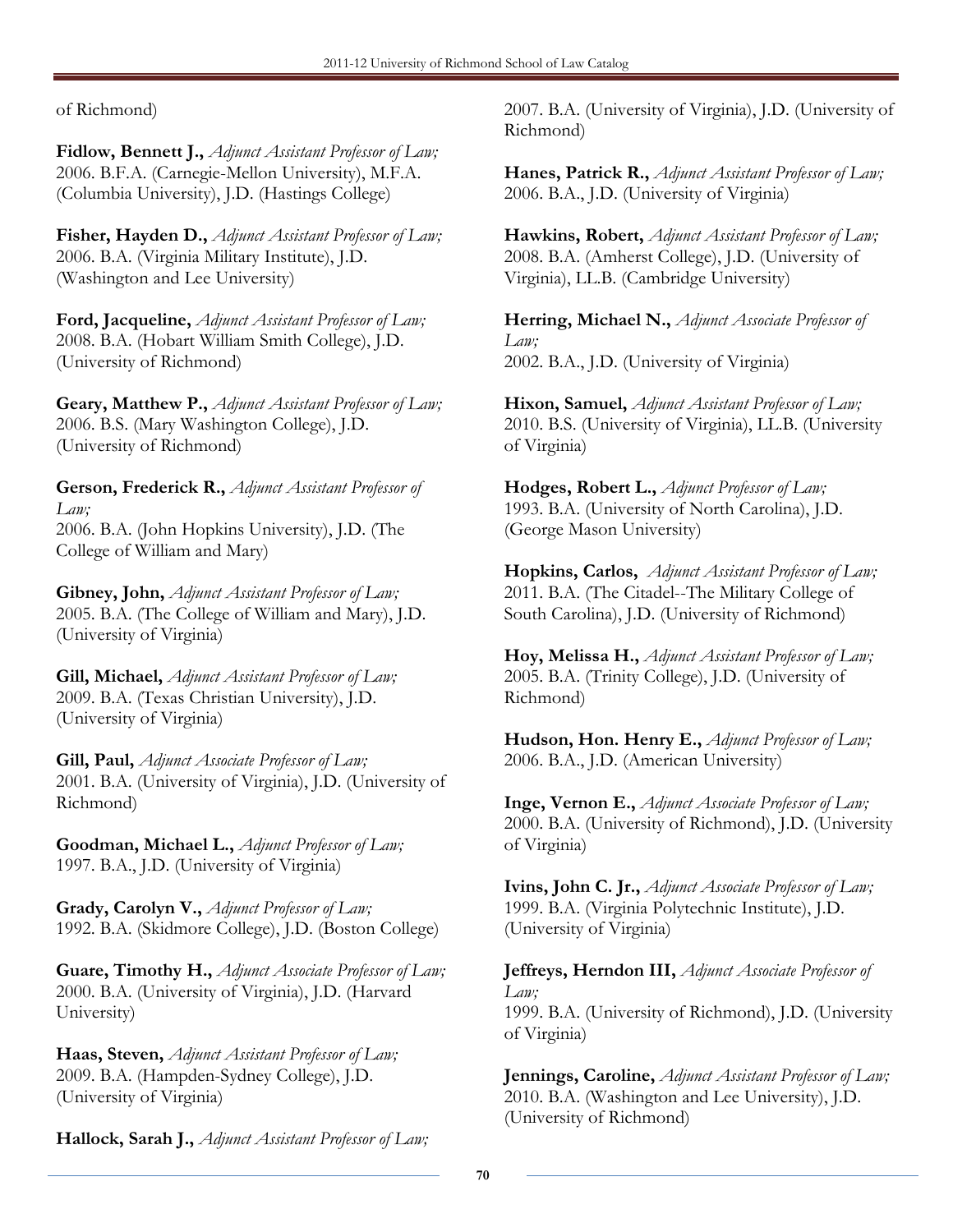Johnson, Dana Martin, Adjunct Assistant Professor of Law;

2006. B.A. (Virginia Tech), J.D. (Temple Law School)

Johnson, David J., Adjunct Assistant Professor of Law; 2006. B.A., J.D. (University of Richmond)

Johnson, Randall Jr., Adjunct Assistant Professor of Law;

2011. B.A. (The College of William and Mary), J.D. (University of Richmond)

Jones, Christina, Adjunct Assistant Professor of Law; 2009. B.S. (University of Virginia), J.D. (University of Virginia)

Jones, Jessica S., Adjunct Associate Professor of Law; 2001. B.A. (Randolph-Macon Woman's College), M.L.S. (University of Rhode Island), J.D. (Rutgers University)

Katz, Phyllis C., Adjunct Assistant Professor of Law; 2005. B.A. (Rutgers University), M.A. (Ohio University), J.D. (University of Richmond)

Kelley, Katherine Murray, Adjunct Assistant Professor of Law; 2006. B.A. (Randolph-Macon College), J.D. (University of Richmond)

Khatcheressian, Laura W., Adjunct Assistant Professor of Law; 2006. B.A. (George Washington University), J.D. (University of Virginia)

Lacy, Hon. Elizabeth B., John Marshall Professor of Judicial Studies; 1994. B.A. (Saint Mary's College), J.D. (University of Texas), LL.M. (University of Virginia)

Lauck, Hon. M. Hannah, Adjunct Professor of Law; 1997. A.B. (The College of William and Mary), J.D. (University of Virginia)

Lemacks, Jodi E., Adjunct Associate Professor of Law; 2002. B.A. (Randolph-Macon College), J.D. (University of Richmond)

Lukitsch, Bethany G., Adjunct Assistant Professor of Law;

2005. B.S. (College of William and Mary), J.D. (University of Richmond)

Maguire, Mary E., Adjunct Assistant Professor of Law; 2004. B.A. (Middlebury College), J.D. (Georgetown University)

Malveaux, Courtney M., Adjunct Assistant Professor of Law; 2007. B.A. (Pennsylvania State University), M.A. (George Washington University), J.D. (The College of William and Mary)

Matson, Bruce, Adjunct Associate Professor of Law; 2000. B.A., J.D. (The College of William and Mary)

McCallum, Steven C., Adjunct Assistant Professor of Law; 2006. B.A. (Grinnell College), J.D. (University of Texas)

McCauley, James, Adjunct Associate Professor of Law; 2002. B.A. (James Madison University), J.D. (University of Richmond)

McCauley, Kathleen, Adjunct Associate Professor of Law; 2001. B.A. (The College of William and Mary), J.D. (Dickinson College)

McCullagh, Patricia C., Adjunct Assistant Professor of Law; 2005. B.S. (Fairfield University), J.D. (University of Richmond)

Miller, Stephen, Adjunct Associate Professor of Law; 2001. B.A. (Denison University), J.D. (University of Virginia)

Mullen, Dale G., Adjunct Assistant Professor of Law; 2004. B.S. (Bluefield College), J.D. (University of Richmond)

Oglesby, Nancy V., Adjunct Assistant Professor of Law; 2006. B.A. (Furman University), J.D. (University of Richmond)

Phillips, James, Adjunct Professor of Law; 1999. B.A. (Hampden-Sydney College), J.D. (University of Richmond), Ph.D. (University of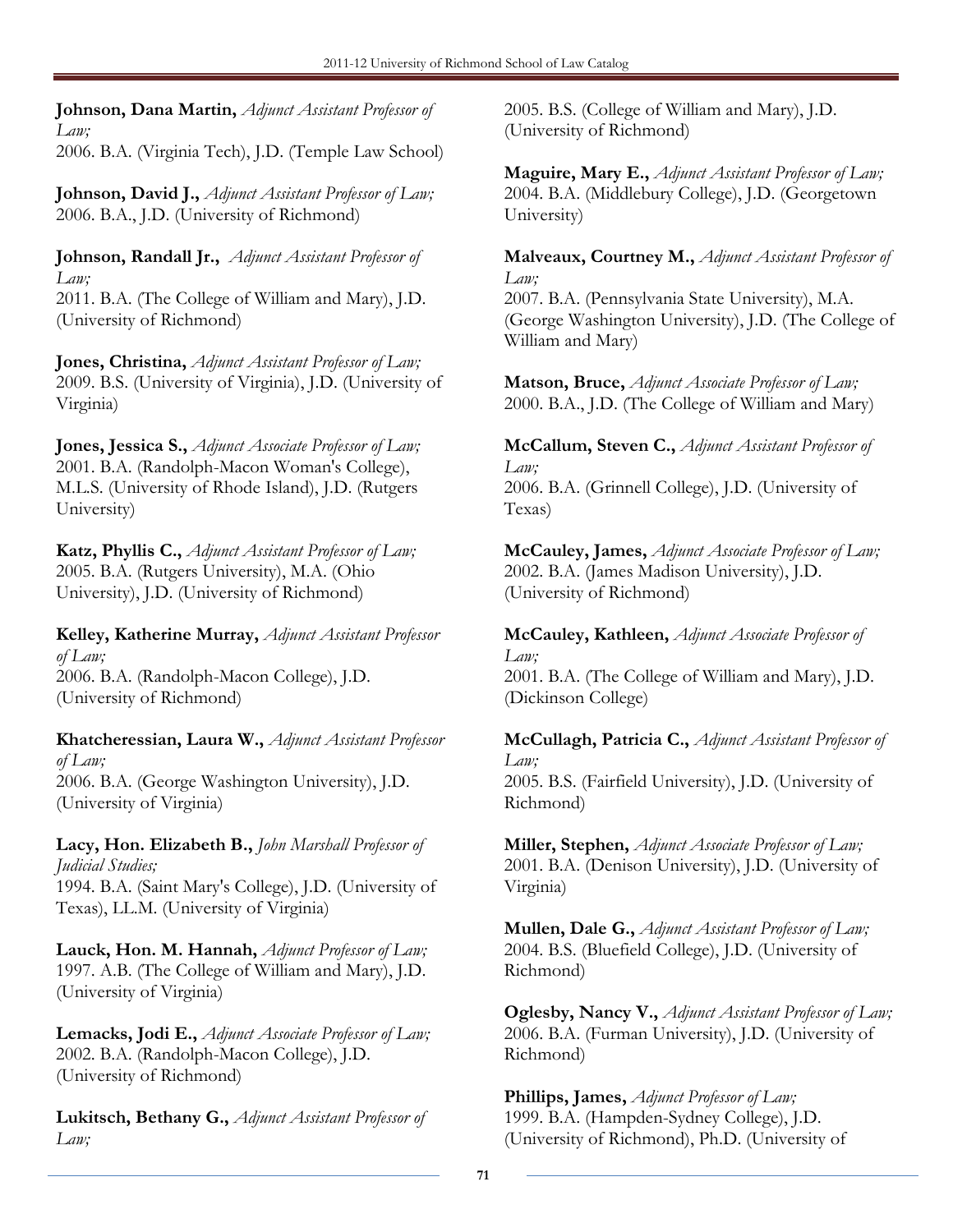Colorado)

Putbrese, Cortland, C., Adjunct Assistant Professor of Law;

2005. B.A. (University of Virginia), J.D. (Washington and Lee University)

Ravindra, Geetha, Adjunct Assistant Professor of Law; 2008. B.A. (University of North Carolina), J.D. (University of North Carolina at Chapel Hill)

Riopelle, Elizabeth, Adjunct Assistant Professor of Law;

2011. B.A. (University of Virginia), J.D. (University of Virginia School of Law)

Robinson, John V., Adjunct Associate Professor of Law; 1999. B.A., B.L. (Rhodes University), M.A. (Oxford University), J.D. (University of Richmond)

Rockwell, Hon. Frederick G. III, Adjunct Professor of Law; 1994. B.A. (Randolph-Macon College), J.D. (University of Richmond)

Rohman, Thomas P., Adjunct Professor of Law; 1989. B.B.A. (Notre Dame University), J.D. (Detroit College)

Rowlett, Randy B., Adjunct Associate Professor of Law; 2003. B.A., J.D. (The College of William and Mary)

Rubin, Mark, Adjunct Philpot Professor of Law; 1996. B.A. (University of North Carolina at Chapel Hill), J.D. (University of Virginia)

Samuel-Siegel, Doron, Adjunct Assistant Professor of Law; 2010. B.A. (University of Virginia), J.D. (University of Richmond)

Savage, Connelia, Adjunct Assistant Professor of Law; 2007. B.S. (University of Rochester), J.D. (University of Richmond)

Schneider, Debra, Adjunct Assistant Professor of Law; 2007. B.A. (University of North Carolina), J.D. (Emory University)

Seitzer, Cullen D., Adjunct Associate Professor of Law;

2004. B.A. (Mary Washington College), J.D. (University of Richmond)

Skinner, Reginald, Adjunct Assistant Professor of Law; 2007. B.A. (University of Richmond), J.D. (Harvard University), M.P.A. (Harvard Kennedy School of Government)

Snukals, Hon. Beverly, Adjunct Professor of Law; 2003. B.A. (Hollins College), J.D. (University of Richmond)

Snyder, James M., Adjunct Assistant Professor of Law; 2004. B.A. (Mary Washington College), J.D. (Indiana University)

Stovall, Scott Adjunct Assistant Professor of Law; 2011. B.S. (Virginia Commonwealth University), J.D. (University of Richmond)

Stravitz, Lindsey, Adjunct Assistant Professor of Law; 2011. B.A. (The College of William and Mary), M.L.A. (University of Richmond), J.D. (Duke University)

Thomas, John H., Adjunct Associate Professor of Law; 2002. B.A. (Duke University), J.D. (Vanderbilt University)

Thompson, Paul M., Adjunct Professor of Law; 2002. B.A. (Loras College), J.D. (Georgetown University)

Timberlake, Brent M., Adjunct Assistant Professor of Law; 2007. B.A. (Virginia Tech), J.D. (University of Richmond)

Wagner, Robert J., Adjunct Associate Professor of Law; 2003. B.A. (University of Virginia), J.D. (University of Denver)

Walinski, Kristin P., Adjunct Assistant Professor of Law; 2006. B.A. (University of Virginia), J.D. (University of Pennsylvania)

Walk, John R., Adjunct Professor of Law; 1991. B.A. (The College of William and Mary), J.D. (University of Richmond)